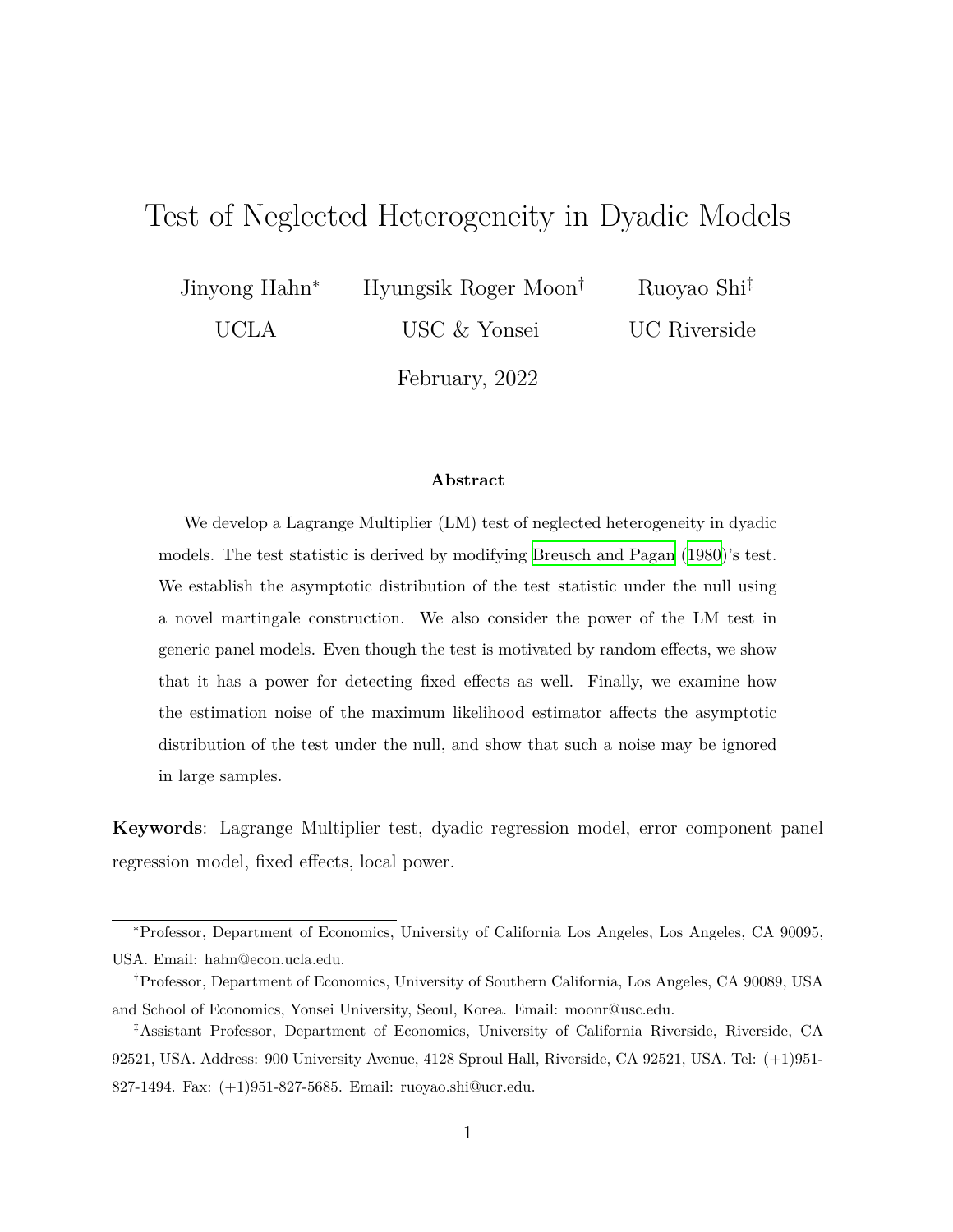## **1 Introduction**

Econometric analysis of dyadic data can be complicated under the presence of unobserved individual effects. If such effects are neglected, it would in general lead to inconsistency of standard estimators such as MLE. This is due to the fact that neglecting unobserved effects generally leads to model misspecification. It is also partly related to the wellknown incidental parameter problem in panel data analysis. There do exist versions of dyadic models where standard estimators remain consistent even when unobserved effects are neglected. However, the presence of unobserved effects in the data affects the rate of convergence of standard estimators in a negative way, and the rate of convergence may be slower than what is expected for standard estimators.<sup>1</sup> As such, standard errors based on the presumption that the unobserved effects are present are too conservative if the unobserved effects are in fact absent.

For these reasons, it would be pragmatically useful to examine whether there are any neglected individual effects in dyadic regression models. This paper makes a contribution in this regard by developing a convenient statistical test of neglected heterogenous effects (even after controlling for observed dyadic specific explanatory variables), which is done by modifying [Breusch and Pagan](#page-74-0) ([1980](#page-74-0))'s test (BP test hereafter). The BP test is a Lagrange Multiplier (LM) test originally developed for panel data analysis to deal with both individual and time effects, but the version of the BP test for detecting only the individual effects seems to have received the most attention.2 From the viewpoint of dyadic regression models, the most convenient feature of the BP test is perhaps that it is an LM test, and as such, it requires calculation of the parameter estimates only under the null of no unobserved heterogeneity.<sup>3</sup> This feature simplifies the computation and makes it pragmatically very attractive, as the computational problem disappears due to the absence of unobserved heterogeneity under the null.

<sup>&</sup>lt;sup>1</sup>Examples include [Graham](#page-75-0)  $(2020)$  $(2020)$  and [Menzel](#page-76-0)  $(2017)$  $(2017)$ .

<sup>2</sup>Such a version of the BP test can be interpreted to be a test of overdispersion [Cox](#page-74-1) ([1983\)](#page-74-1), and it is related to [White](#page-76-1) ([1982\)](#page-76-1)'s information matrix test, as was pointed out by [Chesher](#page-74-2) ([1984\)](#page-74-2). See also [Lancaster](#page-75-1) [\(1984](#page-75-1)) for the asymptotic distribution of the test under the null.

 ${}^{3}$ See also [Engle](#page-75-2) ([1984\)](#page-75-2).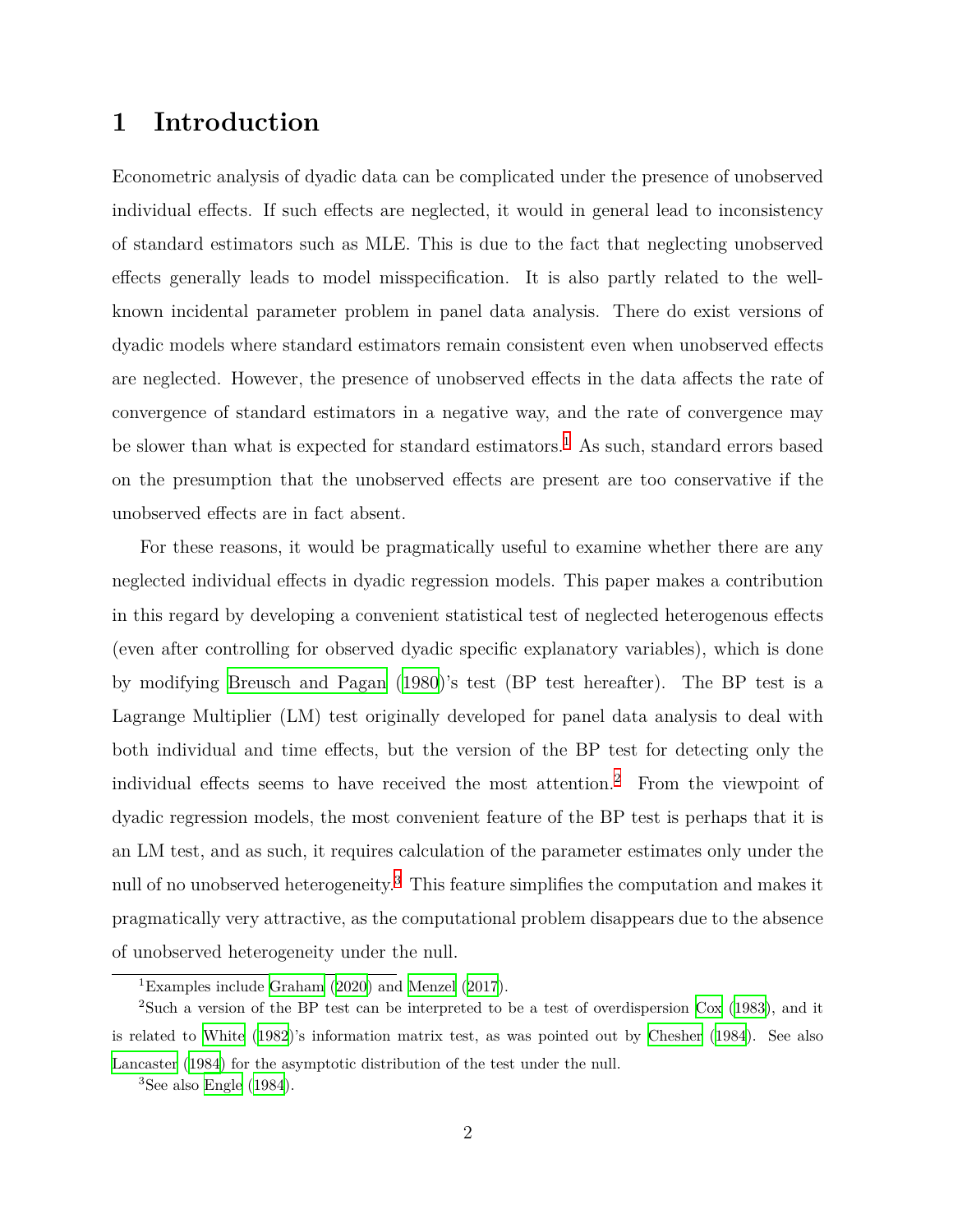The LM test in dyadic models turns out to be very similar to the sum of the two BP test statistics in panel regressions, one for detection of individual effects and the other for detection of time effects. Therefore, the asymptotic properties of our modified BP test can be characterized by deriving the joint distribution of the two BP test statistics. [Honda](#page-75-3) ([1985\)](#page-75-3) analyzed the asymptotic size of the two BP test statistics for *linear* panel regression models. Therefore, in principle, the asymptotic analysis of our test statistics would simply require nonlinear generalization of [Honda](#page-75-3) ([1985](#page-75-3))'s argument. Unfortunately, we found that some of the arguments in [Honda](#page-75-3) [\(1985\)](#page-75-3)'s proof is incorrect. It turns out to be quite challenging to correct [Honda](#page-75-3) ([1985](#page-75-3))'s proof. We overcome the problem by approximating the test statistics with a novel martingale that we construct in the appendix, which we consider to be one of the main contributions of the paper.

Our endeavor produced a few interesting by-products that are of independent interest in themselves. In addition to characterizing the asymptotic null distribution of the modified BP test in both dyadic regressions and panel regressions, we address the question of power of the BP test in generic panel models.4 To our knowledge, [Honda](#page-75-3) [\(1985](#page-75-3)) is the only one who analyzed the asymptotic power of the BP test, and he did so against *random* effects in *linear* models.

In this paper, we make significant progress over [Honda](#page-75-3) [\(1985](#page-75-3)) in two dimensions. First, we derive the asymptotic power of the BP test against random effects in general *nonlinear* models. Second, which is more important, we also consider the power of the BP test against the alternative of *fixed* effects. By fixed effects, we mean the type of general unobserved variables that may have arbitrary dependence structure with the observed explanatory variables.5 The BP test was specifically designed to detect the alternative of random effects, as is clear in the derivation by [Breusch and Pagan](#page-74-0) [\(1980](#page-74-0)) or [Chesher](#page-74-2) ([1984](#page-74-2)). The random effects are by assumption independent of all the observable explanatory variables, so such an alternative may be argued to be restrictive.<sup>6</sup> Our paper fills this gap in the

<sup>4</sup>Throughout this paper, the power is defined to be the *local* power.

<sup>&</sup>lt;sup>5</sup>[Chamberlain](#page-74-3) ([1984\)](#page-74-3) called such a variable the correlated random effects.

<sup>&</sup>lt;sup>6</sup>If the more general alternative of fixed effects is to be considered, one may adopt a version of the conditional moment restrictions test, as discussed in [Hahn, Moon and Snider](#page-75-4) [\(2017](#page-75-4)). Any test of the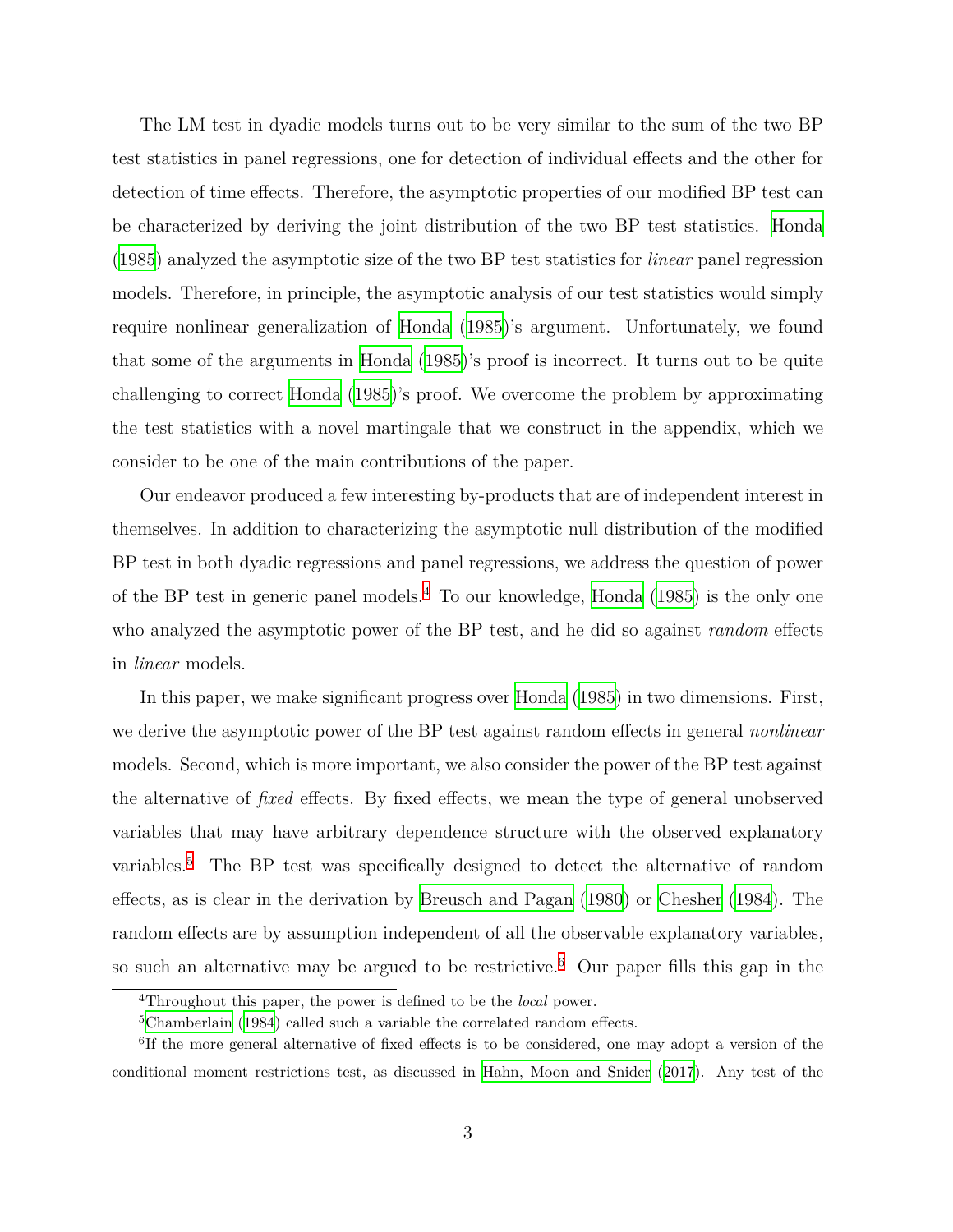literature and analyzes the local power of the BP test against the general alternative of fixed effects. Modifying [Newey](#page-76-2)  $(1985)$  $(1985)$  $(1985)$ ,<sup>7</sup> we obtain the asymptotic results, based on which we argue that the BP test in general has a power against the fixed effects.<sup>8</sup>

We also derive the convenient implication that it is unnecessary to adjust for noise in estimation of MLE in two-way models (for characterization of the asymptotic distribution under the null hypothesis) under the asymptotics where both the cross sectional dimension (*N*) and the time series dimension (*T*) grow to infinity. This has a convenient implication in the application to dyadic models, but is in contrast to [Lancaster](#page-75-1) [\(1984\)](#page-75-1)'s result, which implies that such an adjustment is necessary. We explain that the difference can be explained by the fact that [Lancaster](#page-75-1) [\(1984\)](#page-75-1)'s analysis was on fixed *T* and  $N \to \infty$ asymptotics.

We recognize that a specification test of the type analyzed in the paper is often associated with the pre-test bias in the usual cross sectional analysis, and we expect the same issue with uniformity in the application to the dyadic/panel data analysis. This is a generic problem for which we are unable to offer a general solution. That being said, the pre-test problem in panel models *may* be less severe than in cross sectional models, from a pragmatic perspective.9 We also note that the bias correction technique in nonlinear panel models with two-way fixed effects and dyadic models with fixed effects is not as well conditional moment restrictions test is equivalent to a test of infinitely many unconditional moments, and hence, it may not be as appealing as when compared to the simplicity of the BP test, except that the BP test was motivated to deal with the alternative of random effects.

<sup>9</sup>Nonlinear panel data analysis is often unable to eliminate the incidental parameters problem and ends up mitigating (reducing) the bias at best. Therefore, even if a researcher incorrectly accepts the null of no unobserved heterogeneity and proceeds with a standard estimator, its statistical properties may not be dominated by the seemingly more robust procedure involving some bias reduction. This is in contrast with the cross sectional case where the estimators of the (typically more general) model under the alternative are associated with (asymptotically) unbiased estimation.

<sup>7</sup>The regularity conditions in [Newey](#page-76-2) [\(1985](#page-76-2)) make it easy to obtain results along the line of Le Cam's Third Lemma.

<sup>&</sup>lt;sup>8</sup>To be more precise, we show that the probability of rejection is higher under the alternative than under the null, i.e., we show that the BP test is locally unbiased.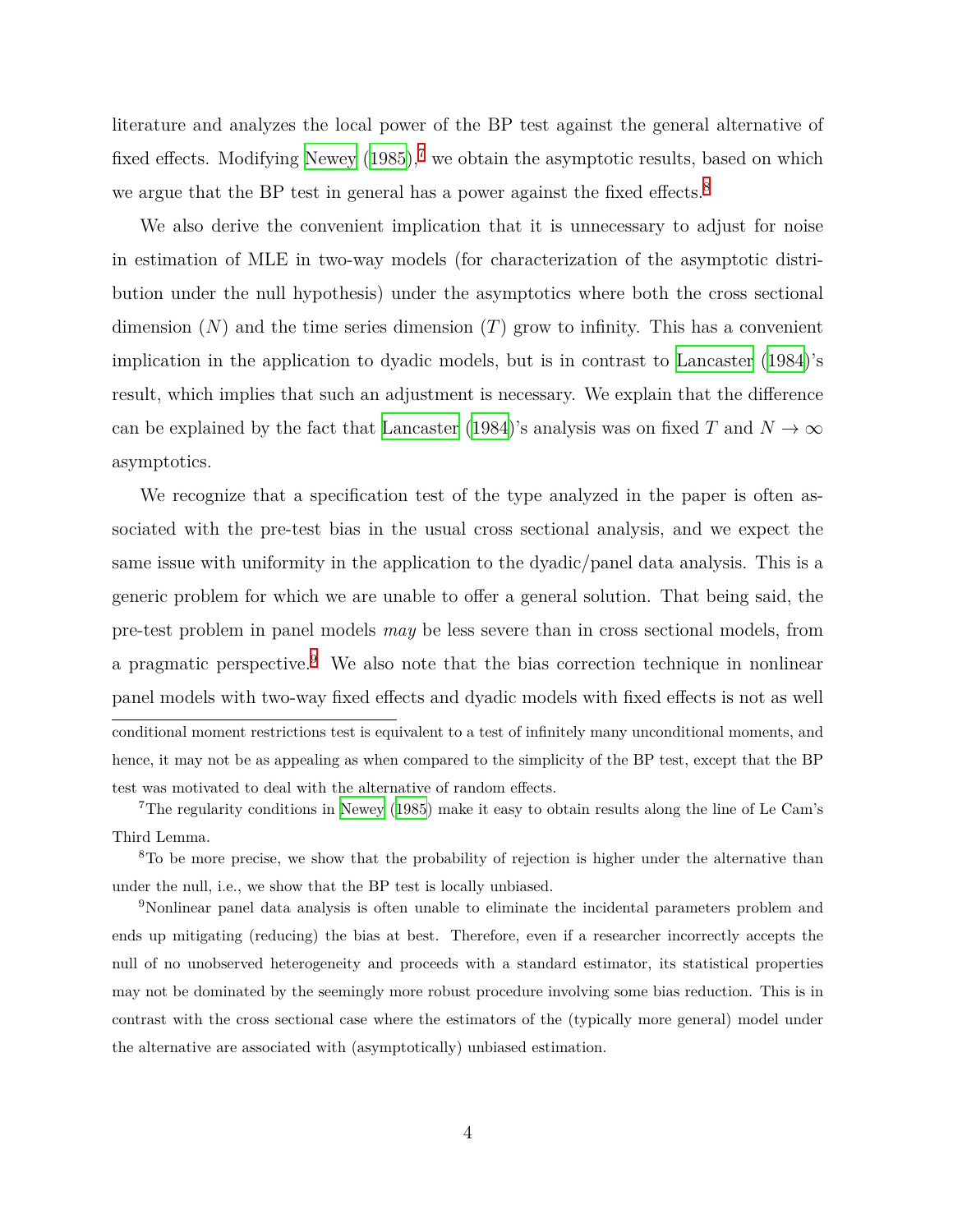developed as in one-way panel models.<sup>10</sup> The severity of the pre-test bias is a topic that we leave as a future research topic.

The paper is organized as follows. Our results for dyadic models are contained in Section [2](#page-4-0). Section [3](#page-15-0) presents results for local power of the BP test in nonlinear panel models. Section [4](#page-25-0) presents an argument for why the asymptotic distribution under the null does not need to adjust for noise of estimation of MLE. As a by-product of our analysis of the linear model in Section [3,](#page-15-0) we develop an intuitive LM-like test for detecting further neglected heterogeneity in the linear model with fixed effects, which is presented in Section [5.](#page-26-0) Section [6](#page-28-0) concludes.

# <span id="page-4-0"></span>**2 Test of Neglected Heterogeneity in Dyadic Regression Models**

In this section, we formulate the null hypothesis of no neglected heterogeneity in two different dyadic regression frameworks for either directed or undirected dyadic observations, and derive the limiting distributions of the test statistics under the null hypothesis. We also make a connection to the classical BP test against one-way and two-way error component panel data models.

Suppose that  $\mathcal{N} := \{1, ..., N\}$  is the set of sample agents. A pair of two different agents constitute a dyad,  $(i, j) \in \mathcal{N} \times \mathcal{N}$  with  $i \neq j$ . Let  $(Y_{ij}, X_{ij})$  denote dyadic observations.

**Undirected Dyadic Regression.** Suppose that dyadic observations  $(Y_{ij}, X_{ij})$  are undirected, that is,  $(Y_{ij}, X_{ij}) = (Y_{ji}, X_{ji})$  for  $i, j \in \mathcal{N}$  with  $i \neq j$ . The random effects likelihood of typical undirected dyadic regression models has a generic representation,

<span id="page-4-1"></span>
$$
\int \cdots \int \prod_{i=1}^{N-1} \prod_{j>i}^{N} f(y_{ij} | x_{ij}, \theta_0 + e_i t + e_j t) k(e_1) \cdots k(e_N) de_1 \ldots de_N.
$$
 (1)

 $10$ Some exceptions include [Fernández-Val and Weidner](#page-75-5) ([2016\)](#page-75-5), [Dzemski](#page-75-6) ([2019\)](#page-75-6), and [Yan, Jiang, Fien](#page-76-3)[berg and Leng](#page-76-3) [\(2019](#page-76-3)). However, these papers rely on a concavity assumption of the model (e.g., Assumption 4.1.v in [Fernández-Val and Weidner](#page-75-5) [\(2016](#page-75-5))), which limits its applicability.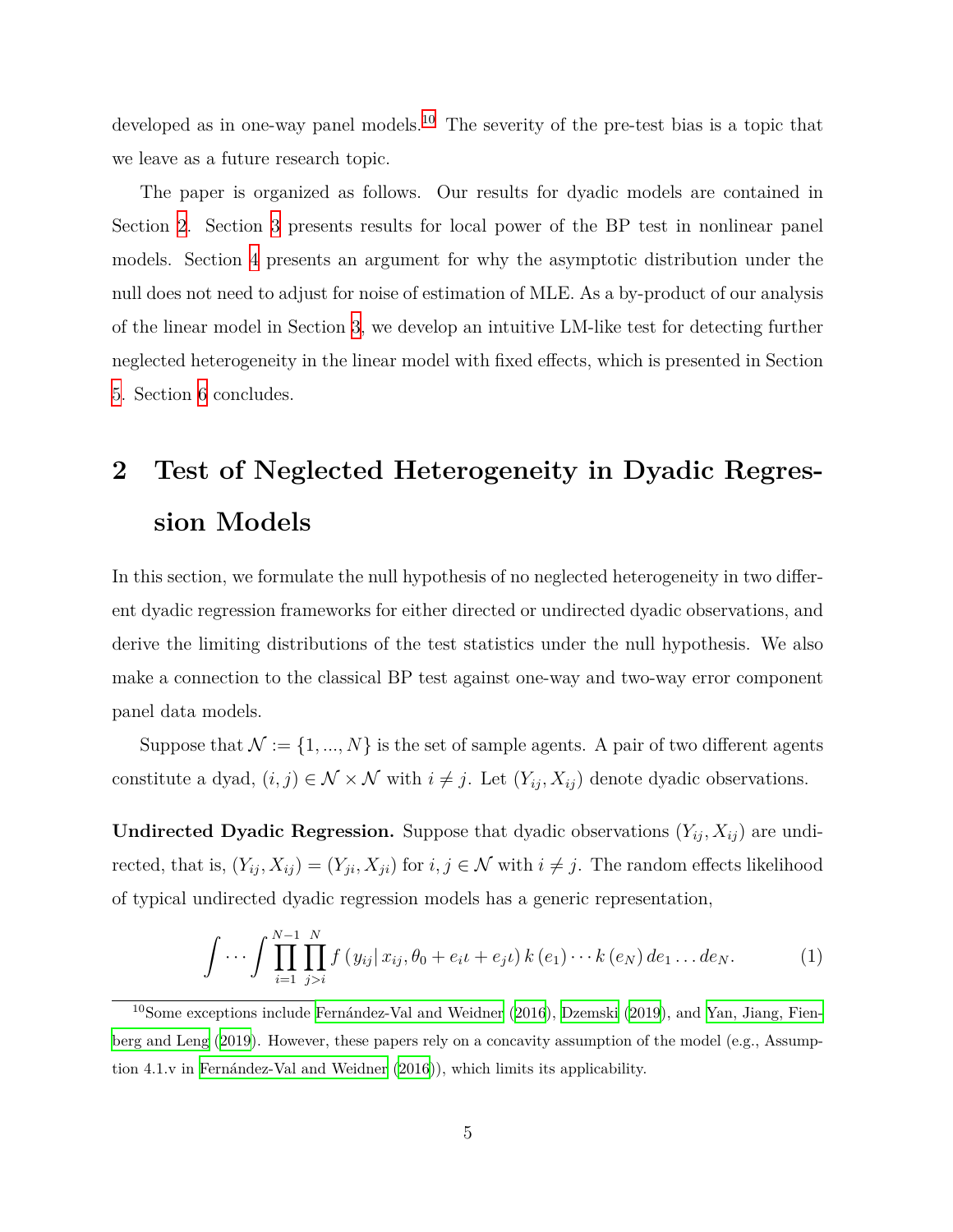Here, the  $f(y_{ij}|x_{ij}, \theta_0 + \varepsilon_i t + \varepsilon_j t)$  denotes the marginal likelihood of  $y_{ij}$  given the observed explanatory variable  $x_{ij}$  as well as unobserved heterogenous effects  $\varepsilon_i$  and  $\varepsilon_j$ . The *ι* is a vector of the same dimension as the parameter of interest  $\theta_0$ , where the first coordinate is equal to 1 and the rest are 0. Equation [\(1](#page-4-1)) captures the gist of the linear model of the form  $Y_{ij} = X'_{ij}\theta_0 + \varepsilon_i + \varepsilon_j + v_{ij}$  (but not limited to the linear model), where we assume that the first component of  $X_{ij}$  is 1 (i.e., the intercept term), and we understand  $\varepsilon s$  as representing the heterogeneity of the first component of  $\theta_0$ . (More detailed discussion on the modeling is presented in the one-way error component model.) The density  $f(\cdot|\cdot)$  is then derived from the density of  $v_{ij}$ . Finally, the *ε*s are assumed to be independent and identically distributed with density  $k(\cdot)$ , which gives rise to the above joint density.

In order to simplify the notation a bit, we rewrite the joint density in ([1\)](#page-4-1) as

$$
E_{\varepsilon}\left[\prod_{i=1}^{N-1}\prod_{j>i}^{N}f(y_{ij}|x_{ij},\theta_0+\varepsilon_i t+\varepsilon_j t)\right],
$$

where  $E_{\varepsilon}$  [·] denotes the expectation with respect to the  $\varepsilon$ s, fixing everything else constant.

The LM test of overdispersion can be understood to be a test against the alternative where the density  $k(\cdot)$  is very close to zero, loosely speaking. This is given a more rigorous meaning by considering the alternative parameterization indexed by a scale parameter  $\eta$ ,

$$
h(y|x, \theta_0, \sqrt{\eta}) := E_{\varepsilon} \left[ \prod_{i=1}^{N-1} \prod_{j>i}^N f(y_{ij}|x_{ij}, \theta_0 + \sqrt{\eta} \varepsilon_i \iota + \sqrt{\eta} \varepsilon_j \iota) \right],
$$

where the density of  $\epsilon s$  is fixed, and we test the null hypothesis that the scale parameter is zero, i.e.,

$$
\mathbb{H}_0: \eta = 0. \tag{2}
$$

**Directed Dyadic Regression** If the dyadic observations  $(Y_{ij}, X_{ij})$  are directed so that  $(Y_{ij}, X_{ij}) \neq (Y_{ji}, X_{ji})$  for  $i, j \in \mathcal{N}$  with  $i \neq j$  in general, the likelihood of typical directed dyadic regression models has a generic representation,

$$
\int \cdots \int \prod_{i=1}^{N} \prod_{j \neq i}^{N} f(y_{ij} | x_{ij}, \theta_0 + e_i t + e_j t) \times k_1(e_1) \cdots k_1(e_N) de_1 \ldots de_N
$$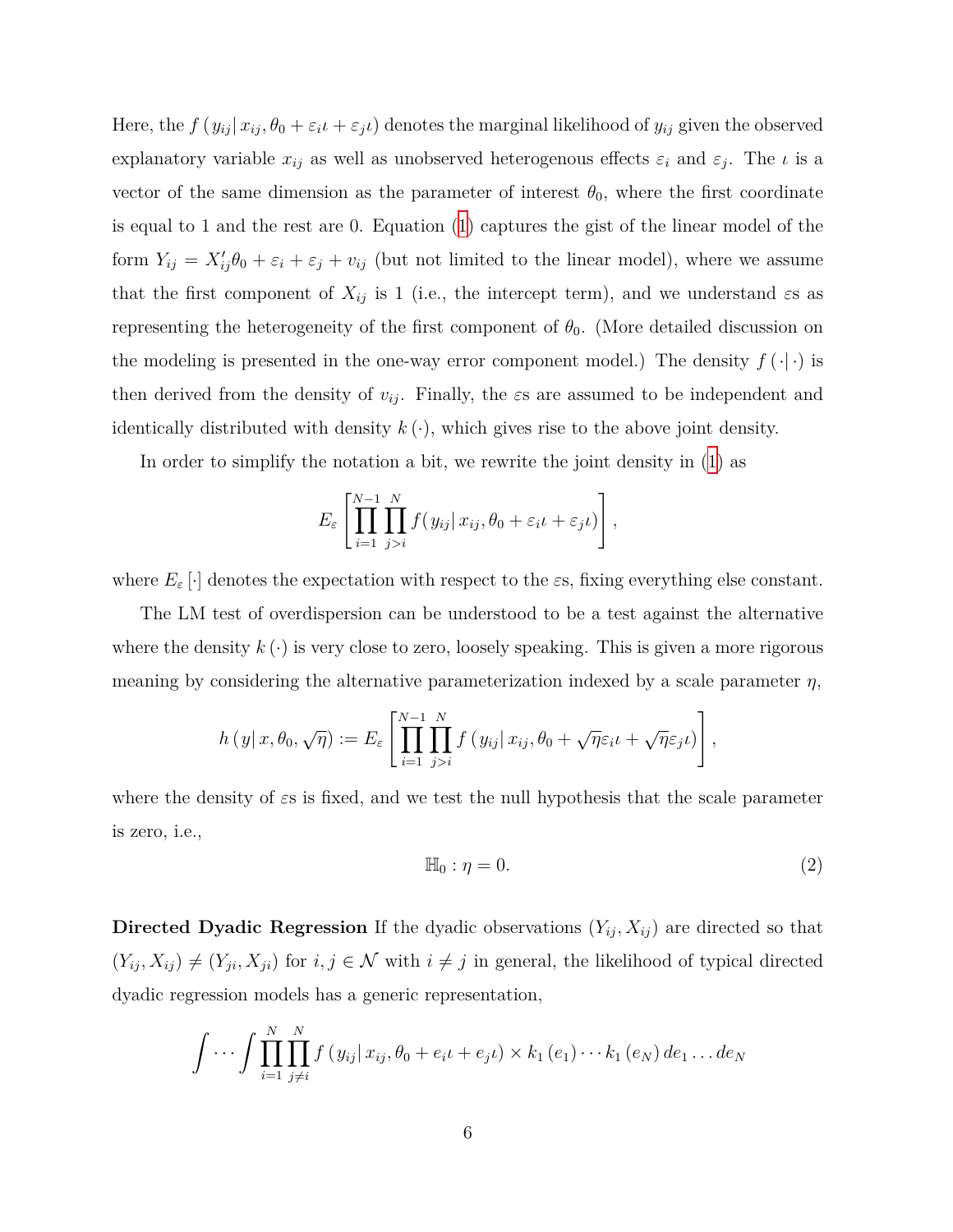$$
:= E_{\varepsilon} \left[ \prod_{i=1}^{N} \prod_{j \neq i}^{N} f(y_{ij} | x_{ij}, \theta_0 + \varepsilon_i t + \varepsilon_j t) \right], \tag{3}
$$

where  $\varepsilon_i$  and  $\varepsilon_j$  are unobserved effects of "out" agent *i* and "in" agent *j*, respectively.

Like in the undirected case, we parameterize the likelihood as

$$
h(y|x, \theta_0, \sqrt{\eta}) := E_{\varepsilon} \left[ \prod_{i=1}^N \prod_{j \neq i}^N f(y_{ij}|x_{ij}, \theta_0 + \sqrt{\eta} \varepsilon_i \iota + \sqrt{\eta} \varepsilon_j \iota) \right]
$$

and test

<span id="page-6-2"></span><span id="page-6-0"></span>
$$
\mathbb{H}_0: \eta = 0. \tag{4}
$$

# **2.1 LM Test of Neglected Heterogeneity in Directed Dyadic Regression Models**

The LM test of the null hypothesis ([4\)](#page-6-0) is based on the score function with the parameter estimate under the null restriction. To derive the LM test statistic in the directed dyadic regression, first we consider the first order derivative of the likelihood function with respect to the parameter *η*. Define

$$
\bar{h}(y|x,\theta_0,\sqrt{\eta_1},\sqrt{\eta_2}) := E_{\varepsilon}\left[\prod_{i=1}^N\prod_{j\neq i}^N f(y_{ij}|x_{ij},\theta_0+\sqrt{\eta_1}\varepsilon_i t+\sqrt{\eta_2}\varepsilon_j t)\right].
$$

Then, by definition, we have

<span id="page-6-1"></span>
$$
\frac{\partial h\left(y|x,\theta_0,\sqrt{\eta}\right)}{\partial \eta}\Big|_{\eta=0} = \frac{\bar{h}\left(y|x,\theta_0,\sqrt{\eta_1},0\right)}{\partial \eta_1}\Big|_{\eta_1=0} + \frac{\partial \bar{h}\left(y|x,\theta_0,0,\sqrt{\eta_2}\right)}{\partial \eta_2}\Big|_{\eta_2=0}.\tag{5}
$$

For the derivation of ([5\)](#page-6-1), we take a detour and relate the two terms in [\(5](#page-6-1)) to the BP test statistic for overdispersion in one-way error component panel models.

### **2.1.1 Review of the BP Test in One-Way Error Component Panel Regression Models**

We will consider the panel model with possible unobserved individual heterogeneity and present the LM test to detect neglected heterogeneity. For a one-way error component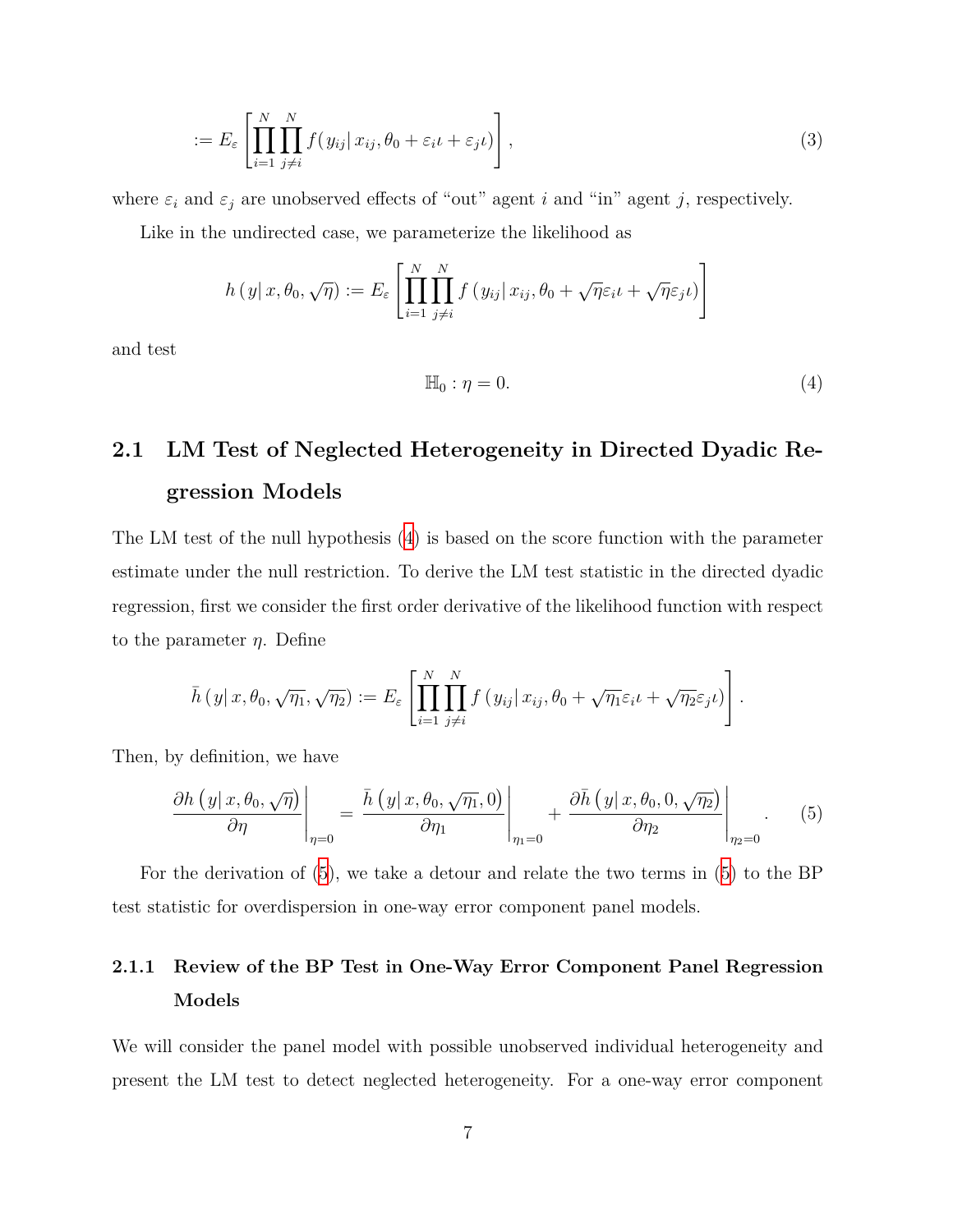panel model, this is largely a review of [Breusch and Pagan](#page-74-0) ([1980](#page-74-0)) as well as [Chesher](#page-74-2) ([1984\)](#page-74-2). Assume that we observe a random sample  $(Y_i, X_i)$ ,  $i = 1, ..., N$ .  $Y_i$  and  $X_i$  can be vectors. In the panel data analysis where each individual is observed over *T* time periods, we will have  $Y_i = (Y_{i1}, \ldots, Y_{iT})$  and  $X_i = (X'_{i1}, \ldots, X'_{iT})'$ . Note that the first component of  $X_{it}$  be 1 (the intercept). We let  $X_{it}^*$  denotes  $X_{it}$  excluding the intercept and define  $X_i^*$ accordingly. We assume that the conditional density of  $Y_i$  given  $X_i$  is given by the function  $f(y|x, \theta)$ , where  $\theta$  is a *q*-dimensional parameter that characterizes the density. Under the null hypothesis, the first component  $\theta_1$  of  $\theta$  is fixed at  $\theta_{0,1}$ , but under the alternative hypothesis, it may be a random variable indexed by *i*. This is motivated by the linear model with one-way error component

$$
Y_{it} = X_{it}^{*}/\beta + \alpha_i + v_{it}, \quad i = 1, ..., N, \quad t = 1, ..., T,
$$

where  $\alpha_i$  denotes the unobserved individual heterogeneity. Suppose that  $v_{it} \sim N(0, \sigma_v^2)$  is independent of  $(X_i^*, \alpha_i)$ , and is independent over *i* and *t*. We can then understand that the parameter  $\theta = (\alpha_i, \beta, \sigma_v^2)'$  may be different across different individuals. Note that we assume that only the first component  $\theta_1$  of  $\theta$  is allowed to be different across *i*, i.e., scalar random (or fixed) effects.<sup>11</sup> The heterogeneity of the first component  $\theta_1$  of  $\theta$  can be modeled as  $\theta_{0,1}$  plus a random variable  $\varepsilon_i$ . Under the random effects specification, the heterogeneity is independent of  $X_i$ , and therefore the conditional density of the heterogeneity given  $X_i = x$  is equal to the marginal density. Under the random effects approach, it is also common to assume that the expectation of the heterogeneity is zero. In order to accentuate the local nature of the alternative, we may choose to write  $\theta_{1,i} = \theta_{0,1} + \eta \varepsilon_i$ , where  $E[\varepsilon_i] = 0$ and  $\eta \geq 0$  is a "small" number and the conditional density of  $\varepsilon_i$  given  $X_i = x_i$  is  $k(\cdot)$ . The conditional density of  $Y_i$  given  $X_i = x_i$  and  $\varepsilon_i = e_i$  is then equal to  $f(y_i | x_i, \theta_0 + \eta e_i t) =$  $f(y_i|x_i, (\theta_{0,1} + \eta e_i, \theta_{0,2}, \dots, \theta_{0,q}))$ . It follows that the conditional density of  $Y_i$  given  $X_i =$ *xi* is

$$
h(y_i|x_i, \theta_0, \eta) := E_{\varepsilon} \left[ f(y_i|x_i, \theta_0 + \eta \varepsilon_i \iota) \right],
$$

<sup>&</sup>lt;sup>11</sup>There is no reason that the LM test should be confined to the scalar effects, as is evident from [Chesher](#page-74-2) ([1984](#page-74-2))'s derivation. On the other hand, the scalar effects are a common feature in many panel data analysis, and were the basis of the LM test as was presented in [Breusch and Pagan](#page-74-0) ([1980](#page-74-0)).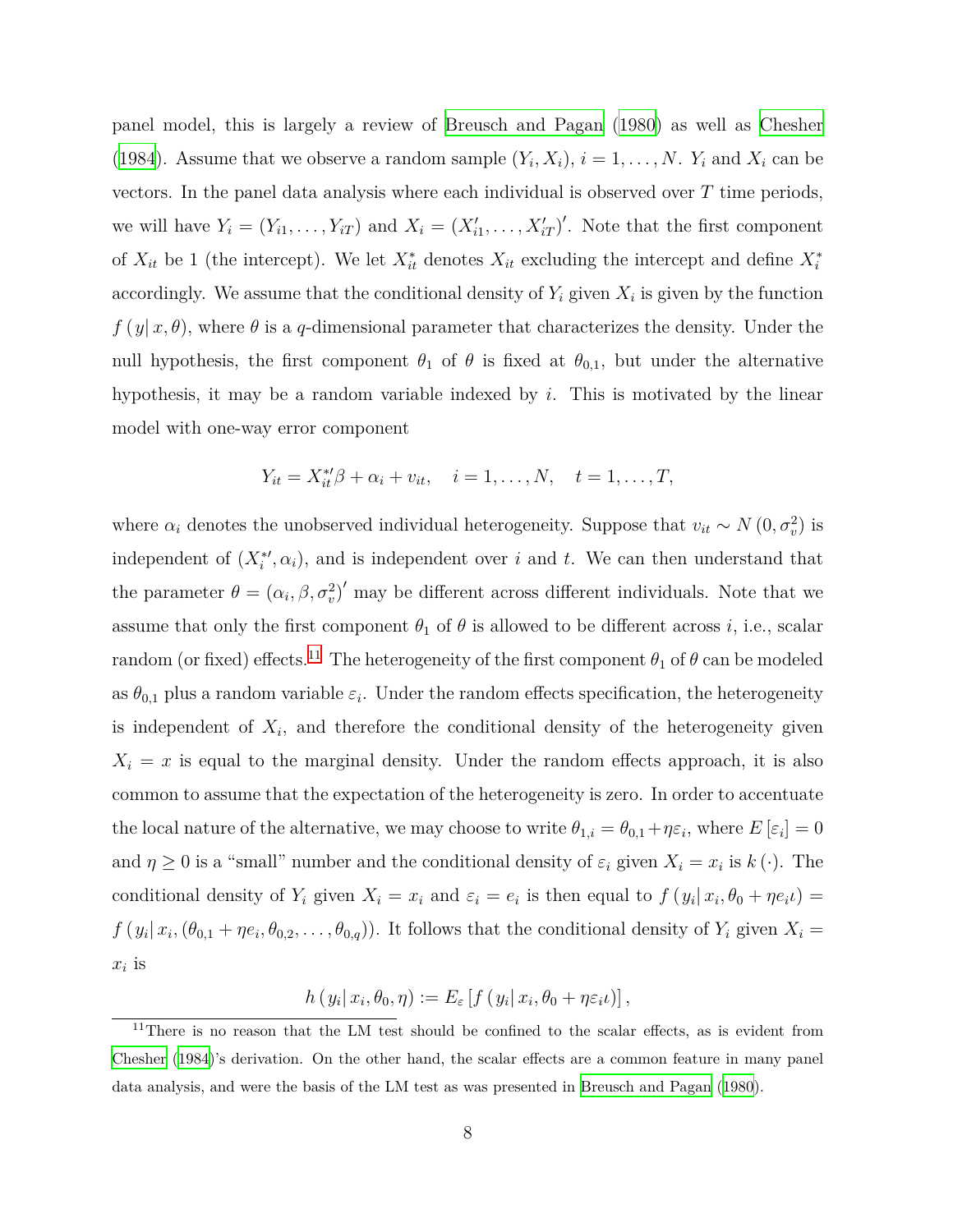where the expectation is taken with respect to the distribution of  $\varepsilon$ . Note that  $h(y_i|x_i, \theta, 0) =$ *f* (*y*<sub>*i*</sub>| *x*<sub>*i*</sub>, *θ*). We consider the second order Taylor series expansion of  $h(y_i|x_i, \theta, \eta)$  with respect to  $\eta$  around  $(\theta, \eta) = (\theta_0, 0)$ .

Under the assumption that we can exchange differentiation and integration, we obtain

$$
\frac{\partial h\left(y_i|x_i, \theta_0, \eta\right)}{\partial \eta}\Big|_{\eta=0} = E_{\varepsilon} \left[ \frac{\partial f\left(y_i|x_i, \theta_0\right)}{\partial \theta_1} \varepsilon_i \right] = \frac{\partial f\left(y_i|x_i, \theta_0\right)}{\partial \theta_1} E\left[\varepsilon_i\right] = 0,
$$
\n
$$
\frac{\partial^2 h\left(y_i|x_i, \theta_0, \eta\right)}{\partial \eta^2}\Big|_{\eta=0} = E_{\varepsilon} \left[ \frac{\partial^2 f\left(y_i|x_i, \theta_0\right)}{\partial \theta_1^2} \varepsilon_i^2 \right] = \frac{\partial^2 f\left(y_i|x_i, \theta_0\right)}{\partial \theta_1^2} E\left[\varepsilon_i^2\right].
$$
\n(6)

Therefore, we have

<span id="page-8-0"></span>
$$
h(y_i|x_i, \theta_0, \eta) = h(y_i|x_i, \theta_0, 0) + \frac{\eta^2}{2} \frac{\partial^2 f(y_i|x_i, \theta_0)}{\partial \theta_1^2} \sigma_{\varepsilon}^2 + o(\eta^2),
$$

where  $\sigma_{\varepsilon}^2 = E\left[\varepsilon_i^2\right]$ . Given the form of the expansion, it would make sense to consider the parameterization  $h(y_i|x_i, \theta_0, \sqrt{\eta})$  instead (i.e.,  $E_{\varepsilon} [f(y_i|x_i, \theta_0 + \sqrt{\eta} \varepsilon_i \iota)]$ ), which delivers the expansion $12$ 

$$
h(y_i|x_i, \theta_0, \sqrt{\eta}) = h(y_i|x_i, \theta_0, 0) + \frac{\eta}{2} \frac{\partial^2 f(y_i|x_i, \theta_0)}{\partial \theta_1^2} \sigma_{\varepsilon}^2 + o(\eta).
$$

This implies that

<span id="page-8-1"></span>
$$
\frac{\partial h\left(y_i|x_i, \theta_0, \sqrt{\eta}\right)}{\partial \eta}\Big|_{\eta=0} = \lim_{\eta \to 0} \frac{h\left(y_i|x_i, \theta_0, \sqrt{\eta}\right) - h\left(y_i|x_i, \theta_0, 0\right)}{\eta} = \frac{1}{2} \frac{\partial^2 f\left(y_i|x_i, \theta_0\right)}{\partial \theta_1^2} \sigma_{\varepsilon}^2. \tag{7}
$$

Now, we consider the joint conditional density of the entire data

$$
h(y|x, \theta_0, \eta) := E_{\varepsilon} \left[ \prod_{i=1}^N f(y_i | x_i, \theta_0 + \eta \varepsilon_i \iota) \right],
$$

and consider the form of the LM test statistic. It is straightforward to show that

$$
\frac{\partial h\left(y|x,\theta_0,\eta\right)}{\partial \eta}\bigg|_{\eta=0} = 0, \quad \frac{\partial^2 h\left(y|x,\theta_0,\eta\right)}{\partial \eta^2}\bigg|_{\eta=0} = \prod_{j=1}^N f\left(y_j|x_j,\theta_0\right) \left(\sum_{i=1}^N \frac{\partial^2 f\left(y_i|x_i,\theta_0\right)/\partial \theta_1^2}{f\left(y_i|x_i,\theta_0\right)}\right) \sigma_{\varepsilon}^2.
$$

<sup>&</sup>lt;sup>12</sup>[Chesher](#page-74-2) [\(1984](#page-74-2)) directly worked with *h*  $(y|x, \theta_0, \sqrt{\eta})$  and applied L'Hôpital's rule. The Taylor expansion adopted here makes it easier to understand the role of the zero mean assumption, i.e.,  $E\left[\varepsilon_i\right] = 0$ .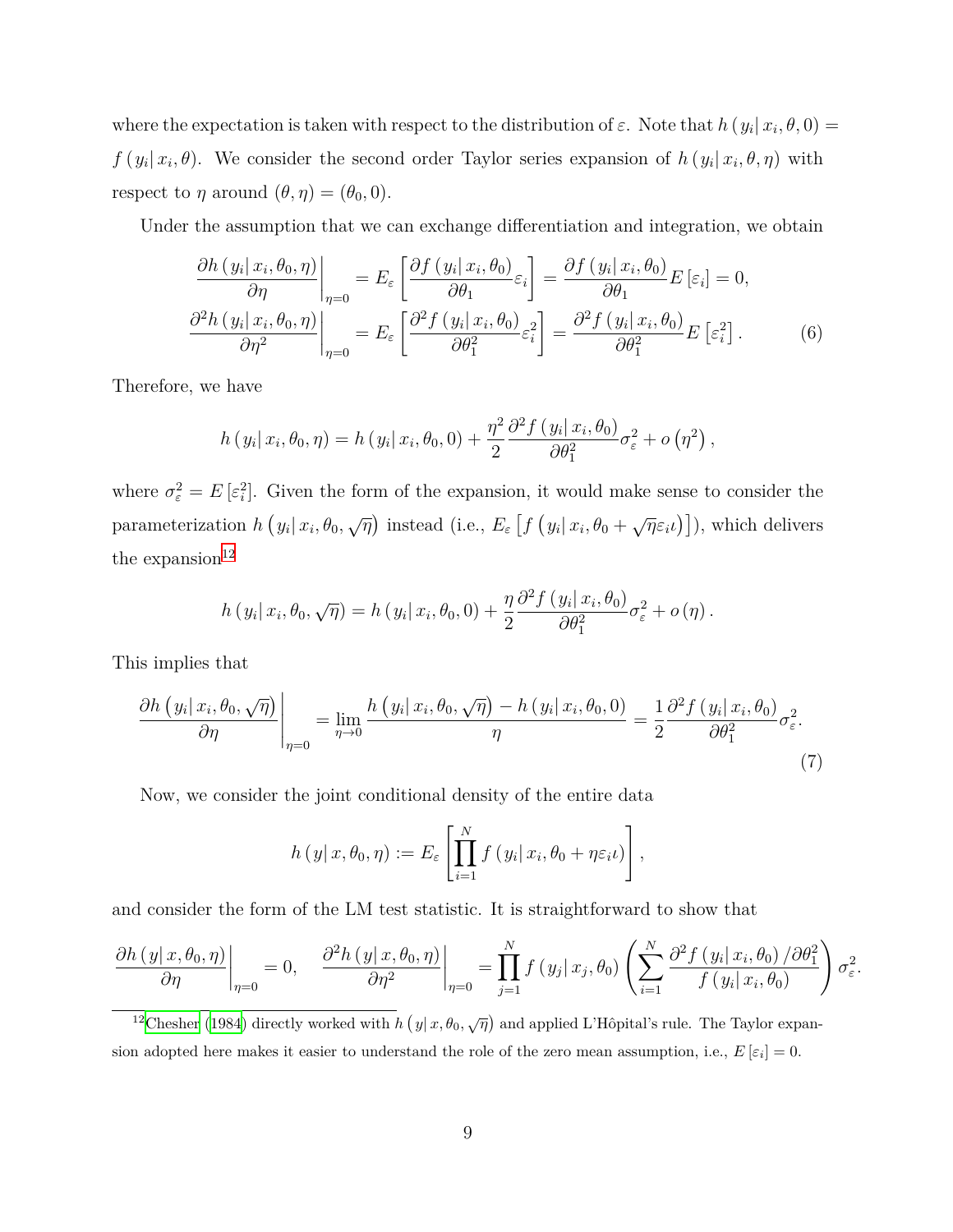Therefore, it follows from a similar Taylor expansion argument that in the random effect one-way error component panel model (not necessarily linear), the LM test can be based on the score

$$
\frac{\partial h\left(y|x,\theta_0,\sqrt{\eta}\right)/\partial\eta}{h\left(y|x,\theta_0,0\right)}\Bigg|_{\eta=0} = \frac{1}{2}\left(\sum_{i=1}^N \frac{\partial^2 f\left(y_i|x_i,\theta_0\right)/\partial\theta_1^2}{f\left(y_i|x_i,\theta_0\right)}\right)\sigma_{\varepsilon}^2,
$$

or equivalently based on 13

<span id="page-9-0"></span>
$$
BP_{1way} := \frac{1}{\sqrt{N}T} \sum_{i=1}^{N} \sum_{t=1}^{T} \frac{\partial^2 \ln f(Y_{it} | X_{it}, \theta_0)}{\partial \theta_1^2} + \frac{1}{\sqrt{N}T} \sum_{i=1}^{N} \left( \sum_{t=1}^{T} \frac{\partial \ln f(Y_{it} | X_{it}, \theta_0)}{\partial \theta_1} \right)^2.
$$
 (8)

 $BP_{1way}$  is the same as the statistic in [\(12](#page-10-0)) below, and Appendix [C](#page-70-0) gives the justification of the normalization by  $\sqrt{N}T$ .

## **2.1.2 Back to the LM Test of Neglected Heterogeneity in Directed Dyadic Regression Models**

We now get back to the derivation of  $(5)$  $(5)$ ,

$$
\frac{\partial h\left(y|x,\theta_0,\sqrt{\eta}\right)}{\partial \eta}\Big|_{\eta=0} = \frac{\bar{h}\left(y|x,\theta_0,\sqrt{\eta_1},0\right)}{\partial \eta_1}\Big|_{\eta_1=0} + \frac{\partial \bar{h}\left(y|x,\theta_0,0,\sqrt{\eta_2}\right)}{\partial \eta_2}\Big|_{\eta_2=0}
$$

$$
= I + II, \text{ say.}
$$

Notice that the terms *I* and *II* correspond to the scores of the one-way error component panel regression model. Therefore, in view of [\(8](#page-9-0)), we deduce that the LM test statistic of the null hypothesis [\(4](#page-6-0)) in the directed dyadic regression model is the sum of

<span id="page-9-1"></span>
$$
\frac{1}{\sqrt{N}N} \sum_{i=1}^{N} \sum_{j \neq i}^{N} \frac{\partial^2 \ln f(Y_{ij} | X_{ij}, \theta_0)}{\partial \theta_1^2} + \frac{1}{\sqrt{N}N} \sum_{i=1}^{N} \left( \sum_{j \neq i}^{N} \frac{\partial \ln f(Y_{ij} | X_{ij}, \theta_0)}{\partial \theta_1} \right)^2 \tag{9}
$$

and

<span id="page-9-2"></span>
$$
\frac{1}{\sqrt{N}N} \sum_{j=1}^{N} \sum_{i \neq j}^{N} \frac{\partial^2 \ln f(Y_{ij} | X_{ij}, \theta_0)}{\partial \theta_1^2} + \frac{1}{\sqrt{N}N} \sum_{j=1}^{N} \left( \sum_{i \neq j}^{N} \frac{\partial \ln f(Y_{ij} | X_{ij}, \theta_0)}{\partial \theta_1} \right)^2; \tag{10}
$$

that is,

<span id="page-9-3"></span>
$$
LM_d := (9) + (10). \tag{11}
$$

<sup>13</sup>Because  $\sum_{t=1}^T \frac{\partial^2 \ln f(Y_{it}|X_{it}, \theta_0)}{\partial \theta_1^2} + \left(\sum_{t=1}^T \frac{\partial \ln f(Y_{it}|X_{it}, \theta_0)}{\partial \theta_1}\right)^2$  has a zero expectation under correct specification, the LM statistic in [\(8](#page-9-0)) has the information matrix test interpretation. See Chesher (1984).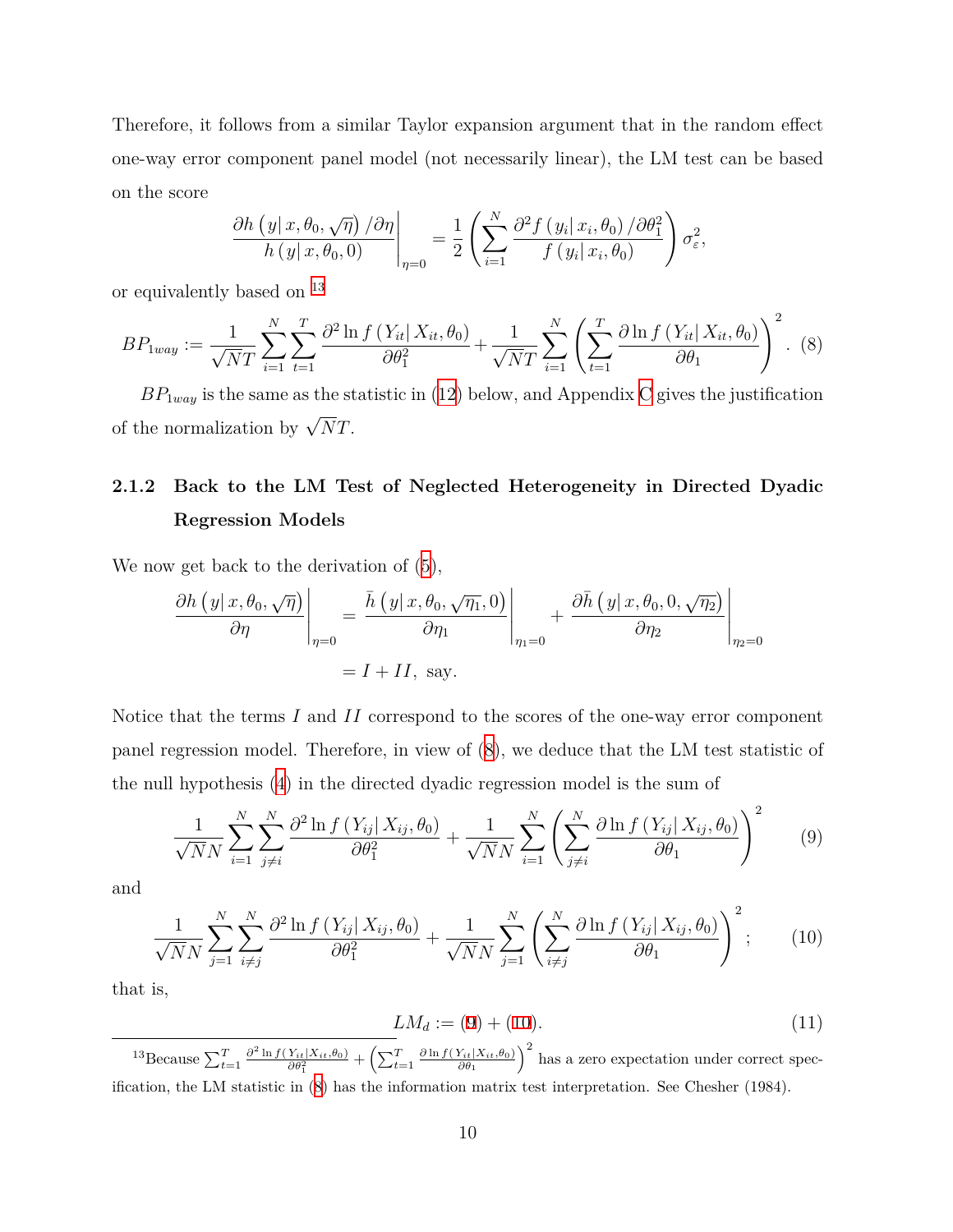### **2.1.3 Comparison with the BP test in Two-Way Error Component Panel Regression Models**

Notice that the directed dyadic regression model ([3\)](#page-6-2) and a two-way error component panel model are similar. A widely applied two-way error component panel regression model includes both individual and time effects as

$$
Y_{it} = X_{it}^{*\prime} \beta + \alpha_i + \gamma_t + v_{it}, \quad i = 1, ..., N, \ t = 1, ..., T.
$$

Compared to [\(3](#page-6-2)), the two-way panel model pairs cross-section indexed by *i* and time series indexed by *t*. The dimensions of cross section  $(N)$  and time series  $(T)$  are different in general, and if the panel is balanced, we observe all the pairs  $(Y_{it}, X_{it})$ . Similar to the one-way panel model, we can understand that  $\theta = (\alpha_i + \gamma_t, \beta, \sigma_v^2)$ . The heterogeneity of the first component  $\theta_1$  of  $\theta$  can then be modeled as  $\theta_{0,1}$  plus a random variable  $\varepsilon_{1i}$  that differs across *i*, as well as another random variable  $\varepsilon_{2t}$  that varies over *t*. If we assume that the joint conditional density of all  $Y_{it}$  given all  $X_{it}$ ,  $\varepsilon_{1i}$  and  $\varepsilon_{2t}$  is

$$
\bar{h}(y|x,\theta_0,\eta_1,\eta_2) := E_{\varepsilon}\left[\prod_{i=1}^N\prod_{t=1}^T f(y_{it}|x_{it},\theta_0+\eta_1\varepsilon_{1i}t+\eta_2\varepsilon_{2t}t)\right],
$$

then we recognize that the BP test statistic can be obtained by separately differentiating with respect to  $\eta_1$  and  $\eta_2$ . This implies that the BP test statistic for two-way error components is a two-dimensional vector, with the first component being  $BP_{1way}$  defined in [\(8](#page-9-0))

<span id="page-10-0"></span>
$$
\frac{1}{\sqrt{N}T} \sum_{i=1}^{N} \sum_{t=1}^{T} \frac{\partial^2 \ln f(Y_{it} | X_{it}, \theta_0)}{\partial \theta_1^2} + \frac{1}{\sqrt{N}T} \sum_{i=1}^{N} \left( \sum_{t=1}^{T} \frac{\partial \ln f(Y_{it} | X_{it}, \theta_0)}{\partial \theta_1} \right)^2 \tag{12}
$$

and the second component being the counterpart of  $BP_{1way}$  when the alternative one-way model under consideration contains only time effects

<span id="page-10-1"></span>
$$
\frac{1}{N\sqrt{T}}\sum_{t=1}^{T}\sum_{i=1}^{N}\frac{\partial^2\ln f\left(Y_{it}|X_{it},\theta_0\right)}{\partial\theta_1^2} + \frac{1}{N\sqrt{T}}\sum_{t=1}^{T}\left(\sum_{i=1}^{N}\frac{\partial\ln f\left(Y_{it}|X_{it},\theta_0\right)}{\partial\theta_1}\right)^2.
$$
 (13)

That is,

<span id="page-10-2"></span>
$$
BP_{2way} := ((12), (13))'.
$$
\n(14)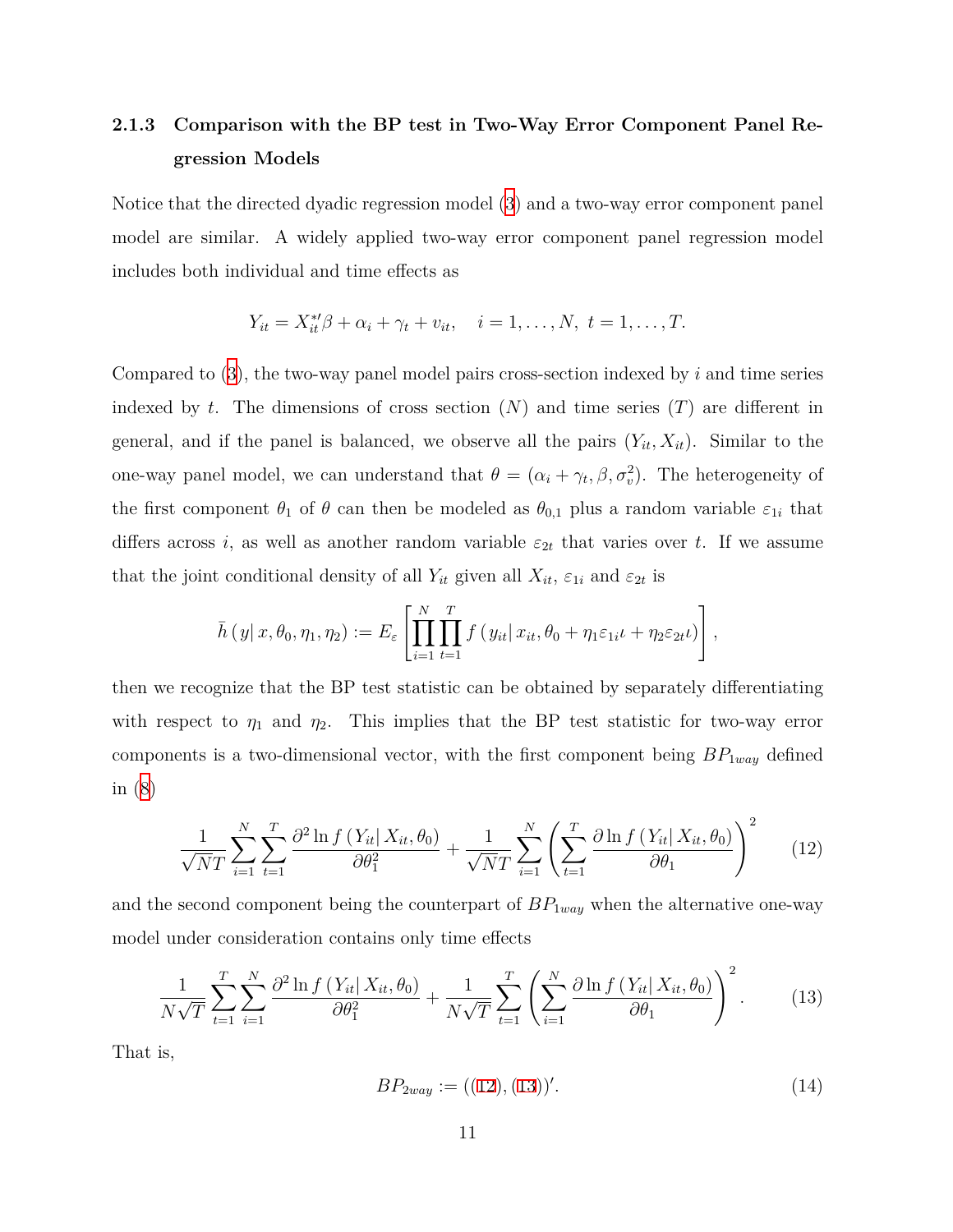See Appendix [C](#page-70-0) for justification of the normalization by  $\sqrt{N}T$  and N *√ T*. Therefore, our test statistic  $LM_d$  for the dyadic model in  $(11)$  $(11)$  is almost equal to the sum of the two components of  $BP_{2way}$  for the special case  $N = T$ .

### **2.1.4 Asymptotic Distribution of the LM test statistic** *LM<sup>d</sup>* **in [\(11\)](#page-9-3)**

In this subsection, we discuss how to establish the asymptotic theory of the LM test statistic  $LM_d$  in ([11](#page-9-3)). Comparing  $LM_d$  in the directed dyadic regression model and the sum of the two components of the traditional BP test statistic  $BP_{2way}$  in [\(14](#page-10-2)) in the twoway error component panel model, we find that the two are almost equal to each other, except that  $LM_d$  only considers the  $i \neq j$  terms (i.e., the  $i \neq t$  terms in the panel model) with  $N = T$ .

The traditional BP test in the two-way error component linear panel regression model was first proposed by [Breusch and Pagan](#page-74-0) ([1980](#page-74-0)), and then subsequently [Honda](#page-75-3) [\(1985\)](#page-75-3) derived the asymptotic distribution of the test statistic. Given these existing studies and the closeness between the two test statistics mentioned above, one may think that the asymptotic null distribution of the LM test statistic [\(11\)](#page-9-3) can be easily derived using the result in [Honda](#page-75-3) [\(1985\)](#page-75-3)'s. Unfortunately, it is not the case.

The problem with [Honda](#page-75-3) ([1985](#page-75-3))'s analysis is that in proving the joint asymptotic distribution of [\(12](#page-10-0)) and [\(13](#page-10-1)), or more precisely the counterparts of [\(12\)](#page-10-0) and [\(13\)](#page-10-1) in linear models, [Honda](#page-75-3) ([1985](#page-75-3), Lemma 2) asserts that if two uncorrelated sequences of random variables both converge to normal distributions, then they jointly converge to a bivariate normal distribution. This argument is incorrect.<sup>14</sup> Fortunately, his result can be saved, although it turned out to be quite challenging. In the rest of this subsection, we will present a correct argument for the asymptotic independence by using a novel martingale construction and applying a martingale central limit theorem.

To make the discussion above concrete, it is convenient to rewrite the statistic in ([12\)](#page-10-0)

 $14$ See [Kuersteiner and Prucha](#page-75-7) [\(2013](#page-75-7))'s Example 1 for related discussion.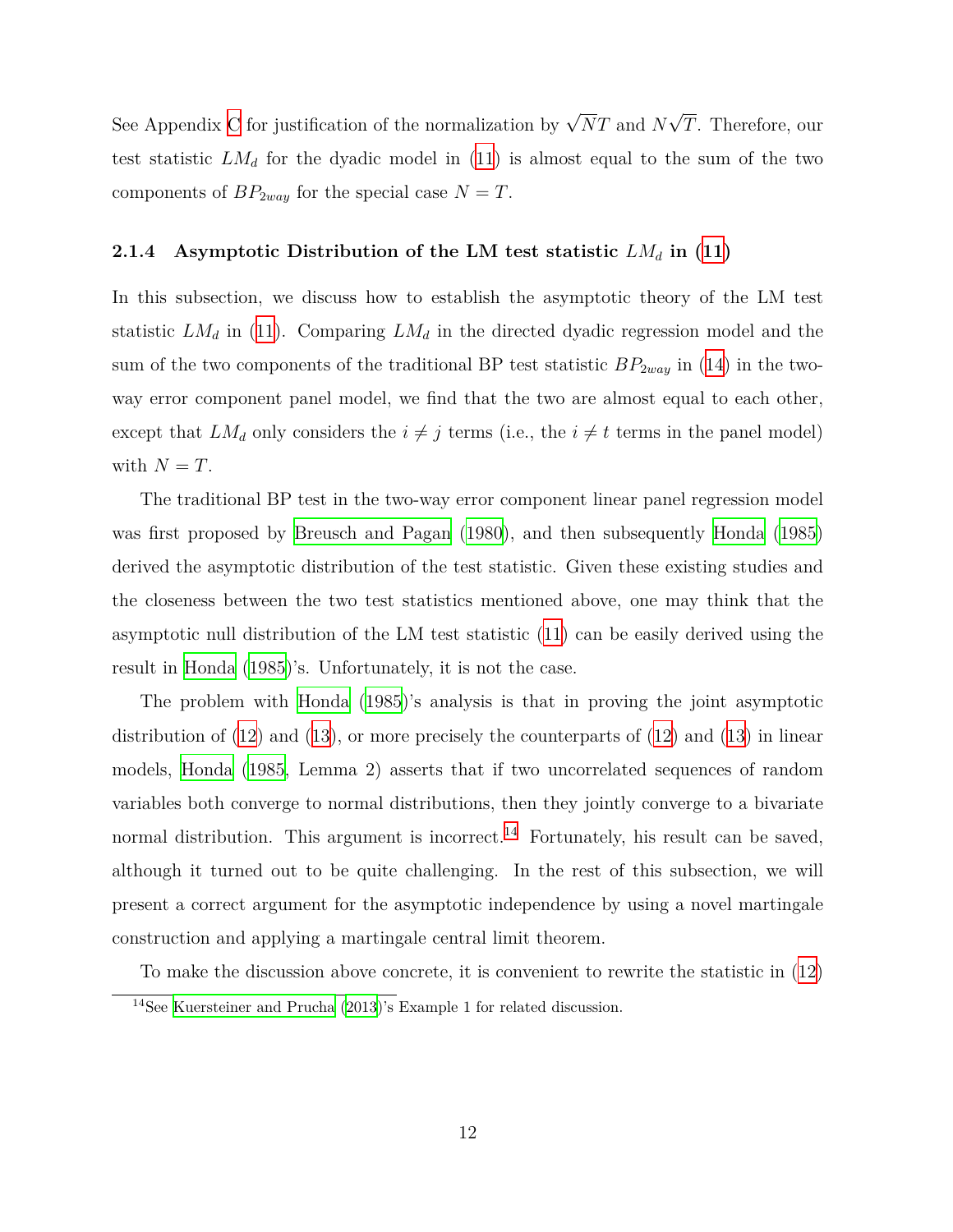<span id="page-12-0"></span>
$$
\frac{1}{\sqrt{N}T} \sum_{i=1}^{N} \left( \sum_{t=1}^{T} \left( \frac{\partial^2 \ln f(Y_{it} | X_{it}, \theta_0)}{\partial \theta_1^2} + \left( \frac{\partial \ln f(Y_{it} | X_{it}, \theta_0)}{\partial \theta_1} \right)^2 \right) \right) + \frac{1}{\sqrt{N}T} \sum_{i=1}^{N} \sum_{t,s=1, t \neq s}^{T} \frac{\partial \ln f(Y_{it} | X_{it}, \theta_0)}{\partial \theta_1} \frac{\partial \ln f(Y_{is} | X_{is}, \theta_0)}{\partial \theta_1}.
$$
\n(15)

Under the null, because  $\frac{\partial^2 \ln f(Y_{it}|X_{it},\theta_0)}{\partial \theta_1^2} + \left(\frac{\partial \ln f(Y_{it}|X_{it},\theta_0)}{\partial \theta_1}\right)$  $\int_0^2$  is independent over *i* and *t* with mean zero, the first term in ([15\)](#page-12-0) has mean zero and variance of order  $\frac{1}{NT^2}O(NT)$  =  $O(T^{-1})$ . Therefore, the statistic in [\(12\)](#page-10-0) is asymptotically equivalent to the second term  $\frac{1}{\sqrt{2}}$  $\frac{1}{NT}$   $\sum_{i=1}^{N} \sum_{t,s=1,t \neq s}^{T}$  $\frac{\partial \ln f(Y_{it}|X_{it},\theta_0)}{\partial \theta_1} \frac{\partial \ln f(Y_{is}|X_{is},\theta_0)}{\partial \theta_1}$  in ([15](#page-12-0)) under the null. Likewise, the statis-tic in ([13](#page-10-1)) is asymptotically equivalent to  $\frac{1}{N\sqrt{T}}\sum_{t=1}^{T}\sum_{i,j=1,i\neq j}^{N}$  $\frac{\partial \ln f(Y_{it}|X_{it},\theta_0)}{\partial \theta_1}$ *∂* ln *f*(*Yjt|Xjt,θ*0) *∂θ*<sup>1</sup> under the null.

For simplicity of notation, let  $U_{it}$  denote  $\frac{\partial \ln f(Y_{it}|X_{it},\theta_0)}{\partial \theta_1}$  for  $i=1,\ldots,N$  and  $t=1,\ldots,T$ . So, our objective is to analyze the joint asymptotic distribution of *<sup>√</sup>* 1  $\frac{1}{NT}$   $\sum_{i=1}^{N} \sum_{t,s=1,t\neq s}^{T} U_{it} U_{is}$ and  $\frac{1}{N\sqrt{T}}\sum_{i,j=1,i\neq j}^{N}\sum_{t=1}^{T}U_{it}U_{jt}$ . Honda (1985) argued that these two statistics are uncorrelated, and drew the conclusion that they are asymptotically independent, which is the mistake that we will fix by constructing a novel martingale structure.15

We use the Cramér-Wold theorem and define

$$
A_{NT} := \varrho \frac{1}{\sqrt{N}N} \sum_{i=1}^{N} \sum_{t,s=1, t \neq s}^{T} U_{it} U_{is} + \frac{1}{N\sqrt{N}} \sum_{i,j=1, i \neq j}^{N} \sum_{t=1}^{T} U_{it} U_{jt}.
$$
 (16)

Without loss of generality, we will assume that  $|\varrho| < \infty$ . The  $|\varrho| = \infty$  case is where we are only interested in the marginal distribution of *<sup>√</sup>* 1  $\frac{1}{N} \sum_{i=1}^{N} \sum_{t,s=1,t \neq s}^{T} U_{it} U_{is}$ , which can be established using symmetry by considering the  $\rho = 0$  case.<sup>16</sup>

<span id="page-12-1"></span>**Lemma 1** *Suppose that*  $U_{it}$  *are iid with variance*  $\sigma_U^2$  *and a finite fourth moment across i, t.* Suppose that  $N, T \to \infty$  with  $\frac{N}{T} \to \kappa$  and  $0 < \kappa < \infty$ . We then have

$$
A_{NT} \Rightarrow N\left(0, 2\left(\frac{1}{\kappa} + \frac{\varrho^2}{\kappa^2}\right)\sigma_U^4\right).
$$

as

<sup>&</sup>lt;sup>15</sup>The construction is technical in nature, and can be found in Appendix [A.1.](#page-31-0)

<sup>&</sup>lt;sup>16</sup>The two cases  $\varrho = 0$  and  $|\varrho| = \infty$  correspond to the first half of Lemma 2 in [Honda](#page-75-3) ([1985\)](#page-75-3), which was correctly proven.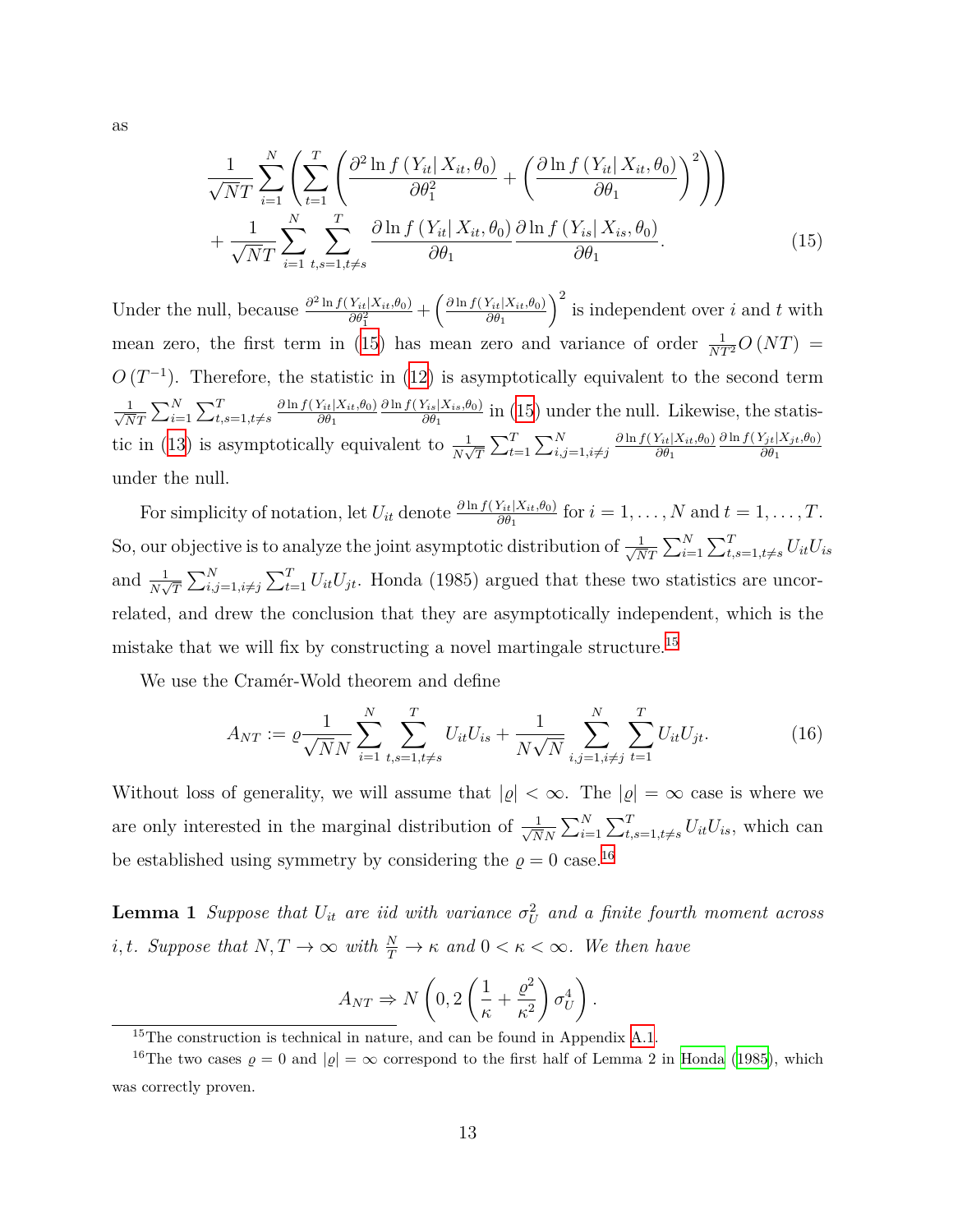<span id="page-13-0"></span>**Proof.** In Appendix [A.2.](#page-33-0) ■

**Lemma 2** *Suppose that*  $U_{it}$  *are iid with variance*  $\sigma_U^2$  *and a finite fourth moment across i, t.* Suppose that  $N, T \to \infty$  with  $\frac{N}{T} \to \kappa$  and  $0 < \kappa < \infty$ . We then have

$$
\begin{pmatrix}\n\frac{1}{N\sqrt{T}} \sum_{i,j=1, i \neq j}^{N} \sum_{t=1}^{T} U_{it} U_{jt} \\
\frac{1}{\sqrt{N}T} \sum_{i=1}^{N} \sum_{t,s=1, t \neq s}^{T} U_{it} U_{is}\n\end{pmatrix} \Rightarrow N \begin{pmatrix} 0 \\ 0 \end{pmatrix}, \begin{bmatrix} 2\sigma_U^4 & 0 \\
0 & 2\sigma_U^4 \end{bmatrix}.
$$

**Proof.** In Appendix [A.3.](#page-46-0) ■

Comparison between the two statistics in Lemma [2](#page-13-0) (for the directed dyadic model if  $N = T$ ) and the two statistics in  $(12)$  and  $(13)$  for the panel model suggests that the only difference between them is that the test statistics for the directed dyadic model only considers the  $i \neq j$  terms (i.e., the  $i \neq t$  terms in the panel model). It turns out to be the case that the deletion of the  $(i, i)$  observations has an asymptotically negligible effect. This is formally summarized in the following theorem, which is our main result for the directed dyadic model.

<span id="page-13-1"></span>**Theorem 1** *Suppose that*  $U_{ij}$  *are iid with variance*  $\sigma_U^2$  *and a finite fourth moment across i, j. We then have*

$$
LM_d \Rightarrow N\left(0, 4\sigma_U^4\right).
$$

**Proof.** In Appendix [A.4.](#page-48-0) ■

**Remark 1** *The analysis in Section [4](#page-25-0) implies that the result in Theorem [1](#page-13-1) carries over to the feasible version of*  $LM_d$  *where*  $\theta_0$  *is estimated. To be more precise, let*  $\hat{\sigma}_U^2$  *and*  $\bar{\theta}_N$ *denote a consistent estimator of*  $\sigma_U^2$  *and the MLE of*  $\theta_0$ *, then we have*  $(l_N(\bar{\theta}_N))^2/4\hat{\sigma}_U^4 \Rightarrow \chi_1^2$ *under the null hypothesis of no unobserved heterogeneity, where*

$$
l_{1N}(\bar{\theta}_N) := \frac{1}{\sqrt{N}N} \sum_{i=1}^N \sum_{j \neq i}^N \frac{\partial^2 \ln f(Y_{ij} | X_{ij}, \bar{\theta}_N)}{\partial \theta_1^2} + \frac{1}{\sqrt{N}N} \sum_{i=1}^N \left( \sum_{j \neq i}^N \frac{\partial \ln f(Y_{ij} | X_{ij}, \bar{\theta}_N)}{\partial \theta_1} \right)^2,
$$
  
\n
$$
l_{2N}(\bar{\theta}_N) := \frac{1}{\sqrt{N}N} \sum_{j=1}^N \sum_{i \neq j}^N \frac{\partial^2 \ln f(Y_{ij} | X_{ij}, \bar{\theta}_N)}{\partial \theta_1^2} + \frac{1}{\sqrt{N}N} \sum_{j=1}^N \left( \sum_{i \neq j}^N \frac{\partial \ln f(Y_{ij} | X_{ij}, \bar{\theta}_N)}{\partial \theta_1} \right)^2.
$$
  
\nand  $l_N(\bar{\theta}_N) := l_{1N}(\bar{\theta}_N) + l_{2N}(\bar{\theta}_N).$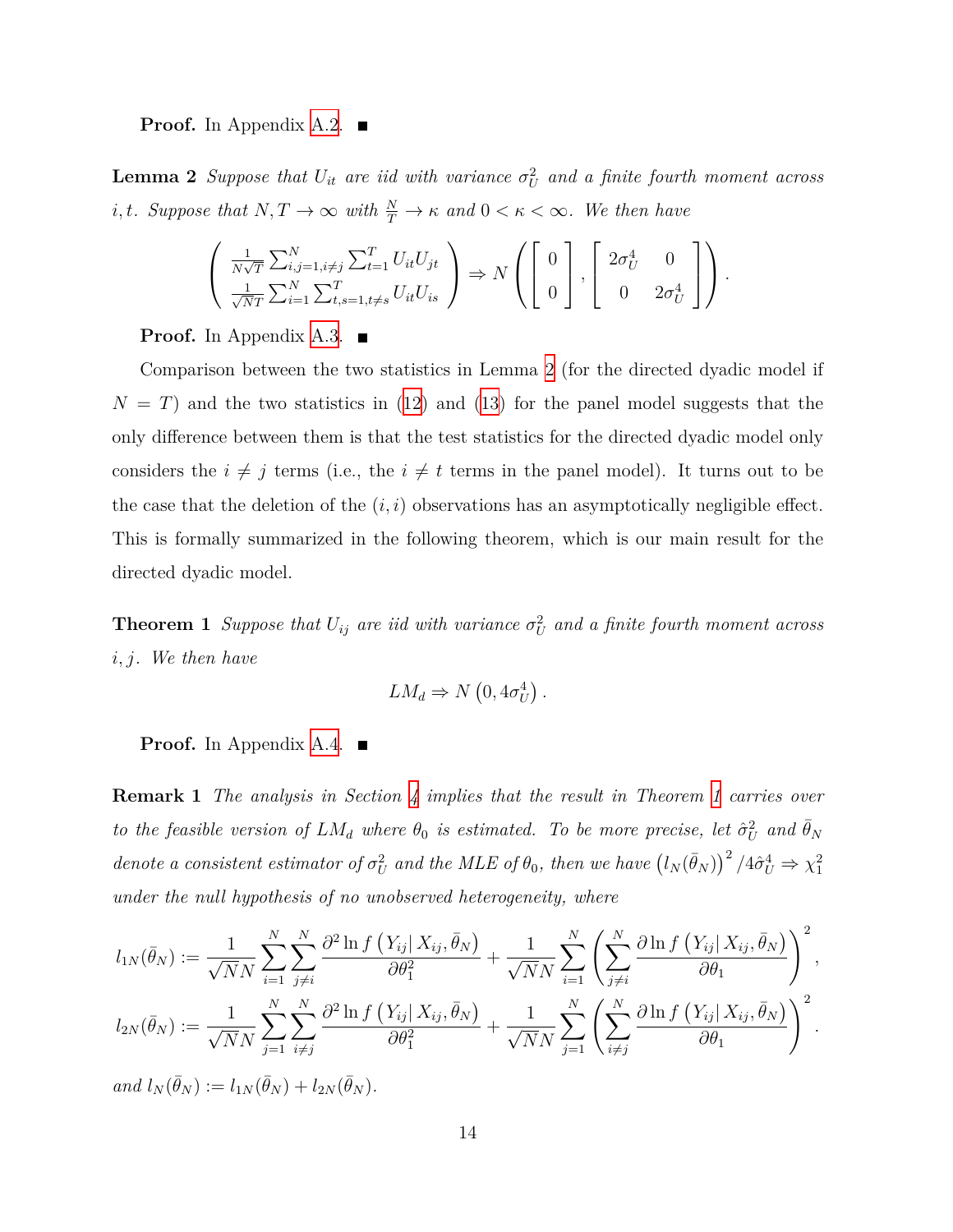# **2.2 LM Test of Neglected Heterogeneity in Undirected Dyadic Regression Models**

For undirected dyadic regression,  $Y_{ij} = Y_{ji}$  and  $X_{ij} = X_{ji}$ , and we can write the joint conditional density of all  $Y_{ij}$  given all  $X_{ij}$  and  $\varepsilon_i$  as

$$
\bar{h}(y|x,\theta_0,\sqrt{\eta_1},\ldots,\sqrt{\eta_N}) := E_{\varepsilon}\left[\prod_{i=1}^{N-1}\prod_{j>i}^N f(y_{i,j}|x_{i,j},\theta_0+\sqrt{\eta_i}\varepsilon_i t + \sqrt{\eta_j}\varepsilon_j t)\right].
$$

Similar to the derivation of ([5](#page-6-1)) and [\(11\)](#page-9-3), we recognize that the LM test statistic can be obtained by taking separate first order differentiation with respect to  $\eta_1 \dots \eta_N$  and then adding them together. In particular, we see that our LM test statistic would be

<span id="page-14-0"></span>
$$
LM_{ud} := \frac{1}{N\sqrt{N}} \sum_{i=1}^{N} \left( \sum_{j \neq i}^{N} \frac{\partial^2 \ln f(Y_{ij} | X_{ij}, \theta_0)}{\partial \theta_1^2} + \left( \sum_{j \neq i}^{N} \frac{\partial \ln f(Y_{ij} | X_{ij}, \theta_0)}{\partial \theta_1} \right)^2 \right), \quad (17)
$$

which is almost identical to the BP test statistic in the one-way error component panel model, as shown in [\(8](#page-9-0)), except that we are using *j* instead of *t* and excluding the terms where  $i = j$ . Because  $Y_{ij} = Y_{ji}$ , the martingale needs to be constructed more carefully. For this purpose, we rewrite the statistic in ([17](#page-14-0)) as

$$
LM_{ud} = \frac{2}{N\sqrt{N}} \sum_{i=1}^{N} \sum_{j>i}^{N} \left( \frac{\partial^2 \ln f(Y_{ij} | X_{ij}, \theta_0)}{\partial \theta_1^2} + \left( \frac{\partial \ln f(Y_{ij} | X_{ij}, \theta_0)}{\partial \theta_1} \right)^2 \right) + \frac{1}{N\sqrt{N}} \sum_{i=1}^{N} \left( \sum_{j\neq i}^{N} \frac{\partial \ln f(Y_{ij} | X_{ij}, \theta_0)}{\partial \theta_1} \left( \sum_{j'\neq i,j'\neq j}^{N} \frac{\partial \ln f(Y_{ij'} | X_{ij'}, \theta_0)}{\partial \theta_1} \right) \right)
$$

The first term on the right is a sum of  $N (N - 1) / 2$  iid random variables with zero mean under the null, so its variance is of order  $\left(\frac{1}{N}\right)$  $\overline{N\sqrt{N}}$  $\int_{0}^{2} O(N(N-1)) = o(1)$ . Therefore, the test statistic is asymptotically equivalent to the second term under the null; that is

<span id="page-14-1"></span>
$$
LM_{ud} = \frac{1}{N\sqrt{N}} \sum_{i=1}^{N} \left( \sum_{j \neq i}^{N} \frac{\partial \ln f(Y_{ij} | X_{ij}, \theta_0)}{\partial \theta_1} \left( \sum_{j' \neq i, j' \neq j}^{N} \frac{\partial \ln f(Y_{ij'} | X_{ij'}, \theta_0)}{\partial \theta_1} \right) \right) + o_p(1).
$$
\n(18)

We let  $U_{ij} = \frac{\partial \ln f(Y_{ij}|X_{ij},\theta_0)}{\partial \theta_1}$  $\frac{\partial f_{ij} | A_{ij}, \theta_0}{\partial \theta_1}$  as before if  $i \neq j$ , and define  $U_{ij} = 0$  if  $i = j$ . We then write the main term in ([18](#page-14-1)) as

$$
A_N = \frac{1}{N\sqrt{N}} \sum_{i=1}^N \sum_{j,j'=1, j\neq j'}^N U_{ij} U_{ij'},
$$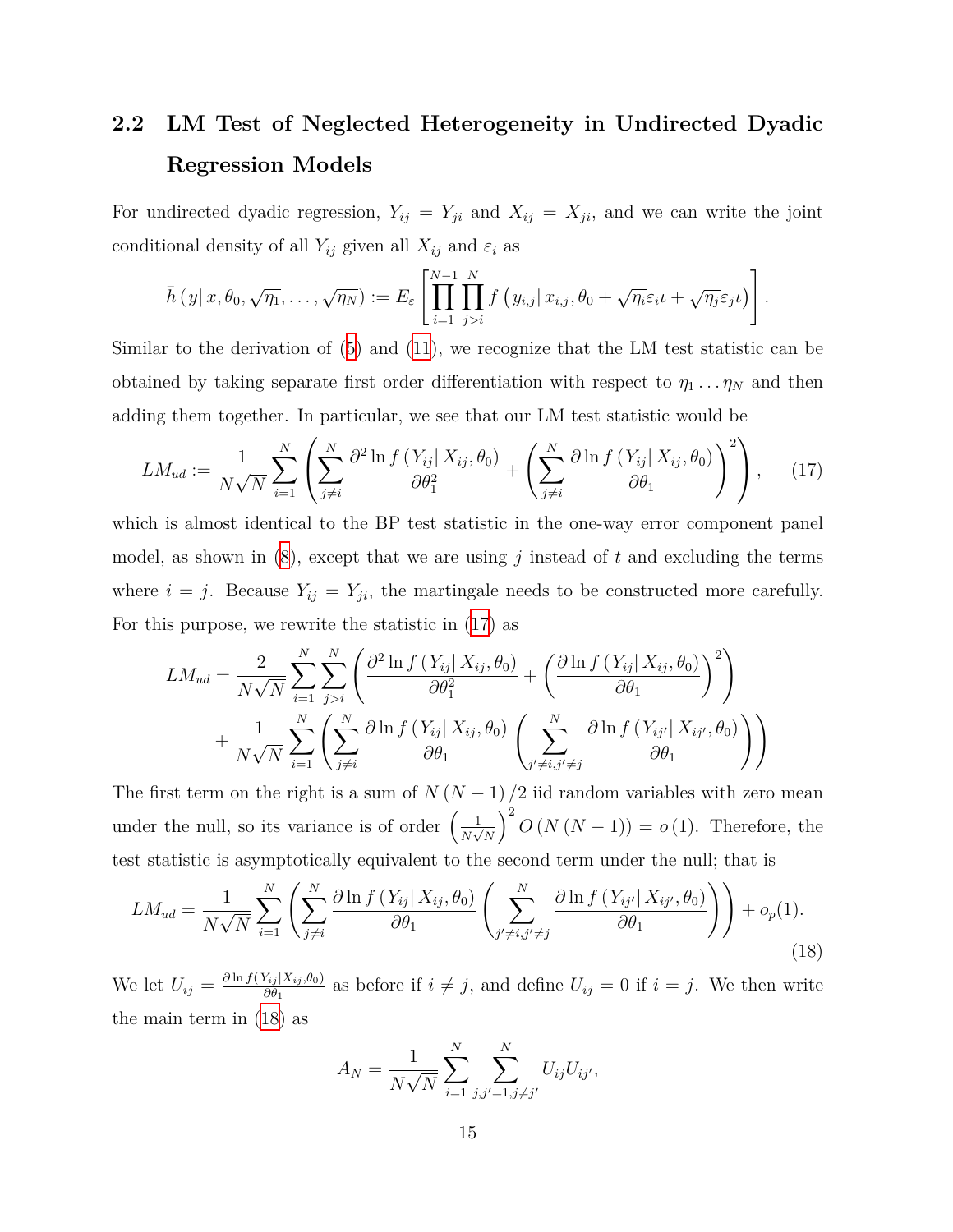so it superficially resembles  $A_{NT}$ , the term that we analyzed in Lemma [1](#page-12-1), except that  $U_{ij} = U_{ji}$  in the current setup.

**Lemma 3** *Suppose*  $U_{ij}$  are iid with variance  $\sigma_U^2$  and a finite fourth moment across *i*, *j*  $(i \neq j)$ . We then have

$$
A_N \Rightarrow N\left(0, 2\sigma_U^4\right).
$$

**Proof.** In Appendix [A.5.](#page-49-0) ■

Then, from ([18\)](#page-14-1), we have the following theorem.

**Theorem 2** *Suppose*  $U_{ij}$  *are iid with variance*  $\sigma_U^2$  *and a finite fourth moment across i*, *j*  $(i \neq j)$ . We then have

$$
LM_{ud} \Rightarrow N\left(0, 2\sigma_U^4\right).
$$

### <span id="page-15-0"></span>**3 Power of the BP Test**

We now analyze the power aspect of the LM test. Given that the LM test statistic in dyadic models is asymptotically equivalent to the sum of two components [\(12](#page-10-0)) and [\(13\)](#page-10-1) of the traditional BP test statistic in panel models with two-way error components and that ([12](#page-10-0)) equals  $BP_{1way}$  defined in ([8\)](#page-9-0), it suffices to consider the power properties of  $BP_{1way}$ , the BP test statistic in panel models with one-way error components. So, in this section, we focus on the analysis of the power of the BP test in generic one-way error component panel models. In order to understand the power properties better, we adopt the fixed *T* approach. After all, with large *T*, the power cannot decrease. We consider two kinds of alternatives. First, we consider the random effects, where the individual effects are assumed to be independent of the explanatory variable *X*. The derivation in [\(6](#page-8-0)) shows that the LM test was motivated by the random effects assumption, since the density of *ε* there does not depend on *X*. Second, we consider the fixed effects, where the conditional distribution of the individual effects on the explanatory variable *X* may depend on the realization of *X*. If we allow arbitrary conditional density  $k(\cdot|x)$  of  $\varepsilon_i$  given  $X_i = x_i$ ,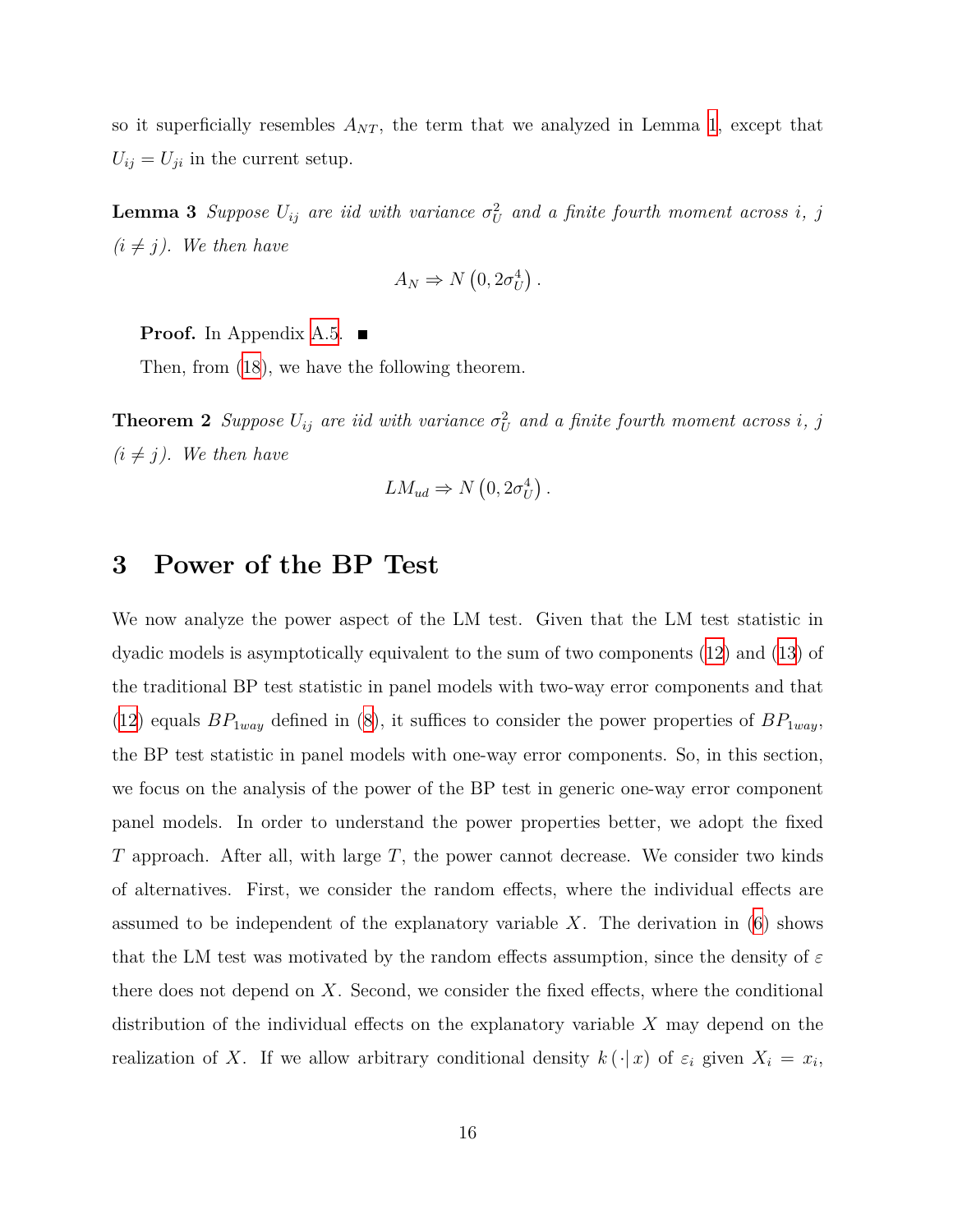which is appropriate under the fixed effects specification, we would change the derivation ([6](#page-8-0)) to

$$
\frac{\partial h(y_i|x_i, \theta_0, \eta)}{\partial \eta}\Big|_{\eta=0} = \int \frac{\partial f(y_i|x_i, \theta_0)}{\partial \theta_1} ek (e|x_i) de = \frac{\partial f(y_i|x_i, \theta_0)}{\partial \theta_1} \int ek (e|x_i) de \n= \frac{\partial f(y_i|x_i, \theta_0)}{\partial \theta_1} \mu(x_i),
$$

where we define  $\mu(x) := E[\varepsilon_i | X_i = x]$ . Because one can consider arbitrary specification of  $\mu(x)$ , the score test that is against all possible specifications of the fixed effects would test whether the equality

<span id="page-16-0"></span>
$$
E\left[\frac{\partial f\left(Y_i|X_i,\theta_0\right)/\partial\theta_1}{f\left(Y_i|X_i,\theta_0\right)}\mu\left(X_i\right)\right] = 0\tag{19}
$$

holds for all  $\mu(X_i)$ .<sup>17</sup> Because the score test is equivalent to an infinite number of unconditional moment restrictions [\(19\)](#page-16-0), a practitioner needs to confront the resultant statistical complications. Our objective is not to develop different tests for different alternatives. Rather, we would like to examine the power properties of the BP test against general alternatives including fixed effects, even though  $BP_{1way}$  in [\(8](#page-9-0)) was initially developed to detect the random effects. This is a pragmatically interesting question because the BP test is relatively simple to implement; it is an LM test, and therefore, it suffices to estimate the parameters under the null hypothesis of no neglected heterogeneity, which may be very convenient computationally. Therefore, one may ask the question of whether the BP test can actually detect the fixed effects, even though the fixed effects were not the initial target. Although some power may be sacrificed relative to a test of the conditional moment restrictions ([20](#page-16-1)), perhaps such a cost may be justified from the pragmatic perspective of avoiding a potentially complicated statistical procedure. We are not aware of any paper in the literature that posed such a question, which this section proposes to tackle.

<span id="page-16-1"></span>
$$
E\left[\frac{\partial f\left(Y_i|X_i,\theta_0\right)/\partial\theta_1}{f\left(Y_i|X_i,\theta_0\right)}\bigg|\,X_i\right] = 0\tag{20}
$$

can be a possible test of fixed effects. See Section [5](#page-26-0) for other variants of this idea for linear models.

 $17$ This prompted [Hahn, Moon and Snider](#page-75-4) ([2017\)](#page-75-4) to conclude that any test of the conditional moment restriction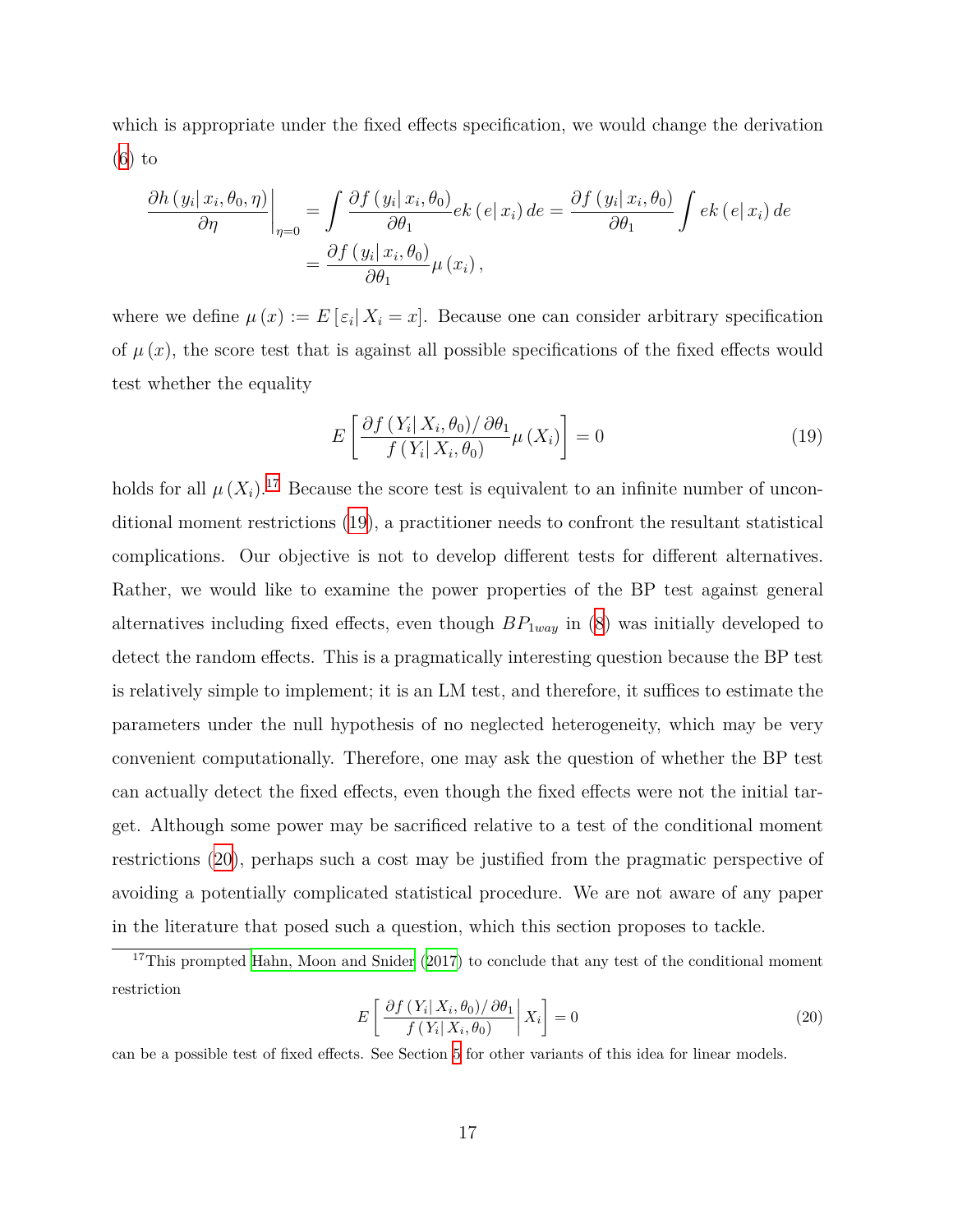### **3.1 Power of the BP Test Against Random Effects**

We begin with the random effects. Even though it seems to be such an elementary question, we have not found a literature that deals with the power of the BP test in general nonlinear models, an obvious gap in the literature if our library research is correct. Using ([8](#page-9-0)), we can see that our BP statistic can be written as  $m_N(\bar{\theta}_N)$ , where

$$
m_N(\theta) := N^{-1} \sum_{i=1}^N m(Z_i, \theta), \quad m(z, \theta) := \frac{\partial^2 f(y|x, \theta)/\partial \theta_1^2}{f(y|x, \theta)},
$$
\n(21)

*z* denotes the observed data vector, and  $\bar{\theta}_N$  denotes the MLE of  $\theta$  under the null hypothesis of no unobserved heterogeneity. The local power can be analyzed by deriving the asymptotic distribution under the appropriate sequence of DGP's under the alternative of random effects. [Newey](#page-76-2) [\(1985\)](#page-76-2)'s analysis is almost tailor-made for our purpose, which we adopt as the main tool of analysis.<sup>18</sup> Minor differences do exist. For example, the discussion in the previous section suggests that the local power analysis should be conducted by examining the  $N^{1/4}$  = *√ N*<sup>1</sup>*/*<sup>2</sup> -neighborhood, i.e., by examining the local alternatives of the form  $\theta_{1,i} = \theta_{0,1} + N^{-1/4} \varepsilon_i$ <sup>19</sup> As a result, we will consider the local alternatives of random effects where (i)  $\theta_{1,i} = \theta_{0,1} + N^{-1/4} \varepsilon_i$ , (ii)  $\varepsilon_i$  is independent of  $X_i$ ; (iii)  $E[\varepsilon_i] = 0$ and  $E\left[\varepsilon_i^2\right] = \sigma_{\varepsilon}^2$ .

Next theorem gives the local power property of the BP test against the alternatives of random effects.

<span id="page-17-0"></span>**Theorem 3** *Under Assumptions [1](#page-58-0) - [7](#page-60-0) detailed in Appendix [B.1](#page-58-1), we get*

$$
\sqrt{N}m_N\left(\bar{\theta}_N\right) \Rightarrow N\left(\frac{\sigma_{\varepsilon}^2}{2}\left(\kappa_1-\kappa_2'\mathcal{I}^{-1}\kappa_2\right),\kappa_1-\kappa_2'\mathcal{I}^{-1}\kappa_2\right),\,
$$

*where*

$$
s(z, \theta_0) := \frac{\partial f(y|x, \theta_0)/\partial \theta}{f(y|x, \theta_0)},
$$

 $18$ In this section, we also adopt [Newey](#page-76-2) ([1985\)](#page-76-2)'s notation wherever is possible.

<sup>19</sup>[Honda](#page-75-3) ([1985\)](#page-75-3) worked with a case that includes both the individual and time effects, and assumed that  $N, T \to \infty$  at the same rate. Because we are working with models without time effects and with fixed *T*, it is a little difficult to make a direct comparison.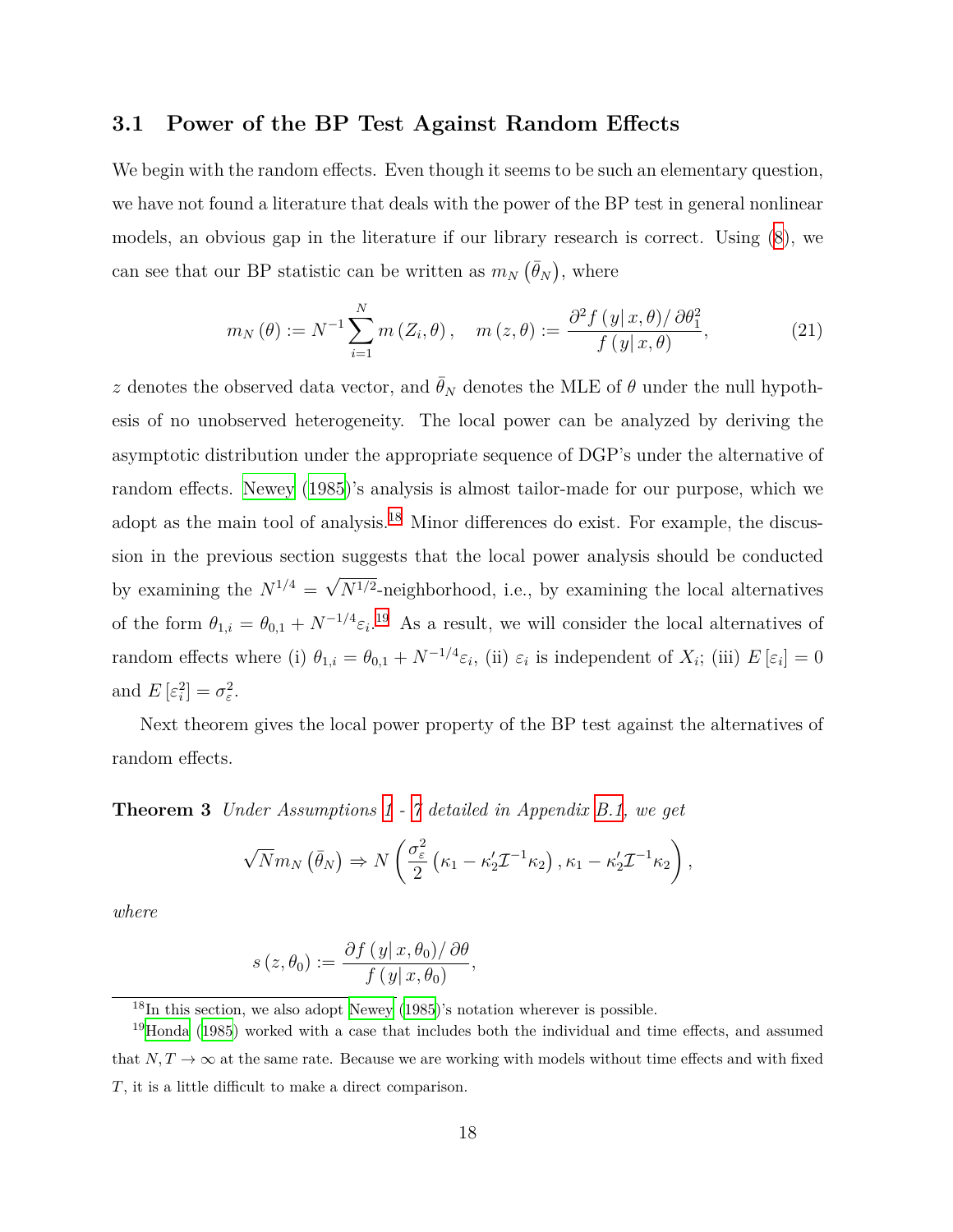$$
\mathcal{I} := E\left[s\left(Z_i, \theta_0\right) s\left(Z_i, \theta_0\right)'\right] = -E\left[\frac{\partial s\left(Z_i, \theta_0\right)}{\partial \theta'}\right],
$$
\n
$$
\kappa_1 := E\left[\left(\frac{\partial^2 f\left(Y_i | X_i, \theta_0\right) / \partial \theta_1^2}{f\left(Y_i | X_i, \theta_0\right)}\right)^2\right],
$$
\n
$$
\kappa_2 := E\left[\frac{\partial^2 f\left(Y_i | X_i, \theta_0\right) / \partial \theta_1^2}{f\left(Y_i | X_i, \theta_0\right)} s\left(Z_i, \theta_0\right)\right].
$$

**Proof.** In Appendix [B.2](#page-61-0). ■

Theorem [3](#page-17-0) implies that (i) we could use a squared standardized BP test statistic

<span id="page-18-0"></span>
$$
\frac{\left(\sqrt{N}m_N\left(\bar{\theta}_N\right)\right)^2}{\hat{\kappa}_1 - \hat{\kappa}_2'\hat{\mathcal{I}}^{-1}\hat{\kappa}_2},\tag{22}
$$

*.*

where  $\hat{\kappa}_1, \hat{\kappa}_2, \hat{\mathcal{I}}$  are consistent estimators of  $\kappa_1, \kappa_2, \mathcal{I}$ ; and (ii) its asymptotic distribution under  $\theta_{1,i} = \theta_{0,1} + N^{-1/4} \varepsilon_i$  is a non-central  $\chi_1^2$  distribution with noncentrality parameter  $\left(\frac{\sigma_{\varepsilon}^2}{2}\right)^2$  ( $\kappa_1 - \kappa_2' \mathcal{I}^{-1} \kappa_2$ ). Note that  $\kappa_1 - \kappa_2' \mathcal{I}^{-1} \kappa_2$  can be interpreted to be the variance of the residual when  $m(Z_i, \theta_0)$  is regressed on  $s(Z_i, \theta_0)$ . Unless such residual variance is equal to zero, we should expect that the BP test would have a power against the random effects, i.e., the probability of rejection is higher under the alternative than under the null. Given that  $\kappa_1 - \kappa_2' \mathcal{I}^{-1} \kappa_2$  is equal to the asymptotic variance of  $\sqrt{N} m_N (\bar{\theta}_N)$ , we can conclude that such a pathological anomaly as  $\kappa_1 - \kappa_2' \mathcal{I}^{-1} \kappa_2 = 0$  should not be expected in practice.

As an example, let's consider a panel logit model where

$$
Y_{it} = \mathbb{I}\{X_{it}^{*\prime}\beta_0 + \alpha_{N,i} + v_{it} \ge 0\}, \quad i = 1, ..., N, \quad t = 1, ..., T,
$$
 (23)

where  $\alpha_{N,i} = \alpha_0$  under the null and  $\alpha_{N,i} = \alpha_0 + N^{-1/4} \varepsilon_i$  under the alternative. Let  $\theta = (\alpha_i, \beta')'$ , and assume that  $v_{it}$  are errors such that the log conditional density of  $Y_i$ given  $X_i$  and  $\theta$  is characterized by

$$
\ln f(Y_i | X_i, \theta) = \sum_{t=1}^{T} \left( Y_{it} \ln \frac{\exp(X_{it}' \theta)}{1 + \exp(X_{it}' \theta)} + (1 - Y_{it}) \ln \frac{1}{1 + \exp(X_{it}' \theta)} \right)
$$

Let  $\Lambda_{it}(\theta) := \exp(X'_{it}\theta)/(1 + \exp(X'_{it}\theta))$  and note that  $\partial \Lambda_{it}/\partial \theta = \Lambda_{it}(1 - \Lambda_{it})X_{it}$ . Then we have

$$
s(Y_i | X_i, \theta_0) = \sum_{t=1}^{T} (Y_{it} - \Lambda_{it}) X_{it},
$$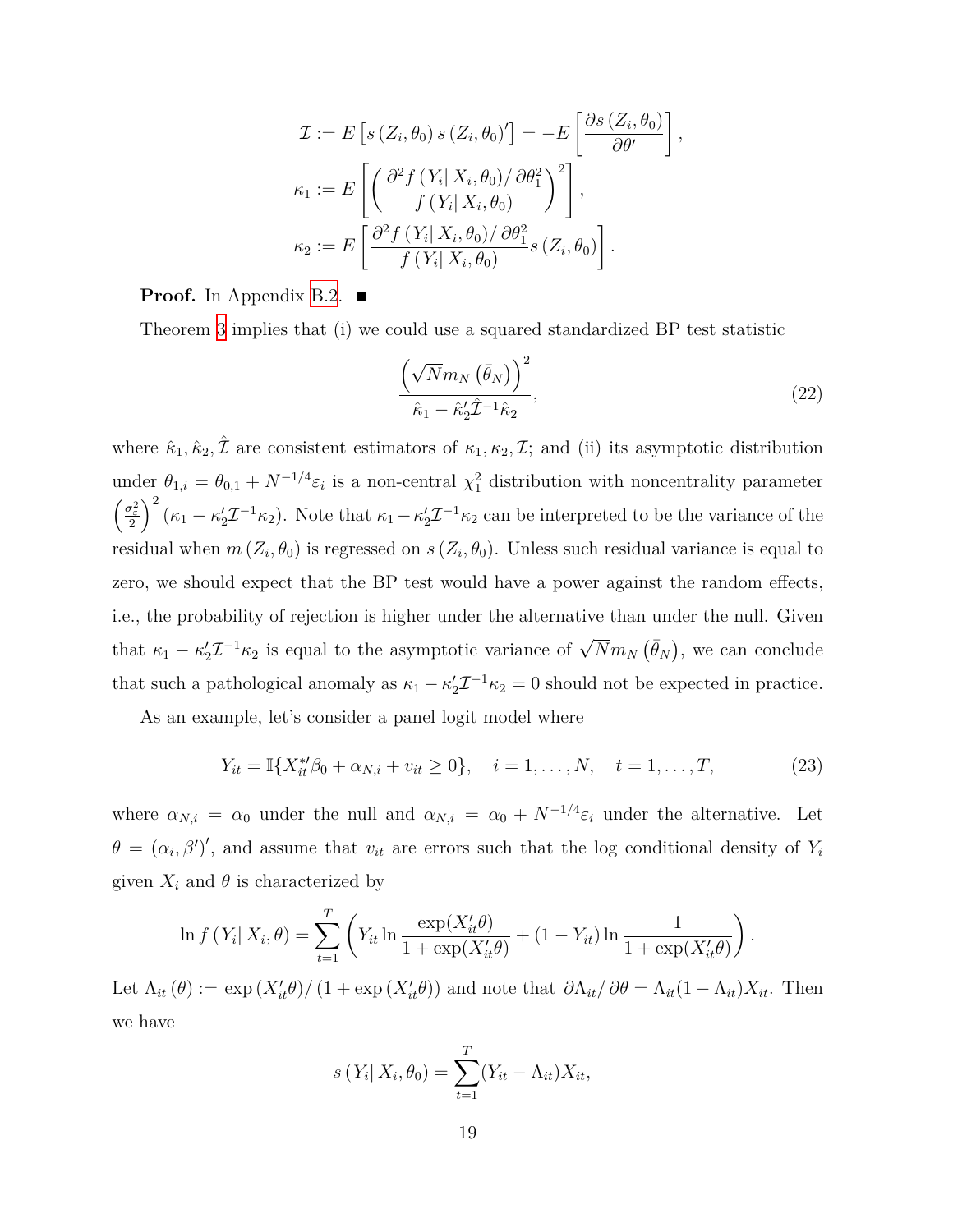$$
\frac{\partial^2 \ln f(Y_i | X_i, \theta_0)}{\partial \theta \partial \theta'} = -\sum_{t=1}^T \Lambda_{it} (1 - \Lambda_{it}) X_{it} X'_{it}.
$$

We can see that the BP test statistic is based on

$$
m(Z_i, \theta_0) := \frac{\partial^2 \ln f(Y_i | X_i, \theta_0)}{\partial \theta_1^2} + \left(\frac{\partial \ln f(Y_i | X_i, \theta_0)}{\partial \theta_1}\right)^2
$$
  
= 
$$
-\sum_{t=1}^T \Lambda_{it} (1 - \Lambda_{it}) + \left(\sum_{t=1}^T (Y_{it} - \Lambda_{it})\right)^2,
$$

and if we assume that  $Y_{it}$  and  $Y_{is}$  ( $t \neq s$ ) are independent given  $X_i$ , then we have

$$
\mathcal{I} = E\left[\sum_{t=1}^{T} \Lambda_{it} (1 - \Lambda_{it}) X_{it} X'_{it}\right],
$$
  
\n
$$
\kappa_1 = E\left[\sum_{t=1}^{T} \Lambda_{it} (1 - \Lambda_{it}) (1 - 2\Lambda_{it})^2 + 2 \sum_{t,s=1, t \neq s}^{T} \Lambda_{it} (1 - \Lambda_{it}) \Lambda_{is} (1 - \Lambda_{is})\right],
$$
  
\n
$$
\kappa_2 = E\left[\sum_{t=1}^{T} \Lambda_{it} (1 - \Lambda_{it}) (1 - 2\Lambda_{it}) X_{it}\right].
$$

#### <span id="page-19-0"></span>**3.1.1 Discussion**

**Remark 2** *Under the null, we can take*  $\sigma_{\varepsilon}^2 = 0$ *, so the asymptotic null distribution is*  $N(0, \kappa_1 - \kappa_2' \mathcal{I}^{-1} \kappa_2)$ , which justifies the test statistic ([22](#page-18-0)). See also [Lancaster](#page-75-1) [\(1984](#page-75-1)).

<span id="page-19-1"></span>**Remark 3** *Note that*  $\kappa_1$  *is equal to the variance of*  $m(z, \theta_0)$  *under the null. Therefore, the component*  $-\kappa'_{2}\mathcal{I}^{-1}\kappa_{2}$  *represents the noise of estimating the MLE*  $\bar{\theta}_{n}$  *as part of the test statistic. It turns out that the linear panel model is a special case where*  $\kappa_2 = 0$ , and the *test statistic does not need to be adjusted for the noise of estimating the MLE/OLS. See Section [3.2.1](#page-22-0).*

**Remark 4** *The*  $\kappa_2$  *has yet another interpretation. If*  $\kappa_2 = 0$ *, the MLE is asymptotically unbiased even under the alternative of random effects, as discussed in Remark [11](#page-65-0) in* Appendix [B.2.](#page-61-0) In other words, if the statistic  $\frac{\partial^2 f(Y_i|X_i,\theta_0)}{f(Y_i|X_i,\theta_0)}$  is uncorrelated with the score  $s(Y_i|X_i, \theta_0)$ , the MLE is not affected under the alternatives of random effects. Note that *κ*<sup>2</sup> *is identical to the numerator of the bias formula in panel data analysis as discussed in*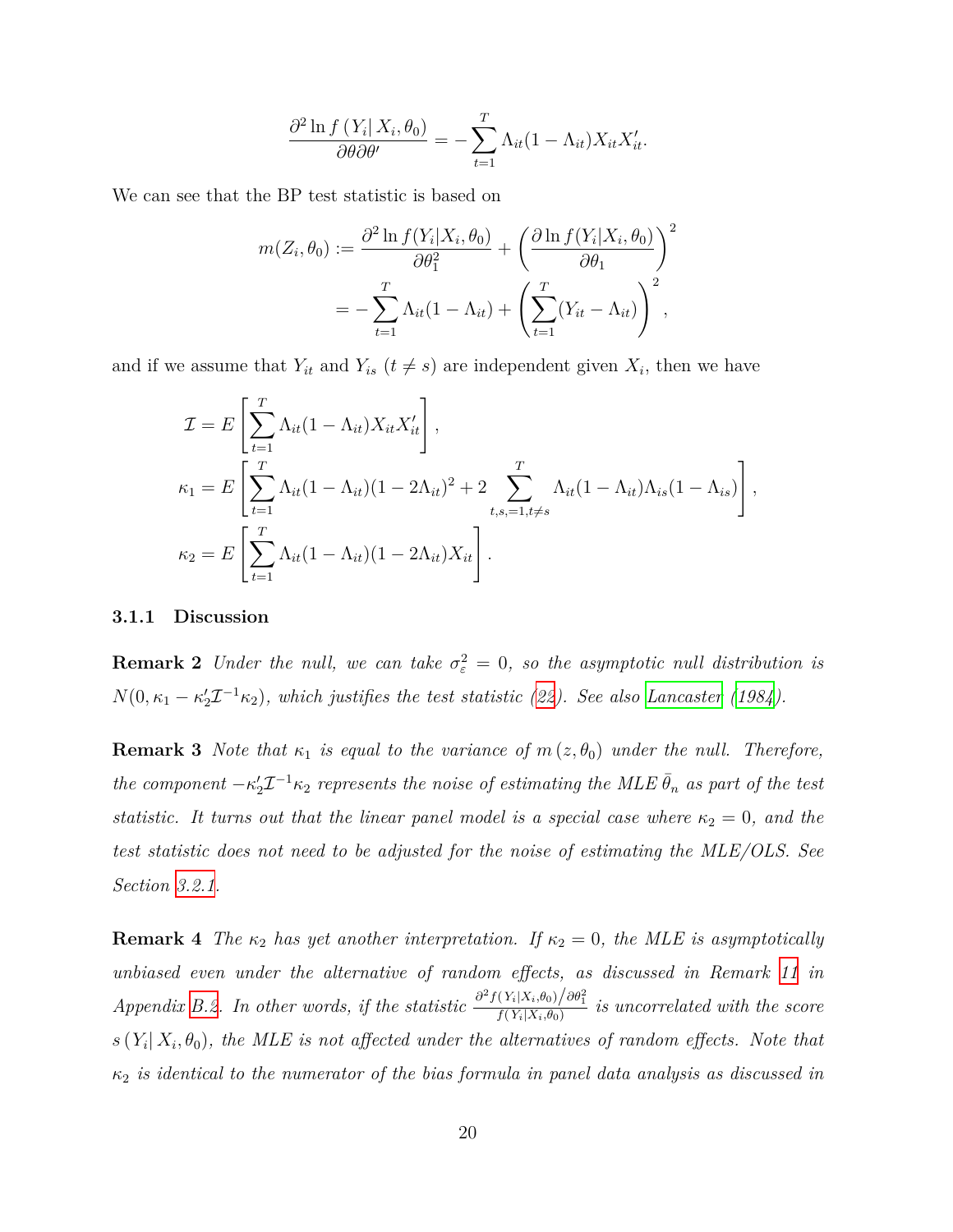*[Hahn and Newey](#page-75-8) ([2004,](#page-75-8) p.1315).*20 *If such a diagnostic test is desired, one can test the null hypothesis*  $\kappa_2 = 0$  *by evaluating the test statistic based on* 

$$
N^{1/2}\hat{\kappa}_2:=N^{-1/2}\sum_{i=1}^N\frac{\partial^2 f\left(\left.Y_i\right|X_i,\bar{\theta}_N\right)/\partial\theta_1^2}{f\left(\left.Y_i\right|X_i,\bar{\theta}_N\right)}s\left(\left.Y_i\right|X_i,\bar{\theta}_N\right).
$$

*Using standard arguments, it can be shown that this statistic is equal to*

$$
N^{-1/2} \sum_{i=1}^{N} \frac{\partial^2 f(Y_i | X_i, \theta_0) / \partial \theta_1^2}{f(Y_i | X_i, \theta_0)} s(Y_i | X_i, \theta_0) + \kappa_4' \mathcal{I}^{-1} N^{-1/2} \sum_{i=1}^{N} s(Y_i | X_i, \theta_0) + o_p(1),
$$

 $where<sup>21</sup>$ 

$$
\kappa_4 := E\left[\frac{\partial}{\partial \theta} \left(\frac{\partial^2 f(Y_i|X_i, \theta_0) / \partial \theta_1^2}{f(Y_i|X_i, \theta_0)}\right) s(Y_i|X_i, \theta_0)\right] + E\left[\frac{\partial^2 f(Y_i|X_i, \theta_0) / \partial \theta_1^2}{f(Y_i|X_i, \theta_0)}\frac{\partial s(Y_i|X_i, \theta_0)}{\partial \theta}\right].
$$

*It follows that*

$$
N^{-1/2} \sum_{i=1}^N \frac{\partial^2 f\left(Y_i \mid X_i, \bar{\theta}_N\right) / \partial \theta_1^2}{f\left(Y_i \mid X_i, \bar{\theta}_N\right)} s\left(Y_i \mid X_i, \bar{\theta}_N\right) \to N\left(0, \kappa_3 - \kappa_4' \mathcal{I}^{-1} \kappa_4\right),
$$

 $where \kappa_3 := E\left[ \left( \frac{\partial^2 f(Y_i|X_i,\theta_0)/\partial \theta_1^2}{f(Y_i|X_i,\theta_0)} \right)$  $\int^2 s(Y_i|X_i, \theta_0) s(Y_i|X_i, \theta_0)'$ , and the squared standardized *test statistic takes the form*  $N\hat{\kappa}'_2\left(\hat{\kappa}_3 - \hat{\kappa}'_4\hat{\mathcal{I}}^{-1}\hat{\kappa}_4\right)^{-1}\hat{\kappa}_2$ , where  $\hat{\kappa}_3$  and  $\hat{\kappa}_4$  are straightforward *sample analogs of*  $\kappa_3$  *and*  $\kappa_4$ *. Obviously, the distribution of the test statistic under the null of*  $\kappa_2 = 0$  *is*  $\chi_q^2$  (where *q is the dimension of*  $\theta$ ).

*A sequential test procedure can therefore be used in practice. First, test whether there is neglected heterogeneity in the random effects form, i.e., whether*  $E[m(Z_i, \theta_0)] = 0$ , by *comparing the BP test statistic in ([22\)](#page-18-0)* with  $\chi^2_{1,1-\alpha}$ , the upper  $\alpha$  level critical value from *the*  $\chi_1^2$  *distribution.* If this test rejects the null, then proceed to test whether  $\kappa_2 = 0$ by comparing  $N\hat{\kappa}_2'(\hat{\kappa}_3 - \hat{\kappa}_4'\hat{\mathcal{I}}^{-1}\hat{\kappa}_4)^{-1} \hat{\kappa}_2$  with  $\chi^2_{q,1-\alpha}$ , the upper  $\alpha$  level critical value from *the*  $\chi_q^2$  *distribution.* If the null is not rejected, then the neglected heterogeneity does not

<sup>21</sup>Note that

$$
\kappa_4 = -E\left[\frac{\partial^2 f(Y_i|X_i,\theta_0)/\partial\theta_1^2}{f(Y_i|X_i,\theta_0)}s(Y_i|X_i,\theta_0)s(Y_i|X_i,\theta_0)'\right]
$$

if  $\kappa_2 = 0$ , which may provide a basis for an alternative form of the asymptotic variance.

<sup>&</sup>lt;sup>20</sup>See the bias formula involving  $V_{2it}$  in the second to last displayed equation. The  $V_{2it}$  there is equivalent to our test statistic. See also [Arellano and Hahn](#page-74-4) ([2007,](#page-74-4) Section 3.1) for a similar expression.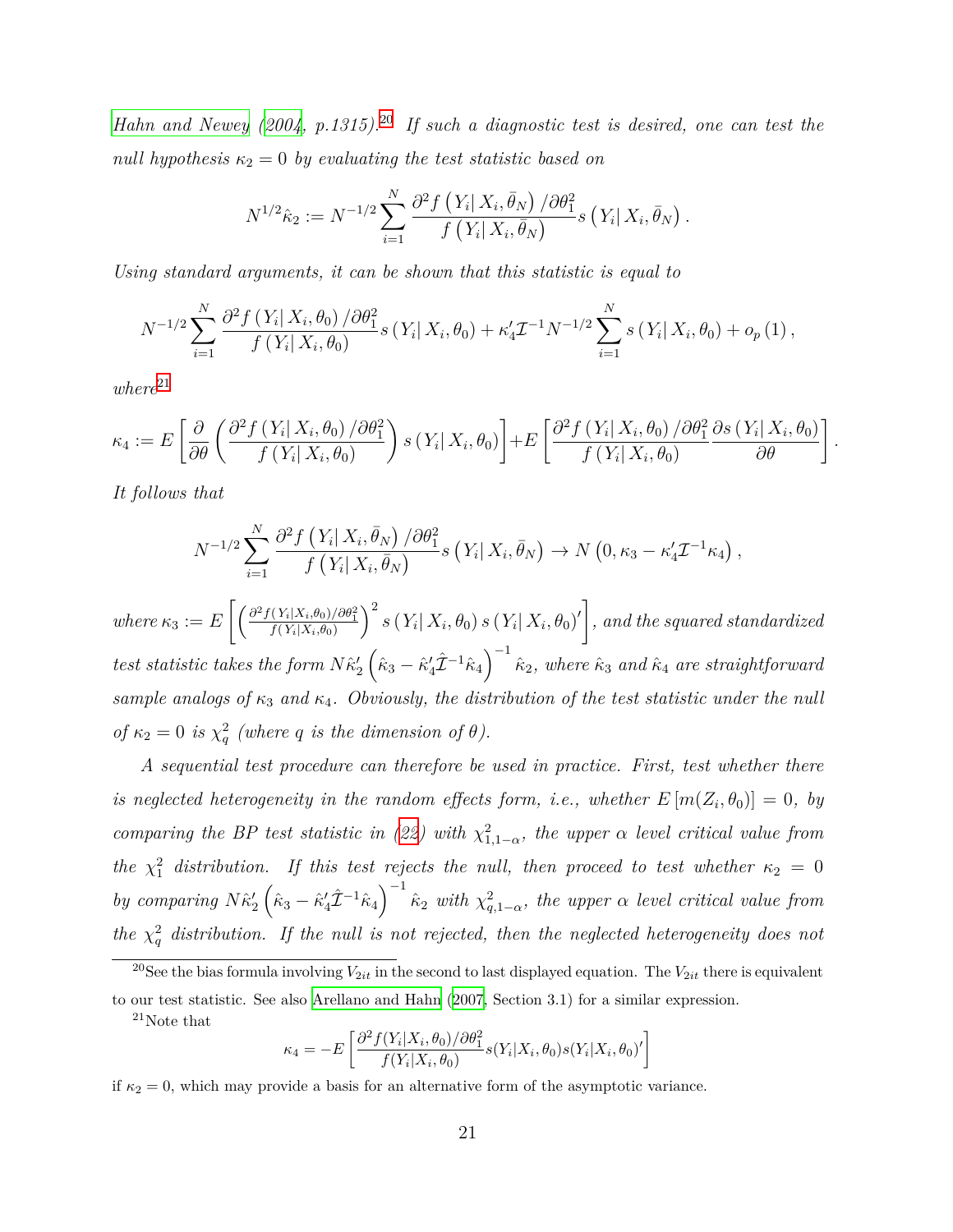*significantly affect the inference based on the MLE which does not take it into account. This sequential procedure has an overall false rejection probability (weakly) smaller than α.*

### **3.2 Power of the BP Test Against Fixed Effects**

The discussion leading up to [\(19](#page-16-0)) indicates that the parameterization  $h(y|x, \theta_0, \sqrt{\eta})$  is appropriate for local power analysis when  $\mu(X_i) = E[\varepsilon_i | X_i] = 0$ , while the parameterization  $h(y|x, \theta_0, \eta)$  is appropriate for local power analysis when  $E[\varepsilon_i | X_i] \neq 0$ . The former parameterization captures the appropriate second order effects, as is evident in the derivation of [\(7](#page-8-1)), and the latter captures the first order effects. Therefore, a useful synthesis is to combine the two and to consider the local parameterization of the form

<span id="page-21-0"></span>
$$
f\left(y_i\left|x_i, \left(\theta_{0,1} + \frac{\mu(x_i)}{N^{1/2}} + \frac{\varepsilon_i^*}{N^{1/4}}, \theta_{0,2}, \dots, \theta_{0,q}\right)\right)\right),\tag{24}
$$

where  $E\left[\varepsilon_i^* \,|\, x_i\right] = 0.$ 

Next theorem gives the local power property of the BP test against the alternatives of fixed effects of the form [\(24](#page-21-0)).

<span id="page-21-1"></span>**Theorem 4** *Under Assumptions [1](#page-58-0) - [2](#page-59-0), [3](#page-59-1) ′ and [4](#page-59-2) - [7](#page-60-0) detailed in Appendix [B.1](#page-58-1), we get*

$$
\sqrt{N}m_N\left(\bar{\theta}_N\right) \Rightarrow N\left(\left[I_1, -\kappa_2'\mathcal{I}^{-1}\right]\left(K_F + K_R^*\right), \kappa_1 - \kappa_2'\mathcal{I}^{-1}\kappa_2\right),
$$

*where*  $I_k$  *is the*  $k \times k$  *identity matrix*  $(k = 1 \text{ here}),$ 

$$
K_F := \left[ E \left\{ E \left[ \frac{\partial^2 f(Y_i|X_i, \theta_0) / \partial \theta_1^2}{f(Y_i|X_i, \theta_0)} s_1 \left( Y_i | X_i, \theta_0 \right) \middle| X_i \right] \mu(X_i) \right\} \right],
$$
  
\n
$$
K_R^* := \frac{1}{2} \left[ E \left[ S \left( Y_i | X_i, \theta_0 \right) s_1 \left( Y_i | X_i, \theta_0 \right) \middle| X_i \right] \mu(X_i) \right\}
$$
  
\n
$$
K_R^* := \frac{1}{2} \left[ E \left[ \left( \varepsilon_i^* \right)^2 \middle| X_i \right] \left( \frac{\partial^2 f(Y_i|X_i, \theta_0) / \partial \theta_1^2}{f(Y_i|X_i, \theta_0)} \right)^2 \right\} \right],
$$

*and*  $s_1$  ( $Y_i | X_i, \theta_0$ ) *denotes the first coordinate of the score*  $s(Y_i | X_i, \theta_0)$ *.*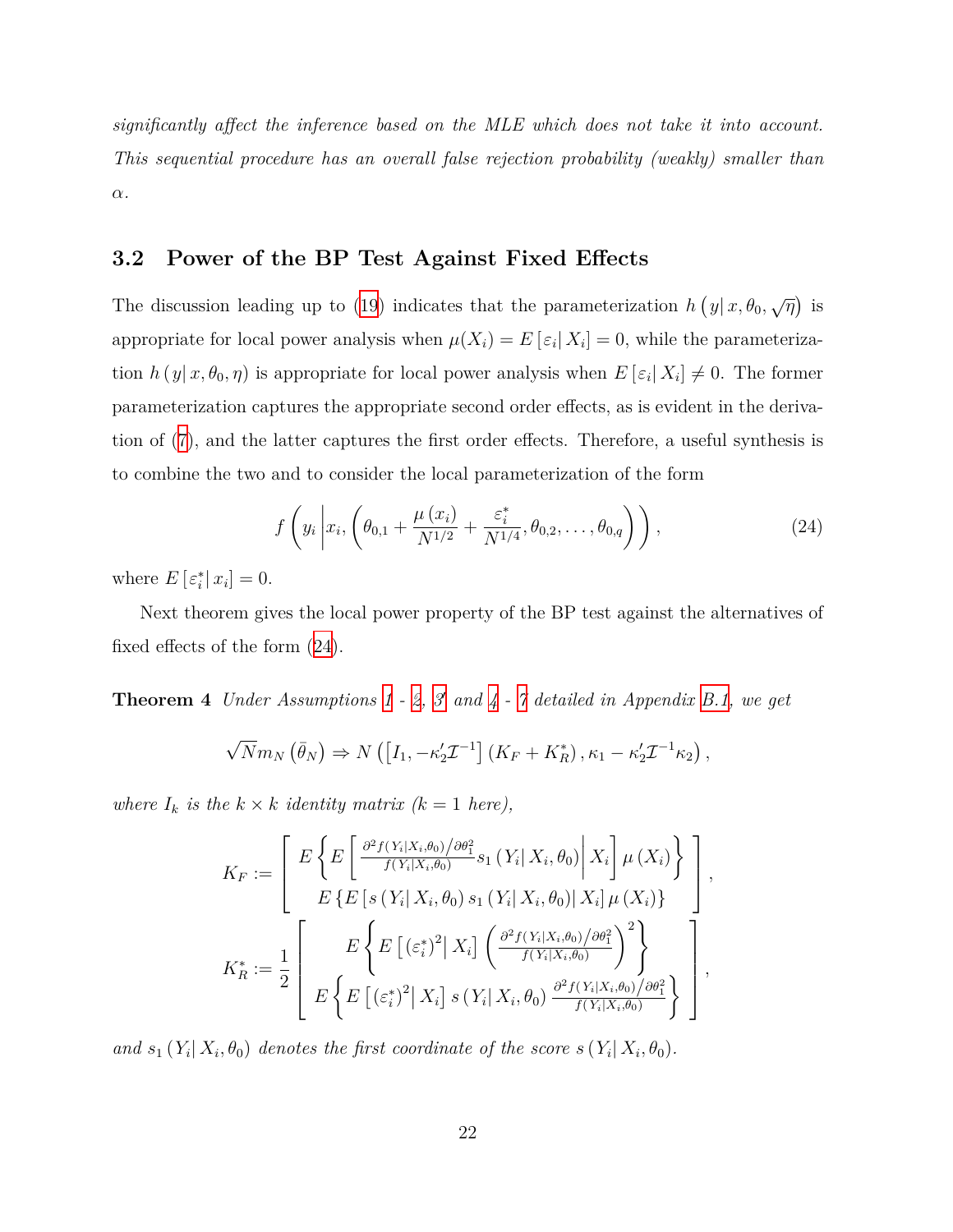**Proof.** In Appendix [B.3](#page-66-0). ■

Similar to the random effect case, Theorem [4](#page-21-1) implies that (i) we could use the same squared standardized BP test statistic in ([22\)](#page-18-0); and (ii) its asymptotic distribution under  $\theta_{0,1}+\frac{\mu(x)}{N^{1/2}}+\frac{\varepsilon^*}{N^{1/4}}$  is a non-central  $\chi_1^2$  distribution with noncentrality parameter  $\frac{([I_1,-\kappa_2' \mathcal{I}^{-1}](K_F+K_R^*)^2]}{\kappa_1-\kappa_2' \mathcal{I}^{-1}\kappa_2}$  $\frac{\kappa_2}{\kappa_1 - \kappa'_2 \mathcal{I}^{-1} \kappa_2}$ .

#### <span id="page-22-0"></span>**3.2.1 In-Depth Analysis of the Linear Model**

Note that the fixed effects can be decomposed into two components,  $\mu(X_i)$  and  $\varepsilon_i^*$ . Their distinct roles are best understood by considering a linear panel data model

$$
Y_{it} = X_{it}^{*\prime} \beta_0 + \alpha_{N,i} + v_{it}, \quad i = 1, \dots, N, \quad t = 1, \dots, T,
$$

where  $\alpha_{N,i} = \alpha_0$  under the null and  $\alpha_{N,i} = \alpha_0 + N^{-1/2} \mu(x_i) + N^{-1/4} \varepsilon_i^*$  under the alternative. It is clear that the correlation between  $x_{it}$  and  $\mu(x_i)$  induces the bias in the OLS (i.e., MLE), while the presence of  $\varepsilon_i^*$  does not affect the unbiasedness property of the OLS. Although even  $\varepsilon_i^*$  induces the MLE to be biased in general nonlinear models, the distinctive roles are quite clear in linear models. It turns out that the BP test does not have any power against the presence of  $\mu(x_i)$  in linear models. This is because in linear models, we have

$$
E\left[\frac{\partial^2 f(Y_i|X_i,\theta_0)/\partial\theta_1^2}{f(Y_i|X_i,\theta_0)}s_1(Y_i|X_i,\theta_0)\middle|X_i\right]=0,
$$

so that the first component of  $K_F$  is equal to 0, and it can be shown that

$$
\kappa_2 = E\left[s\left(Y_i | X_i, \theta_0\right) \frac{\partial^2 f\left(Y_i | X_i, \theta_0\right) / \partial \theta_1^2}{f\left(Y_i | X_i, \theta_0\right)}\right]
$$
\n
$$
= E\left[\left(\frac{1}{\sigma_v^2} \sum_{t=1}^T X_{it} \left(Y_{it} - \alpha_0 - X_{it}^{*}/\beta_0\right)\right) \left(-\frac{T}{\sigma_v^2} + \left(\frac{1}{\sigma_v^2} \sum_{t=1}^T \left(Y_{it} - \alpha_0 - X_{it}^{*}/\beta_0\right)\right)^2\right)\right] = 0,
$$
\n(25)

leading to the implication

<span id="page-22-1"></span>
$$
\left[I_1, -\kappa_2' \mathcal{I}^{-1}\right] K_F = 0.
$$

**Remark 5** *Equation [\(25](#page-22-1)) holds because for linear models, we have*

$$
\ln f(Y_i | X_i, \theta) = C - \frac{1}{2\sigma_v^2} \sum_{t=1}^T (Y_{it} - \alpha - X_{it}^{*}/\beta)^2,
$$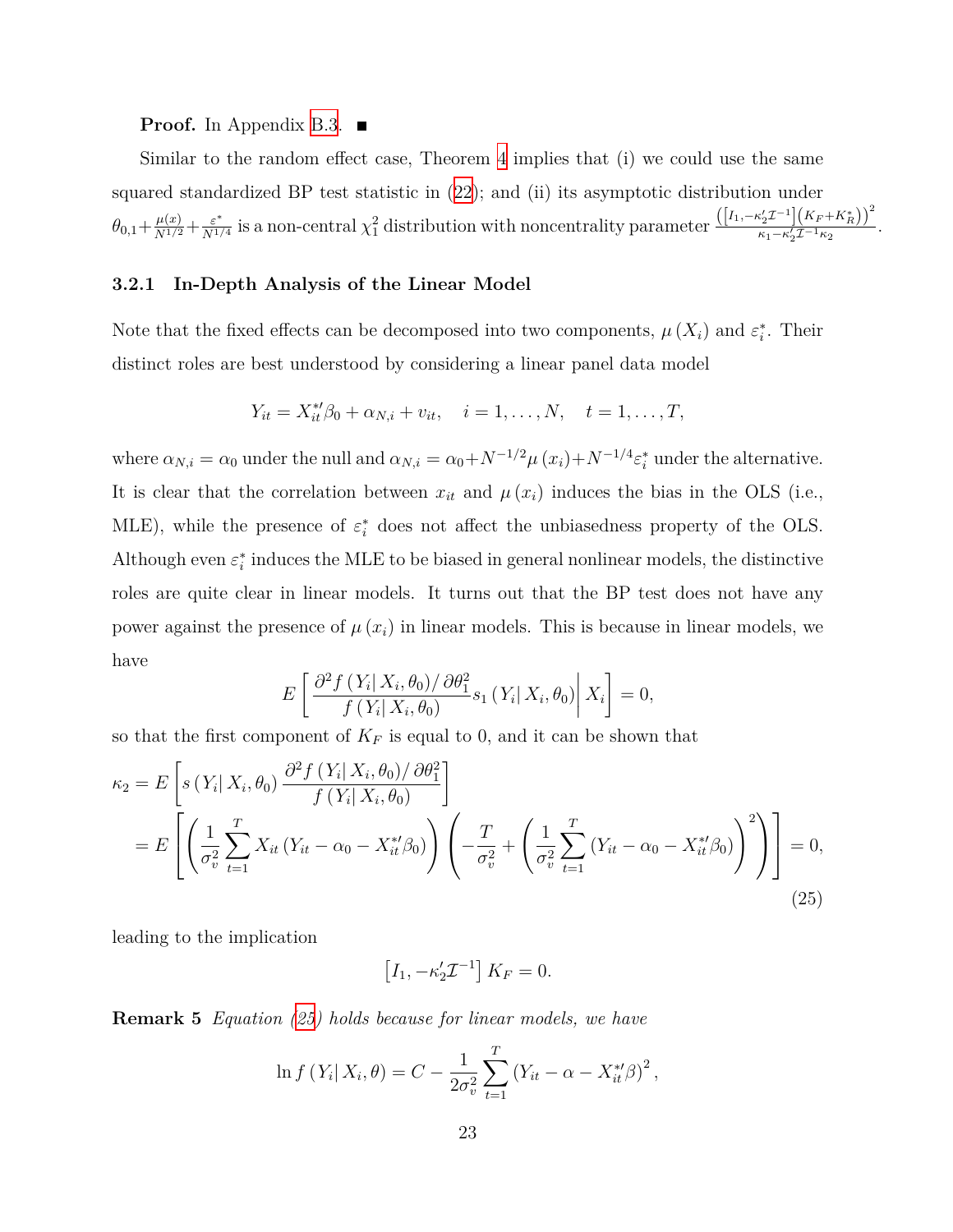*where C is a constant, so*

$$
s\left(Y_i \mid X_i, \theta\right) = \frac{1}{\sigma_v^2} \sum_{t=1}^T X_{it} \left(Y_{it} - \alpha - X_{it}^{*}/\beta\right), \text{ and } \frac{\partial^2 \ln f\left(Y_i \mid X_i, \theta\right)}{\partial \theta \partial \theta'} = -\frac{1}{\sigma_v^2} \sum_{t=1}^T X_{it} X_{it}.
$$

*In particular, we have*

$$
s_1(Y_i|X_i,\theta) = \frac{\partial \ln f(Y_i|X_i,\theta)}{\partial \theta_1} = \frac{1}{\sigma_v^2} \sum_{t=1}^T (Y_{it} - \alpha - X_{it}^{*}/\beta), \text{ and } \frac{\partial^2 \ln f(Y_i|X_i,\theta)}{\partial \theta_1^2} = -\frac{T}{\sigma_v^2}.
$$

*We therefore see that*

$$
\frac{\partial^2 f(Y_i|X_i,\theta)/\partial \theta_1^2}{f(y|x,\theta)} = \frac{\partial^2 \ln f(Y_i|X_i,\theta)}{\partial \theta_1^2} + \left(\frac{\partial \ln f(Y_i|X_i,\theta)}{\partial \theta_1}\right)^2
$$

$$
= -\frac{T}{\sigma_v^2} + \left(\frac{1}{\sigma_v^2} \sum_{t=1}^T (Y_{it} - \alpha - X_{it}^{*}/\beta)\right)^2.
$$

*Therefore, we should have*

$$
E\left[s\left(Y_i\middle|X_i,\theta_0\right)\frac{\partial^2 f\left(Y_i\middle|X_i,\theta_0\right)/\partial\theta_1^2}{f\left(Y_i\middle|X_i,\theta_0\right)}\right]
$$
  
= 
$$
E\left[\left(\frac{1}{\sigma_v^2}\sum_{t=1}^T X_{it}\left(Y_{it}-\alpha_0-X_{it}^{*\prime}\beta_0\right)\right)\left(-\frac{T}{\sigma_v^2}+\left(\frac{1}{\sigma_v^2}\sum_{t=1}^T \left(Y_{it}-\alpha_0-X_{it}^{*\prime}\beta_0\right)\right)^2\right)\right].
$$

This seems to indicate that, at least for linear models, the BP test has zero power against fixed effects in the sense that it is unable to detect the presence of  $\mu(X_i)$ . It turns out that the issue is a little subtle, and the BP test does have the power to detect  $\mu(X_i)$ as long as it is in the *N <sup>−</sup>*1*/*<sup>4</sup> -neighborhood, instead of the *N <sup>−</sup>*1*/*<sup>2</sup> -neighborhood. We note that the components of  $[I_1, -\kappa'_2 \mathcal{I}^{-1}] K_F$  measure the first order effect of misspecification on the asymptotic mean of  $m_N(\bar{\theta}_N)$ . When  $[I_1, -\kappa'_2 \mathcal{I}^{-1}] K_F$  is zero, we can make a more refined analysis by going through the second order derivative, similar in spirit to [Chesher](#page-74-2) ([1984\)](#page-74-2)'s derivation. To be more specific, we zoom in on the following linear model

<span id="page-23-0"></span>
$$
Y_{it} = X_{it}^{*}/\beta_0 + \frac{\mu(X_i) + \varepsilon_i^*}{N^{1/4}} + v_{it}, \quad t = 1, \dots, T,
$$
 (26)

with  $v_{it} \sim N(0, \sigma_v^2)$ . Note that the fixed effects, especially  $\mu(X_i)$ , are in the  $O(N^{-1/4})$ neighborhood. Also note that

$$
\frac{\partial^2 f(Y_i|X_i,\theta)/\partial\theta_1^2}{f(Y_i|X_i,\theta)} = -\frac{T}{\sigma_v^2} + \left(\frac{1}{\sigma_v^2}\sum_{t=1}^T (Y_{it} - \alpha - X_{it}^{*}/\beta)\right)^2,
$$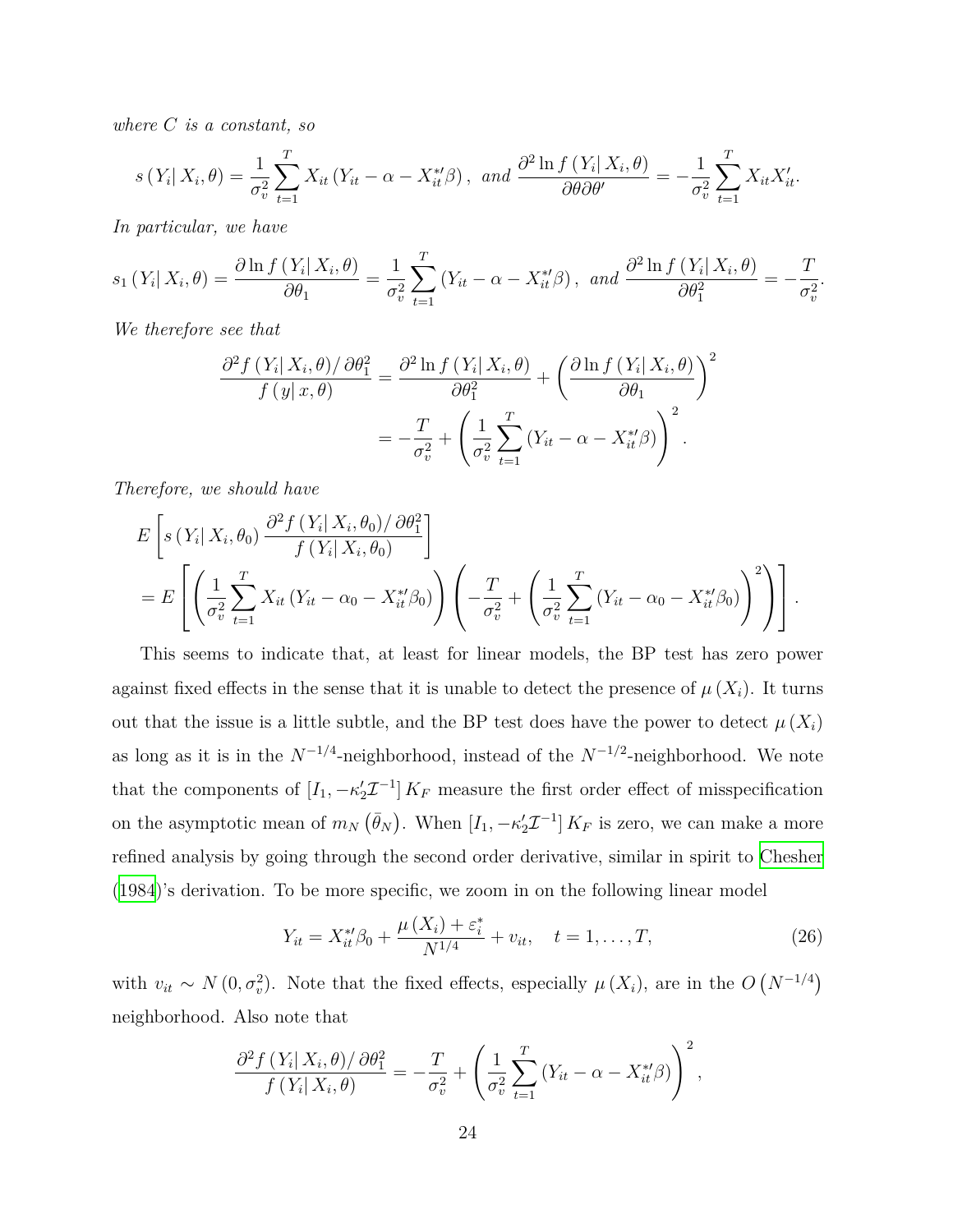so the counterpart of  $\sqrt{N}m_N(\bar{\theta}_N)$  is equal to

<span id="page-24-0"></span>
$$
\frac{1}{\sqrt{N}} \sum_{i=1}^{N} \frac{\left(\sum_{t=1}^{T} \hat{v}_{it}\right)^{2} - T \hat{\sigma}_{v}^{2}}{\left(\hat{\sigma}_{v}^{2}\right)^{2}} = \frac{N^{-1/2} \hat{v}'[I_{N} \otimes (e_{T}e_{T}' - I_{T})] \hat{v}}{\left(\hat{\sigma}_{v}^{2}\right)^{2}} \tag{27}
$$

where  $\hat{v}_{it}$  denotes the OLS residual,  $e_T$  is a  $T \times 1$  vector of ones, and  $\hat{\sigma}_v^2 := (NT)^{-1}$  $\sum_{i=1}^{N} \sum_{t=1}^{T} \hat{v}_{it}^{2}$ . We will assume that  $T^{-1}E\left[\sum_{t=1}^{T} X_{it}^{*} X_{it}^{*}\right]$  is positive definite with finite eigenvalues. We also assume that  $E\left[\varepsilon_i^* v_{it}\right] = 0$  and  $E\left[\varepsilon_i^* \mu\left(X_i\right)\right] = 0$ .

In order to analyze the power of the BP test under the alternative [\(26](#page-23-0)), it suffices to analyze the asymptotic mean of the numerator  $N^{-1/2}\hat{v}'[I_N \otimes (e_T e'_T - I_T)]\hat{v}$  of [\(27](#page-24-0)). In Lemma [4,](#page-24-1) we show how [Honda](#page-75-3) [\(1985](#page-75-3))'s Lemma 1 should be modified under the alternative of fixed effects:

<span id="page-24-1"></span>**Lemma 4** *Under ([26\)](#page-23-0), we have*

$$
\frac{\hat{v}'[I_N \otimes (e_T e'_T - I_T)]\hat{v}}{N^{1/2}} = \frac{1}{N^{1/2}} \sum_{i=1}^N \sum_{l,m=1,l \neq m}^T v_{il} v_{im} + T(T-1) E[\xi_i^2]
$$

$$
- 2T(T-1) \lambda' Q^{-1} \lambda + (Q^{-1} \lambda)' S(Q^{-1} \lambda) + O_p(N^{-1/4}),
$$

where  $Q := T^{-1}E\left[\sum_{t=1}^T X_{it}^* X_{it}^{*t}\right], \ \bar{X}_i^* := T^{-1}\sum_{t=1}^T X_{it}^*, \ \lambda := E\left[\bar{X}_i^* \mu\left(X_i\right)\right], \ \xi_i := \mu\left(X_i\right) +$  $\varepsilon_i^*$  *and*  $S := E\left[\sum_{l,m=1,l\neq m}^T X_{il}^* X_{im}^{*\prime}\right]$ .

**Proof.** In Appendix [B.4](#page-68-0). ■

In Lemma [4,](#page-24-1) we can clearly see that the presence of  $\mu(X_i)$  affects the asymptotic bias through  $\lambda$  and  $E\left[\xi_i^2\right]$ . This is in contrast to the argument earlier in this section, where the BP test was unable to detect  $\mu(X_i)$  in the linear model. The difference is that in the parameterization ([24](#page-21-0)),  $\mu(X_i)$  was too close to zero in the  $O(N^{-1/2})$  neighborhood for the linear model, while we show here that  $\mu(X_i)$  can be detected by the BP test if  $\mu(X_i)$  is not too close to zero. There already exists a well-known test (Hausman and Taylor, 1981) for the linear model, which can be shown to have a power against the local misspecification in the  $O(N^{-1/2})$  neighborhood. The test by [Hausman and Taylor](#page-75-9) ([1981](#page-75-9)) does not have a counterpart in the nonlinear panel models, probably because the fixed effects estimator is not asymptotically unbiased for fixed *T* for nonlinear models (even after bias reduction).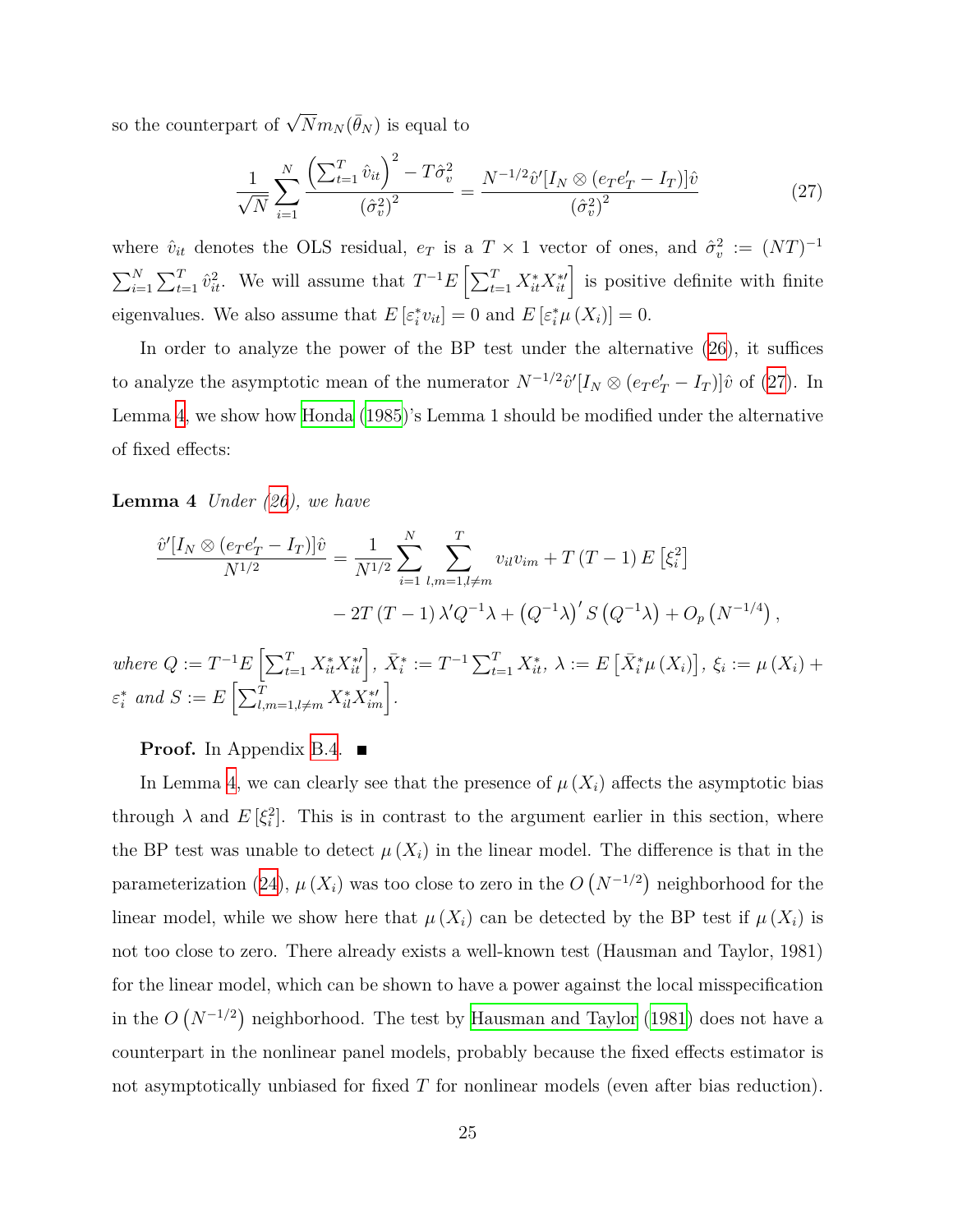The BP test was shown to be able to detect fixed effects in nonlinear models, so it makes sense to examine whether the BP test has such a property for linear models. Our analysis in the current section leads to the practical conclusion that the BP test may be best suited for nonlinear models.

### <span id="page-25-0"></span>**4 A Pragmatic Aspect of the LM Test**

In practice, we would have to confront the fact that  $\theta_0$  is estimated and examine how the noise of estimating  $\theta_0$  by the MLE  $\bar{\theta}_n$  affects the distribution of the test statistic under the null. We will argue that for the two-way error component panel models with  $N, T \rightarrow \infty$ asymptotics, the noise does not affect the asymptotic distribution. For this purpose, it suffices to examine the distribution of ([12\)](#page-10-0) evaluated at the MLE

<span id="page-25-1"></span>
$$
\frac{1}{\sqrt{N}T} \sum_{i=1}^{N} \sum_{t=1}^{T} \frac{\partial^2 \ln f\left(Y_{it} | X_{it}, \bar{\theta}_n\right)}{\partial \theta_1^2} + \frac{1}{\sqrt{N}T} \sum_{i=1}^{N} \left(\sum_{t=1}^{T} \frac{\partial \ln f\left(Y_{it} | X_{it}, \bar{\theta}_n\right)}{\partial \theta_1}\right)^2, \tag{28}
$$

where we recognize that the MLE is such that  $\sqrt{NT} (\bar{\theta}_n - \theta_0) = O_p(1)$  under the null, with the  $N, T \to \infty$  asymptotics. Under such asymptotics, it can be shown that ([28\)](#page-25-1) has the same distribution as  $(12)$  $(12)$  $(12)$  under the null.<sup>22</sup> By a similar argument, we can conclude that [\(13\)](#page-10-1) has the same asymptotic distribution as its feasible counterpart, where the two  $\theta_0$  in [\(13](#page-10-1)) are replaced by  $\bar{\theta}_n$ <sup>23</sup>

[Honda](#page-75-3) ([1985](#page-75-3)) analyzed the asymptotic properties of the BP test for the linear model, and his analysis indicates that the feasible test statistic evaluated at the MLE does not need to reflect the noise of estimating the MLE. On the other hand, Lancaster (1984) showed that it is in general necessary to adjust for such noise in general nonlinear models. In Section [3.1.1,](#page-19-0) we explained that this seeming contradiction can be understood by noticing that [Lancaster](#page-75-1)  $(1984)$  $(1984)$  $(1984)$ 's adjustment is unnecessary for *linear* models.<sup>24</sup> In this section,

<sup>22</sup>See Appendix [C](#page-70-0).

 $^{23}$ Our conclusion only requires that [\(12](#page-10-0)) and [\(13](#page-10-1)) are both unaffected by the noise of the estimation of  $\theta_0$ . Hence, the joint asymptotic distribution of the random vector consisting of ([12\)](#page-10-0) and [\(13](#page-10-1)), if it is correctly established, is unaffected by such a noise.

<sup>24</sup>See Remark [3.](#page-19-1)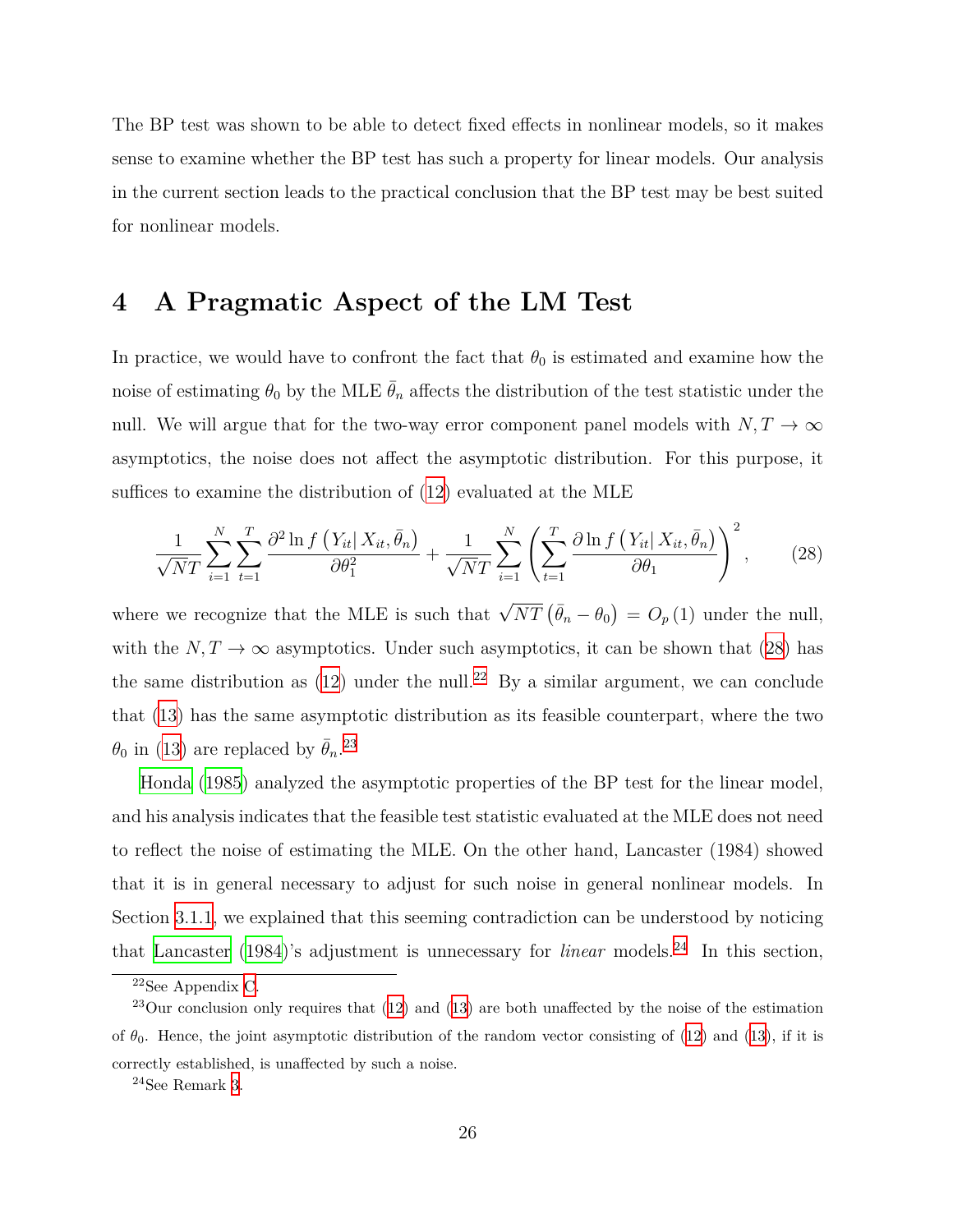we went one step further to show that [Lancaster](#page-75-1) [\(1984\)](#page-75-1)'s adjustment is unnecessary for general two-way error component panel models. [Lancaster](#page-75-1) [\(1984\)](#page-75-1) implicitly adopted "large *N*, fixed *T*" asymptotics, which is natural for one-way error component panel models. In contrast, the two-way models make it necessary to adopt a "large *N*, large *T*" asymptotic framework. Given that the natural asymptotic frameworks are different, there is no logical contradiction.

Our result in this section has convenient pragmatic implications beyond two-way error component panel models. First, due to the equality between ([8\)](#page-9-0) and ([12\)](#page-10-0), [Lancaster](#page-75-1) ([1984\)](#page-75-1)'s adjustment is unnecessary for one-way error component panel models if a "large *N*, large *T*" asymptotic framework is adopted. Second, and more importantly, due to the asymptotic equivalence between  $LM_d$  in ([11\)](#page-9-3) and the sum of [\(12](#page-10-0)) and [\(13\)](#page-10-1) when  $N = T$ , [Lancaster](#page-75-1) [\(1984\)](#page-75-1)'s adjustment is also unnecessary for directed dyadic regression models.

# <span id="page-26-0"></span>**5 Digression - An LM Test of Conditional Moment Restrictions**

At the beginning of Section [3](#page-15-0), a version of the test of conditional moment restrictions ([20](#page-16-1)) was mentioned as a way of detecting neglected heterogeneity. In the current section, we present a pragmatic version of the test of the conditional moment restriction ([20](#page-16-1)) for the purpose of testing the model considered by [Bonhomme and Manresa](#page-74-5) [\(2015\)](#page-74-5). The test can be argued to be a variant of the generic test of over-identification considered by [Chamberlain](#page-74-3) [\(1984,](#page-74-3) Section 4.2), but is geared for the particular linear panel model in [Bonhomme and Manresa](#page-74-5) [\(2015\)](#page-74-5).

[Bonhomme and Manresa](#page-74-5) ([2015](#page-74-5)) considered estimating models of the form  $Y_{it} = X_{it}^{*}/\beta +$  $\alpha_{g_i t} + v_{it}$ , where  $g_i$  denotes the group that the *i*th observation belongs to. This can be understood to be a generalization of the vanilla model  $Y_{it} = X_{it}^{*}/\beta + \alpha_i + v_{it}$  (possibly with the time effects as well) against the alternative that there is some neglected heterogeneity in  $\alpha_i$  possibly correlated with  $X_i^*$ , even under the presence of the individual fixed effects. Because in the linear model the BP test does not have a good power when the neglected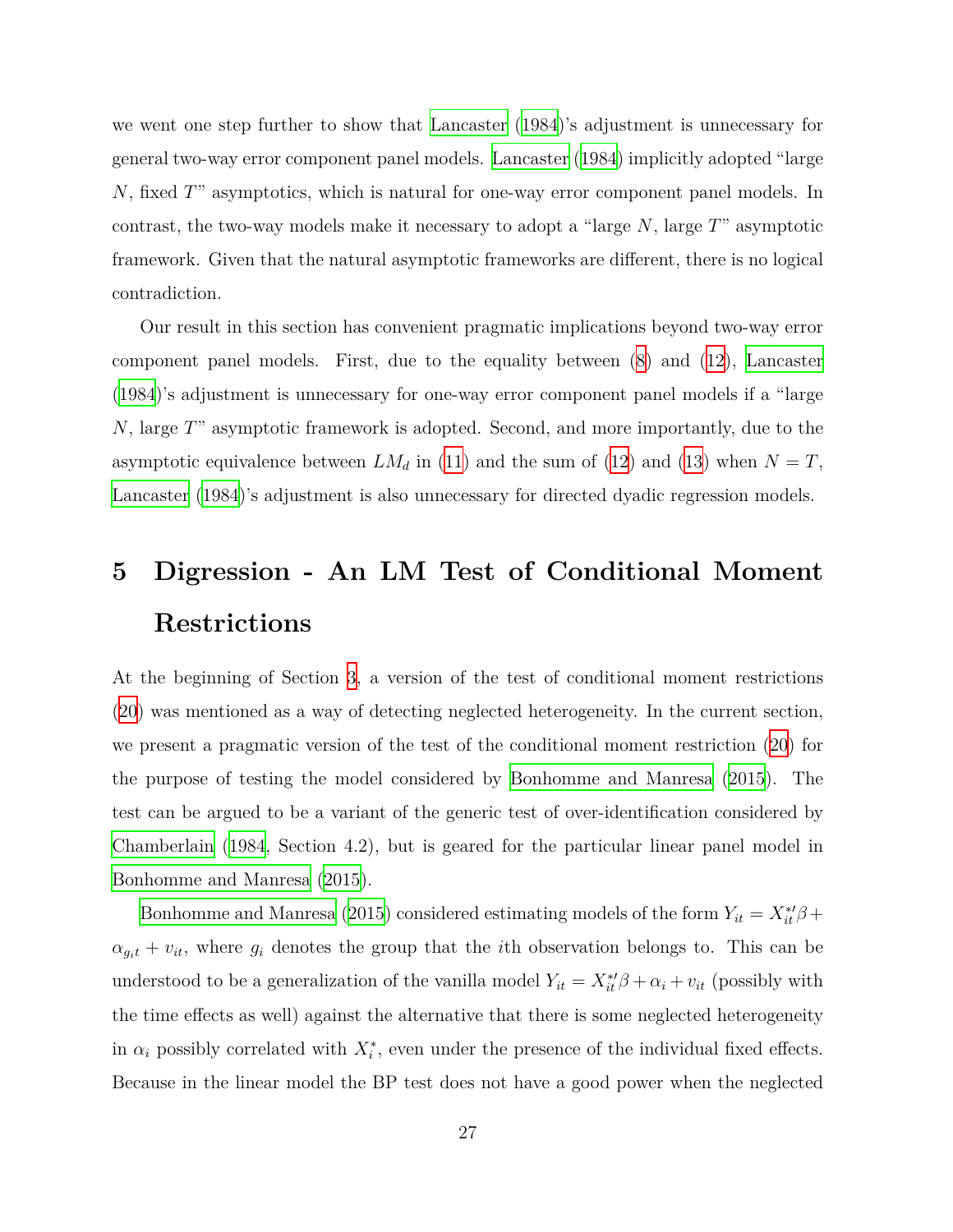heterogeneity may be correlated with  $X_i^*$ , we may consider adopting a version of the conditional moment test. For this purpose, it is useful to see that an LM test can be conducted through the moments<sup>25</sup>

<span id="page-27-0"></span>
$$
E\left[\Delta X_{it}^*\left(\Delta Y_{it} - \Delta \theta_t - \Delta X_{it}^{*\prime} \beta_W\right)\right] = 0, \quad t = 2, \dots, T,
$$
\n(29)

where  $\Delta$  denotes the first differencing operator,  $\theta_W = (\theta_2, \ldots, \theta_T, \beta'_W)'$  with  $\theta_W$  solving the moments

<span id="page-27-1"></span>
$$
E\left[\sum_{t=1}^{T} \tilde{X}_{it}^{\circ}\left(\tilde{Y}_{it} - \tilde{X}_{it}^{\circ\prime}\theta_{W}\right)\right] = 0,\tag{30}
$$

where  $\tilde{X}_{it}^{\circ} = X_{it}^{\circ} - \bar{X}_{i}^{\circ}$  with  $\bar{X}_{i}^{\circ} = N^{-1} \sum_{t=1}^{T} X_{it}^{\circ}, \ \tilde{Y}_{it} = Y_{it} - \bar{Y}_{i}$  with  $\bar{Y}_{i} = N^{-1} \sum_{t=1}^{T} Y_{it}$ , and  $X^{\circ}_{it}$  is the counterpart of  $X^*_{it}$  that includes time dummies.<sup>26</sup> If the test rejects, then we should suspect that there is further residual heterogeneity not captured by the usual individual fixed effects, and as such, there is a reason to consider the specification of [Bon](#page-74-5)[homme and Manresa](#page-74-5) [\(2015\)](#page-74-5). We applied this test to [Bonhomme and Manresa](#page-74-5) [\(2015\)](#page-74-5)'s balanced panel, i.e., the data used by [Acemoglu, Johnson, Robinson and Yared](#page-74-6) ([2008](#page-74-6)), where  $N = 90$ ,  $T = 7$  and  $\dim(X^*) = 2$ . As exploratory analysis, we first run the OLS of  $\Delta Y_{it}$  on an intercept (to capture time dummies) and  $\Delta X_{it}^*$  for each period  $t = 2, ..., 7$ separately and then run this regression with all periods pooled together (with six time dummies); we tabulate the results in Table [1.](#page-30-0) The estimates of the slope coefficients in different periods appear to be unstable over time and different from the pooled estimates, suggesting the presence of some neglected heterogeneity that leads to a violation of ([29](#page-27-0)). The two-way fixed effect estimates are also reported in Table [1](#page-30-0).<sup>27</sup> For testing, we included

<sup>&</sup>lt;sup>25</sup>We do not consider  $t = 1$  because of redundancy. If there is a prior suspicion that the fixed effects may have changed towards the end of the sample, one can test the subset of the moments in ([29\)](#page-27-0).

<sup>&</sup>lt;sup>26</sup>To be precise,  $X_{it}^{\circ} = (\mathbb{I} \{t = 2\}, \dots, \mathbb{I} \{t = T\}, X_{it}^{*\prime})'$ . Note that here we include both time effects  $\gamma_t$ and individual effects  $\alpha_i$  in the vanilla model (where we exclude  $\mathbb{I}\{t=1\}$ , i.e.,  $\gamma_1=0$ , to avoid perfect collinearity).

 $27$ Note the difference between the pooled first difference estimator and the two-way fixed effects estimator, presented in the last two columns of Table [1](#page-30-0). (The two-way fixed effects estimator correspond to Table S10, Column 4 in [Bonhomme and Manresa](#page-74-5) ([2015\)](#page-74-5).) Note that both estimators are consistent if the two-way fixed effects specification is correct. Therefore, this difference can be taken as another evidence of incorrect specification.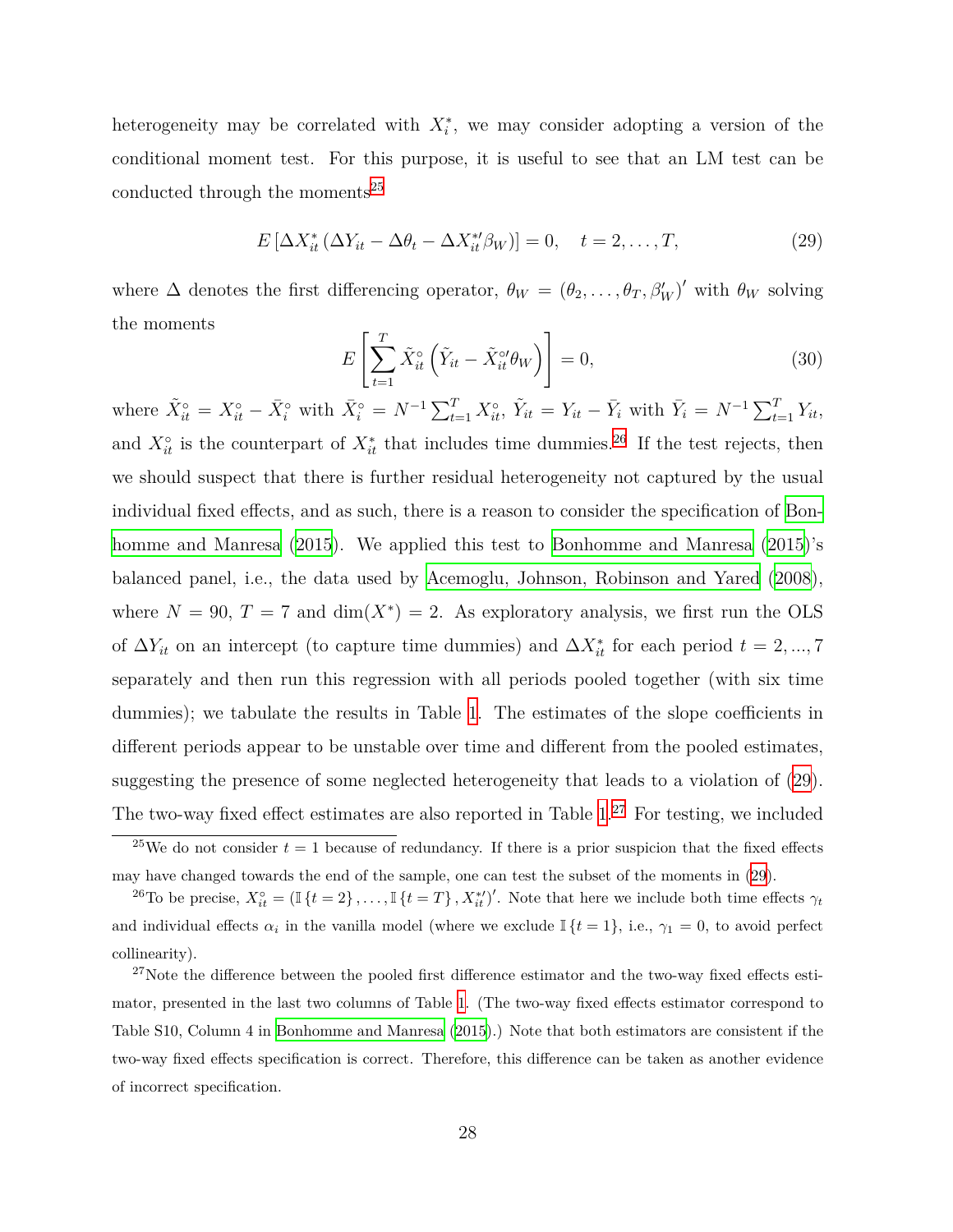the time dummy in the basic model, and adjusted for the estimation of the within estimator [\(30\)](#page-27-1) when characterizing the asymptotic variance of the empirical moment of ([29\)](#page-27-0) evaluated at the within estimator, allowing for possible heteroskedasticity. The p-value for all periods pooled is 0.0079, and the p-values for each period separately  $(t = 2, ..., 7)$  are: 0.0037, 0.1030, 0.0193, 0.1316, 0.0211, 0.0027. These results imply that the usual fixed effects specification is not flexible enough to explain the data, which may give credence to [Bonhomme and Manresa](#page-74-5) [\(2015\)](#page-74-5)'s specification.

On the other hand, when [Bonhomme and Manresa](#page-74-5) [\(2015\)](#page-74-5)'s specification is adopted (the number of groups  $G = 4$ ), another LM test can be conducted through the moments

$$
E\left[\sum_{g=1}^{G} X_{it}^{*}(Y_{it} - \alpha_{g,t} - X_{it}^{*}\beta_{BM})\mathbb{I}\{g_i = g\}\right] = 0, \quad t = 1, ..., T,
$$
\n(31)

where  $\alpha_{g,t}$  and  $\beta_{BM}$  solve the moments

$$
E\left[\sum_{g=1}^{G} (Y_{it} - \alpha_{g,t} - X_{it}^{*}/\beta_{BM}) \mathbb{I}\{g_i = g\}\right] = 0, \quad t = 1, ..., T,
$$
  

$$
E\left[\sum_{g=1}^{G} \sum_{t=1}^{T} X_{it}^{*'} (Y_{it} - \alpha_{g,t} - X_{it}^{*}/\beta_{BM}) \mathbb{I}\{g_i = g\}\right] = 0.
$$
 (32)

The p-value for all periods pooled is 0.9990, and the p-values for each period separately (*t* = 1*, . . . ,* 7) are: 0.8507, 0.9905, 0.9748, 0.9421, 0.4979, 0.9993, 0.7634. These results are compatible with the claim that [Bonhomme and Manresa](#page-74-5) [\(2015\)](#page-74-5)'s specification with four groups captures the time-varying heterogeneity in the data and no further residual heterogeneity is evident.

### <span id="page-28-0"></span>**6 Summary**

We developed a test of neglected individual effects in dyadic regression models by modifying the BP test. The test statistic is almost identical to the the sum of two components of the BP test statistic in the panel data analysis for testing the presence of two-way error components. Asymptotic distribution of the test statistic is carefully derived based on a novel martingale argument.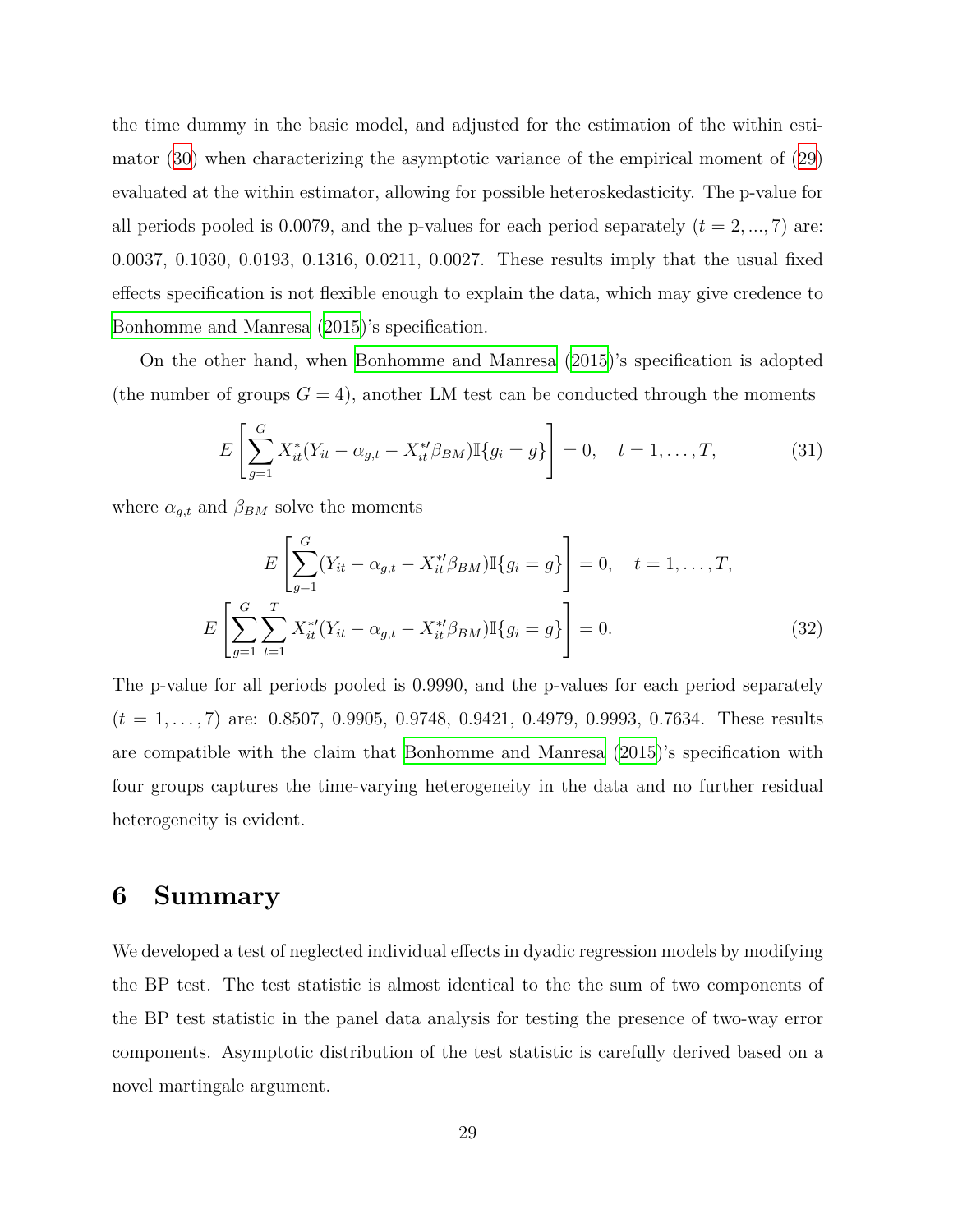We also derived several interesting results about the BP test in generic panel data analysis. We showed that the test has a power against fixed effects, even though it was developed to detect random effects. We also analyzed the nature of the distortion to the asymptotic distribution induced by the noise of estimating the MLE, and found that the noise need not be accounted for with one-way linear models or general two-way models.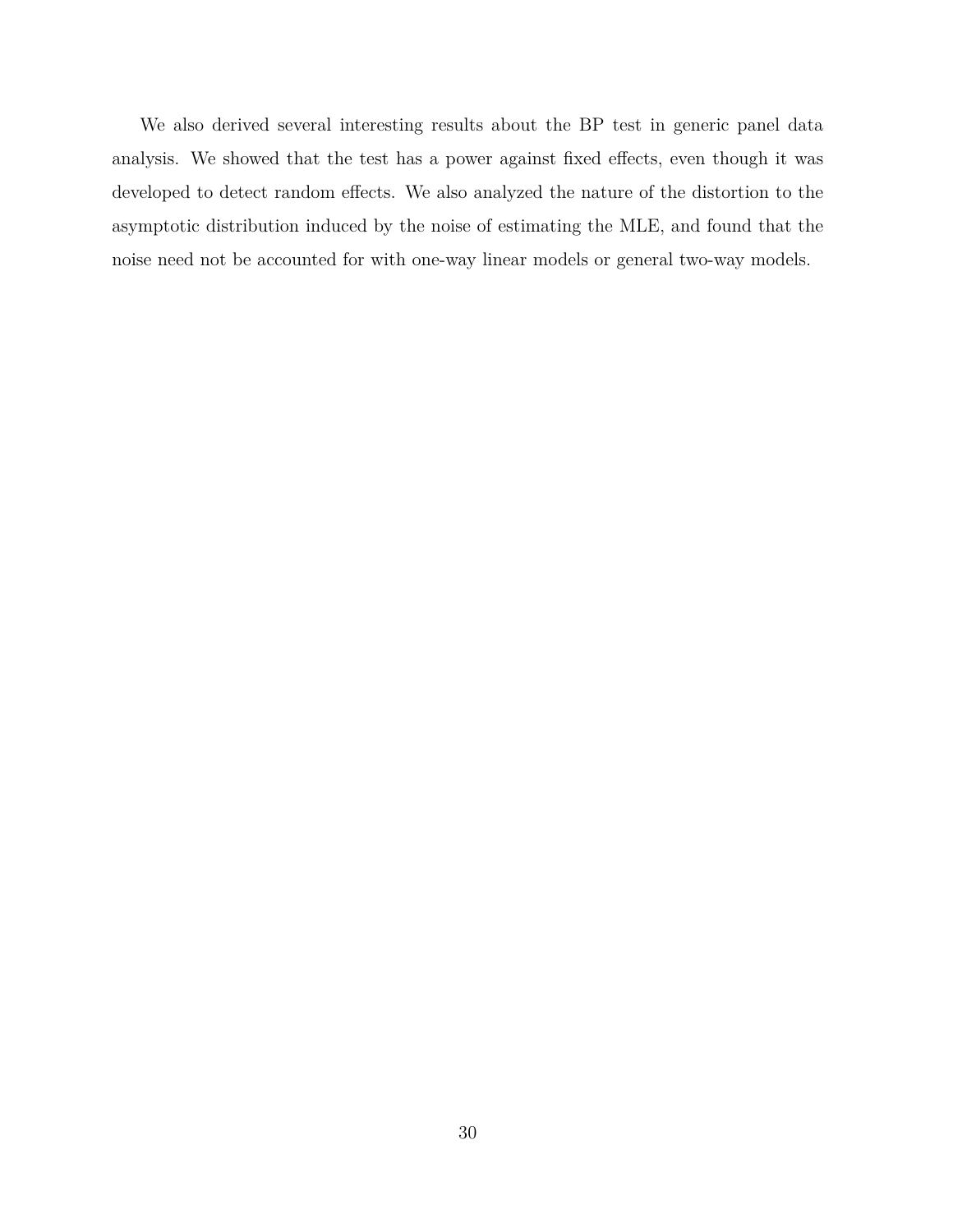<span id="page-30-0"></span>

|           | OLS $\Delta Y_{it}$ on $\Delta X_{it}^*$                                        |           |                |           |           |           |                     | Two-Way FE |
|-----------|---------------------------------------------------------------------------------|-----------|----------------|-----------|-----------|-----------|---------------------|------------|
|           | All Periods Pooled<br>Separate Periods (With Intercept to Control Time Effects) |           |                |           |           |           |                     |            |
|           | $\overline{2}$                                                                  | 3         | $\overline{4}$ | 5         | 6         |           | (With Time Dummies) |            |
| $\beta_1$ | $-0.3152$                                                                       | $-0.2353$ | $-0.4912$      | $-0.0993$ | 0.0124    | $-0.2543$ | $-0.2623$           | 0.2835     |
|           | (0.0798)                                                                        | (0.1384)  | (0.1465)       | (0.0679)  | (0.1712)  | (0.0743)  | (0.0495)            | (0.0573)   |
| $\beta_2$ | 0.1432                                                                          | 0.0576    | 0.1154         | $-0.0964$ | $-0.4165$ | 0.0393    | $-0.0300$           | $-0.0313$  |
|           | (0.1267)                                                                        | (0.1880)  | (0.0916)       | (0.1121)  | (0.1623)  | (0.1129)  | (0.0498)            | (0.0490)   |

Table 1: Slope Coefficient Estimates in Exploratory Analysis in Section [5](#page-26-0)

 $^{\rm 1}$  Standard errors are in parentheses.

<sup>2</sup> The results are based on the balanced panel data used by [Acemoglu, Johnson, Robinson and Yared](#page-74-6) [\(2008\)](#page-74-6), where  $N = 90$ ,  $T = 7$ and  $\dim(X^*) = 2$ , which are also used by [Bonhomme and Manresa](#page-74-5) ([2015](#page-74-5)).

<sup>3</sup> The details of the estimators reported in this table can be found in the second paragraph of Section [5.](#page-26-0)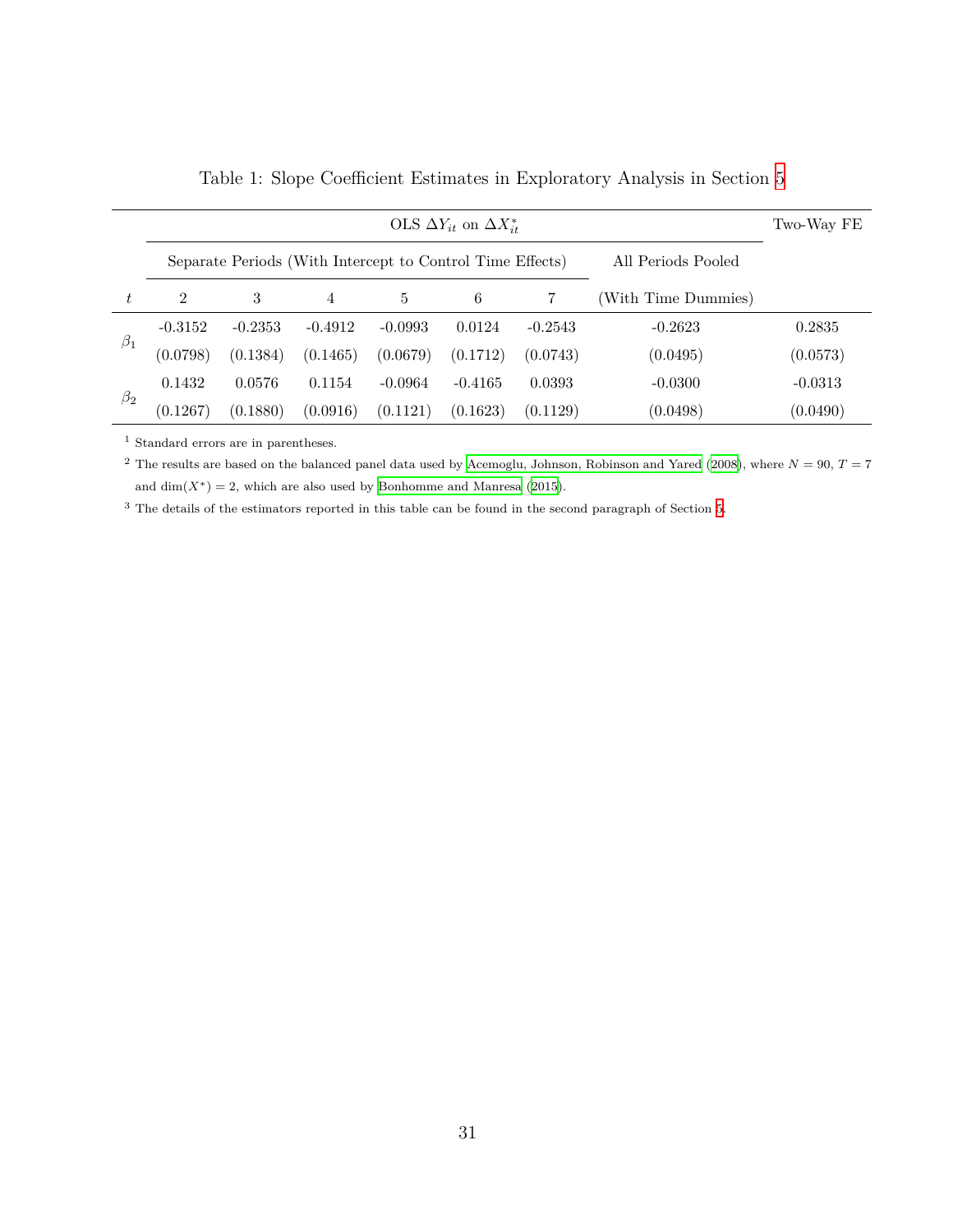## Appendices

## **A Proof of the Theorems in Section [2](#page-4-0)**

### <span id="page-31-0"></span>**A.1 Construction of a Martingale Difference Sequence Array**

We assume  $T := T(N)$ , where  $T(N) \to \infty$  is an increasing function of *N* with  $\frac{N}{T} \to \kappa$  and  $0 < \kappa < \infty$ . For simplicity, we will often use notation *T* instead of *T*(*N*).

Our proof of Theorem [1](#page-12-1) relies on a novel construction of a martingale difference sequence, which we explicitly discuss here. We can rewrite  $\sqrt{N}A_{NT}$  as

<span id="page-31-1"></span>
$$
\sqrt{N}A_{NT} = \rho \frac{1}{N} \sum_{i=1}^{N} \sum_{t,s=1,t\neq s}^{T} U_{it} U_{is} + \frac{1}{N} \sum_{i,j=1,i\neq j}^{N} \sum_{t=1}^{T} U_{it} U_{jt}
$$
  
\n
$$
= \rho \frac{2}{N} \sum_{i=2}^{N} \sum_{t=2}^{T} \left( \sum_{s=1}^{t-1} U_{is} \right) U_{it} + \frac{2}{N} \sum_{i=2}^{N} \sum_{t=2}^{T} \left( \sum_{j=1}^{i-1} U_{jt} \right) U_{it}
$$
  
\n
$$
+ \rho \frac{2}{N} \sum_{t=2}^{T} \left( \sum_{s=1}^{t-1} U_{1s} \right) U_{1t} + \frac{2}{N} \sum_{i=2}^{N} \left( \sum_{j=1}^{i-1} U_{j1} \right) U_{i1}
$$
  
\n
$$
= \frac{2}{N} \left[ \sum_{i=2}^{N} \sum_{t=2}^{T} \left\{ \left( \sum_{j=1}^{i-1} U_{jt} \right) + \rho \left( \sum_{s=1}^{t-1} U_{is} \right) \right\} U_{it} \right] + O_p (1).
$$
 (33)

**Remark 6** *The*  $O_p(1)$  *term in* ([33](#page-31-1)) *is equal to* 

$$
\varrho \frac{2}{N} \sum_{t=2}^{T} \left( \sum_{s=1}^{t-1} U_{1s} \right) U_{1t} + \frac{2}{N} \sum_{i=2}^{N} \left( \sum_{j=1}^{i-1} U_{j1} \right) U_{i1} = \frac{2\varrho}{N} \sum_{1 \le s < t \le T} U_{1s} U_{1t} + \frac{2}{N} \sum_{1 \le j < i \le N} U_{j1} U_{i1},
$$

*which is indeed of stochastic order of*  $O_p(1)$  *because* 

$$
E\left[\left(\frac{2\varrho}{N}\sum_{1\leq s  
\n
$$
\leq 2\varrho^{2}E\left[\left(\frac{2}{N}\sum_{1\leq s  
\n
$$
= \frac{8\varrho^{2}}{N^{2}}\sum_{1\leq s  
\n
$$
= \frac{8\varrho^{2}}{N^{2}}\frac{T(T-1)}{2}\sigma_{U}^{4} + \frac{8}{N^{2}}\frac{N(N-1)}{2}\sigma_{U}^{4}
$$
$$
$$
$$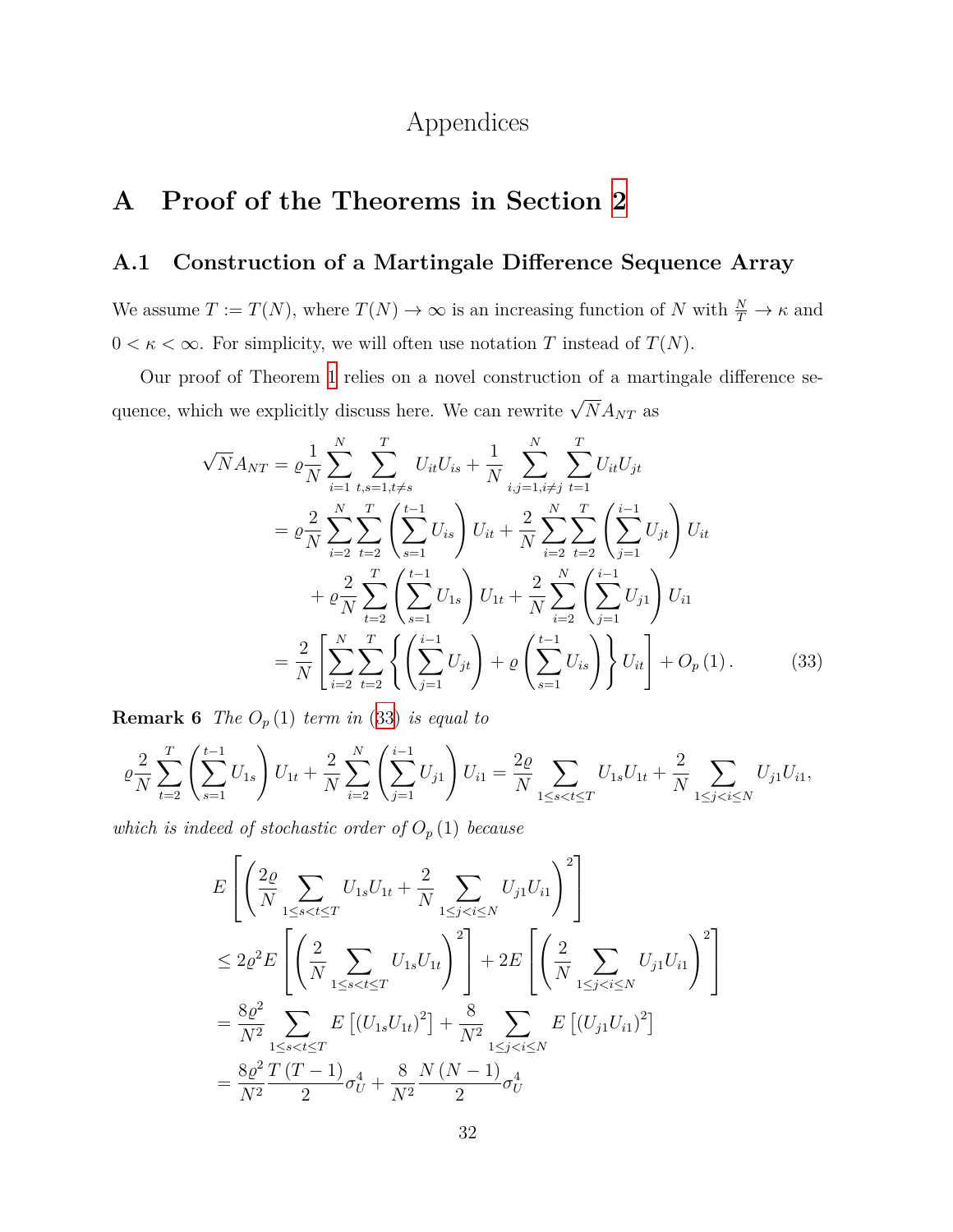$= O(1)$ 

 $as N, T \to \infty$  *with*  $\frac{N}{T} \to \kappa$  *and*  $0 < \kappa < \infty$ *.* 

Define

$$
Q_{it} := \frac{2}{N} \left\{ \left( \sum_{j=1}^{i-1} U_{jt} \right) + \varrho \left( \sum_{s=1}^{t-1} U_{is} \right) \right\} U_{it}
$$

for  $2 \le i \le N$  and  $2 \le t \le T$ , and we can rewrite the leading term of [\(33](#page-31-1))

$$
\frac{2}{N} \sum_{i=2}^{N} \sum_{t=2}^{T} \left\{ \left( \sum_{j=1}^{i-1} U_{jt} \right) + \varrho \left( \sum_{s=1}^{t-1} U_{is} \right) \right\} U_{it} = \sum_{i=2}^{N} \sum_{t=2}^{T} Q_{it}.
$$

Assume  $N \leq T$  in the following, and the case where  $N > T$  can be handled symmetrically. Define

$$
Z_{N,2} := Q_{22} = \frac{2}{N} (U_{12} + \varrho U_{21}) U_{22}.
$$

Next, for  $3 \leq n \leq N$ , define

$$
Z_{N,n} := \sum_{t=2}^{n-1} Q_{nt} + \sum_{i=2}^{n-1} Q_{in} + Q_{nn}
$$
  
=  $\frac{2}{N} \sum_{t=2}^{n-1} \left\{ \left( \sum_{j=1}^{n-1} U_{jt} \right) + \varrho \left( \sum_{s=1}^{t-1} U_{ns} \right) \right\} U_{nt} + \frac{2}{N} \sum_{i=2}^{n-1} \left\{ \left( \sum_{j=1}^{i-1} U_{jn} \right) + \varrho \left( \sum_{s=1}^{n-1} U_{is} \right) \right\} U_{in} + \frac{2}{N} \left\{ \left( \sum_{j=1}^{n-1} U_{jn} \right) + \varrho \left( \sum_{s=1}^{n-1} U_{ns} \right) \right\} U_{nn}.$ 

Also, if  $N < T$ , then for  $N + 1 \le n \le T$ , define

$$
Z_{N,n} := \sum_{i=2}^{N} Q_{in} = \frac{2}{N} \sum_{i=2}^{N} \left\{ \left( \sum_{j=1}^{i-1} U_{jn} \right) + \varrho \left( \sum_{s=1}^{n-1} U_{is} \right) \right\} U_{in}.
$$

Therefore, the leading term of [\(33\)](#page-31-1) can be further rewritten as

$$
\frac{2}{N} \sum_{i=2}^{N} \sum_{t=2}^{T} \left\{ \left( \sum_{j=1}^{i-1} U_{jt} \right) + \varrho \left( \sum_{s=1}^{t-1} U_{is} \right) \right\} U_{it} = \sum_{i=2}^{N} \sum_{t=2}^{T} Q_{it} = \sum_{n=2}^{T} Z_{N,n}.
$$

In sum, we see that

<span id="page-32-0"></span>
$$
\sqrt{N}A_{NT} = \sum_{n=2}^{T} Z_{N,n} + O_p(1), \qquad (34)
$$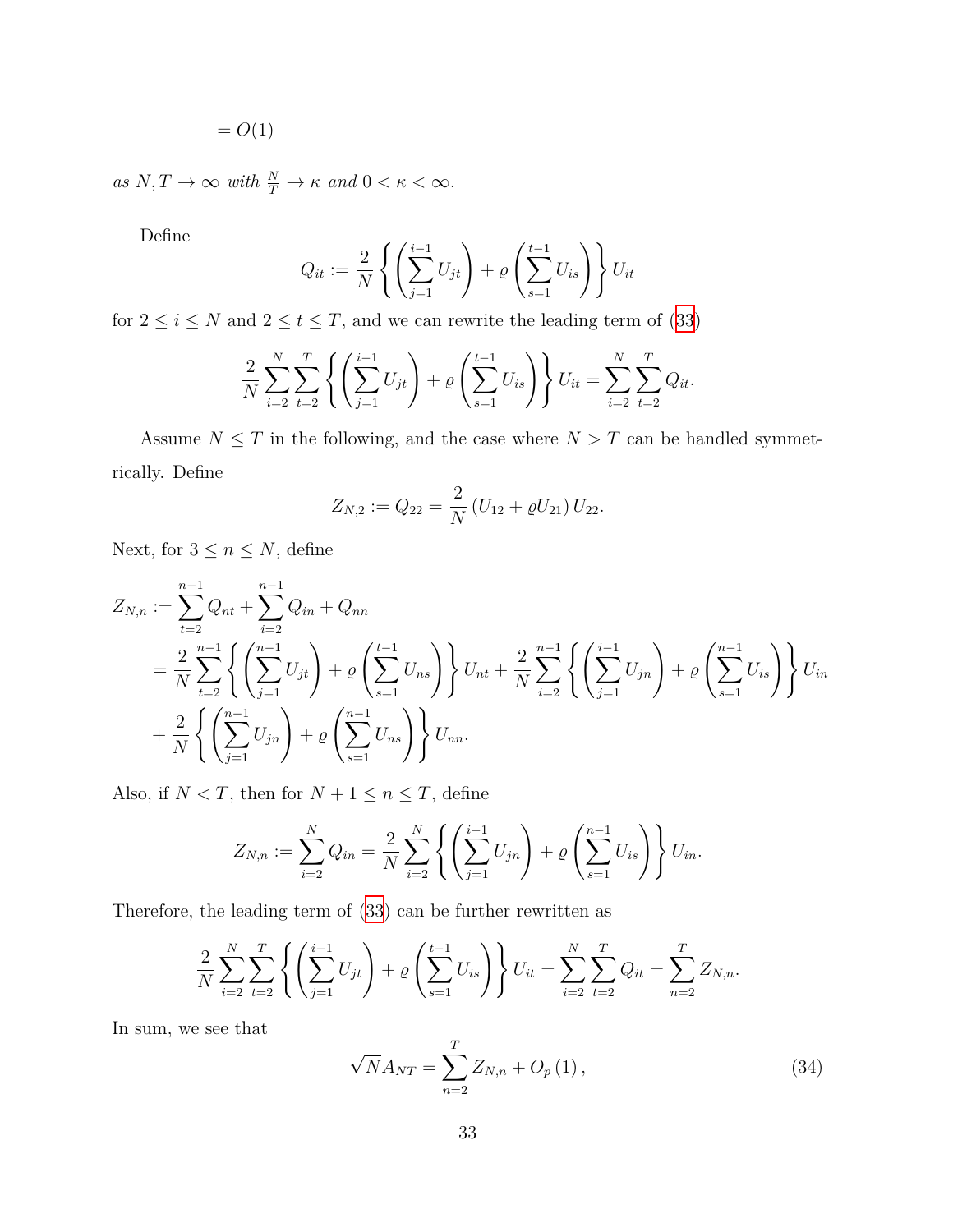and we will analyze  $\sum_{n=2}^{T} Z_{N,n}$  using the martingale described below.

For  $1 \leq n \leq N$ , define  $\mathcal{F}_{N,n}$  to be the sigma field generated by  $\{U_{it}: 1 \leq i, t \leq n\}$ . For  $N+1 \leq n \leq T$ , define  $\mathcal{F}_{N,n}$  to be the sigma field generated by  $\{U_{it}: 1 \leq i \leq N, 1 \leq t \leq n\}$ .

By definition, we have  $\mathcal{F}_{N,1} \subset \mathcal{F}_{N,2} \subset \cdots \subset \mathcal{F}_{N,T}$ , and  $Z_{N,n}$  is measurable with respect to  $\mathcal{F}_{N,n}$  for  $2 \leq n \leq T$ . Also, we have

$$
E\left(Z_{N,n}|\mathcal{F}_{N,n-1}\right)=0 \text{ and } E\left(|Z_{N,n}|\right)<\infty,
$$

for  $2 \leq n \leq T$ . Therefore,  $\{Z_{N,n}, \mathcal{F}_{N,n} \} \leq n \leq T\}$  is a martingale difference sequence array.

### <span id="page-33-0"></span>**A.2 Proof of Lemma [1](#page-12-1)**

With the assumption  $N < T$ , we define

$$
B_{NN} := \sum_{n=2}^{N} Z_{N,n} = \frac{2}{N} \left[ \sum_{i=2}^{N} \sum_{t=2}^{N} \left\{ \left( \sum_{j=1}^{i-1} U_{jt} \right) + \varrho \left( \sum_{s=1}^{t-1} U_{is} \right) \right\} U_{it} \right],
$$
  

$$
C_{NT} := \sum_{n=N+1}^{T} Z_{N,n} = \frac{2}{N} \left[ \sum_{i=2}^{N} \sum_{t=N+1}^{T} \left\{ \left( \sum_{j=1}^{i-1} U_{jt} \right) + \varrho \left( \sum_{s=1}^{t-1} U_{is} \right) \right\} U_{it} \right].
$$

If  $N = T$ , then let  $C_{NT} = 0$ . We can rewrite

$$
\sqrt{N}A_{NT} = B_{NN} + C_{NT} + O_p(1).
$$

We will work with [Hall and Heyde](#page-75-10) [\(1980\)](#page-75-10)'s Corollary 3.3 to obtain the CLT. Because of complexity of notation, we will take care of  $B_{NN}$  and  $C_{NT}$  separately and obtain intermediate results in the next two subsections. All the intermediate results assume the conditions in Lemma [1,](#page-12-1) and we skip the conditions in stating the intermediate results. The intermediate results can be combined to show the result of Lemma [1](#page-12-1) as follows.

<span id="page-33-1"></span>**Lemma 5** 
$$
E\left[\left|\sum_{n=2}^T E\left[\frac{Z_{N,n}^2}{N}\middle| \mathcal{F}_{N,n-1}\right] - 2\left(\frac{1}{\kappa} + \frac{\varrho^2}{\kappa^2}\right) \sigma_U^4\right|^2\right] = o(1).
$$

**Proof.** From Lemmas [10](#page-38-0) and [14,](#page-44-0) we have

$$
\sum_{n=2}^{T} E\left[\frac{Z_{N,n}^2}{N}\right] = \sum_{n=2}^{T} E\left(E\left[\frac{Z_{N,n}^2}{N}\middle|\mathcal{F}_{N,n-1}\right]\right)
$$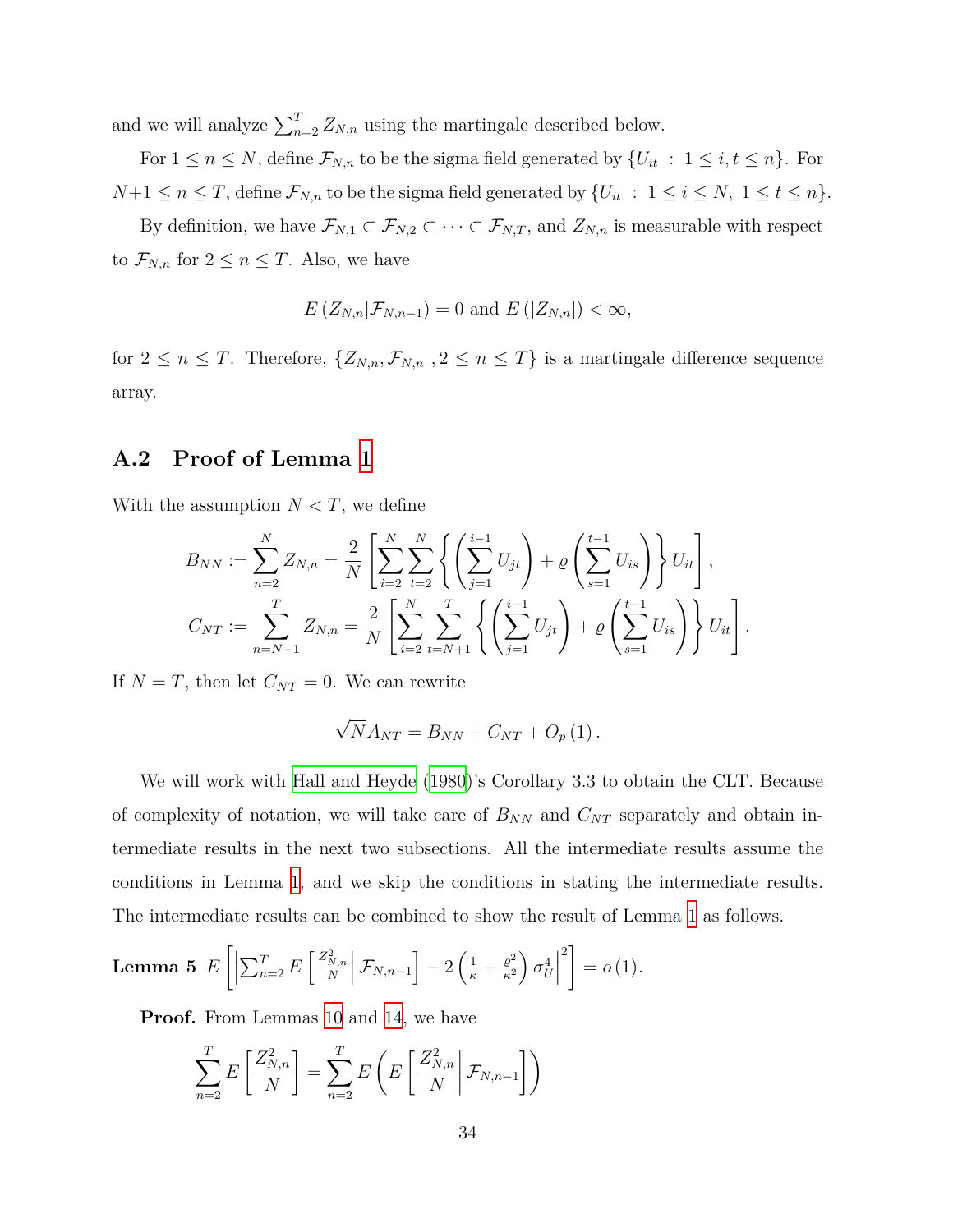$$
= 2 (\rho^2 + 1) \sigma_U^4 + 2 (T - N) \frac{N + N \rho^2 + T \rho^2}{N^2} \sigma_U^4 + o(1)
$$
  
=  $\frac{2}{N^2} T (T \rho^2 + N) \sigma_U^4 + o(1),$ 

from which we conclude that

$$
\sum_{n=2}^{T} E\left[\frac{Z_{N,n}^2}{N}\right] = 2\left(\frac{1}{\kappa} + \frac{\varrho^2}{\kappa^2}\right)\sigma_U^4 + o\left(1\right),\,
$$

where we recall that  $\kappa = \lim \frac{N}{T}$ . Combined with

$$
E\left[\left|\sum_{n=2}^T \left(E\left[\frac{Z_{N,n}^2}{N}\middle|\mathcal{F}_{N,n-1}\right]-E\left[\frac{Z_{N,n}^2}{N}\right]\right)\right|^2\right]=o\left(1\right),\right]
$$

<span id="page-34-0"></span>which follows from Lemmas [9](#page-36-0) and [13](#page-43-0), we obtain the conclusion.  $\blacksquare$ 

**Lemma 6**  $\sum_{n=2}^{T} E\left[\frac{Z_{N,n}^4}{N^2}\right] = o(1)$ *.* 

**Proof.** It is a consequence of Lemmas [11](#page-38-1) and [15.](#page-45-0) ■

By Lemmas [5](#page-33-1) and [6](#page-34-0), we can see that [Hall and Heyde](#page-75-10) [\(1980\)](#page-75-10)'s (3.38) and (3.40) are satisfied with  $p = 2$ . Therefore, we can conclude by [Hall and Heyde](#page-75-10) [\(1980\)](#page-75-10)'s Corollary 3.3 that

$$
\sum_{n=2}^{T} \frac{Z_{N,n}}{\sqrt{N}} \Rightarrow N\left(0, 2\left(\frac{1}{\kappa} + \frac{\varrho^2}{\kappa^2}\right) \sigma_U^4\right),\,
$$

which, combined with [\(34](#page-32-0)), implies the result of Lemma [1](#page-12-1).

**Remark 7** *Lemma [6](#page-34-0) implies*  $\max_{2 \le n \le T} E\left[\frac{Z_{N,n}^2}{N}\middle| \mathcal{F}_{N,n-1}\right] = o_p(1)$ *, which is a counterpart*  $\int f \, Hall$  and Heyde ([1980\)](#page-75-10)'s (3.34). This can be seen by letting  $W_n := E\left[\frac{Z_{N,n}^2}{N} \Big| \mathcal{F}_{N,n-1}\right] \geq 0$ , and noting that we have for any  $\epsilon > 0$ ,

$$
P\left(\max_{2\leq n\leq T} W_n \geq \epsilon\right) \leq P\left(\sum_{n=2}^T W_n^2 \geq \epsilon^2\right)
$$
  

$$
\leq \frac{1}{\epsilon^2} \sum_{n=2}^T E(W_n^2)
$$
  

$$
= \frac{1}{\epsilon^2} \sum_{n=2}^T E\left[\left(E\left[\frac{Z_{N,n}^2}{N}\middle|\mathcal{F}_{N,n-1}\right]\right)^2\right]
$$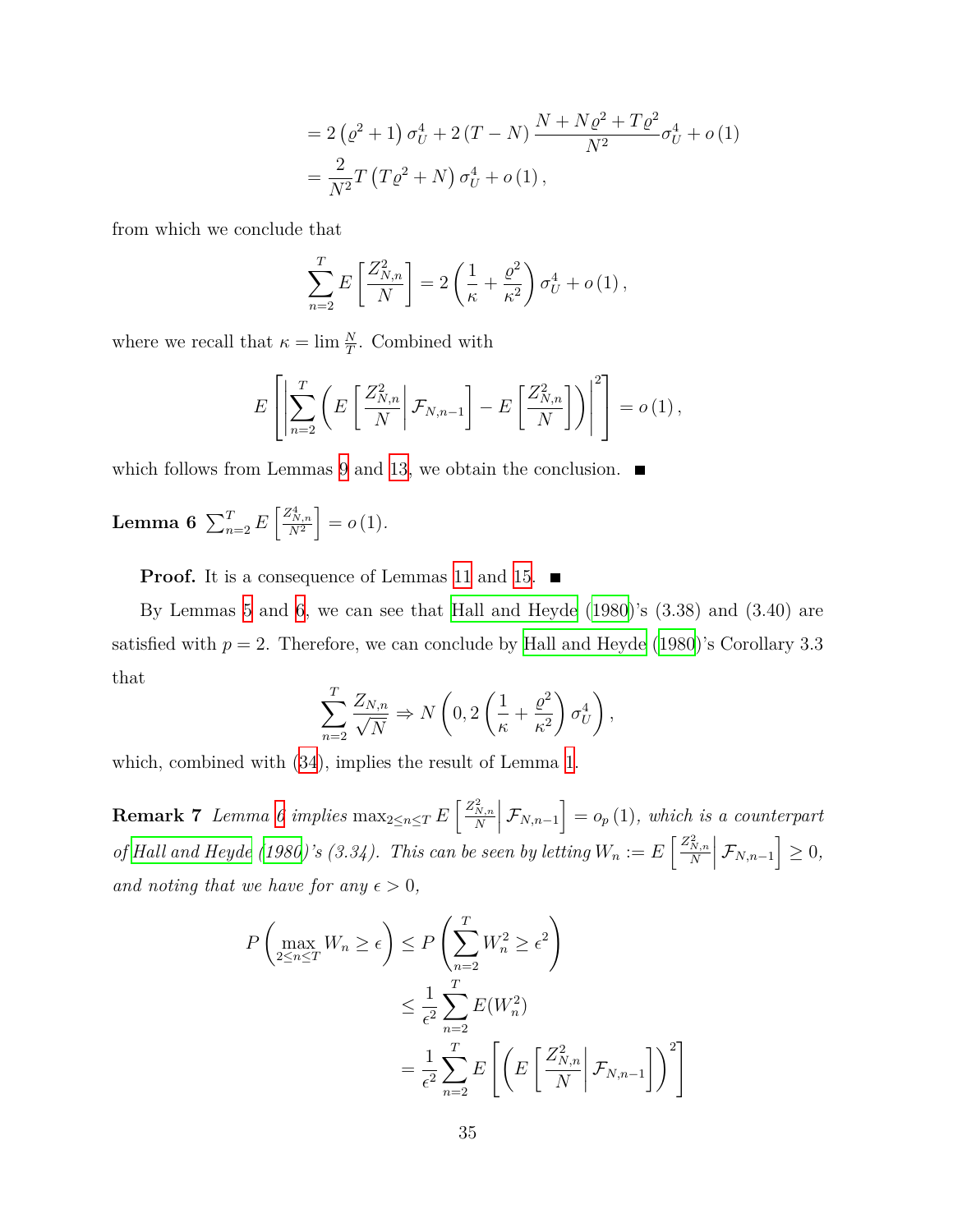$$
\leq \frac{1}{\epsilon^2} \sum_{n=2}^T E\left[E\left[\left(\frac{Z_{N,n}^2}{N}\right)^2 \middle| \mathcal{F}_{N,n-1}\right]\right]
$$

$$
= \frac{1}{\epsilon^2} \sum_{n=2}^T E\left[\frac{Z_{N,n}^4}{N^2}\right].
$$

**Remark 8** *Lemma [6](#page-34-0) also implies that Hall and Heyde (1980)'s (3.36), i.e., the Lindeberg-Feller condition, is satisfied. For this purpose, note that*

$$
\sum_{n=2}^{T} E\left[\frac{Z_{N,n}^2}{N} \mathbb{I}\left\{ \left|\frac{Z_{N,n}}{\sqrt{N}}\right| \ge \epsilon \right\} \right] \le \frac{1}{\epsilon^2} \sum_{n=2}^{T} E\left[\left(\frac{Z_{N,n}}{\sqrt{N}}\right)^4\right].
$$

# A.2.1 Analysis of  $B_{NN}$

We will assume that  $n\leq N$  below. Recall that

$$
Z_{N,2} = \frac{2}{N} (U_{12} + \varrho U_{21}) U_{22},
$$

and for  $3 \leq n \leq N$ ,

$$
Z_{N,n} := \frac{2}{N} \sum_{t=2}^{n-1} \left\{ \left( \sum_{j=1}^{n-1} U_{jt} \right) + \varrho \left( \sum_{s=1}^{t-1} U_{ns} \right) \right\} U_{nt} + \frac{2}{N} \sum_{i=2}^{n-1} \left\{ \left( \sum_{j=1}^{i-1} U_{jn} \right) + \varrho \left( \sum_{s=1}^{n-1} U_{is} \right) \right\} U_{in}
$$
  
+ 
$$
\frac{2}{N} \left\{ \left( \sum_{j=1}^{n-1} U_{jn} \right) + \varrho \left( \sum_{s=1}^{n-1} U_{ns} \right) \right\} U_{nn}.
$$

Notice that

$$
E\left[\frac{Z_{N,2}^2}{N}\right|\mathcal{F}_{N,1}\right] = \frac{4}{N^3}(1+\varrho^2)\sigma_U^4.
$$
 (35)

**Lemma 7** *For*  $3 \le n \le N$ *, we have* 

$$
E\left[\frac{Z_{N,n}^2}{N}\bigg|\mathcal{F}_{N,n-1}\right] = \frac{4\sigma_U^4}{N^3} \sum_{t=2}^{n-1} \left(\sum_{j=1}^{n-1} \frac{U_{jt}}{\sigma_U}\right)^2 + \frac{4\varrho^2 \sigma_U^4}{N^3} \sum_{i=2}^{n-1} \left(\sum_{s=1}^{n-1} \frac{U_{is}}{\sigma_U}\right)^2 + \frac{2\left(1+\varrho^2\right)n\left(n-1\right)}{N^3} \sigma_U^4.
$$

**Proof.** We have

$$
E\left[Z_{N,n}^{2}\big| \mathcal{F}_{N,n-1}\right] = \frac{4}{N^{2}} \sum_{t=2}^{n-1} \left\{ \left(\sum_{j=1}^{n-1} \frac{U_{jt}}{\sigma_{U}}\right)^{2} \sigma_{U}^{2} + \varrho^{2} \left(t-1\right) \sigma_{U}^{2} \right\} \sigma_{U}^{2} + \frac{4}{N^{2}} \sum_{i=2}^{n-1} \left\{ \left(i-1\right) \sigma_{U}^{2} + \varrho^{2} \left(\sum_{s=1}^{n-1} \frac{U_{is}}{\sigma_{U}}\right)^{2} \sigma_{U}^{2} \right\} \sigma_{U}^{2}
$$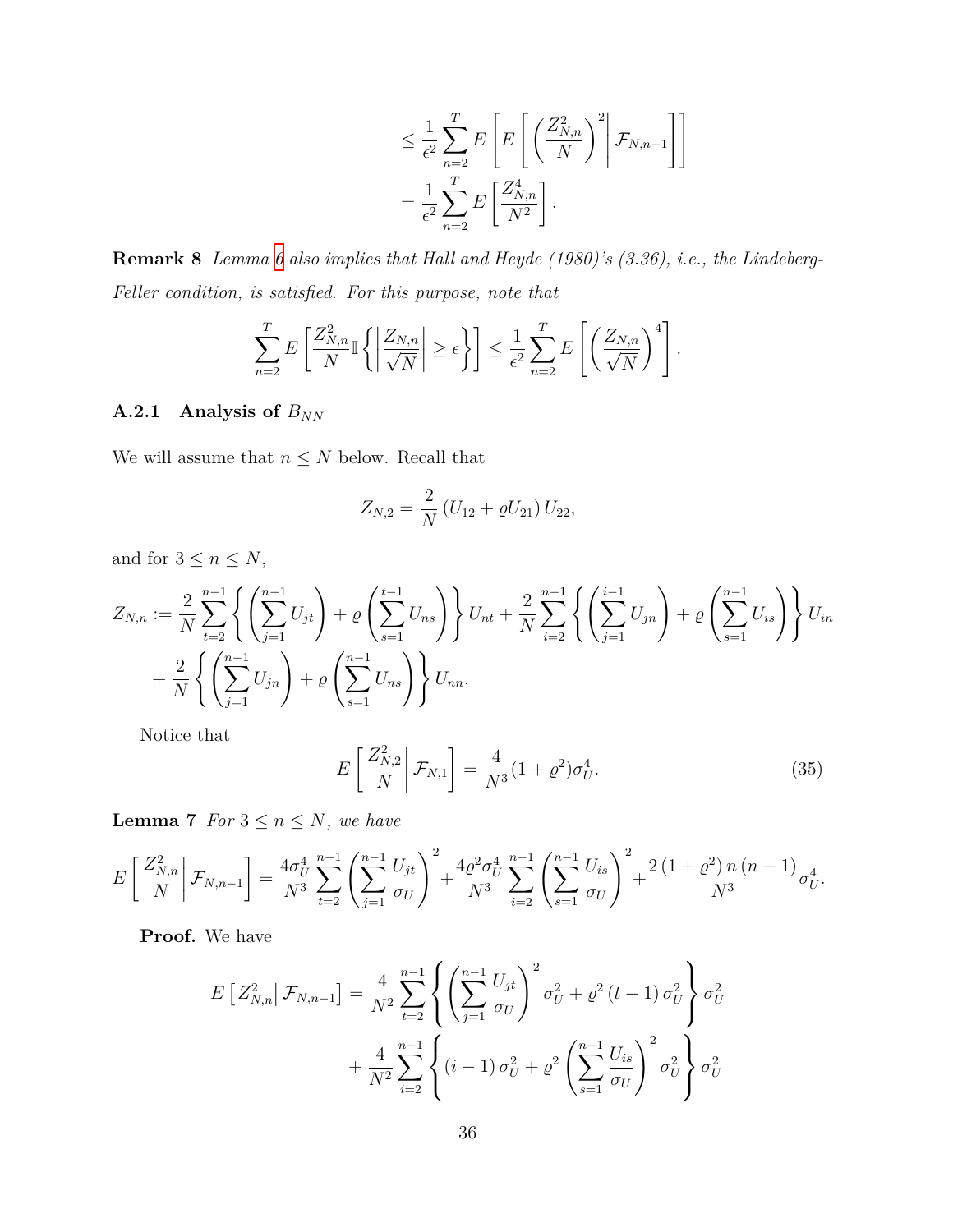<span id="page-36-2"></span><span id="page-36-1"></span>
$$
+\frac{4}{N^2}\left\{(n-1)\,\sigma_U^2+\varrho^2\,(n-1)\,\sigma_U^2\right\}\sigma_U^2,\tag{36}
$$

<span id="page-36-0"></span>from which we derive the implication.  $\blacksquare$ 

**Lemma 8** *Suppose that the kurtosis of*  $\frac{U_{jt}}{\sigma_U}$  *is*  $K + 1$ *. We then have* 

$$
\operatorname{Var}\left(\left(\sum_{j=1}^{n} \frac{U_{jt}}{\sigma_U}\right)^2\right) = 2n^2 + (K - 2)n, \text{ and } \operatorname{Var}\left(\left(\sum_{s=1}^{n} \frac{U_{is}}{\sigma_U}\right)^2\right) = 2n^2 + (K - 2)n.
$$

**Proof.** We have

$$
E\left[\left(\sum_{j=1}^{n} \frac{U_{jt}}{\sigma_U}\right)^4\right] = \sum_{j=1}^{n} E\left[\left(\frac{U_{jt}}{\sigma_U}\right)^4\right] + 3 \sum_{j \neq j'} E\left[\left(\frac{U_{jt}}{\sigma_U}\right)^2\right] E\left[\left(\frac{U_{j't}}{\sigma_U}\right)^2\right]
$$

$$
= n (K+1) + 3n (n-1), \qquad (37)
$$

so

$$
\operatorname{Var}\left(\left(\sum_{j=1}^{n} \frac{U_{jt}}{\sigma_U}\right)^2\right) = E\left[\left(\sum_{j=1}^{n} \frac{U_{jt}}{\sigma_U}\right)^4\right] - \left(E\left[\left(\sum_{j=1}^{n} \frac{U_{jt}}{\sigma_U}\right)^2\right]\right)^2
$$

$$
= n\left(K+1\right) + 3n\left(n-1\right) - n^2
$$

$$
= 2n^2 + \left(K-2\right)n.
$$

The second statement holds by symmetry.  $\blacksquare$ 

**Lemma 9** 
$$
E\left[\left|\sum_{n=2}^{N}\left(E\left[\frac{Z_{N,n}^2}{N}\middle|\mathcal{F}_{N,n-1}\right]-E\left[\frac{Z_{N,n}^2}{N}\right]\right)\right|^2\right]=o(1).
$$

**Proof.** Since  $\left(\frac{1}{N}\right)$  $\frac{1}{N} \sum_{n=1}^{N} a_n \bigg)^2 \leq \frac{1}{N}$  $\frac{1}{N} \sum_{n=1}^{N} a_n^2$ , the desired result of the lemma follows if we show

$$
E\left[\frac{1}{N}\sum_{n=2}^{N}\left(E\left[Z_{N,n}^{2}\big|\mathcal{F}_{N,n-1}\right]-E\left[Z_{N,n}^{2}\right]\right)^{2}\right]=o(1).
$$

Notice that by the independence among  $U_{it}$  and the definition of  $\mathcal{F}_{N,1}$ , we have  $E\left[Z_{N,2}^2\right|\mathcal{F}_{N,1}\right] E\left[Z_{N,2}^2\right] = 0.$  Then,

$$
\frac{1}{\sigma_U^8} E\left[\frac{1}{N}\sum_{n=2}^N \left(E\left[Z_{N,n}^2\middle|\mathcal{F}_{N,n-1}\right]-E\left[Z_{N,n}^2\right]\right)^2\right]
$$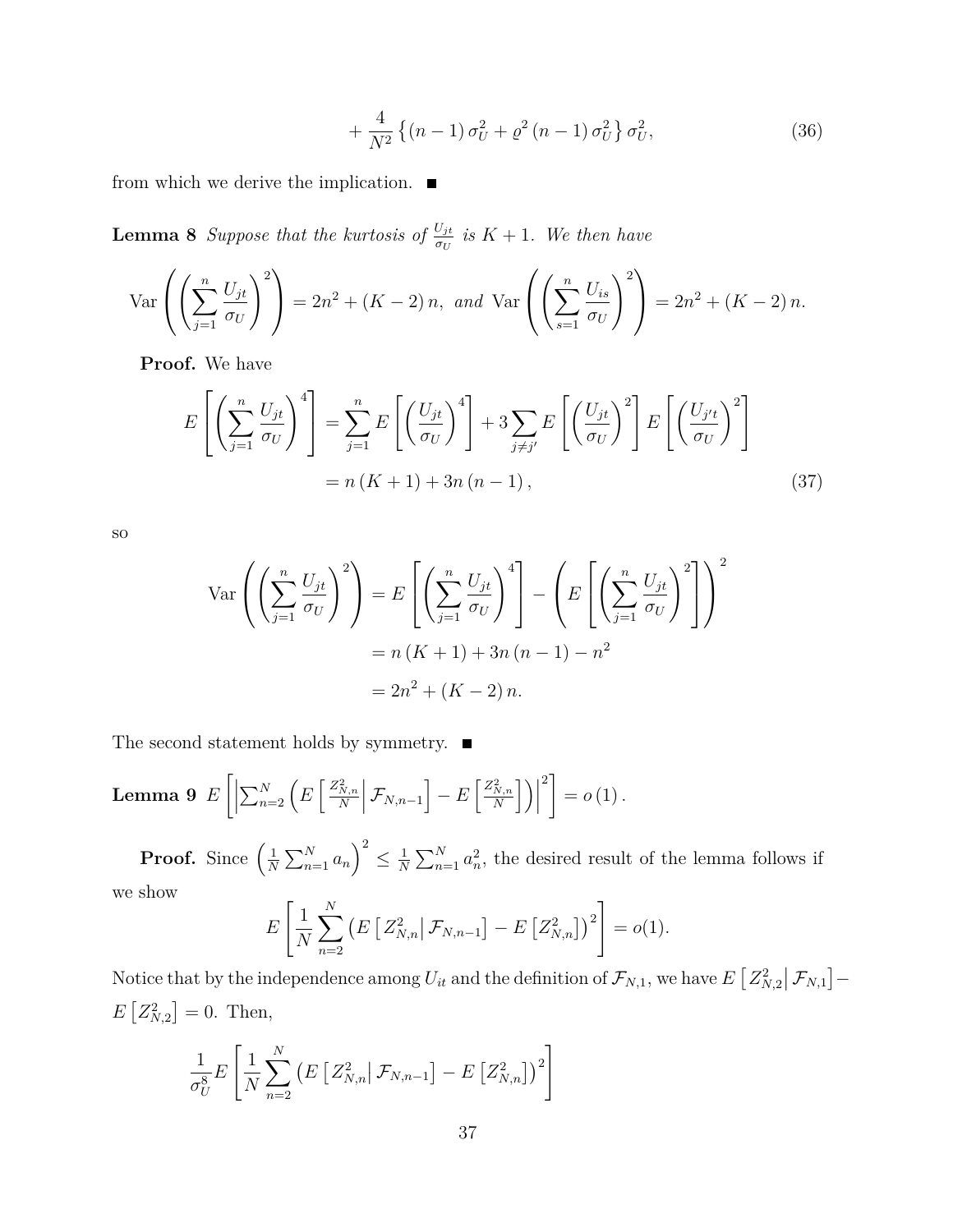$$
= \frac{1}{\sigma_U^8} E\left[\frac{1}{N} \sum_{n=3}^N \left( E\left[Z_{N,n}^2 | \mathcal{F}_{N,n-1}\right] - E\left[Z_{N,n}^2\right] \right)^2 \right]
$$
  
\n
$$
= \frac{1}{\sigma_U^8} \frac{1}{N} \sum_{n=3}^N \text{Var}\left( E\left[Z_{N,n}^2 | \mathcal{F}_{N,n-1}\right] \right)
$$
  
\n
$$
= \frac{1}{\sigma_U^8} \frac{1}{N} \sum_{n=3}^N \text{Var}\left[ \left( \frac{4}{N^2} \sum_{t=2}^{n-1} \left( \sum_{j=1}^{n-1} \frac{U_{jt}}{\sigma_U} \right)^2 + \frac{4\varrho^2}{N^2} \sum_{i=2}^{n-1} \left( \sum_{s=1}^{n-1} \frac{U_{is}}{\sigma_U} \right)^2 \right) \sigma_U^4 \right],
$$

where we used Lemma [7](#page-35-0) for the last equality. Therefore, we have

$$
\frac{1}{\sigma_{U}^{8}} E\left[\frac{1}{N} \sum_{n=2}^{N} \left( E\left[Z_{N,n}^{2}\big| \mathcal{F}_{N,n-1}\right] - E\left[Z_{N,n}^{2}\right] \right)^{2}\right]
$$
\n
$$
= \frac{1}{N} \sum_{n=3}^{N} \text{Var}\left(\frac{4}{N^{2}} \sum_{t=2}^{n-1} \left(\sum_{j=1}^{n-1} \frac{U_{jt}}{\sigma_{U}}\right)^{2} + \frac{4\varrho^{2}}{N^{2}} \sum_{i=2}^{n-1} \left(\sum_{s=1}^{n-1} \frac{U_{is}}{\sigma_{U}}\right)^{2}\right)
$$
\n
$$
\leq \frac{1}{N} \sum_{n=3}^{N} \left[2 \text{Var}\left(\frac{4}{N^{2}} \sum_{t=2}^{n-1} \left(\sum_{j=1}^{n-1} \frac{U_{jt}}{\sigma_{U}}\right)^{2}\right) + 2 \text{Var}\left(\frac{4\varrho^{2}}{N^{2}} \sum_{i=2}^{n-1} \left(\sum_{s=1}^{n-1} \frac{U_{is}}{\sigma_{U}}\right)^{2}\right)\right]
$$
\n
$$
= \frac{32}{N^{5}} \sum_{n=3}^{N} \left(\text{Var}\left(\sum_{t=2}^{n-1} \left(\sum_{j=1}^{n-1} \frac{U_{jt}}{\sigma_{U}}\right)^{2}\right) + \varrho^{4} \text{Var}\left(\sum_{i=2}^{n-1} \left(\sum_{s=1}^{n-1} \frac{U_{is}}{\sigma_{U}}\right)^{2}\right)\right)
$$
\n
$$
= \frac{32}{N^{5}} \sum_{n=3}^{N} \left[\sum_{t=2}^{n-1} \text{Var}\left(\left(\sum_{j=1}^{n-1} \frac{U_{jt}}{\sigma_{U}}\right)^{2}\right) + \varrho^{4} \sum_{i=2}^{n-1} \text{Var}\left(\left(\sum_{s=1}^{n-1} \frac{U_{is}}{\sigma_{U}}\right)^{2}\right)\right],
$$

where in the last equality, we used the fact that (i)  $\left(\sum_{j=1}^{n-1}$ *Ujt σ<sup>U</sup>*  $\big)$ <sup>2</sup> are independent over *t*; and (ii)  $\left(\sum_{s=1}^{n-1} \frac{U_{is}}{\sigma_U}\right)$ *σ<sup>U</sup>*  $\int_{0}^{2}$  are independent over *i*. Using Lemma [8,](#page-36-0) we obtain

$$
\operatorname{Var}\left(\left(\sum_{j=1}^{n-1} \frac{U_{jt}}{\sigma_U}\right)^2\right) = 2(n-1)^2 + (K-2)(n-1),
$$
  

$$
\operatorname{Var}\left(\left(\sum_{s=1}^{n-1} \frac{U_{is}}{\sigma_U}\right)^2\right) = 2(n-1)^2 + (K-2)(n-1),
$$

from which we obtain

$$
\frac{1}{\sigma_U^8} E\left[\frac{1}{N} \sum_{n=2}^N \left(E\left[Z_{N,n}^2 \middle| \mathcal{F}_{N,n-1}\right] - E\left[Z_{N,n}^2\right]\right)^2\right] \le \frac{32\left(1+\varrho^4\right)}{N^5} \sum_{n=3}^N \left[\sum_{t=2}^{n-1} 2\left(n-1\right)^2 + \sum_{t=2}^{n-1} (K-2)\left(n-1\right)\right] \\ = O(N^{-1}) = o(1),
$$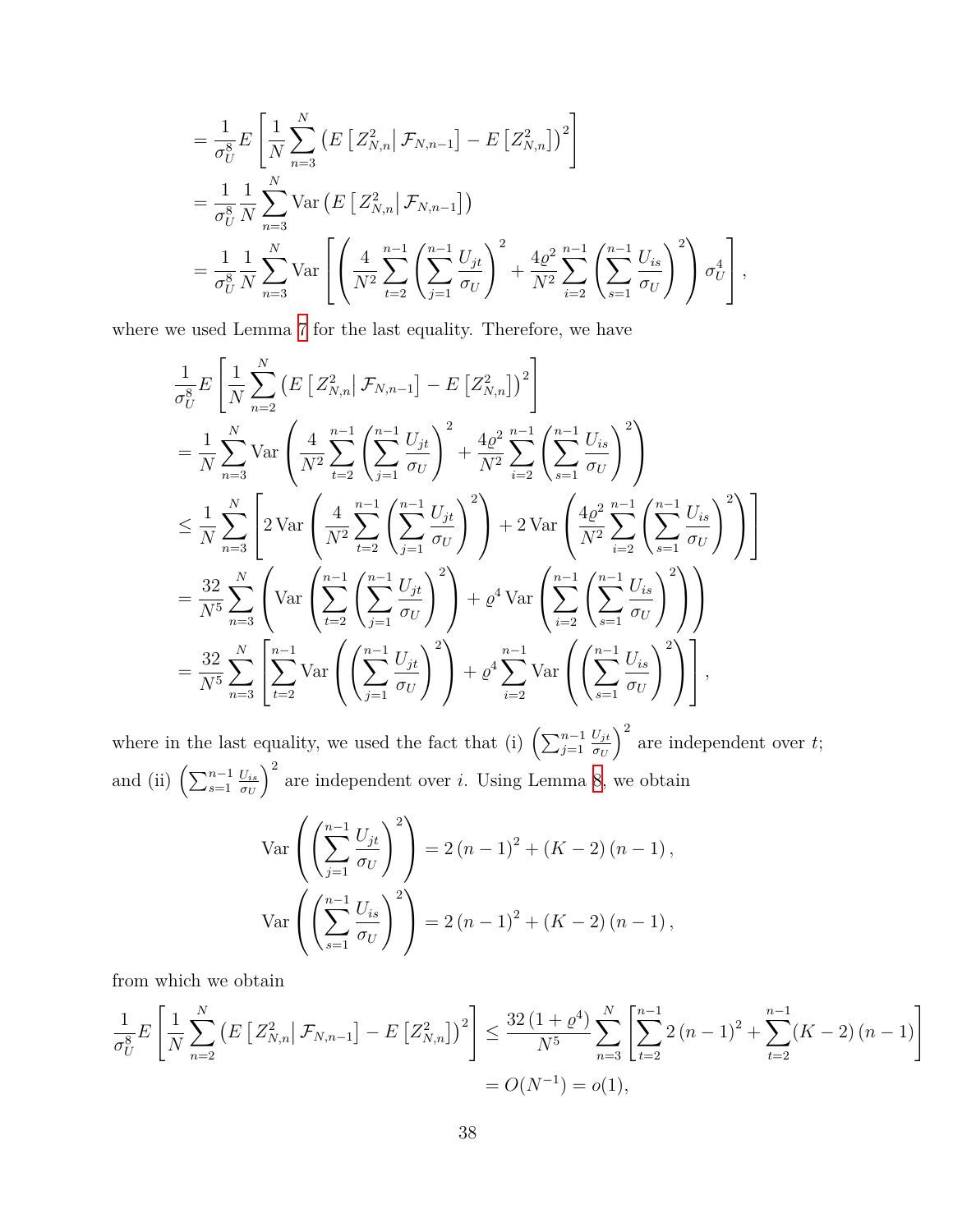as required.  $\blacksquare$ 

**Lemma 10** 
$$
\sum_{n=2}^{N} E\left(E\left[\frac{Z_{N,n}^2}{N}\middle|\mathcal{F}_{N,n-1}\right]\right) = 2\left(\varrho^2+1\right)\sigma_U^4 + o\left(1\right).
$$

**Proof.** For  $3 \leq n$ , from ([36](#page-36-1)), we obtain

$$
E\left(E\left[Z_{N,n}^{2}\middle|\mathcal{F}_{N,n-1}\right]\right) = \frac{4}{N^{2}} \sum_{t=2}^{n-1} \left\{ E\left[\left(\sum_{j=1}^{n-1} \frac{U_{jt}}{\sigma_{U}}\right)^{2}\right] \sigma_{U}^{2} + \varrho^{2} \left(t-1\right) \sigma_{U}^{2}\right\} \sigma_{U}^{2} + \frac{4}{N^{2}} \sum_{i=2}^{n-1} \left\{ \left(i-1\right) \sigma_{U}^{2} + \varrho^{2} E\left[\left(\sum_{s=1}^{n-1} \frac{U_{is}}{\sigma_{U}}\right)^{2}\right] \sigma_{U}^{2}\right\} \sigma_{U}^{2} + \frac{4}{N^{2}} \left\{ \left(n-1\right) \sigma_{U}^{2} + \varrho^{2} \left(n-1\right) \sigma_{U}^{2}\right\} \sigma_{U}^{2},
$$

from which together with ([35](#page-35-1)) we obtain

$$
\frac{1}{\sigma_U^4} \sum_{n=2}^{N} E\left(E\left[\frac{Z_{N,n}^2}{N}\middle|\mathcal{F}_{N,n-1}\right]\right)
$$
\n
$$
= \frac{4}{N^3} (1+\varrho^2) + \sum_{n=3}^{N} \left(\frac{4}{N^3} \sum_{t=2}^{n-1} \left((n-1) + \varrho^2(t-1)\right)\right)
$$
\n
$$
+ \sum_{n=3}^{N} \left(\frac{4}{N^3} \sum_{i=2}^{n-1} \left((i-1) + \varrho^2(n-1)\right)\right) + \frac{4\left(1+\varrho^2\right)}{N^3} \sum_{n=3}^{N} \left(n-1\right)
$$
\n
$$
\to 2\left(\varrho^2 + 1\right).
$$

 $\blacksquare$ 

<span id="page-38-0"></span> $\textbf{Lemma 11 }\ \sum_{n=2}^N E\left[\frac{Z_{N,n}^4}{N^2}\right] = o\left(1\right).$ 

**Proof.** It is straightforward to show that

$$
E\left[\frac{Z_{N,2}^4}{N^2}\right] = o\left(1\right).
$$

In what follows, we show

$$
\sum_{n=3}^{N} E\left[\frac{Z_{N,n}^4}{N^2}\right] = o(1).
$$

Recall that for  $3 \leq n \leq N$ , we have

$$
Z_{N,n} := \frac{2}{N} \sum_{t=2}^{n-1} \left\{ \left( \sum_{j=1}^{n-1} U_{jt} \right) + \varrho \left( \sum_{s=1}^{t-1} U_{ns} \right) \right\} U_{nt}
$$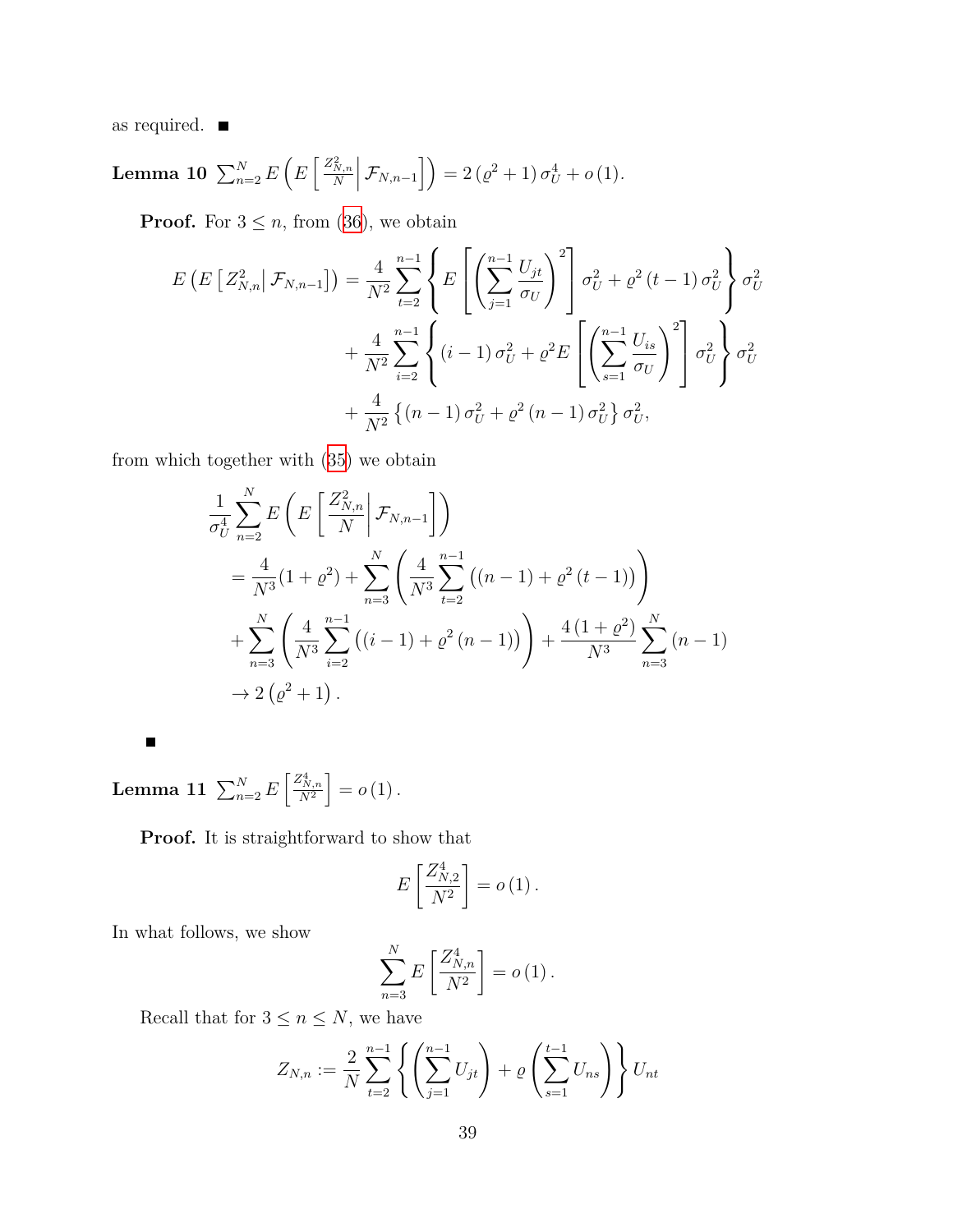$$
+\frac{2}{N}\sum_{i=2}^{n-1}\left\{\left(\sum_{j=1}^{i-1}U_{jn}\right)+\varrho\left(\sum_{s=1}^{n-1}U_{is}\right)\right\}U_{in}
$$

$$
+\frac{2}{N}\left\{\left(\sum_{j=1}^{n-1}U_{jn}\right)+\varrho\left(\sum_{s=1}^{n-1}U_{ns}\right)\right\}U_{nn},
$$

so we see that  $Z_{N,n}$  is the sum of  $n-2+n-2+1$  terms of  $\frac{2}{N}\left\{\left(\sum_{j=1}^{n-1}U_{jt}\right)+\varrho\left(\sum_{s=1}^{t-1}U_{ns}\right)\right\}U_{nt}$ , 2  $\frac{2}{N}\left\{\left(\sum_{j=1}^{i-1}U_{jn}\right)+\varrho\left(\sum_{s=1}^{n-1}U_{is}\right)\right\}U_{in},$  and  $\frac{2}{N}\left\{\left(\sum_{j=1}^{n-1}U_{jn}\right)+\varrho\left(\sum_{s=1}^{n-1}U_{ns}\right)\right\}U_{nn},$  where  $i,t=1$ 2*, ..., n−*1. For notational simplicity, here let's call each term *W<sup>j</sup>* with *j* = 1*, . . . ,* 2*n−*3. We first note that  $W_j$  and  $W_{j'}$  are independent conditional on  $\mathcal{F}_{N,n-1}$  due to the independence among  $U_{nt}$ ,  $U_{in}$  and  $U_{nn}$ . Then, we have

$$
E\left[\left(\sum_{j=1}^{2n-3} W_j\right)^4 \middle| \mathcal{F}_{N,n-1}\right] = \sum_{j=1}^{2n-3} E\left[W_j^4 \middle| \mathcal{F}_{N,n-1}\right] + 3 \sum_{j \neq j'} E\left[W_j^2 W_{j'}^2 \middle| \mathcal{F}_{N,n-1}\right].
$$

Using the Cauchy-Schwarz inequality, we have

$$
E\left[\left(\sum_{j=1}^{2n-3} W_j\right)^4 \middle| \mathcal{F}_{N,n-1}\right] \leq \sum_{j=1}^{2n-3} E\left[W_j^4 \middle| \mathcal{F}_{N,n-1}\right] + 3 \sum_{j \neq j'} \sqrt{E\left[W_j^4 \middle| \mathcal{F}_{N,n-1}\right]} \sqrt{E\left[W_j^4 \middle| \mathcal{F}_{N,n-1}\right]}
$$
  

$$
\leq \sum_{j=1}^{2n-3} 3E\left[W_j^4 \middle| \mathcal{F}_{n-1}\right] + 3 \sum_{j \neq j'} \sqrt{E\left[W_j^4 \middle| \mathcal{F}_{N,n-1}\right]} \sqrt{E\left[W_j^4 \middle| \mathcal{F}_{N,n-1}\right]}
$$
  

$$
= 3 \left(\sum_{j=1}^{2n-3} \sqrt{E\left[W_j^4 \middle| \mathcal{F}_{N,n-1}\right]}\right)^2.
$$

In what follows, we derive an upper bound of  $\left(\sum_{j=1}^{2n-3} \sqrt{E\left[W_j^4\right] \mathcal{F}_{N,n-1}}\right)^2$ . Note that

$$
E\left[\left(\frac{2}{N}\left\{\left(\sum_{j=1}^{n-1}U_{jt}\right)+\varrho\left(\sum_{s=1}^{t-1}U_{ns}\right)\right\}U_{nt}\right)^{4}\middle|\mathcal{F}_{N,n-1}\right]
$$

$$
=\left(\frac{2}{N}\right)^{4}E\left[\left(\left(\sum_{j=1}^{n-1}U_{jt}\right)+\varrho\left(\sum_{s=1}^{t-1}U_{ns}\right)\right)^{4}\middle|\mathcal{F}_{N,n-1}\right]E\left[U_{nt}^{4}\right]
$$

$$
=\left(\frac{2}{N}\right)^{4}E\left[\left(\left(\sum_{j=1}^{n-1}U_{jt}\right)+\varrho\left(\sum_{s=1}^{t-1}U_{ns}\right)\right)^{4}\middle|\mathcal{F}_{N,n-1}\right](K+1)\sigma_{U}^{4}.
$$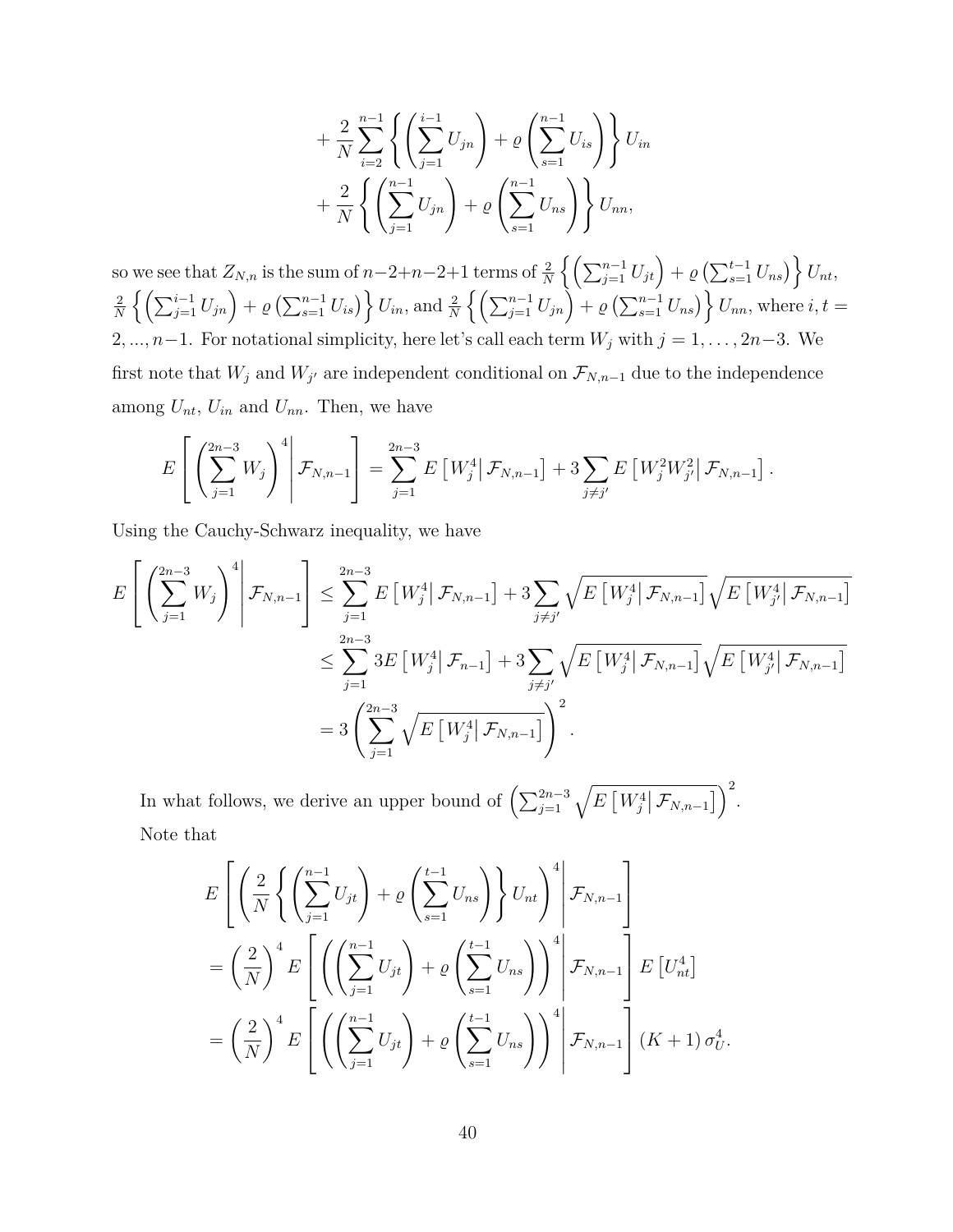From [\(37\)](#page-36-2) and symmetry, we have

$$
E\left[\left(\sum_{s=1}^{t-1} \frac{U_{ns}}{\sigma_U}\right)^4\right] = (t-1)(K+1) + 3(t-1)(t-2)
$$
  
= 3(t-1)<sup>2</sup> + (K-2)(t-1).

Then,

$$
E\left[\left(\left(\sum_{j=1}^{n-1} U_{jt}\right) + \varrho \left(\sum_{s=1}^{t-1} U_{ns}\right)\right)^4 \middle| \mathcal{F}_{N,n-1}\right] = \left(\sum_{j=1}^{n-1} U_{jt}\right)^4 + 6\varrho^2 \left(\sum_{j=1}^{n-1} U_{jt}\right)^2 (t-1)\sigma_U^2 + 4\varrho^3 \left(\sum_{j=1}^{n-1} U_{jt}\right) E\left[\left(\sum_{s=1}^{t-1} U_{ns}\right)^3\right] + \varrho^4 \left(3\left(t-1\right)^2 + \left(K-2\right)\left(t-1\right)\right)\sigma_U^4.
$$

Using that

$$
E\left[\left(\sum_{s=1}^{t-1} U_{ns}\right)^3\right] = E\left[\sum_{s=1}^{t-1} U_{ns}^3\right] = (t-1) S\sigma_U^3,
$$

where  $S$  denotes the skewness of  $U_{it}/\sigma_U,$  we further conclude that

$$
E\left[\left(\left(\sum_{j=1}^{n-1} U_{jt}\right) + \varrho\left(\sum_{s=1}^{t-1} U_{ns}\right)\right)^4 \middle| \mathcal{F}_{N,n-1}\right]
$$
  
=  $\left(\sum_{j=1}^{n-1} U_{jt}\right)^4 + 6\varrho^2 \left(\sum_{j=1}^{n-1} U_{jt}\right)^2 (t-1)\sigma_U^2$   
+  $4\varrho^3 S \left(\sum_{j=1}^{n-1} U_{jt}\right) (t-1)\sigma_U^3 + \varrho^4 \left(3(t-1)^2 + (K-2)(t-1)\right)\sigma_U^4.$  (38)

Notice that if  $\rho = 0$ ,

<span id="page-40-0"></span>
$$
(38) = \left(\sum_{j=1}^{n-1} U_{jt}\right)^4.
$$

On the other hand, if  $\varrho \neq 0,$ 

$$
(38) \le \left(\sum_{j=1}^{n-1} U_{jt}\right)^4 + 8\varrho^2 \left(\sum_{j=1}^{n-1} U_{jt}\right)^2 (t-1)\,\sigma_U^2
$$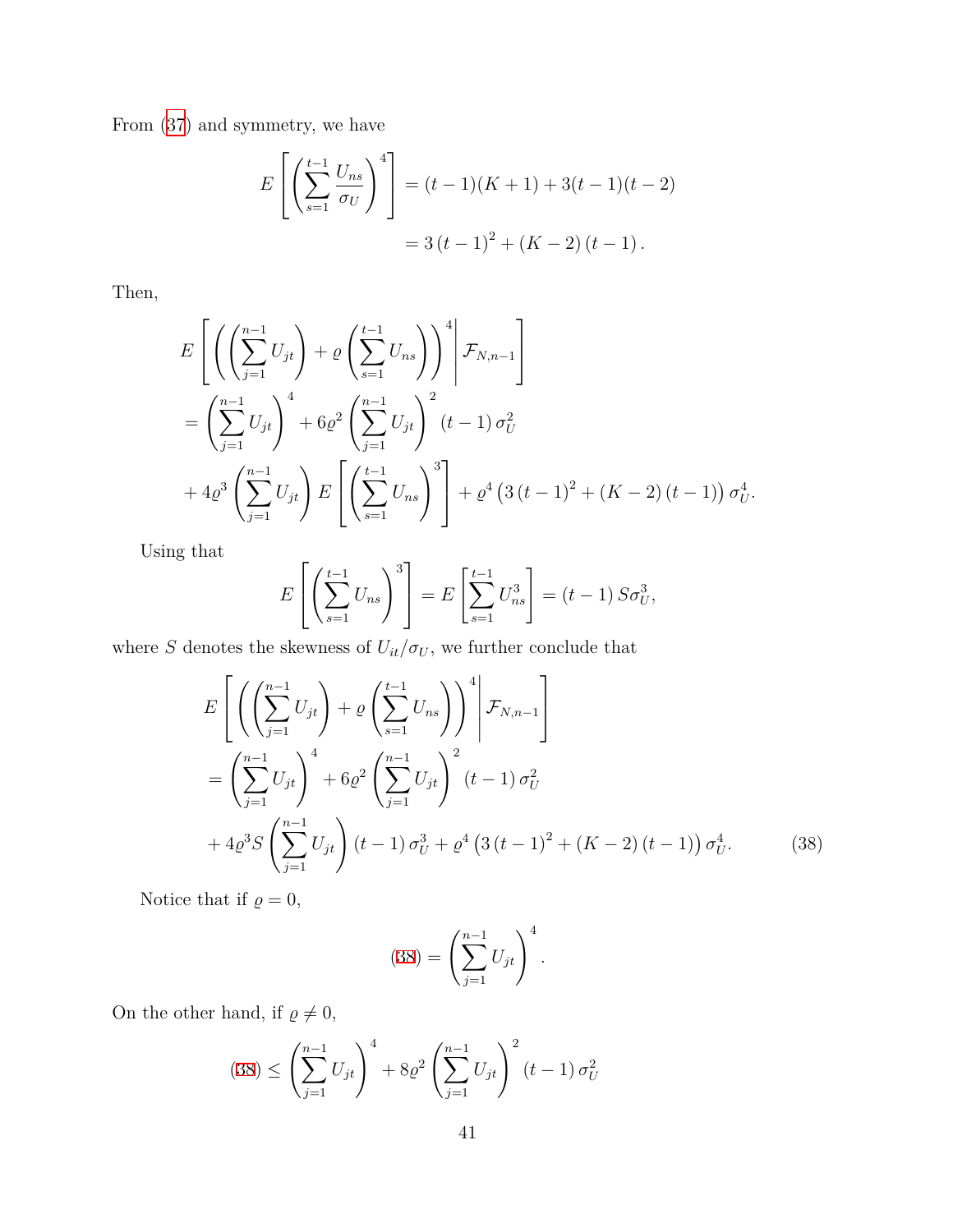+ 
$$
\varrho^4
$$
  $\left(3(t-1)^2 + (K-2)(t-1)\right) \sigma_U^4 + 2(t-1)\varrho^4 S^2 \sigma_U^4$ ,

where we used the fact that

$$
6\varrho^{2}z^{2}(t-1)\sigma_{U}^{2} + 4\varrho^{3}Sz(t-1)\sigma_{U}^{3} \le 8\varrho^{2}z^{2}(t-1)\sigma_{U}^{2} + 2(t-1)\varrho^{4}S^{2}\sigma_{U}^{4}
$$

for all  $z$  on the real line and  $t \geq 2$ . Then, we can find a finite constant  $M$  (that only depend on  $K, S, \sigma_U^2, \varrho$  sufficiently large such that

$$
\varrho^4 \left( 3\left(t - 1\right)^2 + \left(K - 2\right)\left(t - 1\right) \right) \sigma_U^4 + 2(t - 1)\varrho^4 S^2 \sigma_U^4 \le M^2 \left(t - 1\right)^2,
$$
  

$$
1 \le 2M(t - 1),
$$
  

$$
8\varrho^2 \left(t - 1\right) \sigma_U^2 \le 2M \left(t - 1\right),
$$

for all  $t = 2, 3, \dots$  For example, it is possible if

$$
M \ge \max \left\{ \left( 3\varrho^4 \sigma_U^4 + |K - 2|\varrho^4 \sigma_U^4 + 2\varrho^4 S^2 \sigma_U^4 \right)^{1/2}, \frac{1}{2}, 4\varrho^2 \sigma_U^2 \right\}.
$$

Then, it follows that

$$
E\left[\left(\frac{2}{N}\left\{\left(\sum_{j=1}^{n-1}U_{jt}\right)+\varrho\left(\sum_{s=1}^{t-1}U_{ns}\right)\right\}U_{nt}\right)^{4}\middle|\mathcal{F}_{N,n-1}\right]
$$
  
\n
$$
=\left(\frac{2}{N}\right)^{4}E\left[\left(\left(\sum_{j=1}^{n-1}U_{jt}\right)+\varrho\left(\sum_{s=1}^{t-1}U_{ns}\right)\right)^{4}\middle|\mathcal{F}_{N,n-1}\right](K+1)\sigma_{U}^{4}
$$
  
\n
$$
\leq\left(\frac{2}{N}\right)^{4}\left(\left(\sum_{j=1}^{n-1}U_{jt}\right)^{4}+2(t-1)M\left(\sum_{j=1}^{n-1}U_{jt}\right)^{2}+M^{2}(t-1)^{2}\right)(K+1)\sigma_{U}^{4}
$$
  
\n
$$
\leq\frac{C}{N^{4}}\left(\left(\sum_{j=1}^{n-1}U_{jt}\right)^{2}+M(t-1)\right)^{2},
$$

and here and in what follows *C* denotes a generic constant. Likewise, we get

$$
E\left[\left(\frac{2}{N}\left\{\left(\sum_{j=1}^{i-1}U_{jn}\right)+\varrho\left(\sum_{s=1}^{n-1}U_{is}\right)\right\}U_{in}\right)^{4}\middle|\mathcal{F}_{N,n-1}\right]\leq\frac{C}{N^{4}}\left(\left(\sum_{s=1}^{n-1}U_{is}\right)^{2}+M\left(i-1\right)\right)^{2}.
$$

Using [\(37](#page-36-2)) and symmetry, we also get

$$
E\left[\left(\frac{2}{N}\left\{\left(\sum_{j=1}^{n-1}U_{jn}\right)+\varrho\left(\sum_{s=1}^{n-1}U_{ns}\right)\right\}U_{nn}\right)^{4}\middle|\mathcal{F}_{N,n-1}\right]\leq \frac{C}{N^{4}}\left(n-1\right)^{2}.
$$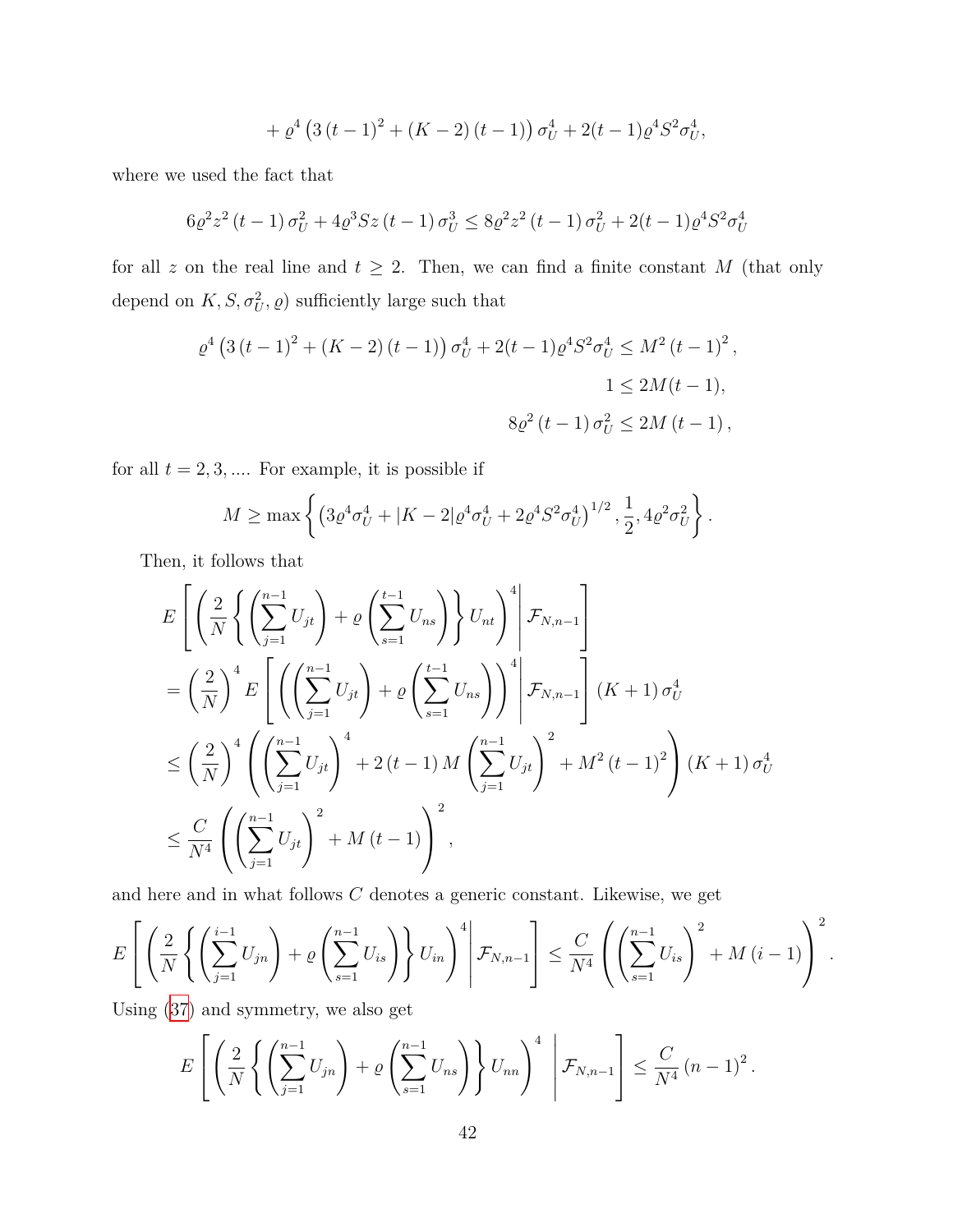Then we derive the following upper bound of  $\sum_{j=1}^{2n-3} \sqrt{E[W_j^4|\mathcal{F}_{N,n-1}]}$  as

$$
\sum_{j=1}^{2n-3} \sqrt{E\left[W_j^4 | \mathcal{F}_{N,n-1}\right]} \leq \sum_{t=2}^{n-1} \sqrt{\frac{C}{N^4} \left( \left(\sum_{j=1}^{n-1} \frac{U_{jt}}{\sigma_U}\right)^2 + M(t-1) \right)^2} + \sum_{i=2}^{n-1} \sqrt{\frac{C}{N^4} \left( \left(\sum_{s=1}^{n-1} \frac{U_{is}}{\sigma_U}\right)^2 + M(t-1) \right)^2} + \sqrt{\frac{C}{N^4} (n-1)^2}.
$$

Using the above bound, we obtain

$$
E\left[\frac{Z_{N,n}^4}{N^2}\middle|\mathcal{F}_{N,n-1}\right] = E\left[\frac{1}{N^2} \left(\sum_{j=1}^{2n-3} W_j\right)^4 \middle|\mathcal{F}_{N,n-1}\right] \le \frac{3}{N^2} \left(\sum_{j=1}^{2n-3} \sqrt{E\left[W_j^4\middle|\mathcal{F}_{N,n-1}\right]}\right)^2
$$
  

$$
\le \frac{C}{N^6} \left(\sum_{t=2}^{n-1} \left(\left(\sum_{j=1}^{n-1} \frac{U_{jt}}{\sigma_U}\right)^2 + M(t-1)\right) + \sum_{i=2}^{n-1} \left(\left(\sum_{s=1}^{n-1} \frac{U_{is}}{\sigma_U}\right)^2 + M(t-1)\right) + (n-1)\right)
$$
  

$$
= \frac{C}{N^6} (D_{n,1} + D_{n,2} + D_{n,3} + D_{n,4} + D_{n,5})^2
$$
  

$$
\le \frac{C}{N^6} (D_{n,1}^2 + D_{n,2}^2 + D_{n,3}^2 + D_{n,4}^2 + D_{n,5}^2)
$$

where  $D_{n,1} := \sum_{t=2}^{n-1} \left( \sum_{j=1}^{n-1} \right)$ *Ujt σ<sup>U</sup>*  $\sum_{i=2}^{n}$ ,  $D_{n,2}$  :=  $M \sum_{t=2}^{n-1} (t-1)$ ,  $D_{n,3}$  :=  $\sum_{i=2}^{n-1} \left( \sum_{s=1}^{n-1} \frac{U_{is}}{\sigma_U} \right)$ *σ<sup>U</sup>*  $\Big)^2$ ,  $D_{n,4} := M \sum_{i=2}^{n-1} (i-1)$  and  $D_{n,5} := n-1$ . By the Cauchy-Schwartz inequality and ([37](#page-36-2)), we have

$$
E(D_{n,1}^2) \le n \sum_{t=2}^{n-1} E\left[\left(\sum_{j=1}^{n-1} \frac{U_{jt}}{\sigma_U}\right)^4\right] \le n \sum_{t=2}^{n-1} \left((n-1)(K+1) + 3(n-1)(n-2)\right) \le Cn^4.
$$

Similarly, we can show

$$
E(D_{n,3}^2) \le Cn^4.
$$

Also, it is straight forward to see that

$$
D_{n,2}^2 + D_{n,4}^2 + D_{n,5}^2 \le Cn^4
$$

for  $3 \leq n$ . Then,

$$
\sum_{n=3}^{N} E\left[\frac{Z_{N,n}^4}{N^2}\right] = \sum_{n=3}^{N} E\left[E\left[\frac{Z_{N,n}^4}{N^2} \middle| \mathcal{F}_{N,n-1}\right]\right] \le \frac{C}{N^6} \sum_{n=3}^{N} n^4 = o(1),
$$

as desired for the lemma.  $\blacksquare$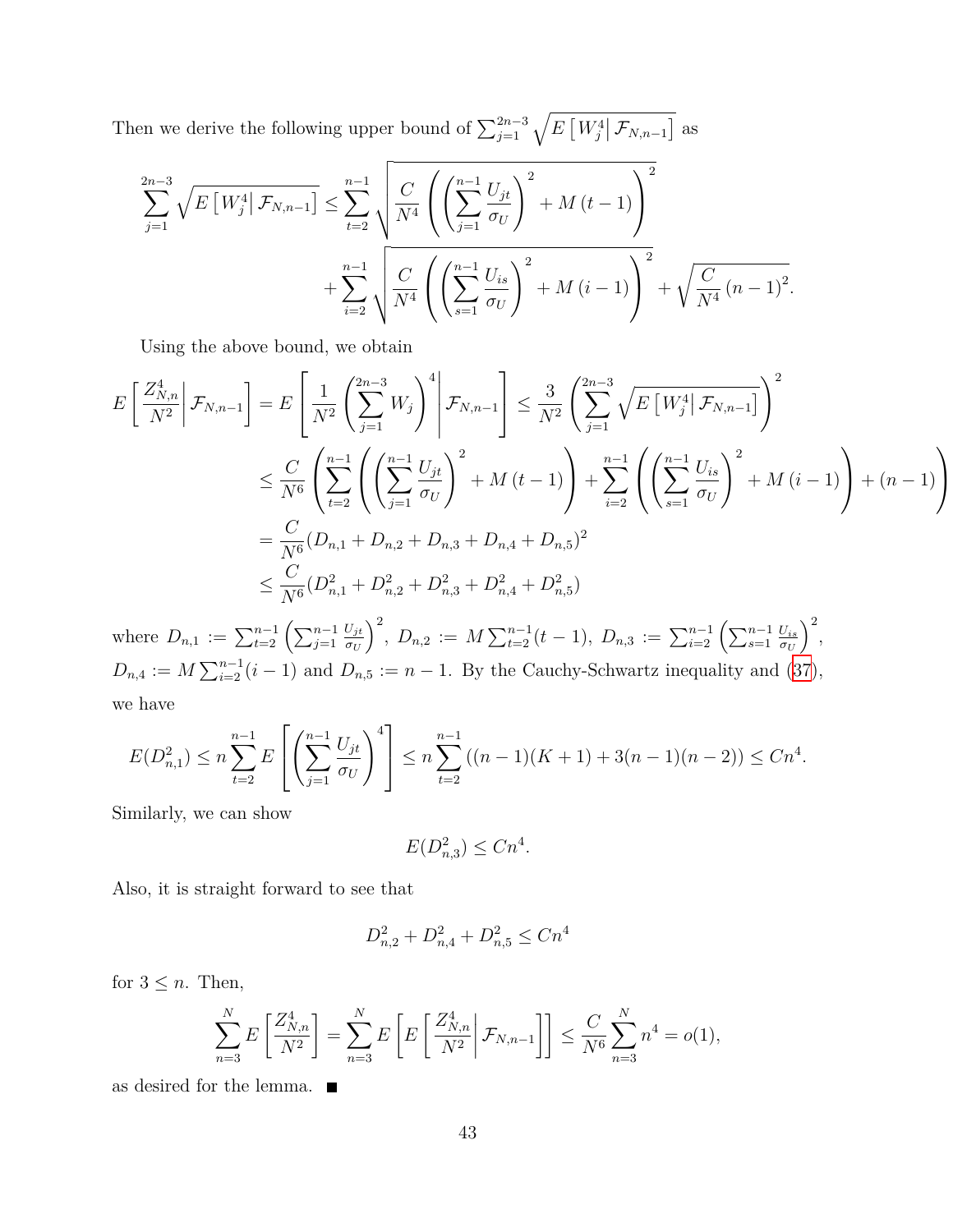# **A.2.2 Analysis of** *CNT*

We will assume that  $n>N$  below. Recall that

$$
Z_{N,n} := \frac{2}{N} \sum_{i=2}^{N} \left\{ \left( \sum_{j=1}^{i-1} U_{jn} \right) + \varrho \left( \sum_{s=1}^{n-1} U_{is} \right) \right\} U_{in}
$$

<span id="page-43-0"></span>for  $N + 1 \leq n \leq T$ .

**Lemma 12** *For*  $N + 1 \le n \le T$ *, we have* 

$$
E\left[\frac{Z_{N,n}^2}{N}\bigg|\mathcal{F}_{N,n-1}\right] = \frac{2}{N^2}\left(N-1\right)\sigma_U^4 + \frac{4\varrho^2\sigma_U^2}{N^3}\sum_{i=2}^N\left(\sum_{s=1}^{n-1}U_{is}\right)^2.
$$

**Proof.** It follows from

$$
E\left[Z_{N,n}^2 \big| \mathcal{F}_{N,n-1}\right] = \frac{4}{N^2} \sum_{i=2}^N \left\{ (i-1) \sigma_U^2 + \varrho^2 \left( \sum_{s=1}^{n-1} U_{is} \right)^2 \right\} \sigma_U^2
$$
  
=  $\frac{2}{N} (N-1) \sigma_U^4 + \frac{4\varrho^2 \sigma_U^2}{N^2} \sum_{i=2}^N \left( \sum_{s=1}^{n-1} U_{is} \right)^2$ .

 $\blacksquare$ 

**Lemma 13** 
$$
E\left[\left|\sum_{n=N+1}^{T} \left(E\left[\frac{Z_{N,n}^2}{N}\middle| \mathcal{F}_{N,n-1}\right]-E\left[\frac{Z_{N,n}^2}{N}\right]\right)\right|^2\right]=o(1).
$$

**Proof.** Using the Cauchy-Schwarz inequality, we have

$$
\left| \sum_{n=N+1}^{T} \left( E\left[\frac{Z_{N,n}^{2}}{N} \Big| \mathcal{F}_{N,n-1} \right] - E\left[\frac{Z_{N,n}^{2}}{N} \right] \right) \right|
$$
  
\n
$$
= \left| \frac{1}{N} \sum_{n=N+1}^{T} \left( E\left[Z_{N,n}^{2} \Big| \mathcal{F}_{N,n-1} \right] - E\left[Z_{N,n}^{2}\right] \right) \right|
$$
  
\n
$$
\leq \frac{T-N}{N} \left( \frac{1}{T-N} \sum_{n=N+1}^{T} \left( E\left[Z_{N,n}^{2} \Big| \mathcal{F}_{N,n-1} \right] - E\left[Z_{N,n}^{2}\right] \right)^{2} \right)^{1/2}
$$
  
\n
$$
= \frac{\sqrt{T-N}}{\sqrt{N}} \left( \frac{1}{N} \sum_{n=N+1}^{T} \left( E\left[Z_{N,n}^{2} \Big| \mathcal{F}_{N,n-1} \right] - E\left[Z_{N,n}^{2}\right] \right)^{2} \right)^{1/2}.
$$

Since  $\frac{T-N}{N} \to \frac{1}{\kappa} - 1$ , the lemma follows if we show

$$
E\left[\frac{1}{N}\sum_{n=N+1}^{T} \left( E\left[Z_{N,n}^{2} | \mathcal{F}_{N,n-1}\right] - E\left[Z_{N,n}^{2}\right] \right)^{2} \right] = o(1).
$$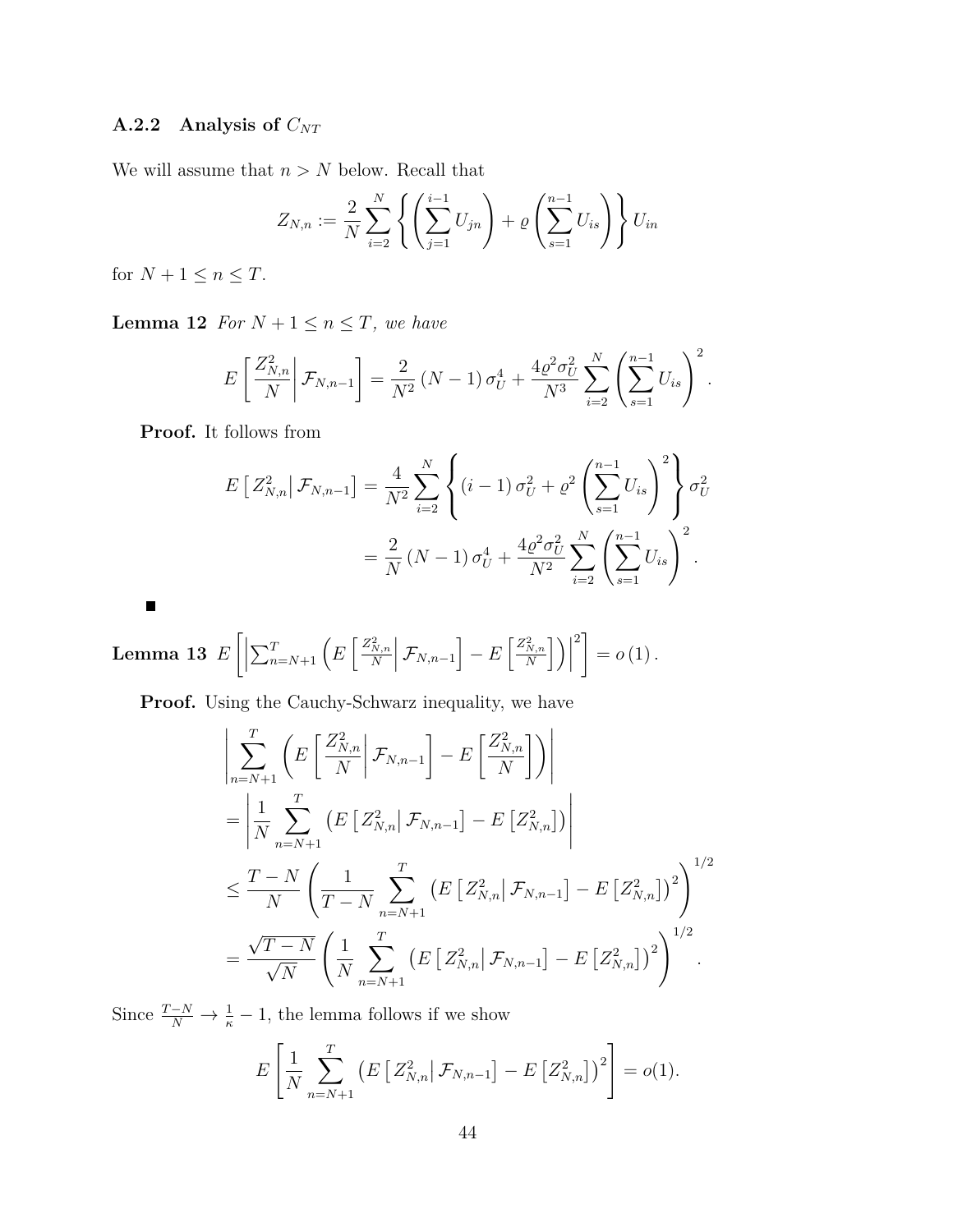We have

$$
\frac{1}{\sigma_U^8} E\left[\frac{1}{N} \sum_{n=N+1}^T \left( E\left[Z_{N,n}^2 \middle| \mathcal{F}_{N,n-1}\right] - E\left[Z_{N,n}^2\right] \right)^2 \right]
$$
\n
$$
= \frac{1}{\sigma_U^8} \frac{1}{N} \sum_{n=N+1}^T \text{Var}\left( E\left[Z_{N,n}^2 \middle| \mathcal{F}_{N,n-1}\right] \right)
$$
\n
$$
= \frac{1}{\sigma_U^8} \frac{1}{N} \sum_{n=N+1}^T \text{Var}\left( \frac{4\varrho^2 \sigma_U^4}{N^2} \sum_{i=2}^N \left( \sum_{s=1}^{n-1} \frac{U_{is}}{\sigma_U} \right)^2 \right)
$$
\n
$$
= \frac{16\varrho^4}{N^5} \sum_{n=N+1}^T \text{Var}\left( \sum_{i=2}^N \left( \sum_{s=1}^{n-1} \frac{U_{is}}{\sigma_U} \right)^2 \right)
$$
\n
$$
= \frac{16\varrho^4}{N^5} \sum_{n=N+1}^T \sum_{i=2}^N \text{Var}\left( \left( \sum_{s=1}^{n-1} \frac{U_{is}}{\sigma_U} \right)^2 \right),
$$

where we used Lemma [12](#page-43-0) in the second equality, and in the last equality, we used the fact that  $\left(\sum_{s=1}^{n-1} \frac{U_{is}}{\sigma_U}\right)$ *σ<sup>U</sup>*  $\big)$ <sup>2</sup> are independent over *i*.

Using Lemma [8](#page-36-0), we get

$$
\text{Var}\left(\left(\sum_{s=1}^{n-1} \frac{U_{is}}{\sigma_U}\right)^2\right) = 2(n-1)^2 + (K-2)(n-1).
$$

It follows that

$$
\frac{1}{\sigma_U^8} E\left[\frac{1}{N} \sum_{n=N+1}^T \left( E\left[Z_{N,n}^2 \middle| \mathcal{F}_{N,n-1}\right] - E\left[Z_{N,n}^2\right] \right)^2 \right]
$$
\n
$$
= \frac{16\varrho^4}{N^5} \sum_{n=N+1}^T \sum_{i=2}^N \left(2\left(n-1\right)^2 + \left(K-2\right)\left(n-1\right)\right)
$$
\n
$$
= O(N^{-1}) = o(1),
$$

from which we get the desired conclusion.  $\blacksquare$ 

**Lemma 14** 
$$
\sum_{n=N+1}^{T} E\left(E\left[\frac{Z_{N,n}^2}{N}\middle|\mathcal{F}_{N,n-1}\right]\right) = 2(T-N)\frac{N+N\varrho^2+T\varrho^2}{N^2}\sigma_U^4 + o(1).
$$

Proof. Using Lemma [12,](#page-43-0) we have

$$
\frac{1}{\sigma_U^4} \sum_{n=N+1}^{T} E\left(E\left[\frac{Z_{N,n}^2}{N}\middle|\mathcal{F}_{N,n-1}\right]\right) = \sum_{n=N+1}^{T} E\left[\frac{2}{N^2} \left(N-1\right) + \frac{4\varrho^2}{N^3} \sum_{i=2}^{N} \left(\sum_{s=1}^{n-1} \frac{U_{is}}{\sigma_U}\right)^2\right]
$$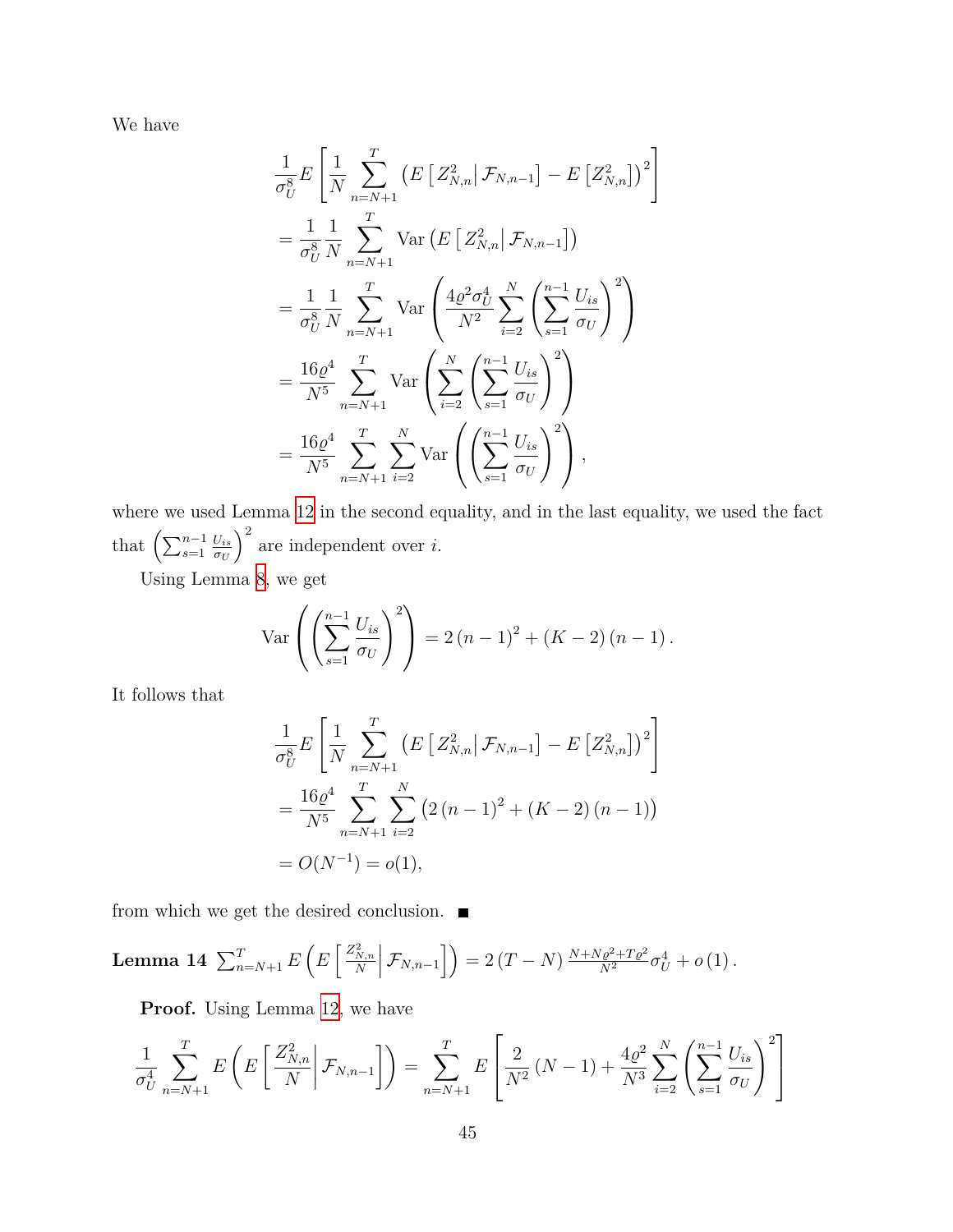$$
= \sum_{n=N+1}^{T} \left( \frac{2}{N^2} (N-1) + \frac{4\varrho^2}{N^3} \sum_{i=2}^{N} (n-1) \right)
$$
  
=  $\frac{2}{N} T - \frac{2}{N^2} T + \frac{2}{N} - 2 + \frac{4}{N} \varrho^2 - 2\varrho^2$   
 $- \frac{2}{N^2} T \varrho^2 + \frac{2}{N^2} T^2 \varrho^2 - \frac{2}{N^3} T^2 \varrho^2 + \frac{2}{N^3} T \varrho^2 - \frac{2}{N^2} \varrho^2$   
=  $-2\varrho^2 + \frac{2}{N} T + \frac{2}{N^2} T^2 \varrho^2 - 2 + o(1).$ 

 $\textbf{Lemma 15} \ \sum_{n=N+1}^{T} E\left[\frac{Z_{N,n}^4}{N^2}\right] = o(1).$ 

**Proof.** Recall that for  $N + 1 \leq n \leq T$ , we have

$$
Z_{N,n} := \frac{2}{N} \sum_{i=2}^{N} \left\{ \left( \sum_{j=1}^{i-1} U_{jn} \right) + \varrho \left( \sum_{s=1}^{n-1} U_{is} \right) \right\} U_{in},
$$

so we see that  $Z_{N,n}$  consists of  $N-1$  terms like  $\frac{2}{N}\left\{\left(\sum_{j=1}^{i-1}U_{jn}\right)+\varrho\left(\sum_{s=1}^{n-1}U_{is}\right)\right\}U_{in}$ . Let's call them  $W_j$  with  $j = 1, ..., N - 1$ . We first note that  $W_j$  and  $W_{j'}$  are independent conditional on  $\mathcal{F}_{N,n-1}$  due to the independence among  $U_{in}$  (*i* = 2, ..., *N*). Then, we have

$$
E\left[\left(\sum_{j=1}^{N-1} W_j\right)^4 \middle| \mathcal{F}_{N,n-1}\right] = \sum_{j=1}^{N-1} E\left[W_j^4 \middle| \mathcal{F}_{N,n-1}\right] + 3 \sum_{j \neq j'} E\left[W_j^2 W_{j'}^2 \middle| \mathcal{F}_{N,n-1}\right].
$$

Using the Cauchy-Schwarz inequality, we have

$$
E\left[\left(\sum_{j=1}^{N-1} W_j\right)^4 \middle| \mathcal{F}_{N,n-1}\right] \leq \sum_{j=1}^{N-1} E\left[W_j^4 \middle| \mathcal{F}_{N,n-1}\right] + 3 \sum_{j \neq j'} \sqrt{E\left[W_j^4 \middle| \mathcal{F}_{N,n-1}\right]} \sqrt{E\left[W_j^4 \middle| \mathcal{F}_{N,n-1}\right]}
$$
  

$$
\leq \sum_{j=1}^{N-1} 3E\left[W_j^4 \middle| \mathcal{F}_{n-1}\right] + 3 \sum_{j \neq j'} \sqrt{E\left[W_j^4 \middle| \mathcal{F}_{N,n-1}\right]} \sqrt{E\left[W_j^4 \middle| \mathcal{F}_{N,n-1}\right]}
$$
  

$$
= 3 \left(\sum_{j=1}^{N-1} \sqrt{E\left[W_j^4 \middle| \mathcal{F}_{N,n-1}\right]}\right)^2.
$$

As in the proof of Lemma [11](#page-38-0), we can bound

$$
E\left[\left(\frac{2}{N}\left\{\left(\sum_{j=1}^{i-1}U_{jn}\right)+\varrho\left(\sum_{s=1}^{n-1}U_{is}\right)\right\}U_{in}\right)^{4}\middle|\mathcal{F}_{N,n-1}\right]\leq \frac{C}{N^{4}}\left(\left(\sum_{s=1}^{n-1}\frac{U_{is}}{\sigma_{U}}\right)^{2}+M\left(i-1\right)\right)^{2}
$$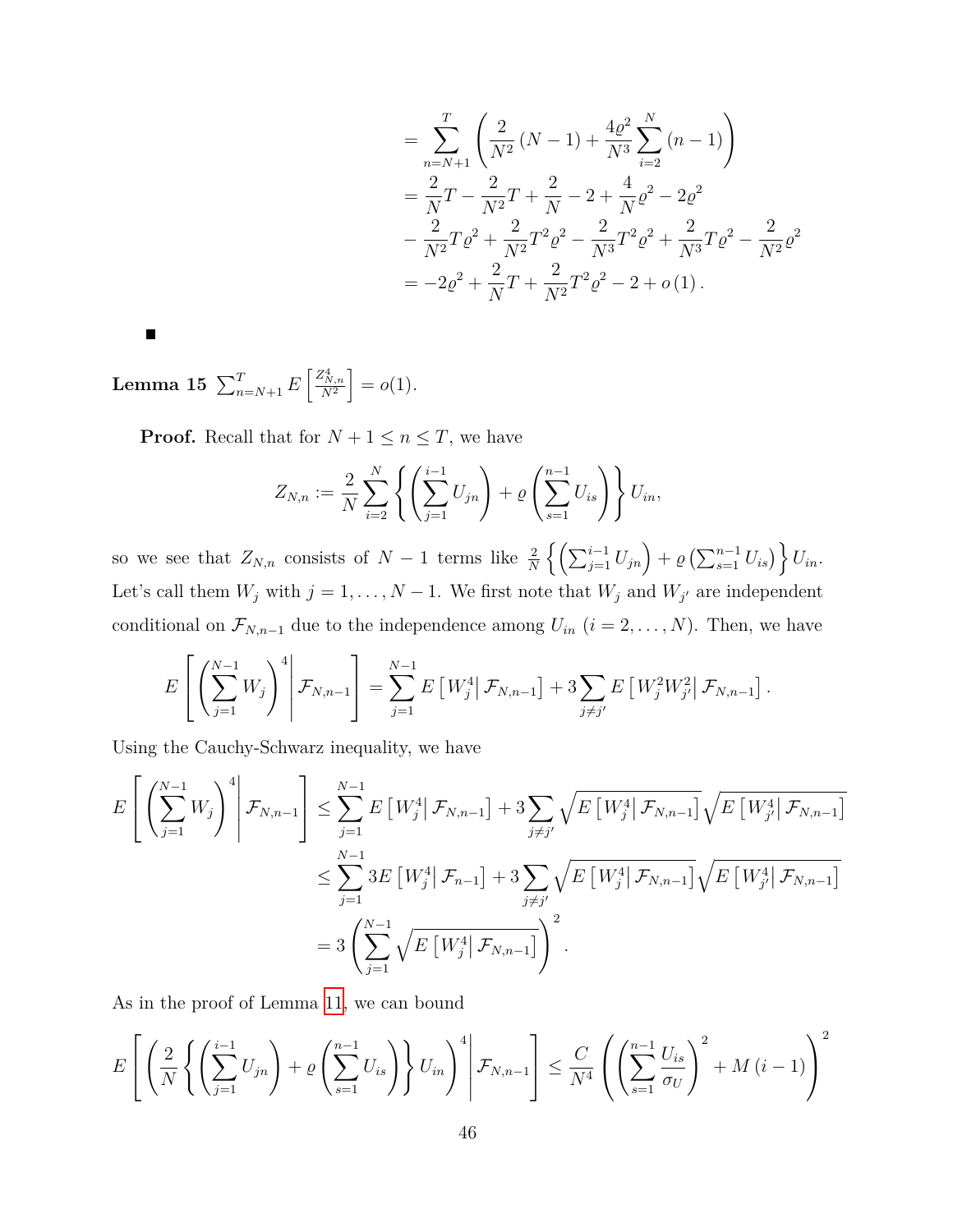for some finite generic constant *C*. Therefore, we get the following bound

$$
E\left[\frac{Z_{N,n}^{4}}{N^{2}}\middle|\mathcal{F}_{N,n-1}\right] = E\left[\frac{1}{N^{2}}\left(\sum_{j=1}^{N-1}W_{i}\right)^{4}\middle|\mathcal{F}_{N,n-1}\right] \leq \frac{3}{N^{2}}\left(\sum_{j=1}^{N-1}\sqrt{E\left[W_{j}^{4}\middle|\mathcal{F}_{N,n-1}\right]}\right)^{2}
$$
  

$$
\leq \frac{C}{N^{6}}\left(\sum_{i=2}^{N}\left(M(i-1)+\left(\sum_{s=1}^{n-1}\frac{U_{is}}{\sigma_{U}}\right)^{2}\right)\right)^{2}
$$
  

$$
= \frac{C}{N^{6}}\left(\frac{M}{2}N(N-1)+\sum_{i=2}^{N}\left(\sum_{s=1}^{n-1}\frac{U_{is}}{\sigma_{U}}\right)^{2}\right)^{2}
$$
  

$$
\leq \frac{C}{N^{6}}\left(2\left(\frac{M}{2}N(N-1)\right)^{2}+2\left(\sum_{i=2}^{N}\left(\sum_{s=1}^{n-1}\frac{U_{is}}{\sigma_{U}}\right)^{2}\right)^{2}\right)
$$
  

$$
\leq \frac{C}{N^{6}}\left(N^{2}(N-1)^{2}+(N-1)\sum_{i=2}^{N}\left(\sum_{s=1}^{n-1}\frac{U_{is}}{\sigma_{U}}\right)^{4}\right),
$$

where we use the Cauchy-Schwarz inequality in the last line. By ([37\)](#page-36-2) and symmetry, we have

$$
E\left(\left(\sum_{s=1}^{n-1} \frac{U_{is}}{\sigma_U}\right)^4\right) = (n-1)(K+1) + 3(n-1)(n-2).
$$

Therefore,

$$
\sum_{n=N+1}^{T} E\left[\frac{Z_{N,n}^4}{N^2}\right] = \sum_{n=N+1}^{T} E\left[E\left[\frac{Z_{N,n}^4}{N^2} \middle| \mathcal{F}_{N,n-1}\right]\right]
$$
\n
$$
\leq C\left(\frac{(T-N)N^2(N-1)^2}{N^6} + \frac{(N-1)^2}{N^2} \frac{1}{N^4} \sum_{n=N+1}^{T} ((n-1)(K+1) + 3(n-1)(n-2))\right)
$$
\n
$$
= o(1),
$$

as required for the lemma.  $\blacksquare$ 

# **A.3 Proof of Lemma [2](#page-13-0)**

Note that the following equality holds if  $\varrho=0:$ 

$$
\frac{1}{N\sqrt{T}}\sum_{i,j=1,i\neq j}^{N}\sum_{t=1}^{T}U_{it}U_{jt} = \frac{\sqrt{N}}{\sqrt{T}}\left(\frac{1}{N\sqrt{N}}\sum_{i,j=1,i\neq j}^{N}\sum_{t=1}^{T}U_{it}U_{jt} + \varrho\frac{1}{N\sqrt{N}}\sum_{i=1}^{N}\sum_{t,s=1,t\neq s}^{T}U_{it}U_{is}\right)
$$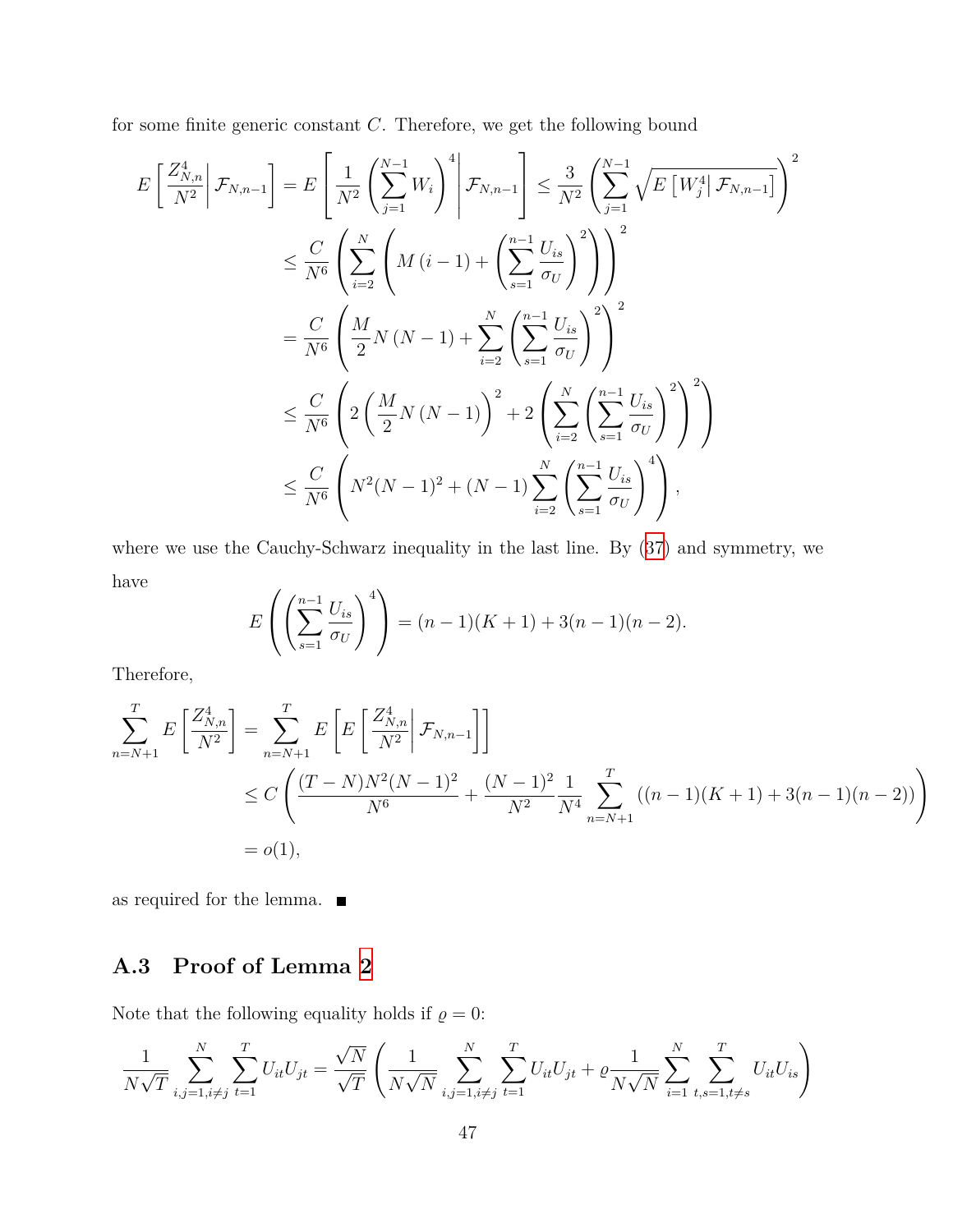$$
=\frac{\sqrt{N}}{\sqrt{T}}A_{NT},
$$

so its marginal asymptotic distribution can be deduced from Lemma [1](#page-12-0) by taking  $\rho = 0$ and multiplying the asymptotic variance by  $\left(\lim_{n \to \infty} \frac{\sqrt{2}}{n}\right)$ *√ N T*  $\int_{0}^{2} = \kappa$ . In other words, Lemma [1](#page-12-0) implies that

$$
\frac{1}{N\sqrt{T}}\sum_{i,j=1,i\neq j}^N\sum_{t=1}^T U_{it}U_{jt} \Rightarrow N\left(0,2\sigma_U^4\right).
$$

By symmetry, we can deduce that

$$
\frac{1}{\sqrt{NT}} \sum_{i=1}^N \sum_{t,s=1,t \neq s}^T U_{it} U_{is} \Rightarrow N\left(0, 2\sigma_U^4\right).
$$

Lemma [1](#page-12-0) implies that in addition to these marginal asymptotic results, their joint asymptotic distribution is also normal. Letting *cov* denote the asymptotic covariance, we see that the asymptotic variance of  $\frac{1}{N\sqrt{T}}\sum_{i,j=1,i\neq j}^{N}\sum_{t=1}^{T}U_{it}U_{jt}+\xi\frac{1}{\sqrt{N}}$  $\frac{1}{NT}$   $\sum_{i=1}^{N} \sum_{t,s=1,t\neq s}^{T} U_{it} U_{is}$ would be

$$
2\sigma_U^4 + \xi^2 \cdot 2\sigma_U^4 + 2\xi cov = 2\sigma_U^4 + \varrho^2 \frac{1}{\kappa} \cdot 2\sigma_U^4 + 2\xi cov = 2\left(1 + \frac{\varrho^2}{\kappa}\right)\sigma_U^4 + 2\xi cov.
$$

On the other hand, the joint distribution can be taken care of by analyzing

$$
\frac{1}{N\sqrt{T}}\sum_{i,j=1,i\neq j}^{N}\sum_{t=1}^{T}U_{it}U_{jt} + \xi \frac{1}{\sqrt{N}T}\sum_{i=1}^{N}\sum_{t,s=1,t\neq s}^{T}U_{it}U_{is}
$$
\n
$$
= \frac{\sqrt{N}}{\sqrt{T}}\left(\frac{1}{N\sqrt{N}}\sum_{i,j=1,i\neq j}^{N}\sum_{t=1}^{T}U_{it}U_{jt} + \xi\sqrt{\frac{N}{T}}\frac{1}{N\sqrt{N}}\sum_{i=1}^{N}\sum_{t,s=1,t\neq s}^{T}U_{it}U_{is}\right)
$$
\n
$$
= \frac{\sqrt{N}}{\sqrt{T}}\left(\frac{1}{N\sqrt{N}}\sum_{i,j=1,i\neq j}^{N}\sum_{t=1}^{T}U_{it}U_{jt} + \varrho \frac{1}{N\sqrt{N}}\sum_{i=1}^{N}\sum_{t,s=1,t\neq s}^{T}U_{it}U_{is}\right)
$$
\n
$$
= \sqrt{\frac{N}{T}}A_{NT}
$$

for  $\rho = \xi$ *√*  $\overline{\kappa}$ , where we assume for convenience that  $N/T$  is fixed. According to Lemma [1,](#page-12-0) we obtain that the asymptotic variance of  $\frac{1}{N\sqrt{T}}\sum_{i,j=1, i\neq j}^{N}\sum_{t=1}^{T}U_{it}U_{jt}+\xi\frac{1}{\sqrt{N}}$  $\frac{1}{NT}$   $\sum_{i=1}^{N} \sum_{t,s=1,t\neq s}^{T} U_{it} U_{is}$ is equal to  $\frac{N}{T} \cdot 2 \left( \frac{1}{\kappa} + \frac{\varrho^2}{\kappa^2} \right)$  $\left(\frac{\varrho^2}{\kappa^2}\right)\sigma_U^4=2\left(1+\frac{\varrho^2}{\kappa}\right)$  $\left(\frac{\partial^2}{\partial t}\right) \sigma_U^4$  regardless of the value of *ξ*. So, we conclude that the asymptotic covariance *cov* should be equal to zero. To conclude, Lemma [1](#page-12-0) implies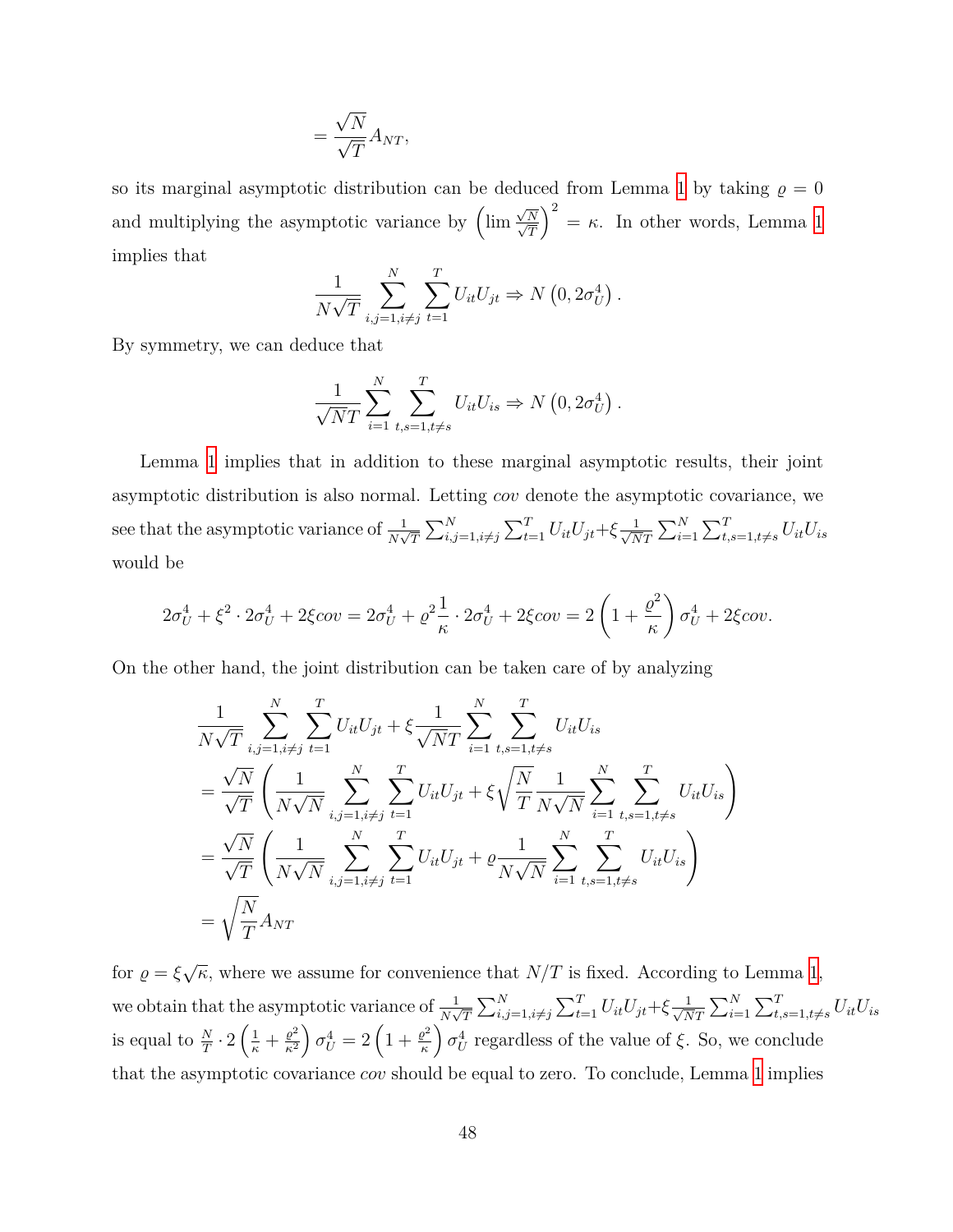that

$$
\left(\frac{1}{N\sqrt{T}}\sum_{i,j=1,i\neq j}^{N}\sum_{t=1}^{T}U_{it}U_{jt},\frac{1}{\sqrt{NT}}\sum_{i=1}^{N}\sum_{t,s=1,t\neq s}^{T}U_{it}U_{is}\right)' \Rightarrow N\left(\begin{bmatrix}0\\0\end{bmatrix},\begin{bmatrix}2\sigma_U^4&0\\0&2\sigma_U^4\end{bmatrix}\right).
$$

# **A.4 Proof of Theorem [1](#page-13-1)**

We assume that  $N = T$  and examine the contribution of the term with  $i = t$ . In other words, for [\(12\)](#page-10-0), we are looking at

$$
\frac{1}{\sqrt{N}N} \sum_{i=1}^{N} \sum_{t=1}^{N} \frac{\partial^{2} \ln f(Y_{it} | X_{it}, \theta_{0})}{\partial \theta_{1}^{2}} + \frac{1}{\sqrt{N}N} \sum_{i=1}^{N} \left( \sum_{t=1}^{N} \frac{\partial \ln f(Y_{it} | X_{it}, \theta_{0})}{\partial \theta_{1}} \right)^{2}
$$

$$
- \frac{1}{\sqrt{N}N} \sum_{i=1}^{N} \sum_{t \neq i}^{N} \frac{\partial^{2} \ln f(Y_{it} | X_{it}, \theta_{0})}{\partial \theta_{1}^{2}} - \frac{1}{\sqrt{N}N} \sum_{i=1}^{N} \left( \sum_{t \neq i}^{N} \frac{\partial \ln f(Y_{it} | X_{it}, \theta_{0})}{\partial \theta_{1}} \right)^{2}
$$

$$
= \frac{1}{\sqrt{N}N} \sum_{i=1}^{N} \frac{\partial^{2} \ln f(Y_{ii} | X_{ii}, \theta_{0})}{\partial \theta_{1}^{2}} + \frac{1}{\sqrt{N}N} \sum_{i=1}^{N} \left( \frac{\partial \ln f(Y_{ii} | X_{ii}, \theta_{0})}{\partial \theta_{1}} \right)^{2}
$$

$$
+ \frac{2}{\sqrt{N}N} \sum_{i=1}^{N} \left( \frac{\partial \ln f(Y_{ii} | X_{ii}, \theta_{0})}{\partial \theta_{1}} \right) \left( \sum_{t \neq i}^{N} \frac{\partial \ln f(Y_{it} | X_{it}, \theta_{0})}{\partial \theta_{1}} \right)
$$

$$
= \frac{1}{\sqrt{N}N} \sum_{i=1}^{N} \left( \frac{\partial^{2} \ln f(Y_{ii} | X_{ii}, \theta_{0})}{\partial \theta_{1}^{2}} + \left( \frac{\partial \ln f(Y_{ii} | X_{ii}, \theta_{0})}{\partial \theta_{1}} \right)^{2} \right)
$$
(39)
$$
2 \frac{N}{N} (\partial \ln f(Y_{ii} | X_{i}, \theta_{0}) ) \left( 1 - \frac{N}{N} \partial \ln f(Y_{i} | X_{i}, \theta_{0}) \right)
$$

$$
+\frac{2}{N}\sum_{i=1}^{N}\left(\frac{\partial\ln f\left(Y_{ii}\middle|X_{ii},\theta_{0}\right)}{\partial\theta_{1}}\right)\left(\frac{1}{\sqrt{N}}\sum_{t\neq i}^{N}\frac{\partial\ln f\left(Y_{it}\middle|X_{it},\theta_{0}\right)}{\partial\theta_{1}}\right).
$$
\n(40)

Because  $\frac{\partial^2 \ln f(Y_{ii}|X_{ii},\theta_0)}{\partial \theta_1^2} + \left(\frac{\partial \ln f(Y_{ii}|X_{ii},\theta_0)}{\partial \theta_1}\right)$  $\int_{0}^{2}$  is iid over *i* with mean zero, we see that the term in [\(39\)](#page-48-0) is of order  $O(N^{-1})$ . As for the term in [\(40\)](#page-48-1), we see that

<span id="page-48-1"></span><span id="page-48-0"></span>
$$
E\left[\left(\frac{\partial \ln f\left(Y_{ii} | X_{ii}, \theta_0\right)}{\partial \theta_1}\right) \left(\frac{1}{\sqrt{N}} \sum_{t \neq i}^N \frac{\partial \ln f\left(Y_{it} | X_{it}, \theta_0\right)}{\partial \theta_1}\right)\right] = 0,
$$

and

$$
E\left[\left(\frac{\partial \ln f(Y_{ii}|X_{ii},\theta_0)}{\partial \theta_1}\right)^2 \left(\frac{1}{\sqrt{N}} \sum_{t \neq i}^N \frac{\partial \ln f(Y_{it}|X_{it},\theta_0)}{\partial \theta_1}\right)^2\right]
$$
  
= 
$$
E\left[\left(\frac{\partial \ln f(Y_{ii}|X_{ii},\theta_0)}{\partial \theta_1}\right)^2\right] E\left[\left(\frac{1}{\sqrt{N}} \sum_{t \neq i}^N \frac{\partial \ln f(Y_{it}|X_{it},\theta_0)}{\partial \theta_1}\right)^2\right]
$$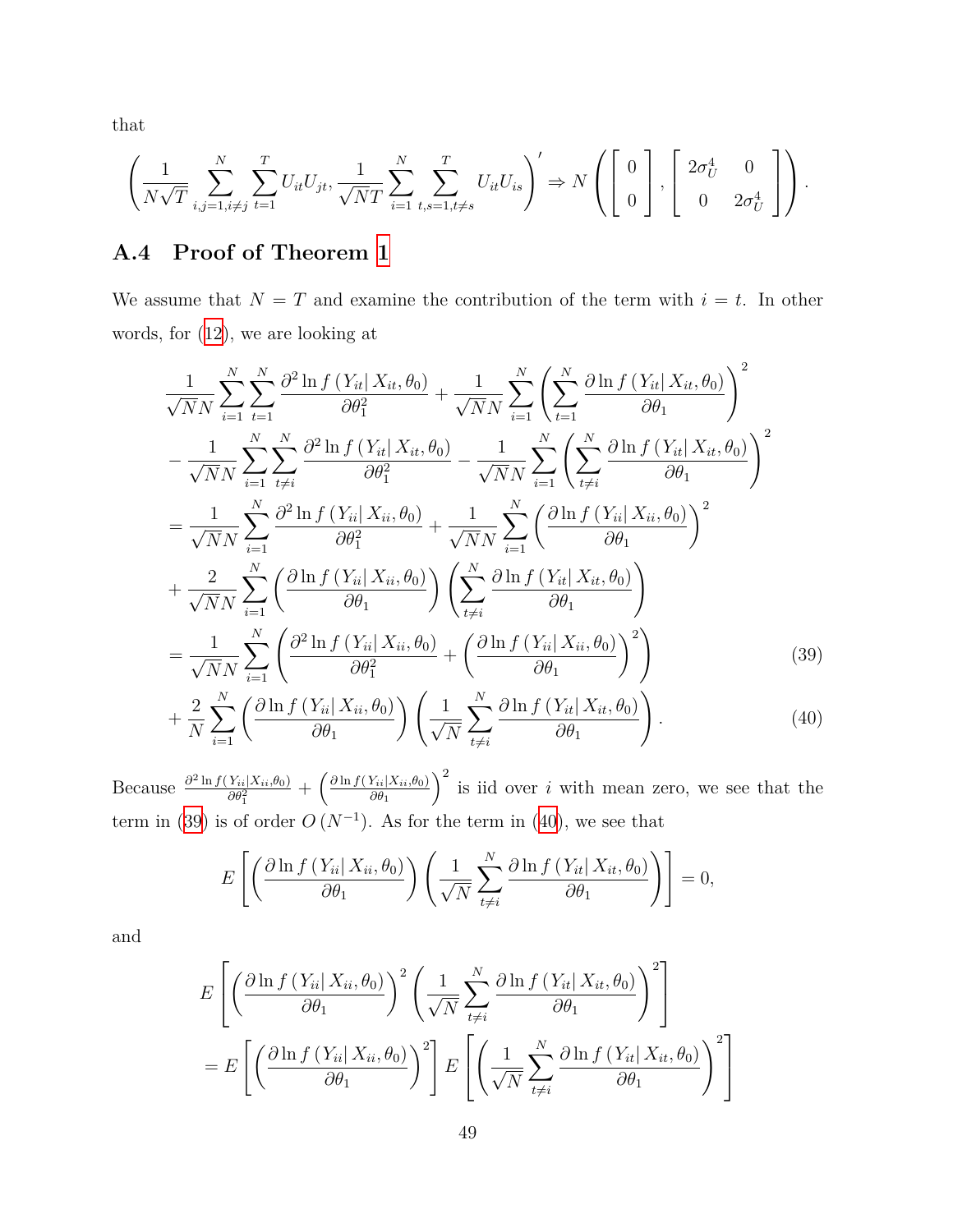$$
=O\left( 1\right) ,
$$

so

$$
E\left[\frac{2}{N}\sum_{i=1}^{N}\left(\frac{\partial\ln f\left(Y_{ii}|X_{ii},\theta_{0}\right)}{\partial\theta_{1}}\right)\left(\frac{1}{\sqrt{N}}\sum_{t\neq i}^{N}\frac{\partial\ln f\left(Y_{it}|X_{it},\theta_{0}\right)}{\partial\theta_{1}}\right)\right]=0,
$$
  

$$
E\left[\left(\frac{2}{N}\sum_{i=1}^{N}\left(\frac{\partial\ln f\left(Y_{ii}|X_{ii},\theta_{0}\right)}{\partial\theta_{1}}\right)\left(\frac{1}{\sqrt{N}}\sum_{t\neq i}^{N}\frac{\partial\ln f\left(Y_{it}|X_{it},\theta_{0}\right)}{\partial\theta_{1}}\right)\right)^{2}\right]=O\left(N^{-1}\right).
$$

Therefore, the sum of ([39\)](#page-48-0) and [\(40\)](#page-48-1) are of order  $O(N^{-1/2})$ ; that is, ignoring the  $i = t$ terms in ([12](#page-10-0)) does not add any complications to the asymptotic distribution analysis. The same conclusion can be drawn for [\(13\)](#page-10-1), too. This shows that the difference between the two test statistics *LM<sup>d</sup>* and *BPtwo* is small, as argued at the beginning of Section [2.1.4](#page-11-0).

In addition, recall that we have shown after [\(15\)](#page-12-1) that the two statistics in Lemma [2](#page-13-0) are asymptotically equivalent to [\(12\)](#page-10-0) and [\(13](#page-10-1)), respectively. Then the result of this theorem follows from Lemma [2.](#page-13-0)

### **A.5 Proof of Lemma [3](#page-15-0)**

Letting  $Q_{ij} := \frac{2}{N} \left( \sum_{j'=1}^{j-1} U_{ij'} \right) U_{ij}$  for  $2 \leq i, j, j' \leq N$ , we can follow the argument in Remark [6](#page-31-0) to rewrite

$$
\sqrt{N}A_N = \frac{2}{N} \sum_{i=2}^N \sum_{j=2}^N \left(\sum_{j'=1}^{j-1} U_{ij'}\right) U_{ij} + \frac{2}{N} \sum_{j=2}^N \left(\sum_{j'=1}^{j-1} U_{1j'}\right) U_{1j}
$$
  
= 
$$
\sum_{i=2}^N \sum_{j=2}^N Q_{ij} + O_p(1).
$$

For  $n \geq 3$ , define

$$
Z_{N,n}^{*} := \sum_{i=2}^{n-1} Q_{ni} + \sum_{i=2}^{n-1} Q_{in} + Q_{nn}
$$
  
=  $\frac{2}{N} \sum_{i=2}^{n-1} \left( \sum_{j=1}^{i-1} U_{nj} \right) U_{ni} + \frac{2}{N} \sum_{i=2}^{n-1} \left( \sum_{j=1}^{n-1} U_{ij} \right) U_{in} + \frac{2}{N} \left( \sum_{j=1}^{n-1} U_{nj} \right) U_{nn}$   
=  $\frac{2}{N} \sum_{i=2}^{n-1} \left( \sum_{j=1}^{i-1} U_{nj} \right) U_{ni} + \frac{2}{N} \sum_{i=2}^{n-1} \left( \sum_{j=1}^{n-1} U_{ij} \right) U_{in},$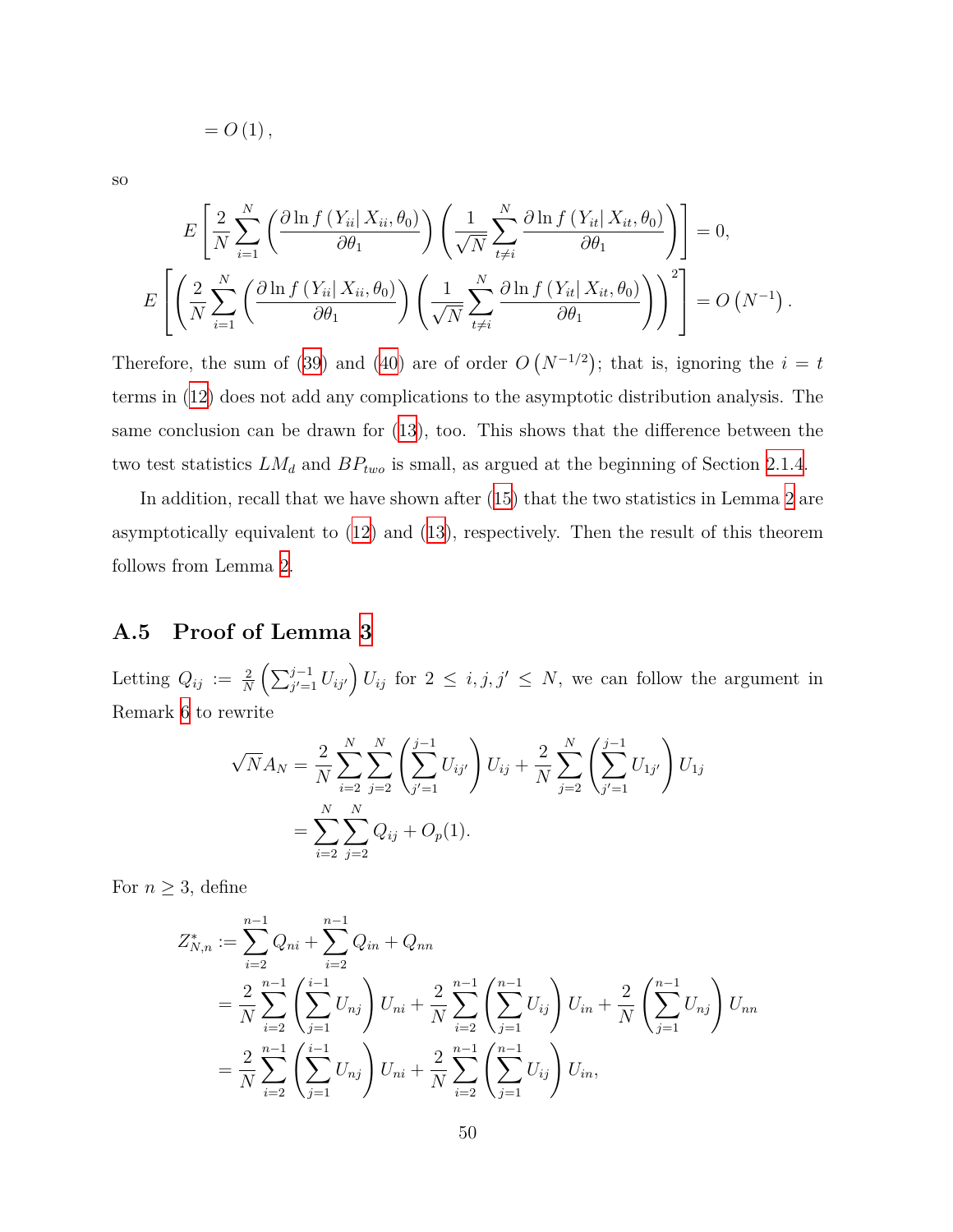where the last equality holds because  $U_{nn} = 0$ . Then we get

$$
\sqrt{N}A_N = \sum_{n=2}^N Z_{N,n}^* + O_p(1).
$$

In order to overcome the difficulty related to the dependence, note that we can write the second component of  $Z_{N,n}^*$  above as

$$
\sum_{i=2}^{n-1} \left( \sum_{j=1}^{n-1} U_{ij} \right) U_{in} = \sum_{i=2}^{n-1} U_{i1} U_{in} + \sum_{i=2}^{n-1} \left( \sum_{j=2}^{n-1} U_{ij} \right) U_{in}
$$
  
\n
$$
= \sum_{i=2}^{n-1} U_{i1} U_{in} + \sum_{i,j=2, i \neq j}^{n-1} U_{ij} U_{in}
$$
  
\n
$$
= \sum_{i=2}^{n-1} U_{i1} U_{in} + \sum_{i=2, i < j}^{n-1} U_{ij} U_{in} + \sum_{i=2, i > j}^{n-1} U_{ij} U_{in}
$$
  
\n
$$
= \sum_{i=2}^{n-1} U_{i1} U_{in} + \sum_{i=2, i < j}^{n-1} U_{ij} U_{in} + \sum_{i=2, j > i}^{n-1} U_{ji} U_{jn}
$$
  
\n
$$
= \sum_{i=2}^{n-1} U_{i1} U_{in} + \sum_{i=2, i < j}^{n-1} (U_{ij} U_{in} + U_{ij} U_{jn})
$$
  
\n
$$
= \sum_{i=2}^{n-1} U_{i1} U_{ni} + \sum_{i=2, i < j}^{n-1} U_{ij} (U_{ni} + U_{nj}),
$$

where we used  $U_{ii} = 0$  in the second equality, simply interchanged the indices *i* and *j* in the last term of the fourth equality, and the fifth and the sixth equalities hold because  $U_{ji} = U_{ij}.$  It follows that

$$
Z_{N,n}^{*} = \frac{2}{N} \sum_{i=2}^{n-1} U_{n1} U_{ni} + \frac{2}{N} \sum_{i=2, i < j}^{n-1} U_{ni} U_{nj} + \frac{2}{N} \sum_{i=2}^{n-1} U_{i1} U_{ni} + \frac{2}{N} \sum_{i=2, i < j}^{n-1} U_{ij} (U_{ni} + U_{nj}).
$$

Note that

$$
E\left[\frac{1}{N}\sum_{n=2}^{N}\sum_{i=2}^{n-1}U_{n1}U_{ni}\right] = 0,
$$
  

$$
E\left[\left(\frac{1}{N}\sum_{n=2}^{N}\sum_{i=2}^{n-1}U_{n1}U_{ni}\right)^{2}\right] = \frac{1}{N^{2}}\sum_{n=2}^{N}\sum_{i=2}^{n-1}\sigma_{U}^{4} = O\left(1\right),
$$

and

$$
E\left[\frac{1}{N}\sum_{n=2}^{N}\sum_{i=2}^{n-1}U_{i1}U_{ni}\right]=0,
$$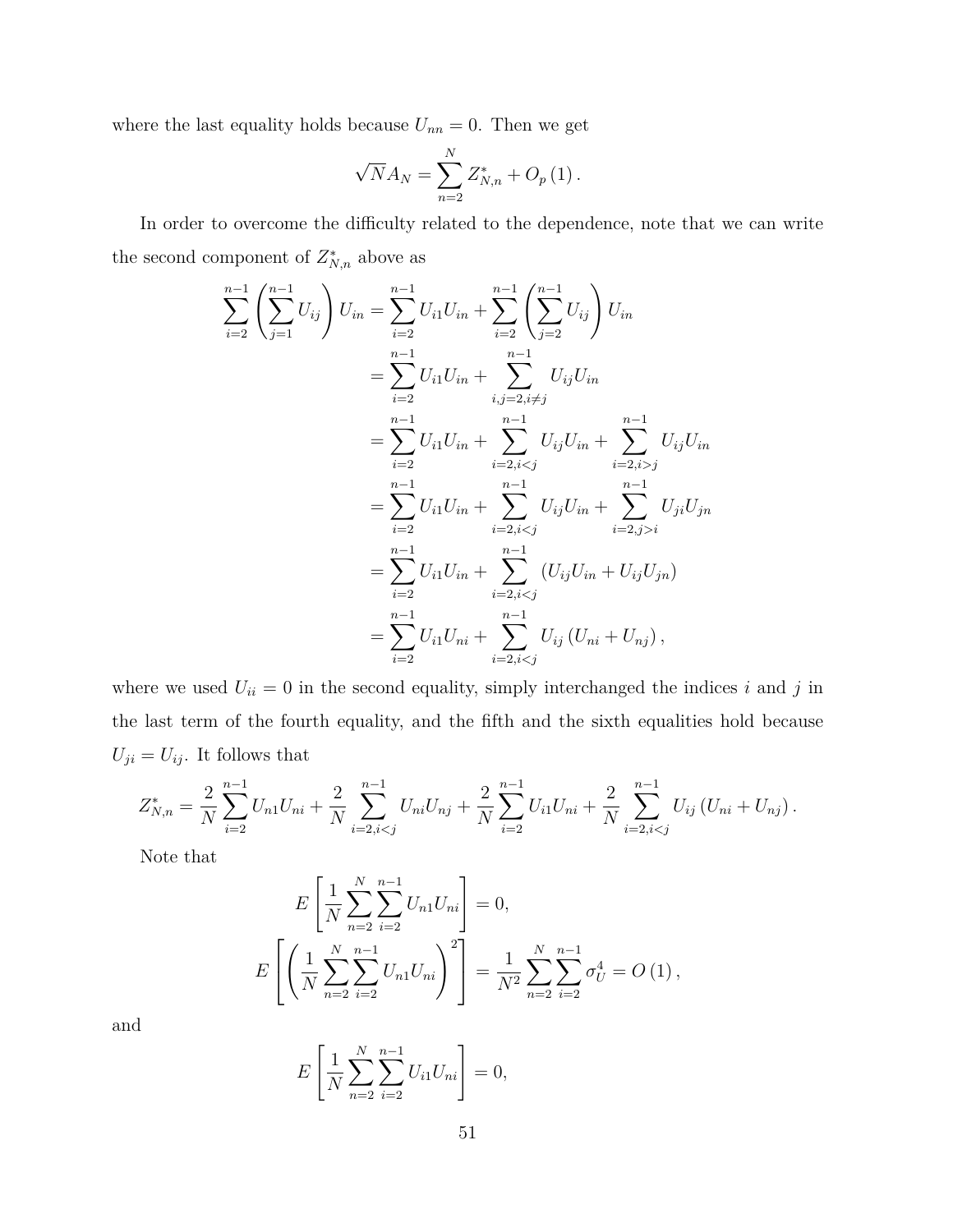$$
E\left[\left(\frac{1}{N}\sum_{n=2}^{N}\sum_{i=2}^{n-1}U_{i1}U_{ni}\right)^{2}\right]=\frac{1}{N^{2}}\sum_{n=2}^{N}\sum_{i=2}^{n-1}\sigma_{U}^{4}=O\left(1\right),\,
$$

so we can further write

$$
\sqrt{N}A_N = \frac{2}{N} \sum_{n=2}^N \sum_{i=2, i < j}^{n-1} U_{ni} U_{nj} + \frac{2}{N} \sum_{n=2}^N \sum_{i=2, i < j}^{n-1} U_{ij} \left( U_{ni} + U_{nj} \right) + O_p\left( 1 \right).
$$

For  $n \geq 4$ , define

$$
Z_{N,n} := \frac{2}{N} \sum_{i=2, i < j}^{n-1} U_{ni} U_{nj} + \frac{2}{N} \sum_{i=2, i < j}^{n-1} U_{ij} \left( U_{ni} + U_{nj} \right),
$$

then we have

<span id="page-51-0"></span>
$$
\sqrt{N}A_N = \sum_{n=4}^N Z_{N,n} + O_p(1). \tag{41}
$$

And because  $U_{ij}$  are iid, we have

$$
E\left[Z_{N,n}\right|\mathcal{F}_{N,n-1}\right]=0,
$$

where  $\mathcal{F}_{N,n}, 3 \leq n \leq N$ , is the filtration defined in page 33 with  $U_{ii} = 0$ .

Again, we will work with [Hall and Heyde](#page-75-0) [\(1980\)](#page-75-0)'s Corollary 3.3 to obtain the CLT. By Lemmas [17](#page-53-0), [18](#page-54-0) and [19](#page-55-0) below, we see that [Hall and Heyde](#page-75-0) ([1980](#page-75-0))'s (3.38) and (3.40) are satisfied with  $p = 2$ . Therefore, we can conclude by [Hall and Heyde](#page-75-0) [\(1980\)](#page-75-0)'s Corollary 3.3 that

$$
\sum_{n=4}^{N} \frac{Z_{N,n}}{\sqrt{N}} \Rightarrow N\left(0, 2\sigma_U^4\right),\,
$$

<span id="page-51-1"></span>which together with ([41\)](#page-51-0) implies the result of Lemma [3](#page-15-0).

#### **Lemma 16**

$$
E\left[Z_{N,n}^2|\mathcal{F}_{N,n-1}\right] = \frac{2\left(n-2\right)\left(n-3\right)}{N^2}\sigma_U^4 + \frac{8\sigma_U^4}{N^2}\sum_{i=2,i  
+ 
$$
\frac{4\sigma_U^2}{N^2}\sum_{i=2}^{n-3}\sum_{j>i,j'>i,j'\neq j}^{n-1} U_{ij}U_{ij'} + \frac{4\sigma_U^2}{N^2}\sum_{j=4}^{n-1}\sum_{i  
+ 
$$
\frac{4\sigma_U^2}{N^2}\sum_{2=i'
$$
$$
$$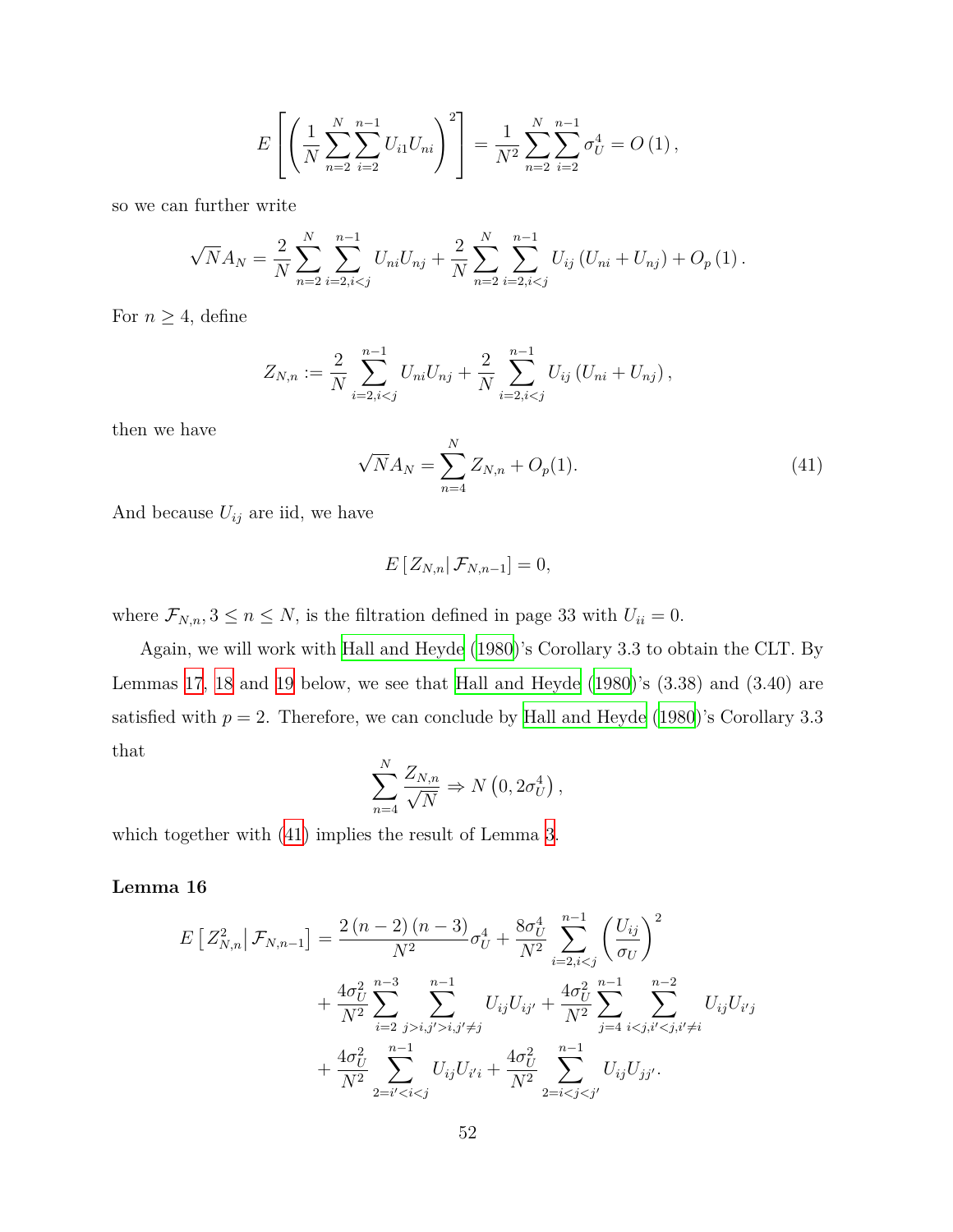**Proof.** We have

$$
Z_{N,n}^{2} = \left(\frac{2}{N} \sum_{i=2, i < j}^{n-1} (U_{ni}U_{nj} + U_{ij}(U_{ni} + U_{nj}))\right)^{2}
$$
\n
$$
= \frac{4}{N^{2}} \sum_{i=2, i < j}^{n-1} (U_{ni}U_{nj} + U_{ij}(U_{ni} + U_{nj}))^{2}
$$
\n
$$
+ \frac{4}{N^{2}} \sum_{i=2, i < j, i'=2, i' < j', i' \neq i \text{ or } j' \neq j} (U_{ni}U_{nj} + U_{ij}(U_{ni} + U_{nj})) (U_{ni'}U_{nj'} + U_{i'j'}(U_{ni'} + U_{nj'})).
$$

We start with the analysis of the first term on the right, and note that

$$
E\left[\frac{4}{N^2} \sum_{i=2,i  
=  $\frac{2\left(n-2\right)\left(n-3\right)}{N^2} \sigma_U^4 + \frac{8\sigma_U^2}{N^2} \sum_{i=2,i$
$$

As for the second term on the right, we need to consider the following four cases:

Case I:  $i' = i, j' \neq j$ , leading to

$$
\frac{4}{N^2} \sum_{\substack{i=2, i < j, i'=2, i' < j', i'=i, j' \neq j}}^{n-1} E\left[ (U_{ni}U_{nj} + U_{ij}(U_{ni} + U_{nj})) (U_{ni}U_{nj'} + U_{ij'}(U_{ni} + U_{nj'})) \right] \mathcal{F}_{N,n-1} \right]
$$
\n
$$
= \frac{4}{N^2} \sum_{i=2}^{n-3} \sum_{j>i, j'>i, j' \neq j}^{n-1} U_{ij} U_{ij'} \sigma_U^2;
$$

Case II:  $i' \neq i, j' = j$ , leading to

$$
\frac{4}{N^2} \sum_{\substack{i=2, i < j, i'=2, i' < j', i' \neq i, j' = j}}^{n-1} E\left[ (U_{ni}U_{nj} + U_{ij}(U_{ni} + U_{nj})) (U_{ni'}U_{nj} + U_{i'j}(U_{ni'} + U_{nj})) \right] \mathcal{F}_{N,n-1} \right]
$$
\n
$$
= \frac{4}{N^2} \sum_{j=4}^{n-1} \sum_{i < j, i' < j, i' \neq i}^{n-2} U_{ij} U_{i'j} \sigma_U^2;
$$

Case III:  $i' < j' = i < j$ , leading to

$$
\frac{4}{N^2} \sum_{2=i' < j'=i < j}^{n-1} E \left[ \left( U_{ni} U_{nj} + U_{ij} \left( U_{ni} + U_{nj} \right) \right) \left( U_{ni'} U_{ni} + U_{i'i} \left( U_{ni'} + U_{ni} \right) \right) \right] \mathcal{F}_{N,n-1} \right]
$$
\n
$$
= \frac{4}{N^2} \sum_{2=i' < i < j}^{n-1} U_{ij} U_{i'i} \sigma_U^2;
$$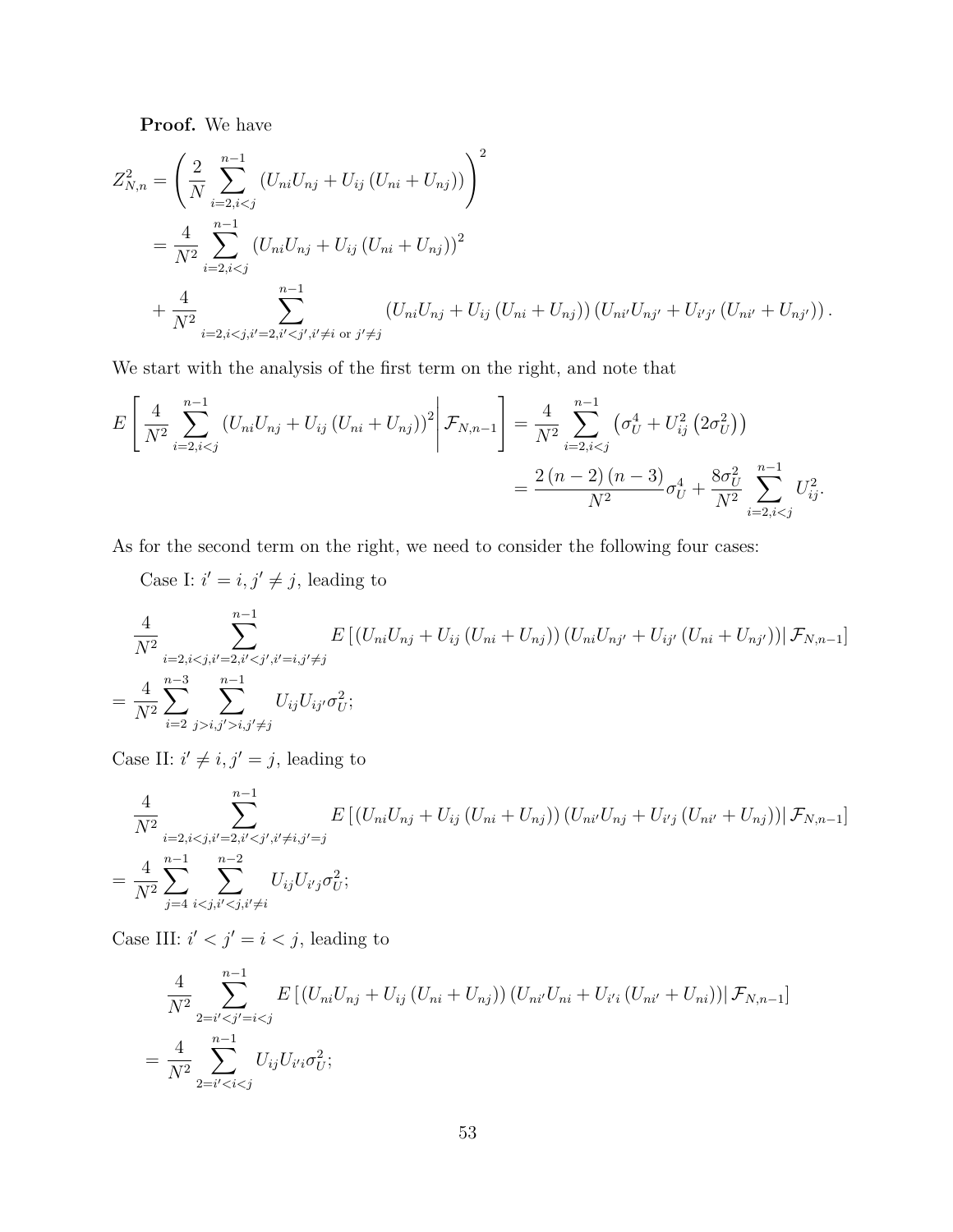Case IV:  $i < j = i' < j'$ , leading to

$$
\frac{4}{N^2} \sum_{2=i < j=i' < j'}^{n-1} E\left[ (U_{ni}U_{nj} + U_{ij} (U_{ni} + U_{nj})) (U_{nj}U_{nj'} + U_{jj'} (U_{nj} + U_{nj'})) | \mathcal{F}_{N,n-1} \right]
$$
\n
$$
= \frac{4}{N^2} \sum_{2=i < j < j'}^{n-1} U_{ij} U_{jj'} \sigma_U^2.
$$

Combining these four cases and the first term gives the result of the lemma.  $\blacksquare$ 

<span id="page-53-0"></span>**Lemma 17** 
$$
E\left[\left|\sum_{n=4}^{N}\left(E\left[\frac{Z_{N,n}^2}{N}\middle|\mathcal{F}_{N,n-1}\right]-E\left[\frac{Z_{N,n}^2}{N}\right]\right)\right|^2\right]=o(1).
$$

**Proof.** Since  $\left(\frac{1}{N}\right)$  $\frac{1}{N} \sum_{n=1}^{N} a_n \bigg)^2 \leq \frac{1}{N}$  $\frac{1}{N} \sum_{n=1}^{N} a_n^2$ , the desired result of the lemma follows if we show

$$
E\left[\frac{1}{N}\sum_{n=4}^{N}\left(E\left[Z_{N,n}^{2}\big|\mathcal{F}_{N,n-1}\right]-E\left[Z_{N,n}^{2}\right]\right)^{2}\right]=o(1).
$$

We have

$$
\frac{1}{\sigma_{U}^{8}} E\left[\frac{1}{N} \sum_{n=4}^{N} \left( E\left[Z_{N,n}^{2}\big| \mathcal{F}_{N,n-1}\right] - E\left[Z_{N,n}^{2}\right] \right)^{2}\right] = \frac{1}{\sigma_{U}^{8}} \frac{1}{N} \sum_{n=4}^{N} \text{Var}\left(E\left[Z_{N,n}^{2}\big| \mathcal{F}_{N,n-1}\right]\right).
$$

Using Lemma [16](#page-51-1), it suffices to show that

<span id="page-53-2"></span><span id="page-53-1"></span>
$$
\frac{1}{N} \sum_{n=4}^{N} \text{Var}\left(\frac{8\sigma_U^4}{N^2} \sum_{i=2, i < j}^{n-1} \left(\frac{U_{ij}}{\sigma_U}\right)^2\right) = o\left(1\right),\tag{42}
$$

$$
\frac{1}{N} \sum_{n=4}^{N} \text{Var}\left(\frac{4\sigma_U^2}{N^2} \sum_{i=2}^{n-3} \sum_{j>i,j'>i,j'\neq j}^{n-1} U_{ij} U_{ij'}\right) = o(1),\tag{43}
$$

$$
\frac{1}{N} \sum_{n=4}^{N} \text{Var}\left(\frac{4\sigma_U^2}{N^2} \sum_{j=4}^{n-1} \sum_{i < j, i' \neq i}^{n-2} U_{ij} U_{i'j}\right) = o\left(1\right),\tag{44}
$$

<span id="page-53-3"></span>
$$
\frac{1}{N} \sum_{n=4}^{N} \text{Var}\left(\frac{4\sigma_U^2}{N^2} \sum_{2=i' < i < j}^{n-1} U_{ij} U_{i'i}\right) = o\left(1\right),\tag{45}
$$

<span id="page-53-4"></span>
$$
\frac{1}{N} \sum_{n=4}^{N} \text{Var}\left(\frac{4\sigma_U^2}{N^2} \sum_{2=i < j < j'}^{n-1} U_{ij} U_{jj'}\right) = o\left(1\right). \tag{46}
$$

In order to prove ([42](#page-53-1)), we note that by the iid of  $U_{ij}$ ,

$$
\frac{1}{N} \sum_{n=4}^{N} \text{Var}\left(\frac{8\sigma_U^4}{N^2} \sum_{i=2, i < j}^{n-1} \left(\frac{U_{ij}}{\sigma_U}\right)^2\right) = \frac{C}{N^5} \sum_{n=4}^{N} \text{Var}\left(\sum_{i=2, i < j}^{n-1} \left(\frac{U_{ij}}{\sigma_U}\right)^2\right)
$$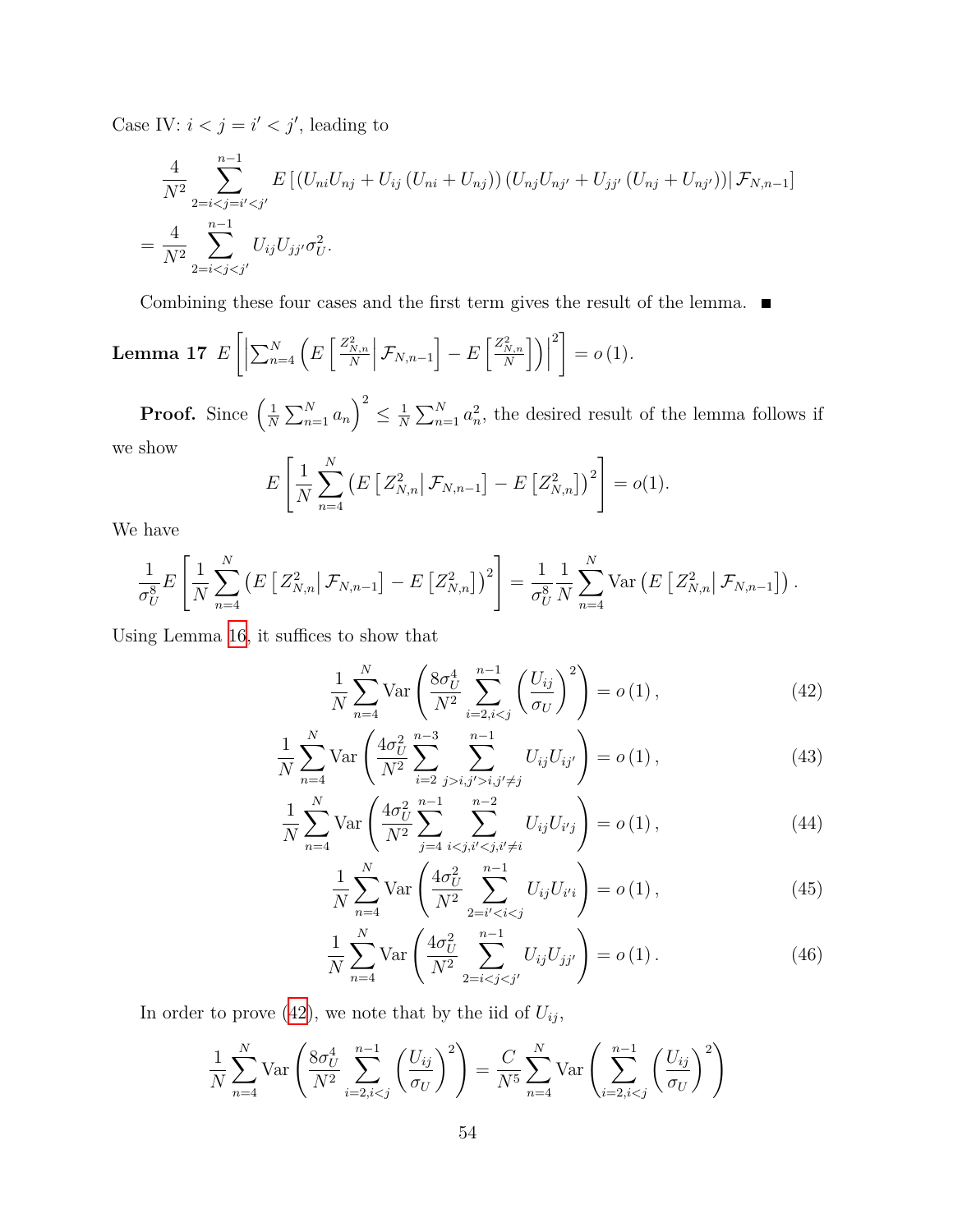$$
= \frac{C}{N^5} \sum_{n=4}^{N} \sum_{i=2, i < j}^{n-1} \text{Var}\left(\left(\frac{U_{ij}}{\sigma_U}\right)^2\right)
$$

$$
= O\left(N^{-2}\right) = o\left(1\right).
$$

In order to prove ([43](#page-53-2)), we note that  $U_{ij}$  are iid, so

$$
\frac{1}{N} \sum_{n=4}^{N} \text{Var}\left(\frac{4\sigma_{U}^{2}}{N^{2}} \sum_{i=2}^{n-3} \sum_{j>i,j' > i,j' \neq j}^{n-1} U_{ij} U_{ij'}\right) = \frac{C}{N^{5}} \sum_{n=4}^{N} E\left[\left(\sum_{i=2}^{n-3} \sum_{j>i,j' > i,j' \neq j}^{n-1} \frac{U_{ij}}{\sigma_{U}} \frac{U_{ij'}}{\sigma_{U}}\right)^{2}\right]
$$

$$
= \frac{C}{N^{5}} \sum_{n=4}^{N} \sum_{i=2}^{n-3} \sum_{j>i,j' > i,j' \neq j}^{n-1} E\left[\left(\frac{U_{ij}}{\sigma_{U}}\right)^{2} \left(\frac{U_{ij'}}{\sigma_{U}}\right)^{2}\right]
$$

$$
= \frac{C}{N^{5}} \sum_{n=4}^{N} \sum_{i=2}^{n-3} \sum_{j>i,j' > i,j' \neq j}^{n-1} \text{Var}\left(\frac{U_{ij}}{\sigma_{U}}\right) \text{Var}\left(\frac{U_{ij'}}{\sigma_{U}}\right)
$$

$$
= O\left(N^{-1}\right) = o\left(1\right),
$$

where the first equality holds because  $E\left(\sum_{i=2}^{n-3}\sum_{j>i,j'>i,j'\neq j}^{n-1}\right)$  $U_{ij}$ *σ<sup>U</sup> Uij′ σ<sup>U</sup>*  $= 0$  due to  $E(U_{ij}) = 0$ and the iid of  $U_{ij}$ , the second equality holds because we know that the cross product terms are zero due to the fact that  $i < j$ ,  $i < j'$  and  $j \neq j'$ , the third equality holds because  $E(U_{ij}) = 0$  and  $U_{ij}$  are iid, and the fourth equality holds because we recognize that  $\sum_{i=2}^{n-3} \sum_{j>i,j'>i,j'\neq j}^{n-1}$  Var  $\left(\frac{U_{ij}}{\sigma_U}\right)$ *σ<sup>U</sup>*  $\int \text{Var} \left( \frac{U_{ij}}{\sigma_{ij}} \right)$ *σ<sup>U</sup>*  $= O(n^3)$  uniformly. We can prove ([44\)](#page-53-3) - ([46\)](#page-53-4) similarly.  $\blacksquare$ 

<span id="page-54-0"></span>**Lemma 18** 
$$
\sum_{n=4}^{N} E\left(E\left[\left.\frac{Z_{N,n}^2}{N}\right| \mathcal{F}_{N,n-1}\right]\right) = 2\sigma_U^4 + o(1).
$$

**Proof.** Note that the last four terms in Lemma [16](#page-51-1) have zero expectations due to the iid of  $U_{ij}$ . Therefore, Lemma [16](#page-51-1) implies that

$$
\frac{1}{\sigma_U^4} \sum_{n=4}^N E\left(E\left[\frac{Z_{N,n}^2}{N}\middle|\mathcal{F}_{N,n-1}\right]\right) = \frac{1}{\sigma_U^4} \sum_{n=4}^N \frac{4\sigma_U^4}{N^3} \frac{(n-2)(n-3)}{2} + \frac{1}{\sigma_U^4} \sum_{n=4}^N \left(\frac{8\sigma_U^4}{N^3} \sum_{i=2,i
$$
= \frac{2}{3} \frac{(N-1)(N-2)(N-3)}{N^3} + \frac{8}{N^3} \sum_{n=4}^N \frac{(n-2)(n-3)}{2}
$$

$$
= \frac{2}{3} \frac{(N-1)(N-2)(N-3)}{N^3} + \frac{4}{3} \frac{(N-1)(N-2)(N-3)}{N^3}
$$

$$
\to 2,
$$
$$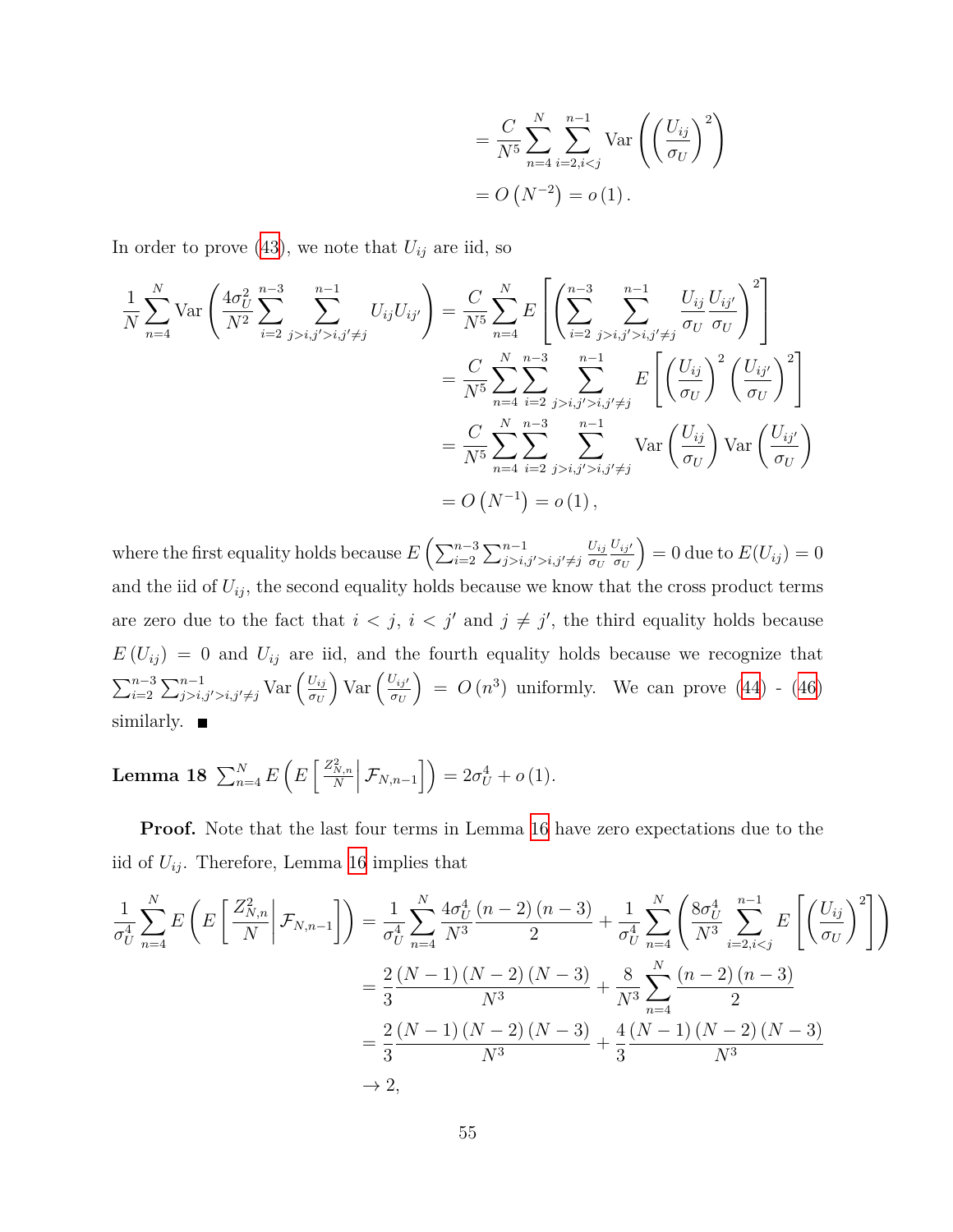where in the second equality we used the definition of  $\sigma_U^2$ , and in the third equality we used the fact that  $\sum_{n=4}^{N} (n-2)(n-3) = (N-1)(N-2)(N-3)/3$ .

<span id="page-55-0"></span> ${\rm \bf Lemma \ 19} \ \sum_{n=4}^N E\left[\frac{Z_{N,n}^4}{N^2}\right] = o\left(1\right).$ 

**Proof.** We rewrite

$$
Z_{N,n} = \frac{2}{N} \sum_{i=2, i < j}^{n-1} U_{ni} U_{nj} + \frac{2}{N} \sum_{i=2, i < j}^{n-1} U_{ij} \left( U_{ni} + U_{nj} \right)
$$
\n
$$
:= \frac{2}{N} \sum_{j=3}^{n-1} V_{jn,1} + \frac{2}{N} \sum_{j=2}^{n-2} V_{jn,2} + \frac{2}{N} \sum_{j=3}^{n-1} V_{jn,3},
$$

where we use the symmetry  $U_{ij} = U_{ji}$ , and define

$$
V_{jn,1} := \left(\sum_{i=2}^{j-1} U_{in}\right) U_{jn} := W_{jn,1} U_{jn},
$$
  

$$
V_{jn,2} := \left(\sum_{i=j+1}^{n-1} U_{ij}\right) U_{jn} := W_{jn,2} U_{jn},
$$
  

$$
V_{jn,3} := \left(\sum_{i=2}^{j-1} U_{ji}\right) U_{jn} := W_{jn,3} U_{jn}.
$$

The desired result  $\sum_{n=4}^{N} E\left[\frac{Z_{N,n}^4}{N^2}\right] = o(1)$  follows if we show  $\frac{1}{N^6} \sum_{n=4}^{N} E\left[\left(\sum_{j=2}^{n-2} V_{jn,2}\right)^4\right] =$  $o(1)$  and  $\frac{1}{N^6} \sum_{n=4}^{N} E\left[\left(\sum_{j=3}^{n-1} V_{jn,m}\right)^4\right] = o(1)$  with  $m = 1, 3$ , which follow if we show *E*  $\sqrt{ }$  $\overline{\phantom{a}}$  $\left(\sum^{n-2}$ *j*=2 *Vjn,*<sup>2</sup>  $\setminus$ <sup>4</sup>  $\Big| = O(n^4)$ , and *E*  $\sqrt{ }$  $\overline{1}$  $\left(\sum^{n-1}\right)$ *j*=3  $V_{jn,m}$ <sup>4</sup>  $\Big| = O(n^4)$ )*,* (47)

<span id="page-55-1"></span>where  $m = 1, 3$ .

First note that there is a generic constant *C* such that

$$
E [(W_{jn,1})^4] \leq C j^2, \ E [(W_{jn,2})^4] \leq C (n-j)^2, \ E [(W_{jn,3})^4] \leq C j^2,
$$

because each  $W_{jn,m}$  ( $m = 1, 2, 3$ ) is a sum of ( $j - 2$ ) or ( $n - j - 1$ ) iid random variables with mean zero and finite fourth moment. Our proof of  $(47)$  $(47)$  consists of three parts. **Part (a):** We show  $E\left[\left(\sum_{j=3}^{n-1} V_{jn,1}\right)^4\right] = O(n^4)$ .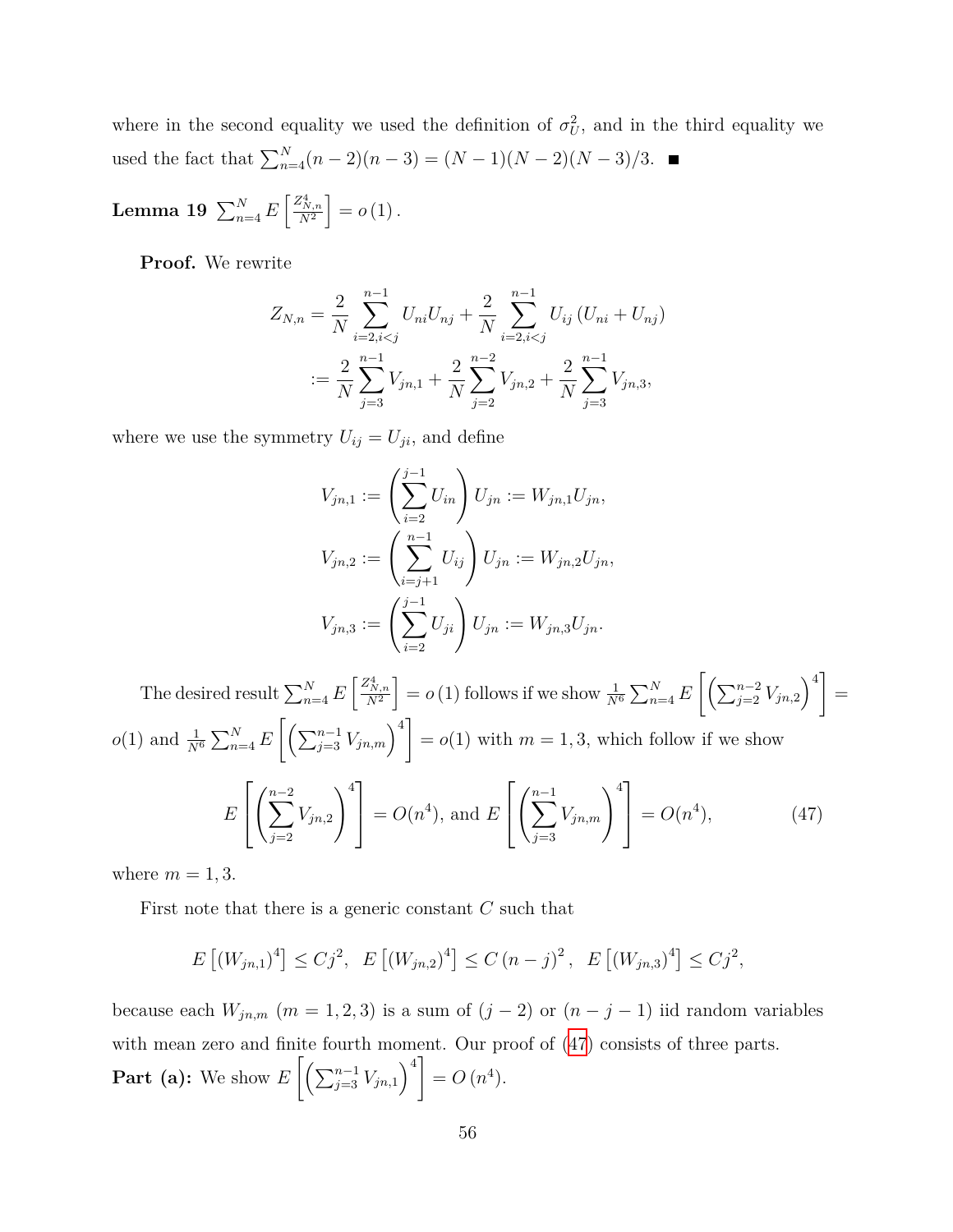Notice that

$$
E[V_{j_1n,1}V_{j_2n,1}V_{j_3n,1}V_{j_4n,1}] = 0
$$

unless one of the following cases happens.  $(a1)$ :  $j_1 = j_2 = j_3 = j_4$ ;  $(a2)$ : three indices are equal to each other and larger than the remaining one index (i.e.,  $(j_1 = j_3 = j_4) > j_2$ ); (*a*3) : two indices are equal to each other, the remaining two indices are equal to each other, and the pairs take different values (i.e.,  $(j_1 = j_3) \neq (j_2 = j_4)$ ); or  $(a4)$ : two indices are equal to each other, remaining two indices are different from each other and from the first two identical indices (i.e.,  $(j_1 = j_4) > j_2 > j_3$ ). Recall that the expectation is zero if  $j_3 > (j_1 = j_4) > j_2, j_3 > j_2 > (j_1 = j_4), \text{ or } j_1 > j_2 > j_3 > j_4.$ Case (*a*1) : We have

$$
\sum_{j=3}^{n-1} E\left[W_{jn,1}^4 U_{jn}^4\right] = \sum_{j=3}^{n-1} E\left[W_{jn,1}^4\right] E\left[U_{jn}^4\right] = O\left(\sum_{j=3}^{n-1} j^2\right) = O(n^3),
$$

as desired.

Case (*a*2) : By the Hölder's inequality, we have

$$
\sum_{j_1=3}^{n-1} \sum_{j_2=3,\langle j_1 \rangle}^{n-1} E[(W_{j_1n,1}U_{j_1n})^3 (W_{j_2n,1}U_{j_2n})]
$$
\n
$$
\leq \sum_{j_1=3}^{n-1} \sum_{j_2=3,\langle j_1 \rangle}^{n-1} \left( E[(W_{j_1n,1}U_{j_1n})^3]^{4/3} \right)^{3/4} \left( E\left[ (W_{j_2n,1}U_{j_2n})^4 \right] \right)^{1/4}
$$
\n
$$
\leq \left[ \sum_{j_1=3}^{n-1} \left( E[(W_{j_1n,1}U_{j_1n})^4] \right)^{3/4} \right] \left[ \sum_{j_2=3}^{n-1} \left( E\left[ (W_{j_2n,1}U_{j_2n})^4 \right] \right)^{1/4} \right]
$$
\n
$$
= \left[ \sum_{j=3}^{n-1} \left( E\left[ W_{j_1n,1}^4 \right] \right)^{3/4} \left( E\left[ U_{j_1n}^4 \right] \right)^{3/4} \right] \left[ \sum_{j=3}^{n-1} \left( E\left[ W_{j_1n,1}^4 \right] \right)^{1/4} \left( E\left[ U_{j_1n}^4 \right] \right)^{1/4} \right]
$$
\n
$$
= O\left( \sum_{j=3}^{n-1} j^{3/2} \right) O\left( \sum_{j=3}^{n-1} j^{1/2} \right) = O\left( n^{5/2} \frac{1}{n} \sum_{j=3}^{n-1} \left( \frac{j}{n} \right)^{3/2} \right) O\left( n^{3/2} \frac{1}{n} \sum_{j=3}^{n-1} \left( \frac{j}{n} \right)^{1/2} \right)
$$
\n
$$
= n^4 O\left( \int_0^1 x^{3/2} dx \right) O\left( \int_0^1 x^{1/2} dx \right) = n^4 O(1) O(1) = O(n^4),
$$

as desired.

Case (*a*3) : By using a similar argument in the proof of Case (*a*2) with the Cauchy-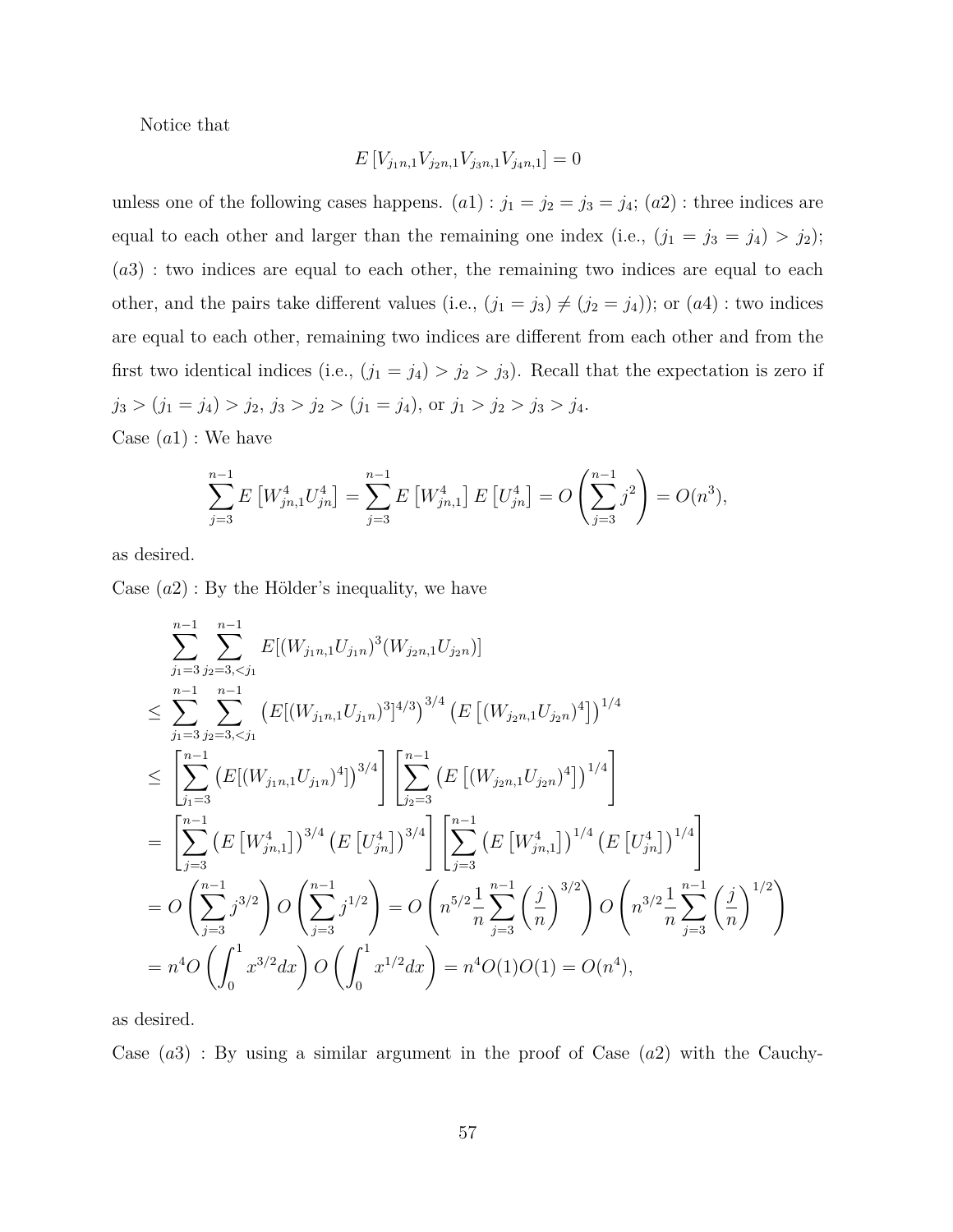Schwarz's inequality instead of the Hölder's inequality, we can show that

$$
\sum_{j_1=3}^{n-1} \sum_{j_2=3,\neq j_1}^{n-1} E[(W_{j_1n,1}U_{j_1n})^2 (W_{j_2n,1}U_{j_2n})^2] \leq O(n^4).
$$

Case (*a*4) : We then have to deal with

$$
\sum_{j_1=3}^{n-1} \sum_{j_2=3,\langle j_1,j_3=3,\langle j_1,j_2\rangle}^{n-1} E[V_{j_1n,1}^2 V_{j_2n,1} V_{j_3n,1}]
$$
\n
$$
= \sum_{j_3\langle j_2\langle j_1 j_1=2}^{n-1} \sum_{i_1=2}^{j_1-1} \sum_{i_2=2}^{j_1-1} \sum_{i_3=2}^{j_2-1} E[U_{i_1n} U_{i_1'n} U_{i_2n} U_{i_3n} U_{j_1n}^2 U_{j_2n} U_{j_3n}]
$$
\n
$$
= \sum_{j_3\langle j_2\langle j_1 j_1=2}^{n-1} \sum_{i_1=2}^{j_1-1} \sum_{i_2=2}^{j_1-1} \sum_{i_3=2}^{j_3-1} E[U_{i_1n} U_{i_1'n} U_{i_2n} U_{i_3n} U_{j_2n} U_{j_3n}] E[U_{j_1n}^2].
$$

We further consider several cases in case (*a*4):

• Case I: Let's first assume that  $i_2 = i_3$ . If this is the case, we have  $i_2 = i_3 < j_3 < j_2$ , so we can have  $E[U_{i_1n}U_{i'_1n}U_{i_2n}U_{i_3n}U_{j_2n}U_{j_3n}] \neq 0$  only if  $(i_1, i'_1) = (j_2, j_3)$  or  $(i'_1, i_1) =$  $(j_2, j_3)$ . This contributes

$$
\sum_{j_3 < j_2 < j_1}^{n-1} \sum_{i_3=2}^{j_3-1} E\left[U_{i_3n}^2 U_{j_2n}^2 U_{j_3n}^2\right] E\left(U_{j_1n}^2\right) = O\left(\sum_{j_1=4}^{n-1} \sum_{j_2=3}^{j_1-1} \sum_{j_3=2}^{j_2-1} (j_3-2)\right) = O\left(n^4\right)
$$

to the sum.

- Case II: Let's assume that  $i_2 < i_3$ . If this is the case, we have  $i_2 < i_3 < j_3 < j_2$ , so we have  $E[U_{i_1n}U_{i'_1n}U_{i_2n}U_{i_3n}U_{j_2n}U_{j_3n}] = 0$  regardless of the value of  $(i_1, i'_1)$ .
- Case III: Let's assume that  $i_2 > i_3$ .
	- Case III (1): If we have  $i_2 < j_3$ , we have  $i_3 < i_2 < j_3 < j_2$ ,  $E[U_{i_1n}U_{i'_1n}U_{i_2n}U_{i_3n}U_{j_2n}U_{j_3n}] =$ 0 regardless of the value of  $(i_1, i'_1)$ .
	- **–** Case III (2): Let's assume that *i*<sup>2</sup> *> i*3, and *j*<sup>3</sup> *≤ i*2, which means that *i*<sup>3</sup> *<*  $j_3 \leq i_2 < j_2$ .
		- ∗ Case III (2-a): Let's assume that *i*<sup>2</sup> *> i*3, and *j*<sup>3</sup> *< i*2, which means that  $i_3 < j_3 < i_2 < j_2$ . If this is the case, we would have  $E[U_{i_1n}U_{i'_1n}U_{i_2n}U_{i_3n}U_{j_2n}U_{j_3n}] =$ 0 regardless of the value of  $(i_1, i'_1)$ .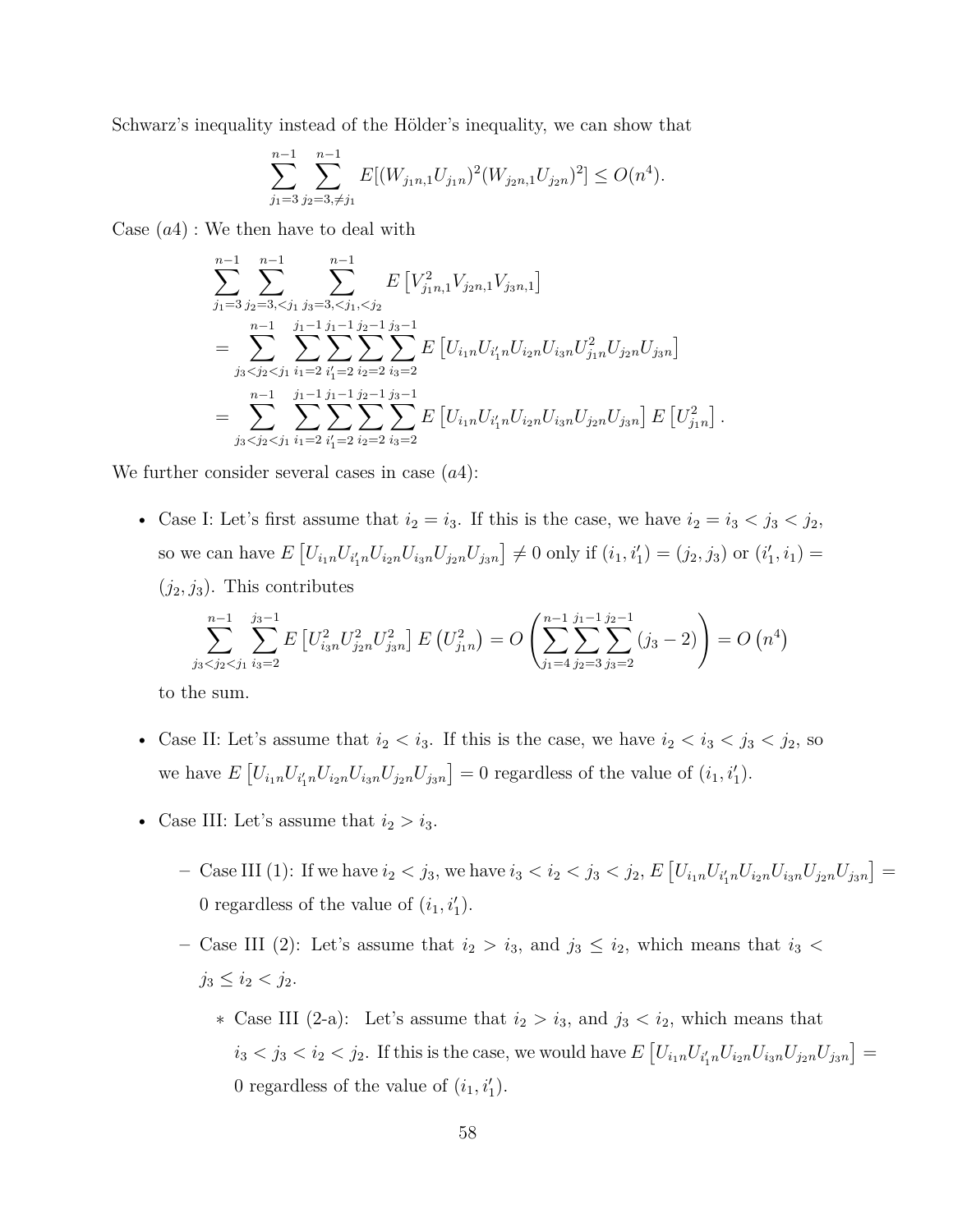∗ Case III (2-b): Let's assume that  $i_2 > i_3$ , and  $j_3 = i_2$ , which means that  $i_3 < j_3 = i_2 < j_2$ . If this is the case, we would have  $E\left[U_{i_1n}U_{i'_1n}U_{i_2n}U_{i_3n}U_{j_2n}U_{j_3n}\right] \neq$ 0 only if  $(i_1, i'_1) = (i_3, j_2)$  or  $(i_1, i'_1) = (j_2, i_3)$ . This contributes X*n−*1 *j*3*<j*2*<j*<sup>1</sup> *j* X3*−*1 *i*1=2  $E\left[ U_{i_1n}^2 U_{j_2n}^2 U_{j_3n}^2 \right] E\left( U_{j_1n}^2 \right) + \sum_{n=1}^{n-1}$ *j*3*<j*2*<j*<sup>1</sup> *j* X3*−*1 *i*3=2  $E\left[U_{i_{3}n}^2 U_{j_{2}n}^2 U_{j_{3}n}^2\right] E\left(U_{j_{1}n}^2\right)$  $= O\left(\sum_{i=1}^{n-1} \right)$ *j*1=4 *j* X1*−*1 *j*2=3 *j* X2*−*1 *j*3=2  $(j_3 - 2)$ ) +  $O\left(\sum_{n=1}^{n-1}$ *j*1=4 *j* X1*−*1 *j*2=3 *j* X2*−*1 *j*3=2  $(j_3 - 2)$  =  $O(n^4)$ . **Part (b):** We show  $E\left[\left(\sum_{j=3}^{n-1} V_{jn,2}\right)^4\right] = O(n^4)$ . Notice that

$$
E[V_{j_1n,2}V_{j_2n,2}V_{j_3n,2}V_{j_4n,2}] = 0
$$

unless one of the following cases happens.  $(b1)$ :  $j_1 = j_2 = j_3 = j_4$ ; or  $(b2)$ : two indices are equal to each other, the remaining two indices are equal to each other, and the pairs take different values (i.e.,  $(j_1 = j_3) \neq (j_2 = j_4)$ ). The reason is as follows. Suppose that one index, say  $j_1$ , is different from the other three indices, say  $j_2, j_3, j_4$ . Then,  $U_{j_1,n}$  is independent of the rest, and so we have

$$
E[V_{j_1n,2}V_{j_2n,2}V_{j_3n,2}V_{j_4n,2}]
$$
  
= 
$$
E[W_{n-1j_1,2}W_{n-1j_2,2}U_{j_2n}W_{n-1j_3,2}U_{j_3,n}W_{n-1j_4,2}U_{j_4,n}]E[U_{j_1,n}] = 0.
$$

The desired results in the cases (*b*1) and (*b*2) follow by the similar arguments used in cases (*a*1) and (*a*3), respectively.

**Part (c):** The desired result  $E\left[\left(\sum_{j=3}^{n-1}V_{jn,3}\right)^4\right]=O(n^4)$  follows by the same argument used in Part (b).  $\blacksquare$ 

## **B Proof of the Theorems in Section [3](#page-15-1)**

### **B.1 Regularity Conditions**

<span id="page-58-0"></span>**Assumption 1** *The observed data*  $Z_i$  ( $i = 1, ..., N$ ) are independently and identically *distributed.*  $Z_i$  *belongs to a measure space*  $Z$  *and consists of two subvectors*  $X_i$  *and*  $Y_i$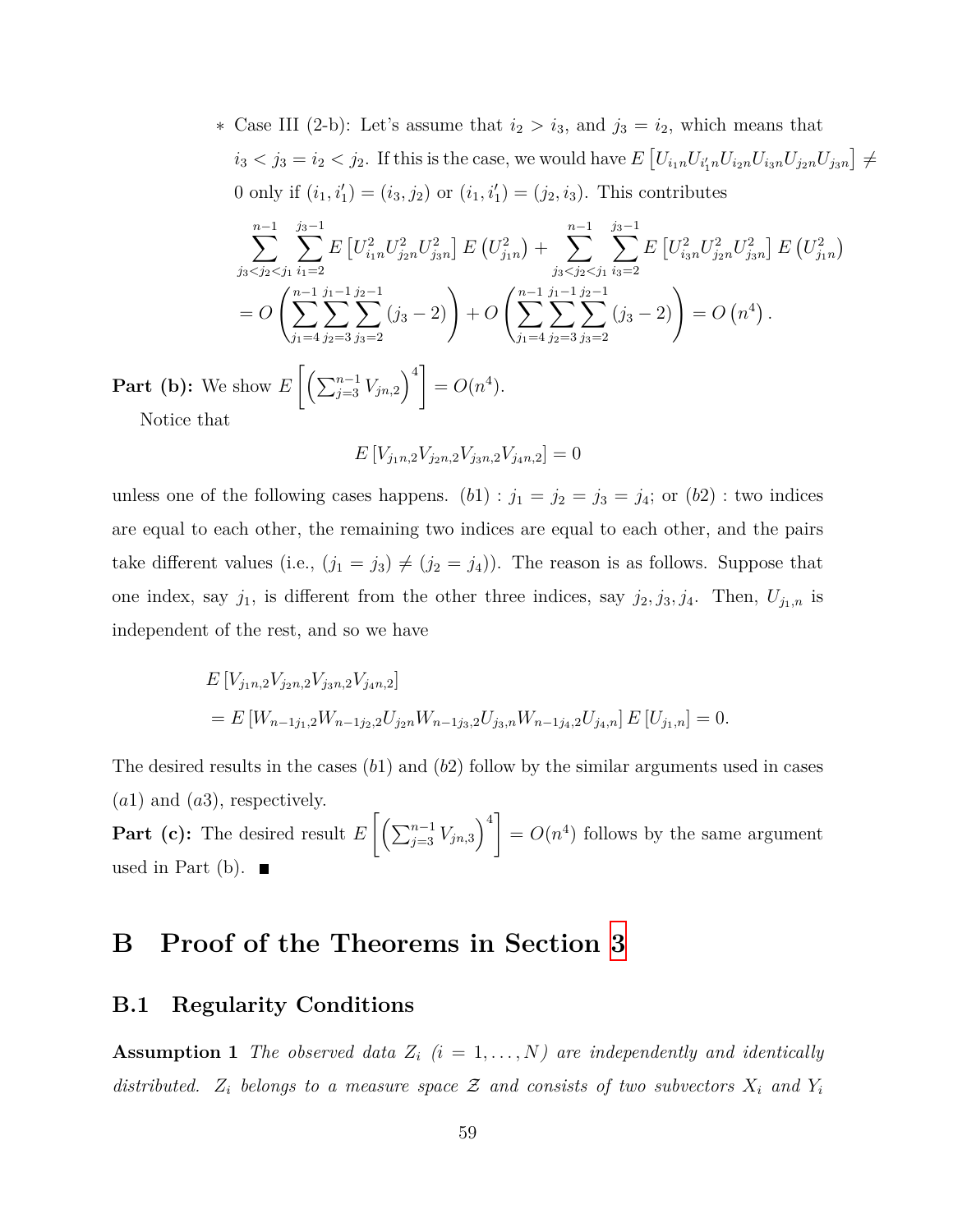such that  $Z_i = (Y'_i, X'_i)'$ , and the conditional probability density function of  $Y_i$  given  $X_i$  is  $h(y|x, \theta_0, \eta)$ , where  $\theta_0$  *is a q*-dimensional parameter and  $\eta$  *is a scalar parameter.* 

Let  $\theta \in \Theta \subset \mathbb{R}^q$ . Let  $\gamma := (\theta', \eta)'$  and  $\gamma \in \Gamma$ . Let  $\theta_j$   $(j = 1, \ldots, q)$  denote the *j*th element of *θ*.

<span id="page-59-1"></span>**Assumption 2** *For all*  $\theta$  *in*  $\Theta$  *and almost all*  $z$  *in*  $\mathcal{Z}$ *,*  $h(y|x, \theta, 0) = f(y|x, \theta)$ *.* 

<span id="page-59-0"></span>**Assumption 3** Let  $\varepsilon_i$  be a random variable that is independent of  $X_i$  and has a probability *density function*  $k(\cdot)$  *such that*  $\int e^k(e)de = 0$  *and*  $\int e^2k(e)de = \sigma_{\varepsilon}^2$ . Define  $h(y|x, \gamma) :=$  $f(y|x, (\theta_1 + \eta \varepsilon, \theta_2, \dots, \theta_q)')$ .

**Assumption 3<sup>***′***</sup>** *Let* $\varepsilon_i^*$  *be a random variable with a conditional probability density function*  $k(\cdot|x)$  such that  $\int e k(e|x)de = 0$  for all x in the support X of X and  $\sup_{x \in \mathcal{X}} \int e^2 k(e|x)de <$  $\infty$ *.* Let  $\mu(x)$  denote a function of *x* and define  $h(y|x, \gamma) := f(y|x, (\theta_1 + \eta^2 \mu(x) + \gamma^2 \mu(x)))$ *ηε*<sup>\*</sup>,  $\theta_2, \ldots, \theta_q)'$ ).

**Remark 9** *Although h*(*y|x, γ*) *in Assumptions [3](#page-59-0) and [3](#page-59-0) ′ is conceptually different from that in Assumptions* [1](#page-58-0) *and* [2](#page-59-1), the former, when integrating out  $\varepsilon$  (or  $\varepsilon^*$ ), satisfies the conditions *in Assumptions [1](#page-58-0) and [2.](#page-59-1) For this reason, we will slightly abuse the notation and use*  $h(y|x, \gamma)$  *to denote both.* 

For a matrix  $A = [a_{ij}]$ , let  $|A| = \max_{i,j} |a_{ij}|$ . Let  $f_X(x)$  denote the marginal probability density function of *X<sup>i</sup>* .

<span id="page-59-3"></span><span id="page-59-2"></span>**Assumption 4** For almost all  $z$  in  $\mathcal{Z}$ ,  $\ln f(y|x, \theta)$  is twice continuously differentiable with respect to  $\theta_1$ , and  $f(y|x, \theta)$ ,  $\ln f(y|x, \theta)$ ,  $\partial \ln f(y|x, \theta)/\partial \theta_1$  and  $\partial^2 \ln f(y|x, \theta)/\partial \theta_1^2$ *are all measurable functions of z for each*  $\theta$  *in*  $\Theta$ *, where*  $\Theta$  *is a compact subsets of*  $\mathbb{R}^q$ *.* For almost all z in Z,  $\ln f(y|x, \theta)$ ,  $\partial \ln f(y|x, \theta)/\partial \theta_1$  and  $\partial^2 \ln f(y|x, \theta)/\partial \theta_1^2$  are all continuously differentiable with respect to  $\theta$ .  $\partial \ln f(y|x, \theta)/\partial \theta$ ,  $\partial (\partial \ln f(y|x, \theta)/\partial \theta_1)/\partial \theta$  and  $∂$  ( $∂$ <sup>2</sup> ln  $f(y|x, θ)/∂θ$ <sub>1</sub><sup>2</sup>) */∂* $θ$  *are all measurable functions of z for each*  $θ$  *in*  $Θ$ *.*  $f_X(x)$  *is a measurable function of z for each*  $\theta$  *in*  $\Theta$ *.*  $\theta_0$  *is an element of the interior of*  $\Theta$ *.*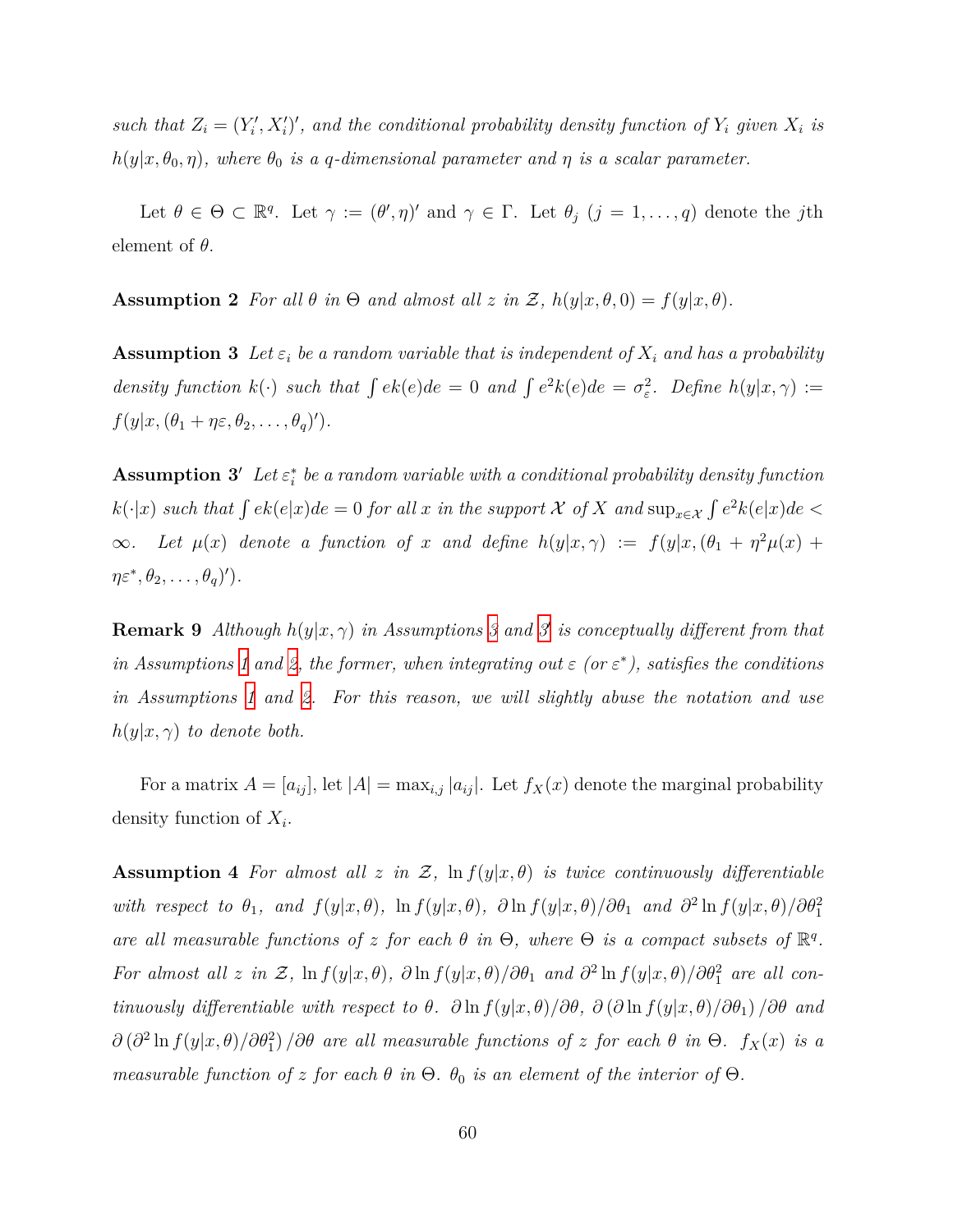**Assumption 5** *There exist measurable functions*  $a(z)$  *and*  $b(z)$  *such that*  $|f(y|x, \theta)f_X(x)| \le$  $a(z)\;\;and\;|\partial f(y|x,\theta)/\partial\theta|,\;|\partial^2 f(y|x,\theta)/\partial\theta_1^2|,\;|\partial^2\ln f(y|x,\theta)/\partial\theta_1^2|^2,\;|\partial\ln f(y|x,\theta)/\partial\theta_1|^4,\;|\partial^3\theta_1|^2\leq\delta$  $\ln f(y|x,\theta)/\partial\theta_1^2\partial\theta'|$ ,  $|\partial \ln f(y|x,\theta)/\partial\theta|$  and  $|\partial^2 \ln f(y|x,\theta)/\partial\theta\partial\theta'|$  are each less than  $b(z)$ . *Further, it is the case that*  $\int a(z)dz < +\infty$  *and*  $\int b(z)a(z)dz < +\infty$ *, and that the set*  $\{z : f(y|x, \theta) > 0\}$  *is independent of*  $\theta$ *.* 

**Assumption 6** If  $\theta \neq \theta_0$ , then  $A := \{z : f(y|x, \theta) \neq f(y|x, \theta_0)\}\$  satisfies  $\int_A f(y|x, \theta_0) dy >$ 0*.*

We write  $g(z, \theta) = (m(z, \theta)^\prime, s(z, \theta)^\prime)^\prime$ , where  $m(z, \theta)$  is defined in equation [\(21\)](#page-17-0) and  $s(z, \theta) = s(y|x, \theta) := \partial \ln f(y|x, \theta) / \partial \theta$  denotes the score. Define

$$
V := \int g(z, \theta_0) g(z, \theta_0)' f(y | x, \theta_0) f_X(x) dz.
$$

<span id="page-60-1"></span>**Assumption 7** *The matrix V is nonsingular.*

Now we define some general notation. Suppose that  $g(z, \theta)$  is a scalar function,  $h(z, \gamma)$ is a density of *Z* with parameter  $\gamma$ , and  $Z_i$  ( $i = 1, ..., N$ ) is a sequence of observations from  $h(z, \gamma)$ , where an extra subscript  $\gamma$  on  $Z_i$  is suppressed for notational convenience. Define  $g_N(\theta) := N^{-1} \sum_{i=1}^N g(Z_i, \theta)$ , and when the expectation exists,  $\phi(\theta, \gamma) := \int g(z, \theta) h(z, \gamma) dz$ . This notation does not refer to the specific functions defined elsewhere in this paper, and it will be used only in the following lemma, which is a restatement of Lemma A.1 in [Newey](#page-76-0) ([1985\)](#page-76-0) 28 and is helpful for the proof of Theorems [3](#page-17-1) and [4.](#page-21-0)

<span id="page-60-0"></span>**Lemma B.1** *Suppose that, for each*  $\theta$  *in*  $\Theta$ *,*  $g(z, \theta)$  *is a measurable function of z, for almost all z in*  $\mathcal Z$  *a continuous function of*  $\theta$ *, and*  $\Theta$  *is compact. Suppose that, for each*  $\gamma$ *in*  $\Gamma$ *,*  $h(z, \gamma)$  *is a measurable probability density on*  $Z$ *, for almost all*  $z$  *in*  $Z$  *a continuous function of γ, and* Γ *is compact. Suppose that there exist measurable functions a*(*z*) *and*  $b(z)$  *such that*  $h(z, \gamma) \leq a(z)$  *and*  $|g(z, \theta)| \leq b(z)$  *with* 

$$
\int b(z)a(z)dz < +\infty, \quad \int a(z)dz < +\infty.
$$

<sup>&</sup>lt;sup>28</sup>We slightly modify the notation in [Newey](#page-76-0) [\(1985](#page-76-0)) to suit our paper.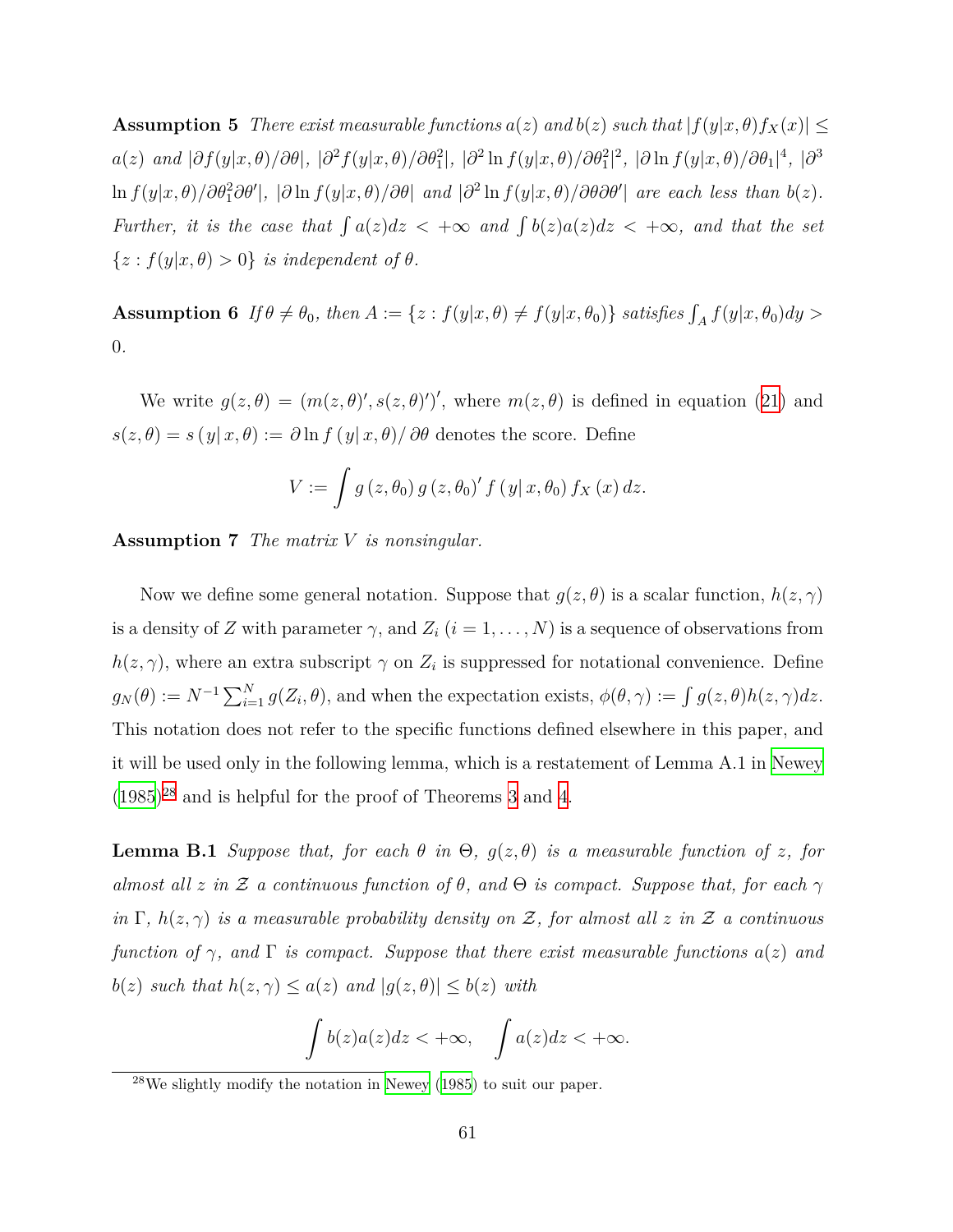*Then*  $\phi(\theta, \gamma)$  *exists and is continuous on*  $\Theta \times \Gamma$ *. Suppose, in addition, that*  $Z_1, \ldots, Z_N$ *are independent observations with density*  $h(z, \gamma_N)$  *where*  $\lim_{N \to \infty} \gamma_N = \gamma_0$ *. Then for all ε >* 0*,*

$$
\lim_{N \to \infty} P\left(\sup_{\Theta} |g_N(\theta) - \phi(\theta, \gamma_0)| \ge \varepsilon\right) = 0. \tag{48}
$$

**Proof.** See Appendix of [Newey](#page-76-0) [\(1985\)](#page-76-0). ■

### **B.2 Proof of Theorem [3](#page-17-1)**

For ease of reading, we will follow [Newey](#page-76-0) ([1985](#page-76-0), Proof of Lemma 2.1) as closely as possible.

**Step 1** Let

$$
\phi_{\eta}(\theta) := \int g(z,\theta) h(y|x,\theta_0,\sqrt{\eta}) f_X(x) dz,
$$
\n(49)

$$
\bar{V}_{\eta} := \int g\left(z, \theta_0\right) g\left(z, \theta_0\right)' h\left(y \mid x, \theta_0, \sqrt{\eta}\right) f_X\left(x\right) dz - \phi_{\eta}(\theta_0) \phi_{\eta}(\theta_0)'.
$$
 (50)

By Assumptions [4](#page-59-2) and [5,](#page-59-3) the elements of  $g(z, \theta)$  and the density  $h(y|x, \theta, \sqrt{\eta}) f_X(x)$  satisfy the conditions of Lemma [B.1,](#page-60-0) implying that  $\phi_{\eta}(\theta)$  exists and is continuous on Γ. Then by Assumption [3,](#page-59-0) we have

<span id="page-61-2"></span><span id="page-61-1"></span><span id="page-61-0"></span>
$$
\lim_{\eta \to 0} \phi_{\eta}(\theta_0) = \phi_0(\theta_0), \text{ and } \lim_{\eta \to 0} \bar{V}_{\eta} = V.
$$
\n(51)

Due to Assumptions [3](#page-59-0) - [5,](#page-59-3) the dominated convergence theorem (e.g., [Bartle,](#page-74-0) [1966](#page-74-0), Corollary 5.9) allows one to differentiate the integrand function in the identity  $\int f(y|x,\theta) f_X(x)$  $dz = 1$ , which yields the following identities for  $\theta$  in the interior of  $\Theta$ :

$$
E\left[s(Y_i|X_i,\theta)\right] = \int \frac{\partial f(y|x,\theta)}{\partial \theta} f_X(x)dz = \int s(y|x,\theta) f(y|x,\theta) f_X(x)dz = 0,
$$

and

$$
E\left[m(Z_i,\theta)\right] = \int \frac{\partial^2 f(y|x,\theta)/\partial \theta_1^2}{f(y|x,\theta)} f(y|x,\theta) f_X(x) dz = 0.
$$

In light of Assumption [2,](#page-59-1) these identities evaluating at  $\theta_0$  immediately imply that

<span id="page-61-3"></span>
$$
\phi_0(\theta_0) = E[g(Z_i, \theta_0)] = \int g(z, \theta_0) f(y|x, \theta_0) f_X(x) dz = 0.
$$
 (52)

By Assumption [5,](#page-59-3) functions  $[m(z, \theta)]^2$  and  $s(y|x, \theta)s(y|x, \theta)'$  satisfy the conditions of Lemma [B.1](#page-60-0), and so does  $s(y|x, \theta) m(z, \theta)$  by the Cauchy-Schwarz inequality.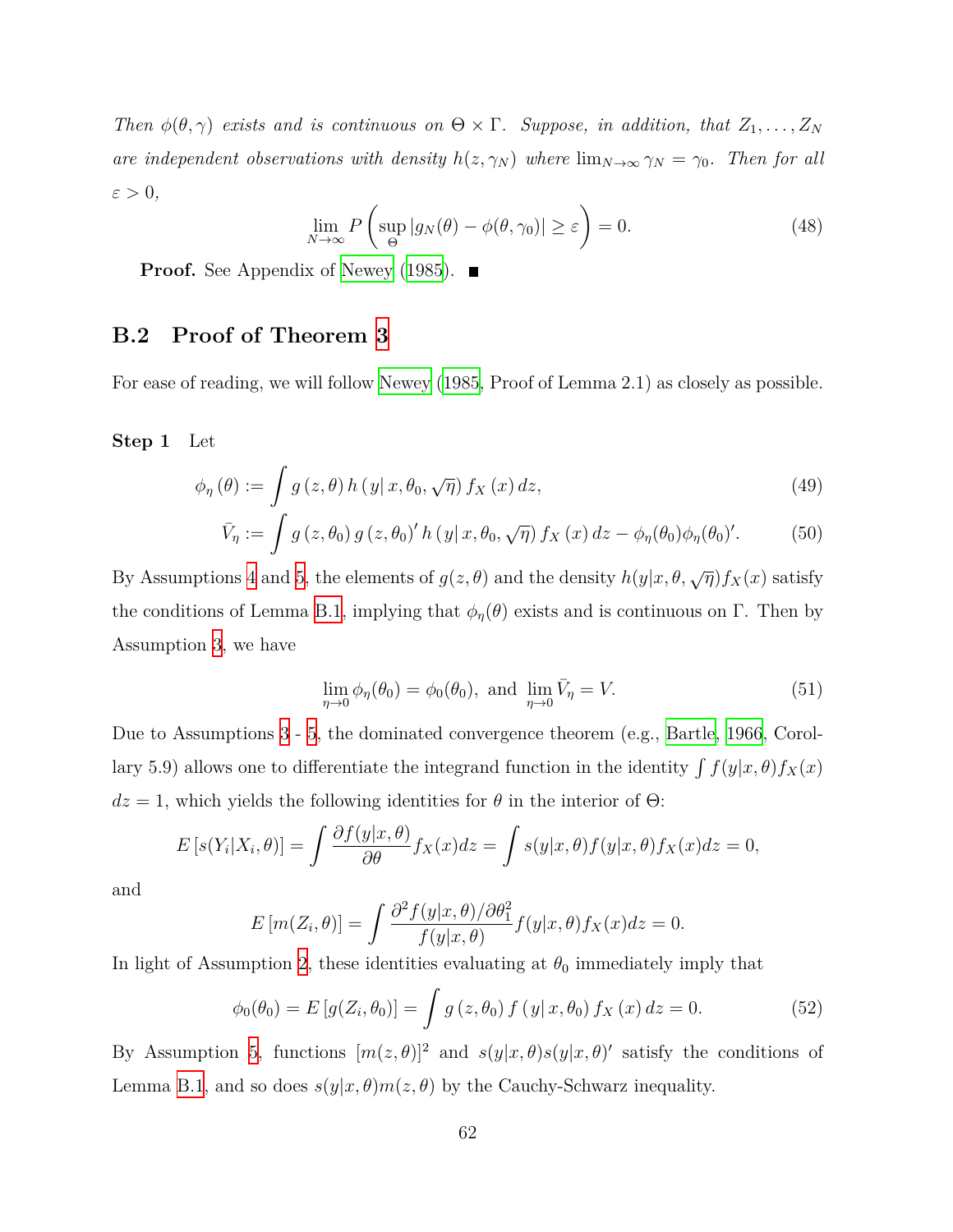**Step 2** In this step, we will first establish a central limit theorem (CLT) for  $N^{-1/2} \sum_{i=1}^{N}$  $(g(Z_i, \theta_0) - \phi_{\eta_N}(\theta_0))$  under arbitrary sequence of DGP's with  $\eta_N \to 0$  as  $N \to \infty$ . Define a function  $W_{\eta}(z) := \lambda' [g(z, \theta_0) - \phi_{\eta}(\theta_0)],$  and let  $W_{\eta,i} := W_{\eta}(Z_i)$  for  $i = 1, ..., N$ , where  $\lambda$  is a (*q*+1)-dimensional non-zero vector. By the definitions of  $\phi_{\eta}(\theta)$  and  $\bar{V}_{\eta}$  in ([49](#page-61-0)) and [\(50](#page-61-1)), we know that  $W_{\eta,i}$  has mean zero and variance  $\lambda' \bar{V}_{\eta} \lambda$ , which is positive for small  $\eta$  by Assump-tion [7](#page-60-1) and [\(51](#page-61-2)). For any  $\delta > 0$ , define the set  $A_{\delta,\eta} := \left\{ z : |W_{\eta}(z)| \ge \delta \left( N \lambda' \bar{V}_{\eta} \lambda \right)^{1/2} \right\}$ . Note that  $Z_i$   $(i = 1, ..., N)$  are identically distributed, so for any  $\delta > 0$ , we have

<span id="page-62-0"></span>
$$
\begin{split}\n&\left(N\lambda'\bar{V}_{\eta}\lambda\right)^{-1}\sum_{i=1}^{N}\int_{|W_{\eta,i}|\geq\delta\left(N\lambda'\bar{V}_{\eta}\lambda\right)^{1/2}}|W_{\eta,i}|^{2}h(Y_{i}|X_{i},\theta_{0},\sqrt{\eta})f_{X}(X_{i})dZ_{i} \\
&=\left(\lambda'\bar{V}_{\eta}\lambda\right)^{-1}\int_{A_{\delta,\eta}}|W_{\eta}(z)|^{2}h(y|x,\theta_{0},\sqrt{\eta})f_{X}(x)dz \\
&\leq\left(\lambda'\bar{V}_{\eta}\lambda\right)^{-1}2(q+1)|\lambda|^{2}\left(|\phi_{\eta}(\theta_{0})|^{2}\int_{A_{\delta,\eta}}a(z)dz+\int_{A_{\delta,\eta}}b(z)a(z)dz\right),\n\end{split} \tag{53}
$$

where the last inequality holds by Assumption [5](#page-59-3) and the simple inequality that  $(a + b)^2 \leq$  $2(a^2 + b^2)$  for any  $a, b \in \mathbb{R}$ . By ([51](#page-61-2)) and [\(52\)](#page-61-3),  $\lim_{\eta \to 0} \phi_{\eta}(\theta_0) = 0$ . By [\(51\)](#page-61-2), we have  $\lim_{\eta\to 0} \lambda' \bar{V}_{\eta} \lambda = \lambda' V \lambda > 0$ , so  $A_{\delta,\eta}$  converges to an empty set as  $N \to \infty$ , implying that  $\lim_{N\to\infty} \int_{A_{\delta,\eta}} a(z)dz = 0$  and  $\lim_{N\to\infty} \int_{A_{\delta,\eta}} b(z)a(z)dz = 0$ . Therefore, ([53\)](#page-62-0) implies that the Lindberg condition is satisfied, and by the Lindberg-Feller CLT (e.g., p.128 of [Rao,](#page-76-1) [1971](#page-76-1)), we have  $(N\lambda'\bar{V}_n\lambda)^{-1/2}\sum_{i=1}^N W_{n,i} \Rightarrow N(0,1)$ , implying in turn that  $N^{-1/2} \sum_{i=1}^{N} W_{\eta,i} \Rightarrow N(0, \lambda' V \lambda)$ . This, together with the Cramér-Wold device, implies that for arbitrary sequence of DGP's with  $\eta_N \to 0$  as  $N \to \infty$ ,

$$
N^{-1/2} \sum_{i=1}^{N} (g(Z_i, \theta_0) - \phi_{\eta_N}(\theta_0)) \Rightarrow N(0, V).
$$

Then, we apply this CLT to a particular sequence  $\eta_N = N^{-1/2}$  and get

<span id="page-62-1"></span>
$$
N^{-1/2} \sum_{i=1}^{N} \left( g\left(Z_i, \theta_0\right) - \phi_{N^{-1/2}}\left(\theta_0\right) \right) \Rightarrow N(0, V). \tag{54}
$$

<sup>29</sup>Let</sup>  $A_{\delta,\eta} = \emptyset$  if  $\lambda' \overline{V}_{\eta} \lambda < 0$ .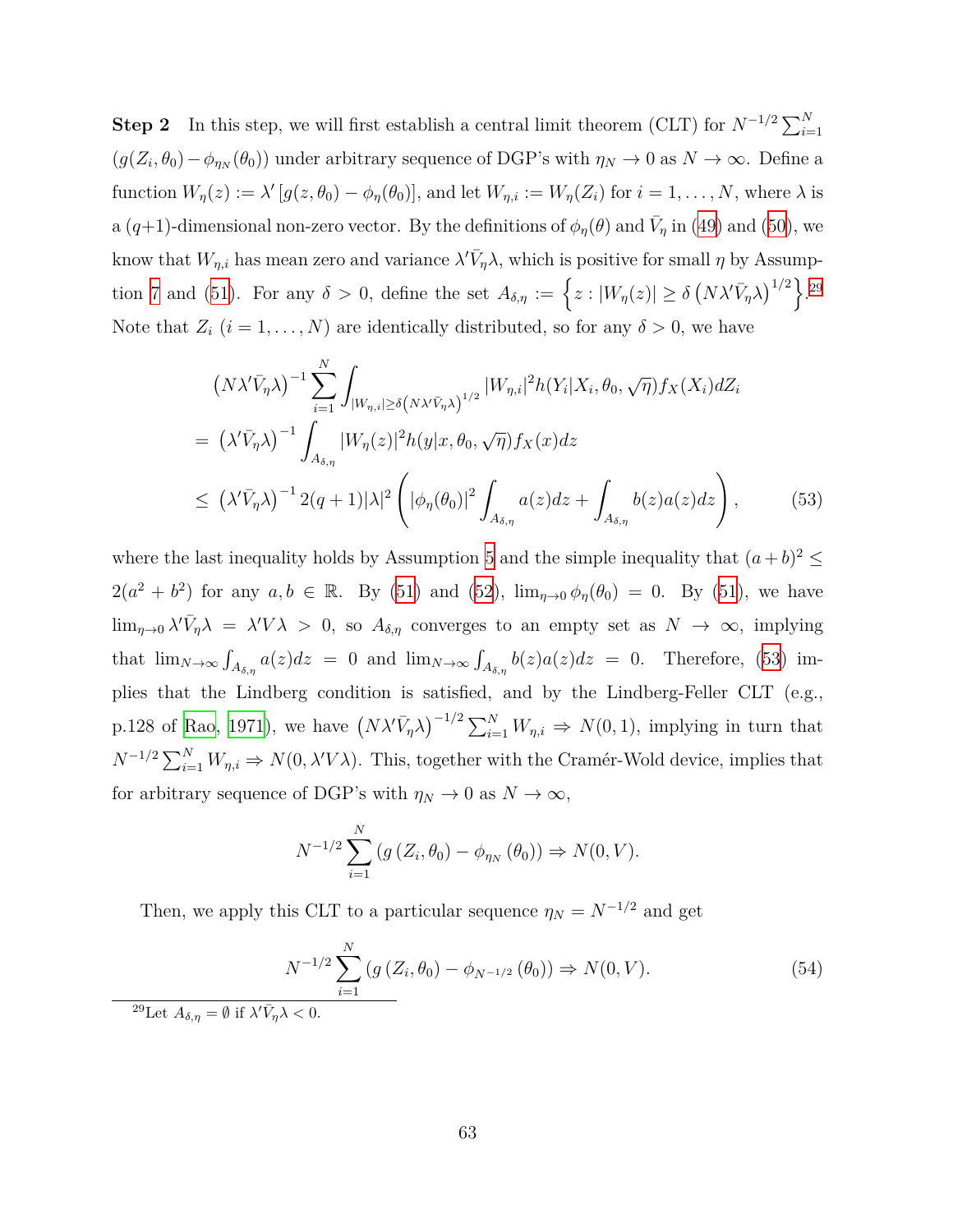**Step 3** Due to Assumptions [3](#page-59-0) - [5](#page-59-3) and the dominated convergence theorem, we calculate the derivative of  $\int g(z, \theta_0) h(y|x, \theta_0, \eta) f_X(x) k(e) \, d\nu$  with respect to  $\eta$  as follows

<span id="page-63-0"></span>
$$
K_R := \frac{\partial}{\partial \eta} \left( \int g(z, \theta_0) f_X(x) \int f(y | x, \theta_0 + \sqrt{\eta} e^i) k(e) \, dedz \right) \Big|_{\eta=0}
$$
\n
$$
= \frac{\int \int g(z, \theta_0) f_X(x) \frac{\partial f(y | x, \theta_0 + \sqrt{\eta} e^i)}{\partial \theta_1} e^i(k) \, dedz}{2\sqrt{\eta}} \Big|_{\eta=0}
$$
\n
$$
= \lim_{\eta \to 0} \frac{\frac{\sqrt{\eta}}{2} \int \int g(z, \theta_0) f_X(x) \frac{\partial f(y | x, \theta_0 + \sqrt{\eta} e^i)}{\partial \theta_1} e^i(k) \, dedz}{\eta}.
$$
\n(55)

Using the L'Hôpital's rule, we get

$$
K_{R} = \lim_{\eta \to 0} \frac{\left(\begin{array}{c} \frac{1}{4\sqrt{\eta}} \int \int g\left(z,\theta_{0}\right) f_{X}\left(x\right) \frac{\partial f\left(y|x,\theta_{0}+\sqrt{\eta}e\iota\right)}{\partial \theta_{1}} e k\left(e\right) de dz}{\sqrt{\eta}}\right)}{\frac{1}{\eta \to 0}} \\ = \frac{K_{R}}{2} + \frac{1}{4} \lim_{\eta \to 0} \int \int g\left(z,\theta_{0}\right) f_{X}\left(x\right) \frac{\partial^{2} f\left(y|x,\theta_{0}+\sqrt{\eta}e\iota\right)}{\partial \theta_{1}^{2}} e^{2} k\left(e\right) de dz}{\partial \theta_{1}^{2}}\right) e^{2} k\left(e\right) de dz,
$$

from which we obtain

$$
K_R = \frac{1}{2} \int \int g(z, \theta_0) f_X(x) \frac{\partial^2 f(y|x, \theta_0)}{\partial \theta_1^2} e^{2k} (e) d\varepsilon
$$
  
=  $\frac{\sigma_{\varepsilon}^2}{2} \int g(z, \theta_0) f_X(x) \frac{\partial^2 f(y|x, \theta_0)}{\partial \theta_1^2} dz$   
=  $\frac{\sigma_{\varepsilon}^2}{2} \int g(z, \theta_0) \frac{\partial^2 f(y|x, \theta_0)/\partial \theta_1^2}{f(y|x, \theta_0)} f(y|x, \theta_0) f_X(x) dz$   
=  $\frac{\sigma_{\varepsilon}^2}{2} E \left[ g(Z_i, \theta_0) \frac{\partial^2 f(Y_i|X_i, \theta_0)/\partial \theta_1^2}{f(Y_i|X_i, \theta_0)} \right],$ 

where we recall  $\sigma_{\varepsilon}^2 = \int e^2 k(e) de$ . Recalling that  $g(z, \theta) = (m(z, \theta)', s(z, \theta)')'$  helps us obtain the following:

$$
K_R = \frac{\sigma_{\varepsilon}^2}{2} \left[ E \left[ \left( \frac{\partial^2 f(Y_i | X_i, \theta_0) / \partial \theta_1^2}{f(Y_i | X_i, \theta_0)} \right)^2 \right]_{\theta_0^2} \right] = \frac{\sigma_{\varepsilon}^2}{2} \left[ \kappa_1 \right] \cdot E \left[ s \left( Y_i | X_i, \theta_0 \right) \frac{\partial^2 f(Y_i | X_i, \theta_0) / \partial \theta_1^2}{f(Y_i | X_i, \theta_0)} \right] \right] = \frac{\sigma_{\varepsilon}^2}{2} \left[ \kappa_2 \right].
$$

Recall the definition of  $\phi_{\eta}(\theta)$  in [\(49\)](#page-61-0) and apply the mean value theorem to ([55](#page-63-0)) with  $\eta_N = N^{-1/2}$ , we get

$$
K_R = \lim_{N \to \infty} N^{1/2} \left( \int g(z, \theta_0) f_X(x) \int f\left(y | x, \theta_0 + \sqrt{N^{-1/2}} e_t\right) k(e) \, dedz - \int g(z, \theta_0) f(z | \theta_0) \, dz \right)
$$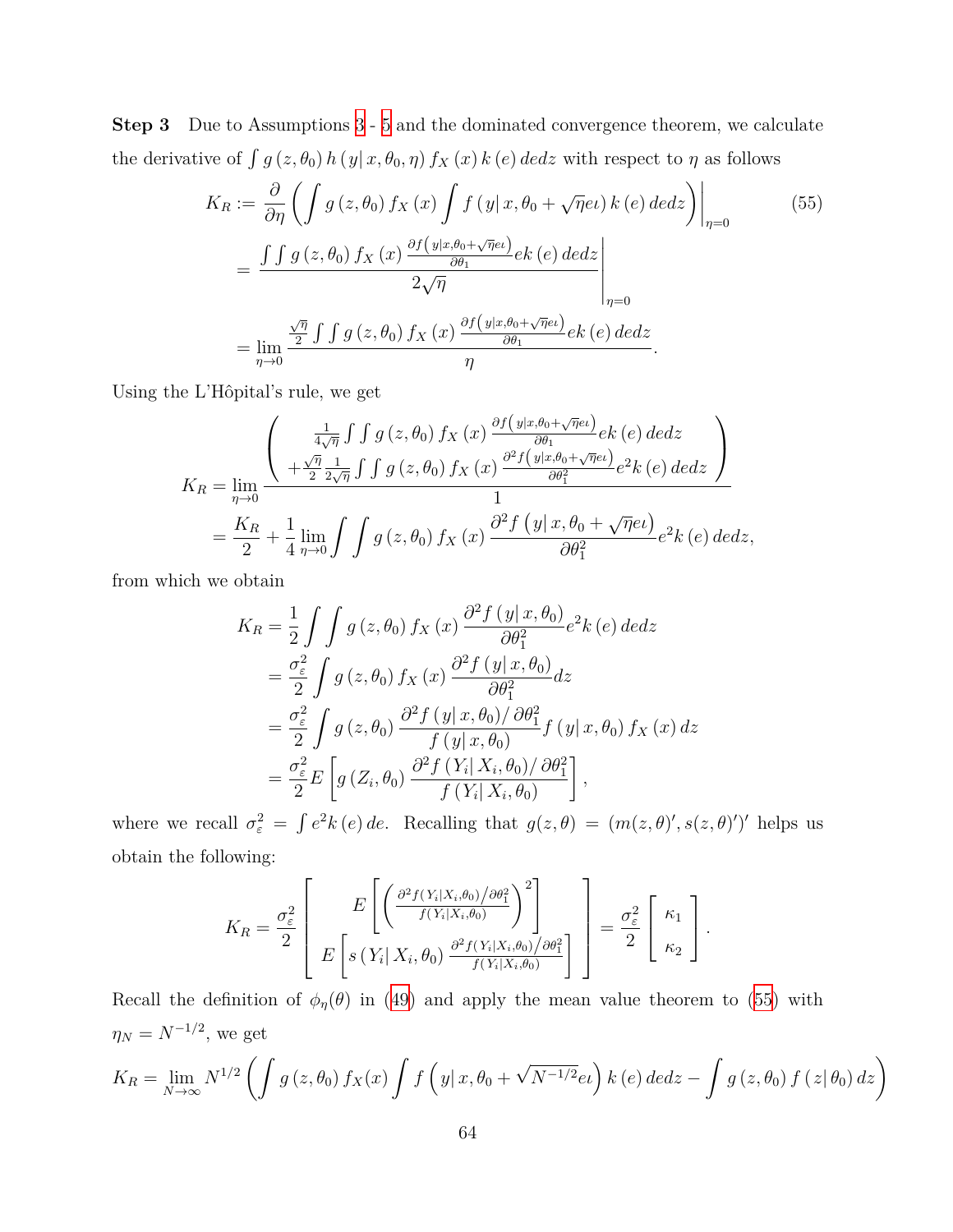$$
= \lim_{N \to \infty} N^{1/2} \left( \int g(z, \theta_0) h(y|x, \theta_0, \sqrt{N^{-1/2}}) f_X(x) dz - \int g(z, \theta_0) h(y|x, \theta_0, 0) f_X(x) dz \right)
$$
  
= 
$$
\lim_{N \to \infty} N^{1/2} (\phi_{N^{-1/2}} (\theta_0) - \phi_0 (\theta_0)).
$$

Combined with the CLT in [\(54\)](#page-62-1), we see that this implies that  $\sqrt{N}g_N(\theta_0) \stackrel{d}{\longrightarrow} N(K_R, V)$ , where we define  $g_N(\theta) := N^{-1} \sum_{i=1}^N g(Z_i, \theta)$ .<sup>30</sup>

<span id="page-64-0"></span>**Remark 10** *We can in principle address heteroscedasticity as long as*  $E[\epsilon|x] = 0$  *is satisfied. This of course implies that K<sup>R</sup> should be redefined as*

$$
\frac{1}{2} \left[ E \left\{ E \left[ \varepsilon_i^2 \middle| X_i \right] \left( \frac{\partial^2 f(Y_i | X_i, \theta_0) / \partial \theta_1^2}{f(Y_i | X_i, \theta_0)} \right)^2 \right\} \\ E \left\{ E \left[ \varepsilon_i^2 \middle| X_i \right] s \left( Y_i \middle| X_i, \theta_0 \right) \frac{\partial^2 f(Y_i | X_i, \theta_0) / \partial \theta_1^2}{f(Y_i | X_i, \theta_0)} \right\} \right]
$$

*,*

*with corresponding changes in the following steps.*

**Step 4** We now show that  $N^{1/2} (\bar{\theta}_N - \theta_0) = -(DH)^{-1} DN^{1/2} g_N(\theta_0) + o_p(1)$ , where  $D :=$  $[0, I_q]$  and  $H := E[\partial g(Z_i, \theta_0)/\partial \theta']$ . By the mean value theorem, we get  $N^{1/2}g_N(\bar{\theta}_N)$  $N^{1/2}g_N(\theta_0) + \left[\partial g_N(\dot{\theta}_N)\right/\partial\theta'\right]N^{1/2}(\bar{\theta}_N-\theta_0)$  for some  $\dot{\theta}_N$  on the line segment connecting  $\bar{\theta}_N$  and  $\theta_0$ . By Assumptions [4](#page-59-2) and [5](#page-59-3), we know that  $h(y|x, \gamma) f_X(x)$  and the constituent elements of  $\partial g_N(\dot{\theta}_N)/\partial \theta'$  satisfy the conditions of Lemma [B.1,](#page-60-0) implying that  $\partial g_N(\dot{\theta}_N)$   $\big/$   $\partial \theta' \stackrel{p}{\longrightarrow}$  *E* [ $\partial g(Z_i, \theta_0)$  */*  $\partial \theta'$ ]. This, combined with the standard  $\sqrt{N}$ -consistency of the MLE  $\bar{\theta}_N$ , implies that  $N^{1/2}g_N(\bar{\theta}_N) = N^{1/2}g_N(\theta_0) + H N^{1/2}(\bar{\theta}_N - \theta_0) + o_p(1)$ . Because the MLE satisfies  $0 = Dg_N(\bar{\theta}_N)$  by definition, it follows that  $0 = DN^{1/2}g_N(\theta_0) +$  $DHN^{1/2} (\bar{\theta}_N - \theta_0) + o_p(1)$ , from which we obtain  $N^{1/2} (\bar{\theta}_N - \theta_0) = - (DH)^{-1} DN^{1/2} g_N(\theta_0) + o_p(1)$  $o_p(1)$ .

By the definition of  $g(z, \theta)$  and *H*, we note that

$$
H = \left[ \begin{array}{c} E \left[ \frac{\partial m(Z_i, \theta_0)}{\partial \theta'} \right] \\ E \left[ \frac{\partial s(Y_i|X_i, \theta_0)}{\partial \theta'} \right] \end{array} \right] = \left[ \begin{array}{c} E \left[ \frac{\partial m(Z_i, \theta_0)}{\partial \theta'} \right] \\ -\mathcal{I} \end{array} \right].
$$

<sup>&</sup>lt;sup>30</sup>Note that  $g_N(\theta)$  and  $g(z, \theta)$  here are different from those introduced before Lemma [B.1](#page-60-0). The former are based on the specific functions  $m(z, \theta)$  and  $s(z, \theta)$  used discussed in this paper, while the latter are generic notation used only to state Lemma [B.1](#page-60-0), i.e., Lemma A.1 in [Newey](#page-76-0) [\(1985](#page-76-0)).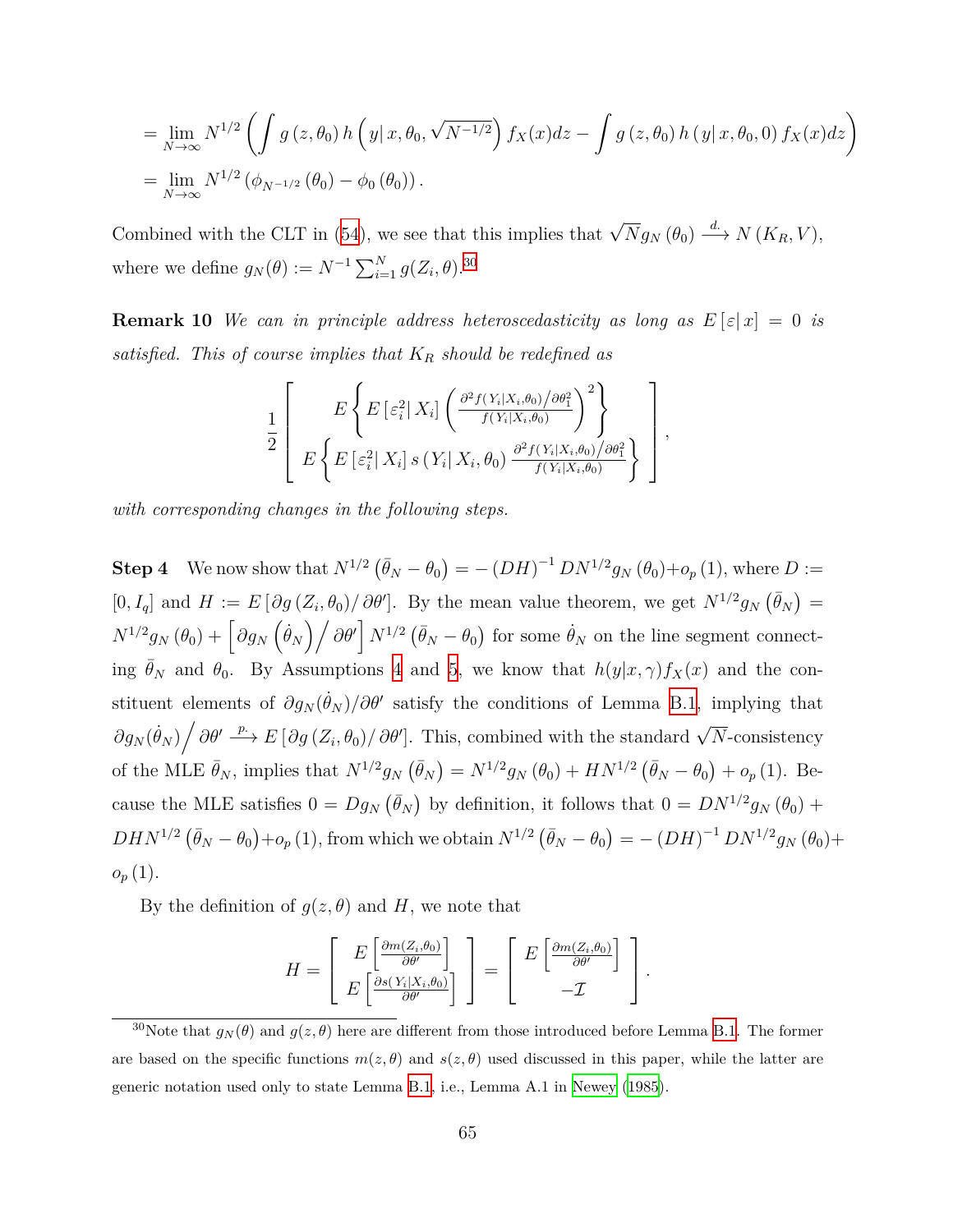We now simplify the following coordinates of *H*,

$$
E\left[\frac{\partial m\left(Z_i,\theta_0\right)}{\partial\theta}\right] = E\left[\frac{\partial}{\partial\theta}\frac{\partial^2 f\left(Y_i\right|X_i,\theta_0)/\partial\theta_1^2}{f\left(Y_i\right|X_i,\theta_0)}\right],
$$

a bit. For this purpose, we start with the observation that

$$
0 = \int \frac{\partial^2 f(y|x,\theta)/\partial \theta_1^2}{f(y|x,\theta)} f(y|x,\theta) dy
$$

for all  $\theta$ . Assumptions [3](#page-59-0) - [5](#page-59-3) and the dominated convergence theorem allow differentiating both sides with respect to  $\theta$  and getting

$$
0 = \int \frac{\partial}{\partial \theta} \frac{\partial^2 f(y|x,\theta)/\partial \theta_1^2}{f(y|x,\theta)} f(y|x,\theta) dy + \int \frac{\partial^2 f(y|x,\theta)/\partial \theta_1^2}{f(y|x,\theta)} \frac{\partial f(y|x,\theta)/\partial \theta}{f(y|x,\theta)} f(y|x,\theta) dy,
$$

or

$$
0 = E\left[\frac{\partial}{\partial \theta} \frac{\partial^2 f(Y_i|X_i, \theta_0)/\partial \theta_1^2}{f(Y_i|X_i, \theta_0)}\right] + E\left[\frac{\partial^2 f(Y_i|X_i, \theta_0)/\partial \theta_1^2}{f(Y_i|X_i, \theta_0)}s(Y_i|X_i, \theta_0)\right].
$$

We therefore conclude that

$$
E\left[\frac{\partial m\left(Z_i,\theta_0\right)}{\partial\theta}\right] = -E\left[\frac{\partial^2 f\left(Y_i\middle| X_i,\theta_0\right)/\partial\theta_1^2}{f\left(Y_i\middle| X_i,\theta_0\right)}s\left(Y_i\middle| X_i,\theta_0\right)\right] = -\kappa_2,
$$

and hence

$$
H = \left[ \begin{array}{c} -\kappa_2' \\ -\mathcal{I} \end{array} \right].
$$

**Remark 11** *Note that*  $-(DH)^{-1} = \mathcal{I}^{-1}$ *. Combined with*  $N^{1/2}g_N(\theta_0) \Rightarrow N(K_R, V)$ *,* which implies that  $DN^{1/2}g_N(\theta_0) \Rightarrow N\left(\frac{\sigma_{\varepsilon}^2}{2}\kappa_2,\mathcal{I}\right)$ , we can see that  $N^{1/2}(\bar{\theta}_N-\theta_0) \Rightarrow$  $N\left(\frac{\sigma_{\varepsilon}^2}{2}\mathcal{I}^{-1}\kappa_2,\mathcal{I}^{-1}\right)$ . Therefore, if  $\kappa_2=0$ , the MLE is asymptotically unbiased even un*der the alternative of random effects.*

**Step 5** We now establish the asymptotic distribution of  $m_N(\bar{\theta}_N)$ . For this purpose, we note that  $\sqrt{N}m_N(\bar{\theta}_N) = L$ *√*  $\overline{N}g_N(\bar{\theta}_N)$  for  $L := [I_1, 0]$ . We also saw in the previous step that  $N^{1/2}g_N(\bar{\theta}_N) = N^{1/2}g_N(\theta_0) + H N^{1/2}(\bar{\theta}_N - \theta_0) + o_p(1)$ , and  $N^{1/2}(\bar{\theta}_N - \theta_0) =$  $-(DH)^{-1}DN^{1/2}g_N(\theta_0)+o_p(1)$ . Let  $s_N(\theta):=N^{-1}\sum_{i=1}^N s(Z_i,\theta)$ . Therefore, we see that

$$
\sqrt{N}m_N\left(\bar{\theta}_N\right)=L\sqrt{N}g_N\left(\bar{\theta}_N\right)
$$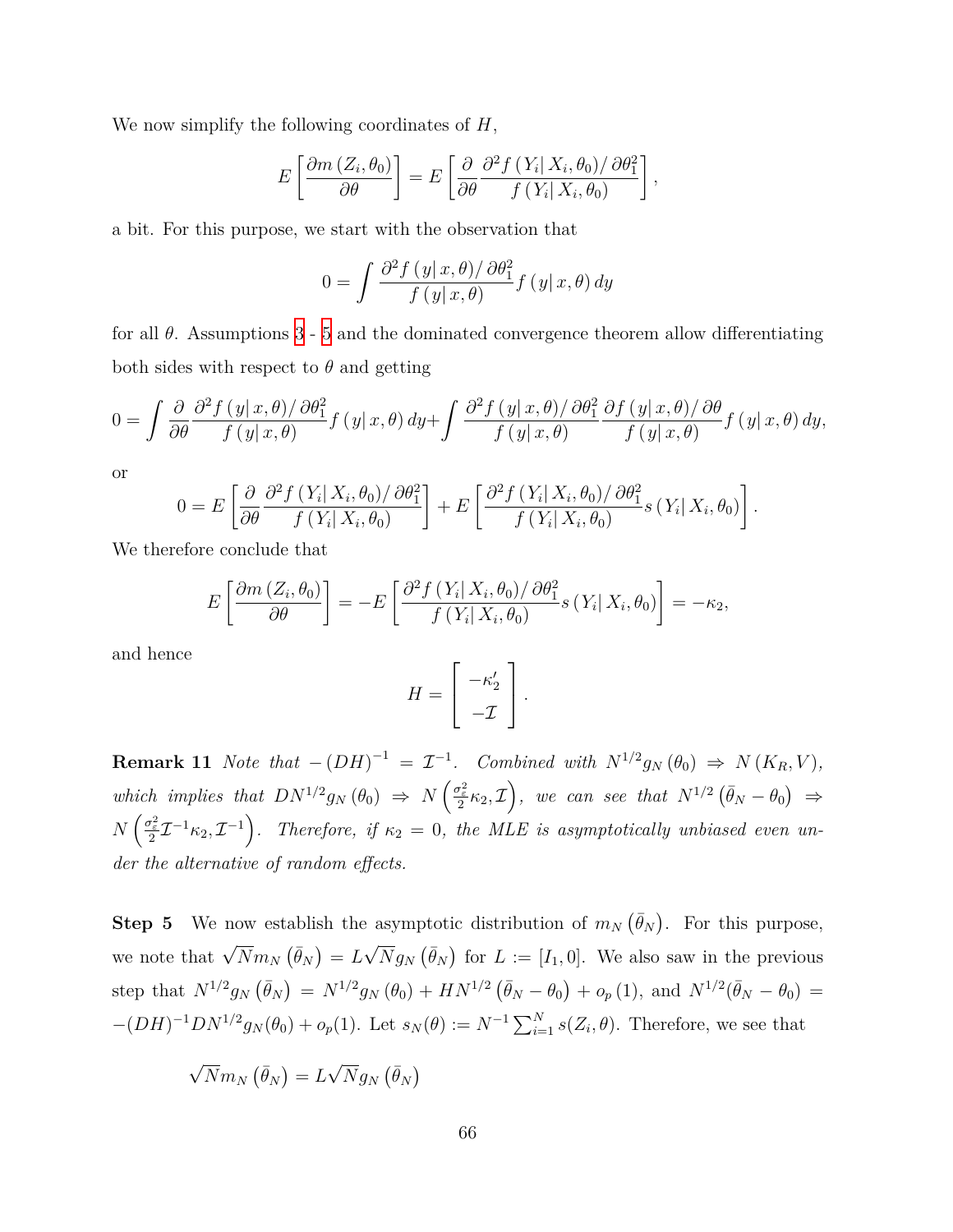$$
= L\sqrt{N}g_N(\theta_0) - LH(DH)^{-1}D\sqrt{N}g_N(\theta_0) + o_p(1)
$$
  
\n
$$
= L\left(I_{q+1} - H(DH)^{-1}D\right)\sqrt{N}g_N(\theta_0) + o_p(1)
$$
  
\n
$$
= [I_1, 0] \sqrt{N}g_N(\theta_0) - [I_1, 0] H(-I)^{-1} \sqrt{N} s_N(\theta_0) + o_p(1)
$$
  
\n
$$
= \sqrt{N}m_N(\theta_0) - \kappa_2' I^{-1} \sqrt{N} s_N(\theta_0) + o_p(1)
$$
  
\n
$$
= [I_1, -\kappa_2' I^{-1}] \sqrt{N}g_N(\theta_0) + o_p(1),
$$

while in Step 3 we showed  $\sqrt{N}g_N(\theta_0) \Rightarrow N(K_R, V)$ . Because  $[I_1, -\kappa_2' \mathcal{I}^{-1}]V[I_1, -\kappa_2' \mathcal{I}^{-1}]' =$  $\kappa_1 - \kappa_2' \mathcal{I}^{-1} \kappa_2$ , it follows that

$$
\sqrt{N}m_N\left(\bar{\theta}_N\right) = L\sqrt{N}g_N\left(\bar{\theta}_N\right) \Rightarrow N\left(\left[I_1, -\kappa_2'\mathcal{I}^{-1}\right]K_R, \kappa_1 - \kappa_2'\mathcal{I}^{-1}\kappa_2\right) \tag{56}
$$

as desired, since  $[I_1, -\kappa'_2 \mathcal{I}^{-1}] K_R = \frac{\sigma_{\varepsilon}^2}{2} (\kappa_1 - \kappa'_2 \mathcal{I}^{-1} \kappa_2).$ 

### **B.3 Proof of Theorem [4](#page-21-0)**

The proof is essentially identical to the proof of Theorem [3](#page-17-1), except that we need to calculate the counterpart of  $K_R$  in Step 3. We begin by considering the special case where the neglected heterogeneity takes the form

<span id="page-66-0"></span>
$$
f\left(y\left|x,\left(\theta_{0,1}+\frac{\mu(x)}{N^{1/2}},\theta_{0,2},\ldots,\theta_{0,q}\right)\right.\right).
$$

Note that there is no other random variable yet (such as  $\varepsilon^*$ ). We now would like to calculate the counterpart of  $K_R$ . Due to Assumptions  $3'$  $3'$ , [4,](#page-59-2) [5](#page-59-3) and the dominated convergence theorem, we have

$$
K_F := \frac{\partial}{\partial \eta} \left( \int g(z, \theta_0) f_X(x) f(y|x, \theta_0 + \eta \mu(x) \iota) dz \right) \Big|_{\eta=0}
$$
  
= 
$$
\int g(z, \theta_0) f_X(x) \frac{\partial f(y|x, \theta_0)}{\partial \theta_1} \mu(x) dz
$$
  
= 
$$
\int g(z, \theta_0) s_1(y|x, \theta_0) f(y|x, \theta_0) f_X(x) \mu(x) dz
$$
  
= 
$$
E[g(Z_i, \theta_0) s_1(Y_i|X_i, \theta_0) \mu(X_i)],
$$

where  $s_1(y|x, \theta_0)$  is the first coordinate of the score function. By applying the mean value theorem with  $\eta_N = N^{-1/2}$  as before, we get  $K_F = \lim_{N \to \infty} N^{1/2} (\phi_{N^{-1/2}}(\theta_0) - \phi_0(\theta_0)).$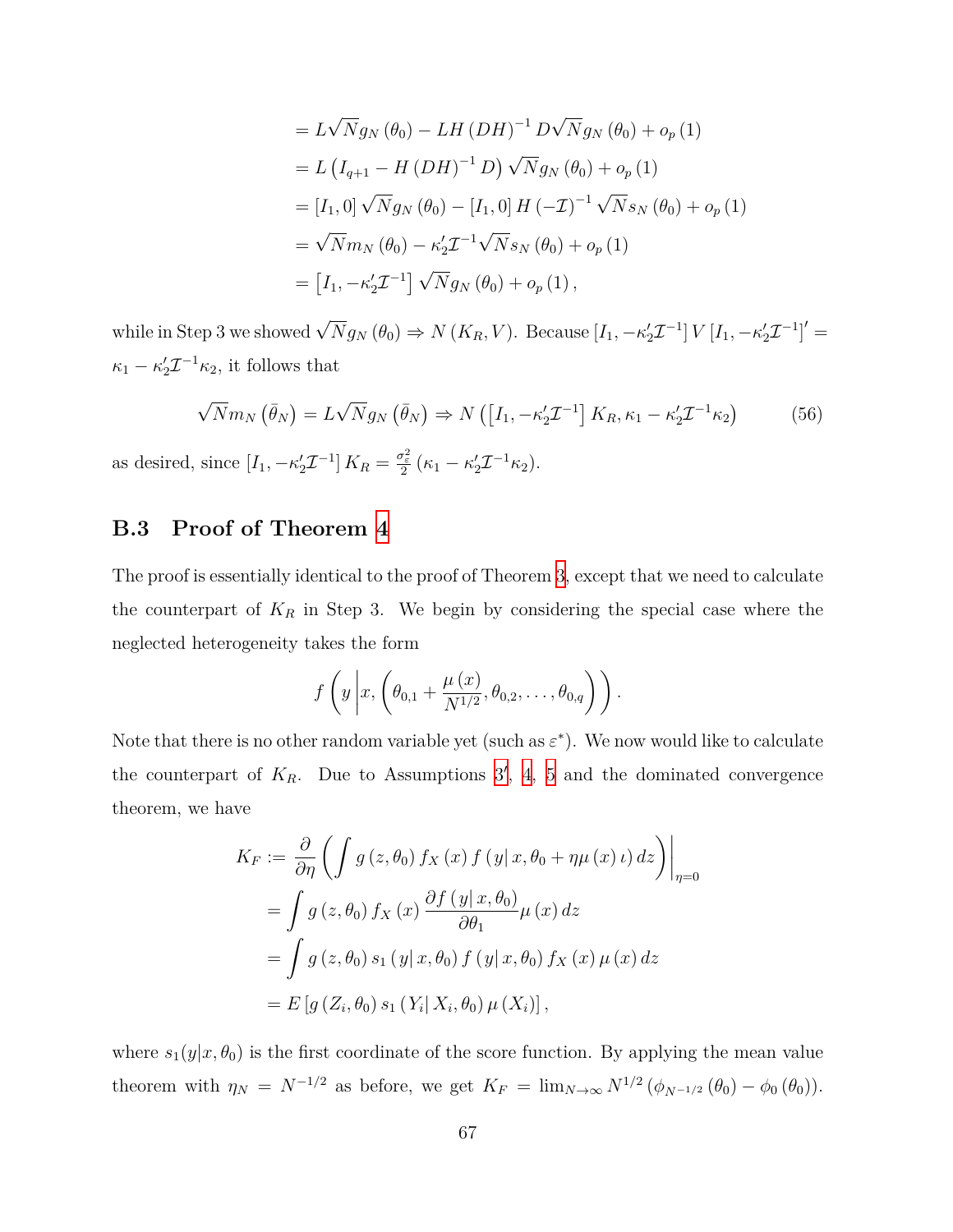Note that  $K_F$  can be written as

$$
K_{F} := E \left[ \frac{\frac{\partial^{2} f(Y_{i}|X_{i}, \theta_{0})}{\partial \theta_{1}^{2}} s_{1} (Y_{i}|X_{i}, \theta_{0}) \mu(X_{i})}{s (Y_{i}|X_{i}, \theta_{0}) s_{1} (Y_{i}|X_{i}, \theta_{0}) \mu(X_{i})} \right]
$$
  
= 
$$
\left[ E \left\{ E \left[ \frac{\frac{\partial^{2} f(Y_{i}|X_{i}, \theta_{0})}{\partial \theta_{1}^{2}} s_{1} (Y_{i}|X_{i}, \theta_{0}) \middle| X_{i} \right] \mu(X_{i}) \right\} \right].
$$
  

$$
E \left\{ E \left[ s (Y_{i}|X_{i}, \theta_{0}) s_{1} (Y_{i}|X_{i}, \theta_{0}) \middle| X_{i} \right] \mu(X_{i}) \right\} \right].
$$

The rest of [Newey](#page-76-0) ([1985](#page-76-0))'s analysis still applies, in particular, (2.6) and (2.7) in [Newey](#page-76-0) ([1985\)](#page-76-0) hold.<sup>31</sup> We therefore have (in his notation)  $L_T = L = [I_1, 0], D = [0, I_q], P =$  $I_{q+1} - H(DH)^{-1} D$ ,  $K = K_F$ , and we consider  $\sqrt{N}$  instead of  $\sqrt{T}$ . Because  $DH = -I$ ,  $Dg(z, \theta_0) = s(z, \theta_0)$ , we still have (in our notation)

$$
L\sqrt{N}g_N(\bar{\theta}_N) = LP\sqrt{N}g_N(\theta_0) + o_p(1)
$$
  
=  $L(I_{q+1} - H(DH)^{-1}D)\sqrt{N}g_N(\theta_0) + o_p(1)$   
=  $[I_1, 0]\sqrt{N}g_N(\theta_0) - [I_1, 0]H(-I)^{-1}\sqrt{N}s_N(\theta_0) + o_p(1)$   
=  $\sqrt{N}m_N(\theta_0) - \kappa'_2I^{-1}\sqrt{N}s_N(\theta_0) + o_p(1)$   
=  $[I_1, -\kappa'_2I^{-1}]\sqrt{N}g_N(\theta_0) + o_p(1),$ 

while

$$
\sqrt{N}g_N(\theta_0) \Rightarrow N(K_F, V).
$$

Because we still have

$$
\[I_1, -\kappa'_2 \mathcal{I}^{-1}\] V \[I_1, -\kappa'_2 \mathcal{I}^{-1}\]' = \kappa_1 - \kappa'_2 \mathcal{I}^{-1} \kappa_2,
$$

it follows that

<span id="page-67-0"></span>
$$
\sqrt{N}m_N\left(\bar{\theta}_N\right) = L\sqrt{N}g_N\left(\bar{\theta}_N\right) \Rightarrow N\left(\left[I_1, -\kappa_2'\mathcal{I}^{-1}\right]K_F, \kappa_1 - \kappa_2'\mathcal{I}^{-1}\kappa_2\right). \tag{57}
$$

We now consider the fixed effects  $(24)$ . After all, the whole calculation of  $K_R$  was based on the derivative of  $f(y|x, (\theta_{0,1} + \eta \mu(x) + \sqrt{\eta}\varepsilon, \theta_{0,2}, \dots, \theta_{0,q}))$  and note that the derivative should be the sum of the derivatives of  $f(y|x, (\theta_{0,1} + \eta \mu(x), \theta_{0,2}, \dots, \theta_{0,q}))$  and

$$
{}^{31}\text{Newey (1985)'s (2.6) is }\sqrt{T}L_Tg_T\left(\bar{\theta}_T\right) = LP\sqrt{T}g_T\left(\theta_0\right) + o_p\left(1\right), \text{ and } (2.7) \text{ is }\sqrt{T}g_T\left(\theta_0\right) \Rightarrow N\left(K\delta, V\right).
$$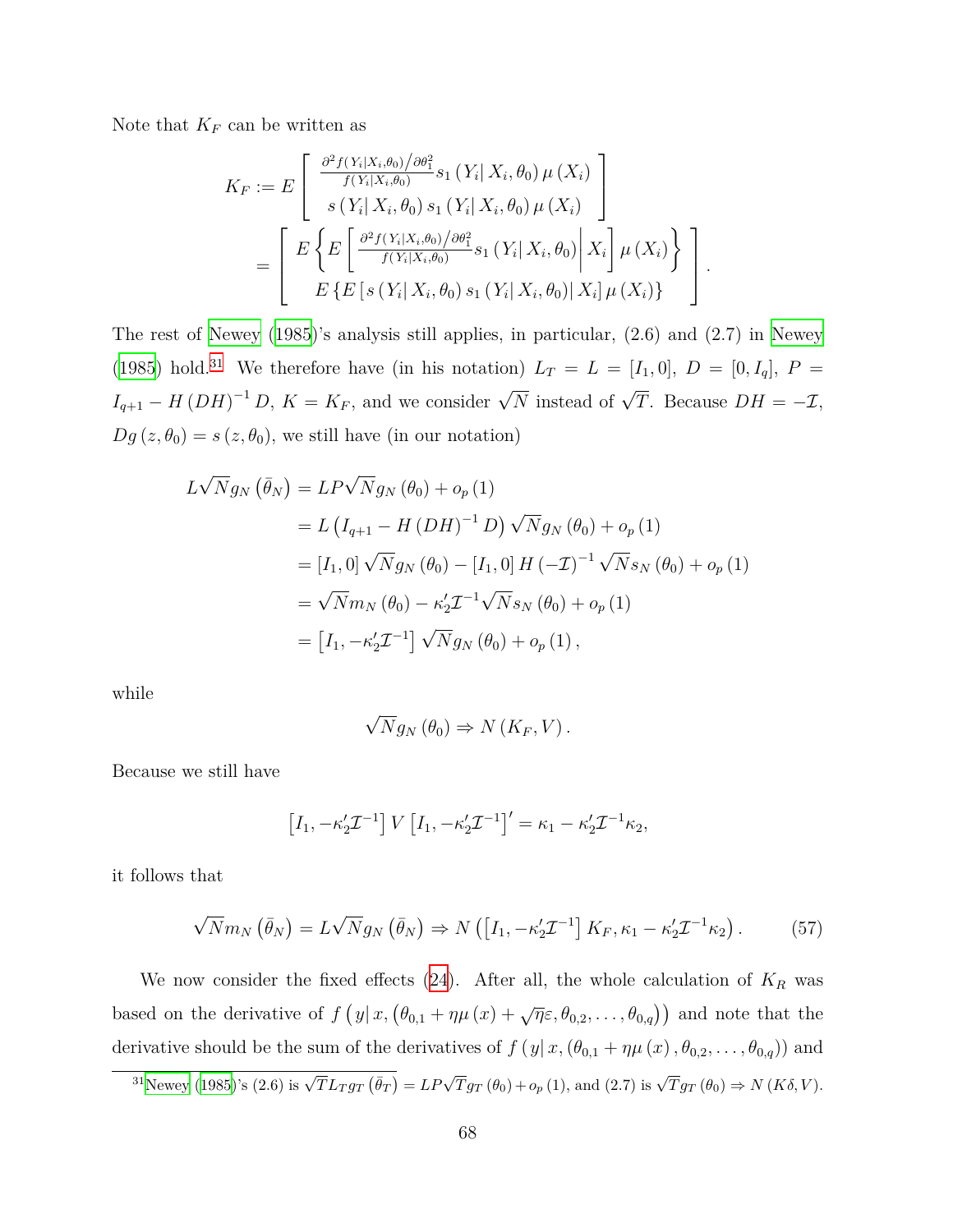$f(y|x, (\theta_{0,1} + \sqrt{\eta \varepsilon}, \theta_{0,2}, \dots, \theta_{0,q}))$ . The asymptotic bias is then equal to the sum of two asymptotic biases in [\(56](#page-66-0)) and ([57\)](#page-67-0):

$$
\sqrt{N}m_N\left(\bar{\theta}_N\right) = L\sqrt{N}g_N\left(\bar{\theta}_N\right) \Rightarrow N\left(\left[I_1, -\kappa_2'\mathcal{I}^{-1}\right]\left(K_F + K_R^*\right), \kappa_1 - \kappa_2'\mathcal{I}^{-1}\kappa_2\right),
$$

1

 $\overline{1}$  $\overline{a}$  $\overline{1}$  $\overline{1}$ 

where

$$
K_R^* := \frac{1}{2} \left[ E \left\{ E \left[ \left( \varepsilon_i^* \right)^2 \middle| X_i \right] \left( \frac{\partial^2 f(Y_i | X_i, \theta_0) / \partial \theta_1^2}{f(Y_i | X_i, \theta_0)} \right)^2 \right\} \right]
$$

$$
E \left\{ E \left[ \left( \varepsilon_i^* \right)^2 \middle| X_i \right] s \left( Y_i | X_i, \theta_0 \right) \frac{\partial^2 f(Y_i | X_i, \theta_0) / \partial \theta_1^2}{f(Y_i | X_i, \theta_0)} \right\}
$$

is a heteroskedasticity-robust version of  $K_R$  based on  $\varepsilon_i^*$ . (See Remark [10.](#page-64-0))

### **B.4 Proof of Lemma [4](#page-24-0)**

First, we can see that the OLS  $\hat{\beta}$  is not  $\sqrt{N}$ -consistent under the misspecification. In fact, we have

$$
\hat{\beta} = \left(\sum_{i=1}^{N} \sum_{t=1}^{T} X_{it}^{*} X_{it}^{*t}\right)^{-1} \left(\sum_{i=1}^{N} \sum_{t=1}^{T} X_{it}^{*} \left(\frac{\mu(X_{i})}{N^{1/4}} + \frac{\varepsilon_{i}^{*}}{N^{1/4}} + X_{it}^{*/3}\beta_{0} + v_{it}\right)\right)
$$
\n
$$
= \left(\frac{1}{NT} \sum_{i=1}^{N} \sum_{t=1}^{T} X_{it}^{*} X_{it}^{*t}\right)^{-1} \left(\frac{1}{N} \sum_{i=1}^{N} \bar{X}_{i}^{*} \mu(X_{i})\right) / N^{1/4}
$$
\n
$$
+ \left(\frac{1}{NT} \sum_{i=1}^{N} \sum_{t=1}^{T} X_{it}^{*} X_{it}^{*t}\right)^{-1} \left(\frac{1}{N} \sum_{i=1}^{N} \bar{X}_{i}^{*} \varepsilon_{i}^{*}\right) / N^{1/4}
$$
\n
$$
+ \beta_{0} + \left(\frac{1}{NT} \sum_{i=1}^{N} \sum_{t=1}^{T} X_{it}^{*} X_{it}^{*t}\right)^{-1} \left(\frac{1}{NT} \sum_{i=1}^{N} \sum_{t=1}^{T} X_{it}^{*} v_{it}\right).
$$

We see that for fixed *T*,

$$
\frac{1}{NT} \sum_{i=1}^{N} \sum_{t=1}^{T} X_{it}^{*} X_{it}^{*} = Q + O_p (N^{-1/2}),
$$

$$
\frac{1}{N} \sum_{i=1}^{N} \bar{X}_{i}^{*} \mu (X_{i}) = \lambda + O_p (N^{-1/2}),
$$

$$
\frac{1}{N} \sum_{i=1}^{N} \bar{X}_{i}^{*} \varepsilon_{i}^{*} = O_p (N^{-1/2}),
$$

$$
\frac{1}{NT} \sum_{i=1}^{N} \sum_{t=1}^{T} X_{it}^{*} v_{it} = O_p (N^{-1/2}),
$$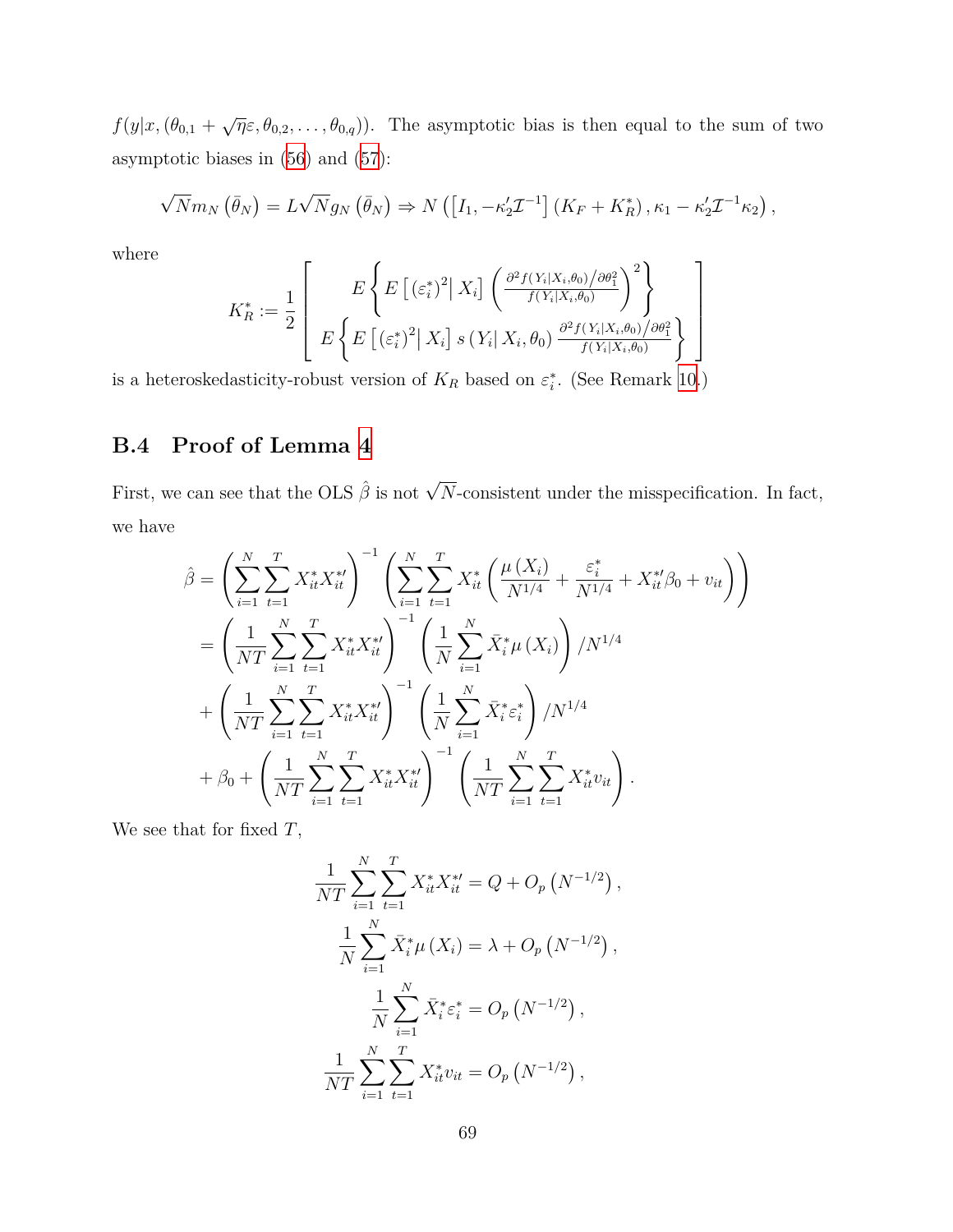<span id="page-69-1"></span>
$$
N^{1/4}(\hat{\beta}-\beta_0) = Q^{-1}\lambda + O_p(N^{-1/2}) + O_p(N^{-1/4}) = Q^{-1}\lambda + O_p(N^{-1/4}).
$$
 (58)

Now we consider

<span id="page-69-0"></span>
$$
\hat{v}'[I_N \otimes (e_T e'_T - I_T)]\hat{v} = \sum_{i=1}^N \sum_{l,m=1,l \neq m}^T \hat{v}_{il} \hat{v}_{im}.
$$

Since the OLS residual  $\hat{v}_{il} = \xi_i/N^{1/4} + v_{il} - X_{il}^{*\prime}(\hat{\beta} - \beta_0)$  with  $\xi_i = \mu(X_i) + \varepsilon_i^*$ , we have

$$
\frac{1}{N^{1/2}} \sum_{i=1}^{N} \sum_{l,m=1,l \neq m}^{T} \hat{v}_{il} \hat{v}_{im} = \frac{1}{N^{1/2}} \sum_{i=1}^{N} \sum_{l,m=1,l \neq m}^{T} \left( \frac{\xi_i}{N^{1/4}} + v_{il} \right) \left( \frac{\xi_i}{N^{1/4}} + v_{im} \right)
$$

$$
- \frac{1}{N^{1/2}} \sum_{i=1}^{N} \sum_{l,m=1,l \neq m}^{T} \left( \frac{\xi_i}{N^{1/4}} + v_{il} \right) X_{im}^{*'} \left( \hat{\beta} - \beta_0 \right)
$$

$$
- \frac{1}{N^{1/2}} \sum_{i=1}^{N} \sum_{l,m=1,l \neq m}^{T} \left( \frac{\xi_i}{N^{1/4}} + v_{im} \right) X_{il}^{*'} \left( \hat{\beta} - \beta_0 \right)
$$

$$
+ \frac{1}{N^{1/2}} \sum_{i=1}^{N} \sum_{l,m=1,l \neq m}^{T} \left( \hat{\beta} - \beta_0 \right)' X_{il}^{*} X_{im}^{*'} \left( \hat{\beta} - \beta_0 \right). \tag{59}
$$

Note that the first term in [\(59\)](#page-69-0) can be rewritten as

$$
\frac{1}{N^{1/2}} \sum_{i=1}^{N} \sum_{l,m=1,l \neq m}^{T} \left( \frac{\xi_i}{N^{1/4}} + v_{il} \right) \left( \frac{\xi_i}{N^{1/4}} + v_{im} \right)
$$
\n
$$
= \frac{1}{N^{1/2}} \sum_{i=1}^{N} \sum_{l,m=1,l \neq m}^{T} v_{il} v_{im} + \frac{T(T-1)}{N} \sum_{i=1}^{N} \xi_i^2 + \frac{2(T-1)}{N^{3/4}} \sum_{i=1}^{N} \xi_i \sum_{l=1}^{T} v_{il}
$$
\n
$$
= \frac{1}{N^{1/2}} \sum_{i=1}^{N} \sum_{l,m=1,l \neq m}^{T} v_{il} v_{im} + T(T-1) \left( E \left[ \xi_i^2 \right] + O_p \left( N^{-1/2} \right) \right) + O_p \left( N^{-1/4} \right)
$$
\n
$$
= \frac{1}{N^{1/2}} \sum_{i=1}^{N} \sum_{l,m=1,l \neq m}^{T} v_{il} v_{im} + T \left( T - 1 \right) E \left[ \xi_i^2 \right] + O_p \left( N^{-1/4} \right),
$$

where we used the CLT for the second equality.

Now we show that the second term in [\(59](#page-69-0)) is  $O_p(N^{1/4})$ .

$$
\frac{1}{N^{1/2}} \sum_{i=1}^{N} \sum_{l,m=1,l \neq m}^{T} \left( \frac{\xi_i}{N^{1/4}} + v_{il} \right) X_{im}^{*'} \left( \hat{\beta} - \beta_0 \right)
$$

so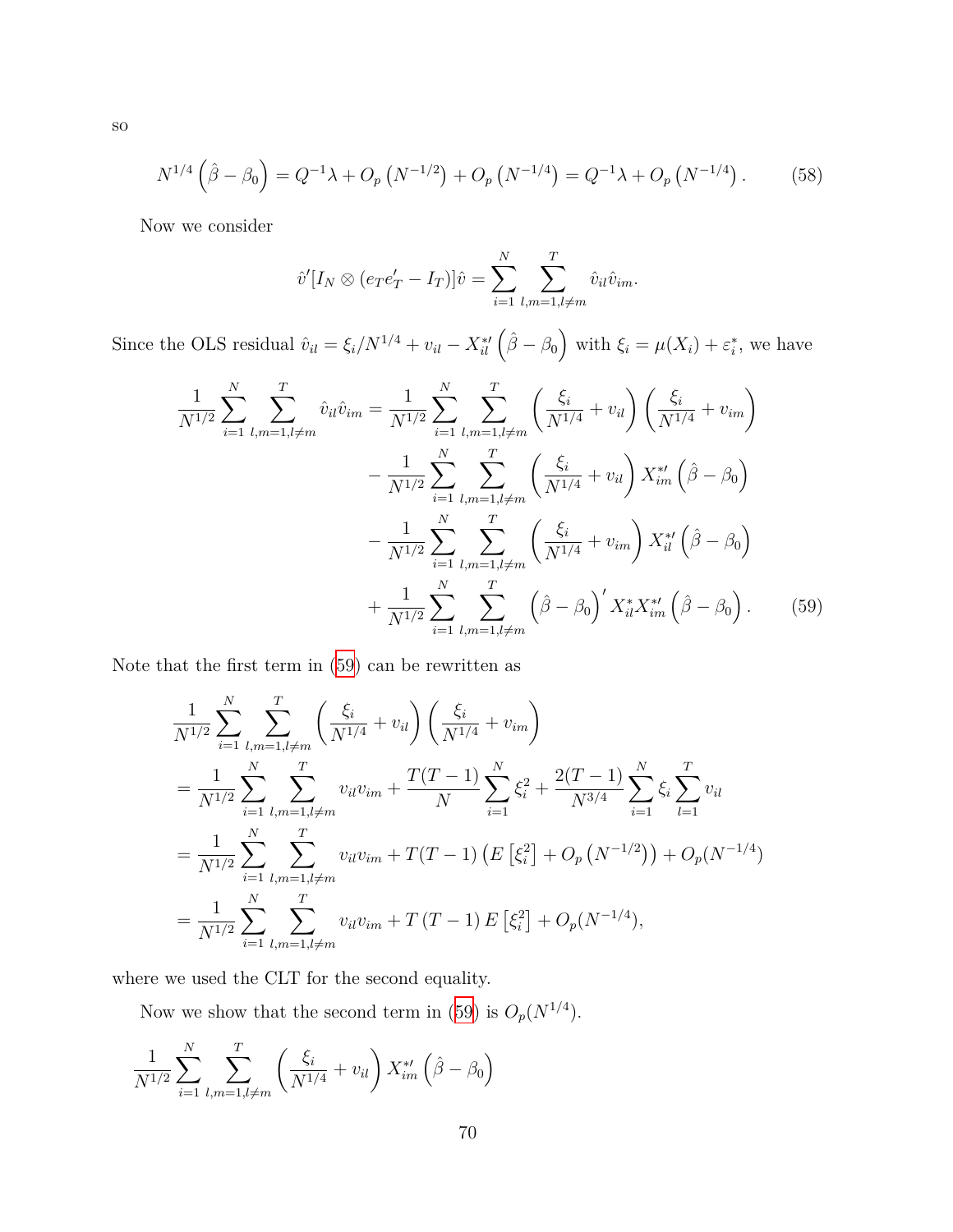$$
= \frac{1}{N^{1/2}} \sum_{i=1}^{N} \sum_{l,m=1,l \neq m}^{T} v_{il} X_{im}^{*} (\hat{\beta} - \beta_0) + \frac{1}{N^{3/4}} \sum_{i=1}^{N} \sum_{l,m=1,l \neq m}^{T} \xi_i X_{im}^{*} (\hat{\beta} - \beta_0)
$$
  
=  $(\hat{\beta} - \beta_0) \left( \frac{1}{N^{1/2}} \sum_{i=1}^{N} \sum_{l,m=1,l \neq m}^{T} v_{il} X_{im}^{*} \right) + N^{1/4} (\hat{\beta} - \beta_0) \left( \frac{T-1}{N} \sum_{i=1}^{N} \xi_i \sum_{m=1}^{T} X_{im}^{*} \right).$ 

Because  $E\left[\sum_{l,m=1,l\neq m}^{T} v_{il} X_{im}^{*}\right] = 0$ , we can apply the CLT and conclude that  $N^{-1/2} \sum_{i=1}^{N} v_{il} X_{im}^{*}$  $\sum_{l,m=1,l\neq m}^{T} v_{il} X_{im}^* = O_p(1)$ . Combined with the result that  $N^{1/4}(\hat{\beta}-\beta_0) = Q^{-1}\lambda +$  $O_p(N^{-1/4})$ , we conclude that the first term on the far right-hand side is  $O_p(N^{-1/4})$ . Noting that

$$
\frac{T-1}{N} \sum_{i=1}^{N} \xi_i \sum_{m=1}^{T} X_{im}^* = (T-1)E \left[ \xi_i \sum_{m=1}^{T} X_{im}^* \right] + O_p(N^{-1/2})
$$
  
=  $(T-1)E \left[ (\mu(X_i) + \varepsilon_i^*) (T\bar{X}_i^*) \right] + O_p(N^{-1/2})$   
=  $T(T-1)E \left[ \bar{X}_i^* \mu(X_i) \right] + O_p(N^{-1/2}) = T(T-1)\lambda + O_p(N^{-1/2}),$ 

we conclude that the second term on the far right-hand side is

$$
N^{1/4} (\hat{\beta} - \beta_0)' \left( \frac{T-1}{N} \sum_{i=1}^N \xi_i \sum_{m=1}^T X_{im}^* \right) = T(T-1) \lambda' Q^{-1} \lambda + O_p \left( N^{-1/4} \right).
$$

Combined with ([58\)](#page-69-1), we should have that the second term in ([59](#page-69-0)) is equal to  $-T(T 1)$  $\lambda'Q^{-1}\lambda + O_p(N^{-1/4})$ . By the same argument, the third term in [\(59\)](#page-69-0) is also  $-T(T-T)$ 1) $\lambda' Q^{-1} \lambda + O_p(N^{-1/4})$  as the indices *l* and *m* are symmetric in this respect.

Finally, by ([58\)](#page-69-1), the fourth term in [\(59\)](#page-69-0) can be written as

$$
\frac{1}{N^{1/2}} \sum_{i=1}^{N} \sum_{l,m=1,l \neq m}^{T} \left( \hat{\beta} - \beta_0 \right)' X_{il}^* X_{im}^{*l} \left( \hat{\beta} - \beta_0 \right)
$$
  
=  $N^{1/4} \left( \hat{\beta} - \beta_0 \right)' \left( \frac{1}{N} \sum_{i=1}^{N} \sum_{l,m=1,l \neq m}^{T} X_{il}^* X_{im}^{*l} \right) N^{1/4} \left( \hat{\beta} - \beta_0 \right)$   
=  $(Q^{-1} \lambda)' S \left( Q^{-1} \lambda \right) + O_p \left( N^{-1/4} \right).$ 

The result of the lemma follows by combining our analysis of each term of ([59](#page-69-0)).

# **C Technical Details of Section [4](#page-25-0)**

This section makes the following additional assumption.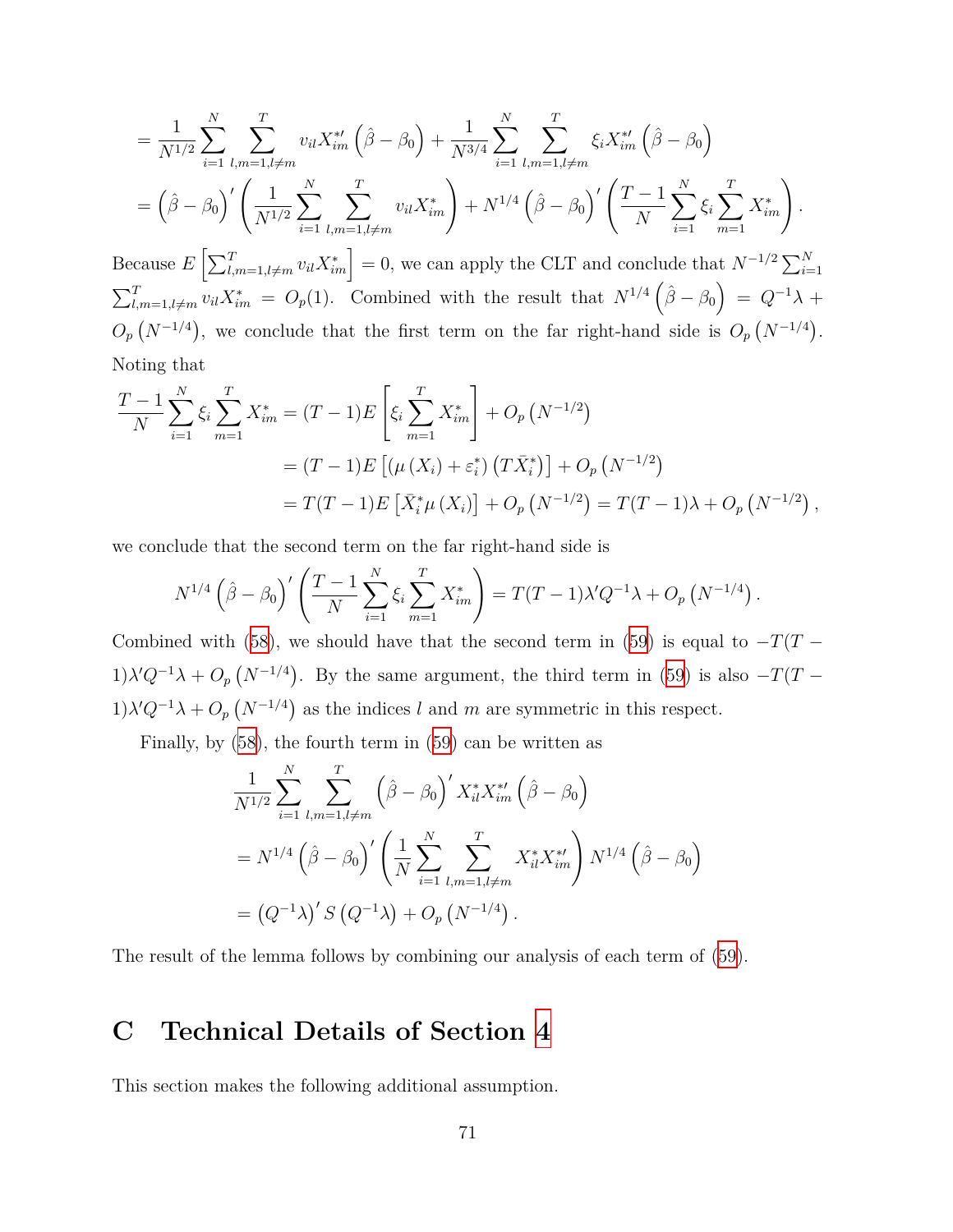Assumption 8 (i) 
$$
\sup_{i,t} E\left[\frac{\partial^2 f(Y_{it}|X_{it}, \theta_0)/\partial \theta_1^2}{f(Y_{it}|X_{it}, \theta_0)}\right] < \infty
$$
; (ii)  $\sup_{i,t} E\left[\left(\frac{\partial \ln f(Y_{it}|X_{it}, \theta_0)}{\partial \theta_1}\right)^2\right] < \infty$ ; (iii) there exists some function  $M(y, x)$  such that  $\left|\frac{\partial^4 \ln f(Y_{it}|X_{it}, \theta)}{\partial \theta_1^2 \partial \theta \partial \theta'}\right| \leq M(Y_{it}, X_{it}),$   
 $\left|\frac{\partial^3 \ln f(Y_{it}|X_{it}, \theta)}{\partial \theta_1 \partial \theta \partial \theta'}\right| \leq M(Y_{it}, X_{it}), \left|\frac{\partial^2 \ln f(Y_{it}|X_{it}, \theta)}{\partial \theta_1 \partial \theta}\right|^2 \leq M(Y_{it}, X_{it}), \left|\frac{\partial \ln f(Y_{it}|X_{it}, \theta)}{\partial \theta_1}\right|^2 \leq M(Y_{it}, X_{it}),$   
and  $\sup_{i,t} E[M(Y_{it}, X_{it})] < \infty$ .

We first show that ([12](#page-10-0)) is  $O_p(1)$  as  $N, T \to \infty$ . The same argument shows that ([13\)](#page-10-1) is also  $O_p(1)$ . First, we rewrite  $(12)$  $(12)$  $(12)$  as

<span id="page-71-0"></span>
$$
\frac{1}{\sqrt{N}T} \sum_{i=1}^{N} \sum_{t=1}^{T} \frac{\partial^2 f(Y_{it} | X_{it}, \theta_0) / \partial \theta_1^2}{f(Y_{it} | X_{it}, \theta_0)} + \frac{1}{\sqrt{N}T} \sum_{i=1}^{N} \sum_{t,t'=1, t \neq t'}^{T} \frac{\partial \ln f(Y_{it} | X_{it}, \theta_0)}{\partial \theta_1} \frac{\partial \ln f(Y_{it'} | X_{it'}, \theta_0)}{\partial \theta_1}
$$
(60)

*.*

Note that the first term in ([60](#page-71-0)) is a zero mean random variable, and conditional on the *X*s, it is a sum of random variables independent over *i* and *t*. Therefore, the first term in ([60](#page-71-0)) is  $O_p(T^{-1/2})$ .

As for the second term in ([60](#page-71-0)), we see that  $\sum_{t,t'=1,t\neq t'}^{T} \frac{\partial \ln f(Y_{it}|X_{it},\theta_0)}{\partial \theta_1}$  $\frac{\partial \ln f(Y_{it'}|X_{it'}, \theta_0)}{}$  $\frac{\partial^2 u}{\partial \theta_1}^{i t^{}/A}$  has mean equal to zero and its variance is equal to

$$
\sum_{t,t'=1,t\neq t'}^{T} E\left[\left(\frac{\partial \ln f\left(Y_{it}|X_{it},\theta_0\right)}{\partial \theta_1}\right)^2\right] E\left[\left(\frac{\partial \ln f\left(Y_{it'}|X_{it'},\theta_0\right)}{\partial \theta_1}\right)^2\right],
$$

and therefore, the second term in [\(60\)](#page-71-0) has mean equal to zero and variance equal to

$$
\frac{1}{NT^2} \sum_{i=1}^N \sum_{t,t'=1,t\neq t'}^T E\left[ \left( \frac{\partial \ln f(Y_{it}|X_{it}, \theta_0)}{\partial \theta_1} \right)^2 \right] E\left[ \left( \frac{\partial \ln f(Y_{it'}|X_{it'}, \theta_0)}{\partial \theta_1} \right)^2 \right] = O_p(1).
$$

In order to establish that the noise of estimating  $\theta_0$  does not affect the distribution of the test statistic under the null, we first apply the second order mean value theorem to ([28](#page-25-1)), and obtain

$$
\frac{1}{\sqrt{N}T} \sum_{i=1}^{N} \sum_{t=1}^{T} \frac{\partial^2 \ln f(Y_{it} | X_{it}, \bar{\theta}_n)}{\partial \theta_1^2} + \frac{1}{\sqrt{N}T} \sum_{i=1}^{N} \left( \sum_{t=1}^{T} \frac{\partial \ln f(Y_{it} | X_{it}, \bar{\theta}_n)}{\partial \theta_1} \right)^2
$$
\n
$$
= \frac{1}{\sqrt{N}T} \sum_{i=1}^{N} \sum_{t=1}^{T} \frac{\partial^2 \ln f(Y_{it} | X_{it}, \theta_0)}{\partial \theta_1^2} + \frac{1}{\sqrt{N}T} \sum_{i=1}^{N} \left( \sum_{t=1}^{T} \frac{\partial \ln f(Y_{it} | X_{it}, \theta_0)}{\partial \theta_1} \right)^2
$$
\n
$$
+ \left( \frac{\frac{1}{N}T\sqrt{T}}{T\sqrt{T}} \sum_{i=1}^{N} \sum_{t=1}^{T} \sum_{t=1}^{T} \frac{\partial^3 \ln f(Y_{it} | X_{it}, \theta_0)}{\partial \theta_1^2 \partial \theta_1^2} + \frac{\partial^2 \ln f(Y_{it} | X_{it}, \theta_0)}{\partial \theta_1^2 \partial \theta_1^2} \right) \sqrt{NT} (\bar{\theta}_n - \theta_0)
$$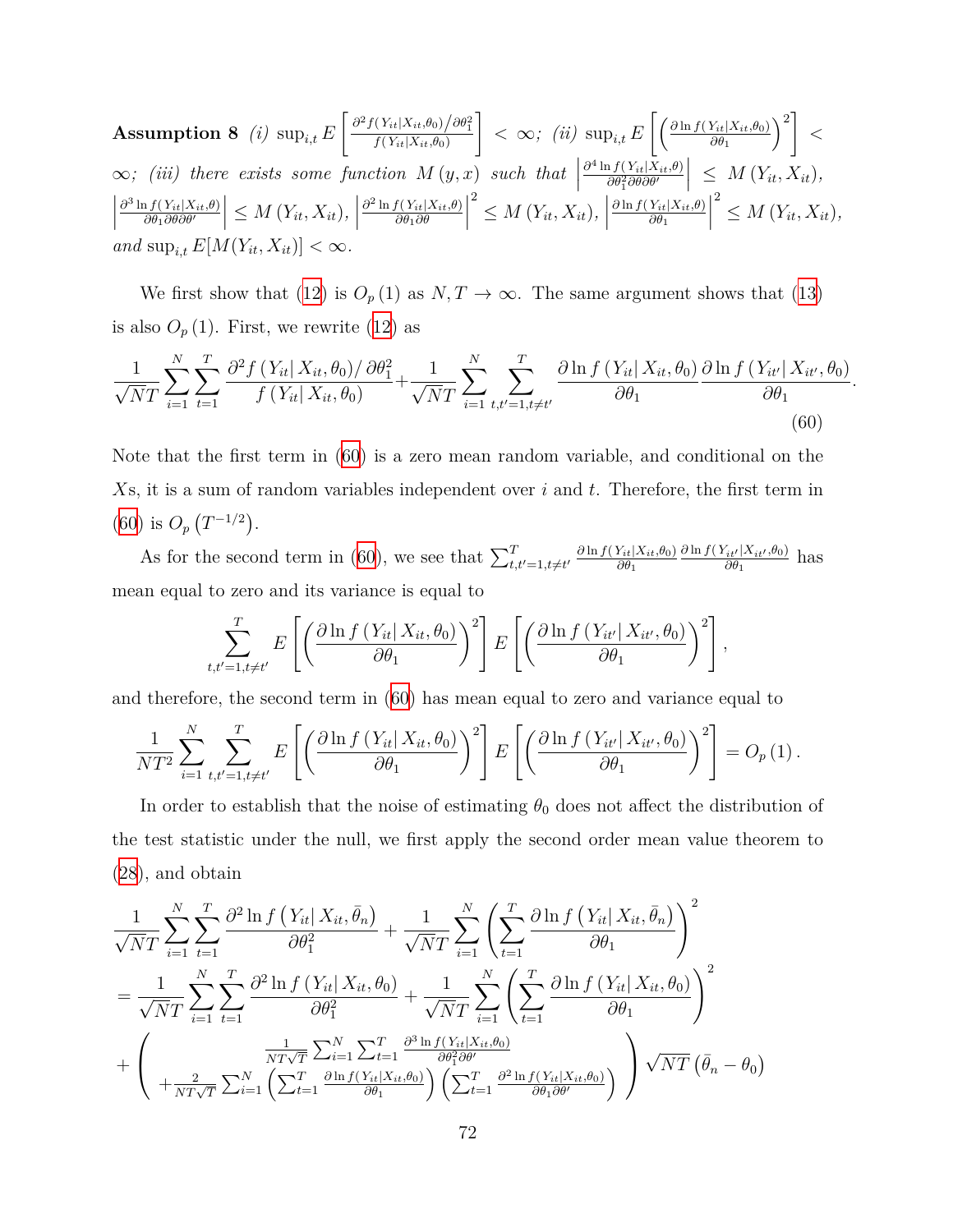$$
+\left(\sqrt{NT}\left(\bar{\theta}_{n}-\theta_{0}\right)\right)'\left(\frac{\frac{1}{2N\sqrt{NT^{2}}}\sum_{i=1}^{N}\sum_{t=1}^{T}\frac{\partial^{4}\ln f\left(Y_{it}|X_{it},\tilde{\theta}\right)}{\partial\theta_{1}^{2}\partial\theta\partial\theta'}}{\frac{1}{2N\sqrt{NT^{2}}}\sum_{i=1}^{N}\left(\sum_{t=1}^{T}\frac{\partial^{2}\ln f\left(Y_{it}|X_{it},\tilde{\theta}\right)}{\partial\theta_{1}\partial\theta}\right)\left(\sum_{t=1}^{T}\frac{\partial^{2}\ln f\left(Y_{it}|X_{it},\tilde{\theta}\right)}{\partial\theta_{1}\partial\theta'}}{\frac{1}{2N\sqrt{NT^{2}}}\sum_{i=1}^{N}\left(\sum_{t=1}^{T}\frac{\partial\ln f\left(Y_{it}|X_{it},\tilde{\theta}\right)}{\partial\theta_{1}}\right)\left(\sum_{t=1}^{T}\frac{\partial^{3}\ln f\left(Y_{it}|X_{it},\tilde{\theta}\right)}{\partial\theta_{1}\partial\theta\partial\theta'}}{\frac{1}{2N\sqrt{NT^{2}}}\sum_{i=1}^{N}\left(\sum_{t=1}^{T}\frac{\partial\ln f\left(Y_{it}|X_{it},\tilde{\theta}\right)}{\partial\theta_{1}}\right)\left(\sum_{t=1}^{T}\frac{\partial^{3}\ln f\left(Y_{it}|X_{it},\tilde{\theta}\right)}{\partial\theta_{1}\partial\theta\partial\theta'}}{\frac{1}{2N\sqrt{NT^{2}}}\sum_{i=1}^{N}\left(\sum_{t=1}^{T}\frac{\partial\ln f\left(Y_{it}|X_{it},\tilde{\theta}\right)}{\partial\theta_{1}}\right)}\right)\right\}
$$

for some  $\widetilde{\theta}$  between  $\theta_0$  and  $\bar{\theta}_n.$ 

Note that the last term above can be bounded from above by

$$
\begin{pmatrix}\n\frac{1}{2N\sqrt{N}T^{2}}\left(\sum_{i=1}^{N}\sum_{t=1}^{T}M(Y_{it},X_{it})\right) \\
+\frac{2}{N\sqrt{N}T^{2}}\sum_{i=1}^{N}\left(\sum_{t=1}^{T}M(Y_{it},X_{it})\right)\left(\sum_{t=1}^{T}M(Y_{it},X_{it})\right)\n\end{pmatrix}\n\left|\sqrt{NT}\left(\bar{\theta}_{n}-\theta_{0}\right)\right|^{2} \\
=\left(O_{p}\left(\frac{NT}{N\sqrt{NT}^{2}}\right)+O_{p}\left(\frac{NT^{2}}{N\sqrt{NT}^{2}}\right)\right)O_{p}(1)=o_{p}(1),
$$

so we obtain that ([28\)](#page-25-0) can be rewritten as

$$
\frac{1}{\sqrt{N}T} \sum_{i=1}^{N} \sum_{t=1}^{T} \frac{\partial^2 \ln f(Y_{it}|X_{it}, \bar{\theta}_n)}{\partial \theta_1^2} + \frac{1}{\sqrt{N}T} \sum_{i=1}^{N} \left( \sum_{t=1}^{T} \frac{\partial \ln f(Y_{it}|X_{it}, \bar{\theta}_n)}{\partial \theta_1} \right)^2
$$
\n
$$
= \frac{1}{\sqrt{N}T} \sum_{i=1}^{N} \sum_{t=1}^{T} \frac{\partial^2 \ln f(Y_{it}|X_{it}, \theta_0)}{\partial \theta_1^2} + \frac{1}{\sqrt{N}T} \sum_{i=1}^{N} \left( \sum_{t=1}^{T} \frac{\partial \ln f(Y_{it}|X_{it}, \theta_0)}{\partial \theta_1} \right)^2
$$
\n
$$
+ \left( \frac{\frac{1}{NT\sqrt{T}} \sum_{i=1}^{N} \sum_{t=1}^{T} \frac{\partial^3 \ln f(Y_{it}|X_{it}, \theta_0)}{\partial \theta_1^2 \partial \theta_1^2}}{\frac{\partial^2 \ln f(Y_{it}|X_{it}, \theta_0)}{\partial \theta_1^2 \partial \theta_1^2}} \right) \sqrt{NT} \left( \bar{\theta}_n - \theta_0 \right) + o_p(1).
$$
\n(61)

<span id="page-72-0"></span>We now show that the third term in [\(61](#page-72-0)) is  $o_p(1)$ . First, we have

$$
\left|\frac{1}{NT\sqrt{T}}\sum_{i=1}^N\left(\sum_{t=1}^T\frac{\partial^3\ln f(Y_{it}|X_{it},\theta_0)}{\partial\theta_1^2\partial\theta'}\right)\right|\leq \frac{1}{\sqrt{T}}\left(\frac{1}{NT}\sum_{i=1}^N\sum_{t=1}^T M(Y_{it},X_{it})\right)=o_p(1).
$$

Second, we have

$$
\frac{2}{N} \sum_{i=1}^{N} \left( \frac{1}{\sqrt{T}} \sum_{t=1}^{T} \frac{\partial \ln f(Y_{it} | X_{it}, \theta_0)}{\partial \theta_1} \right) \left( \frac{1}{T} \sum_{t=1}^{T} \frac{\partial^2 \ln f(Y_{it} | X_{it}, \theta_0)}{\partial \theta_1 \partial \theta'} \right) \n= \frac{2}{N} \sum_{i=1}^{N} \left( \frac{1}{\sqrt{T}} \sum_{t=1}^{T} \frac{\partial \ln f(Y_{it} | X_{it}, \theta_0)}{\partial \theta_1} \right) \left( \frac{1}{T} \sum_{t=1}^{T} E\left[ \frac{\partial^2 \ln f(Y_{it} | X_{it}, \theta_0)}{\partial \theta_1 \partial \theta'} \right] \right) \n+ \frac{2}{N} \sum_{i=1}^{N} \left( \frac{1}{\sqrt{T}} \sum_{t=1}^{T} \frac{\partial \ln f(Y_{it} | X_{it}, \theta_0)}{\partial \theta_1} \right) \left( \frac{1}{T} \sum_{t=1}^{T} \left( \frac{\partial^2 \ln f(Y_{it} | X_{it}, \theta_0)}{\partial \theta_1 \partial \theta'} - E\left[ \frac{\partial^2 \ln f(Y_{it} | X_{it}, \theta_0)}{\partial \theta_1 \partial \theta'} \right] \right) \right),
$$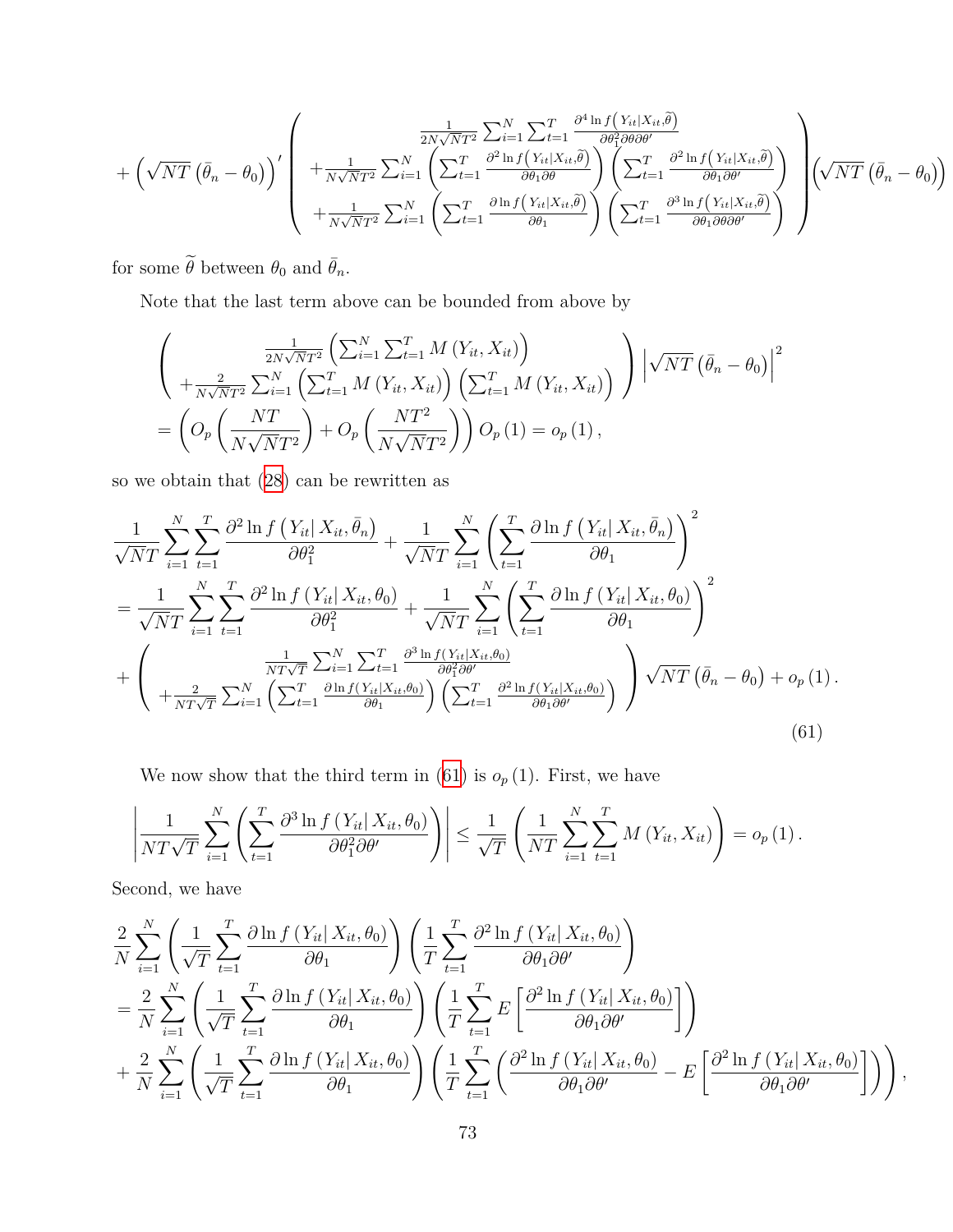which we further write as

$$
\frac{2}{N\sqrt{T}}\sum_{i=1}^{N}\sum_{t=1}^{T}\frac{\partial\ln f\left(Y_{it}|X_{it},\theta_{0}\right)}{\partial\theta_{1}}\left(\frac{1}{T}\sum_{t'=1}^{T}E\left[\frac{\partial^{2}\ln f\left(Y_{it'}|X_{it'},\theta_{0}\right)}{\partial\theta_{1}\partial\theta'}\right]\right) \n+\frac{2}{NT\sqrt{T}}\sum_{i=1}^{N}\sum_{t=1}^{T}\frac{\partial\ln f\left(Y_{it}|X_{it},\theta_{0}\right)}{\partial\theta_{1}}\left(\frac{\partial^{2}\ln f\left(Y_{it}|X_{it},\theta_{0}\right)}{\partial\theta_{1}\partial\theta'}-E\left[\frac{\partial^{2}\ln f\left(Y_{it}|X_{it},\theta_{0}\right)}{\partial\theta_{1}\partial\theta'}\right]\right) \n+\frac{2}{NT\sqrt{T}}\sum_{i=1}^{N}\sum_{t,t'=1,t\neq t'}^{T}\frac{\partial\ln f\left(Y_{it}|X_{it},\theta_{0}\right)}{\partial\theta_{1}}\left(\frac{\partial^{2}\ln f\left(Y_{it'}|X_{it'},\theta_{0}\right)}{\partial\theta_{1}\partial\theta'}-E\left[\frac{\partial^{2}\ln f\left(Y_{it'}|X_{it'},\theta_{0}\right)}{\partial\theta_{1}\partial\theta'}\right]\right).
$$
\n(62)

The first term of ([62](#page-73-0)) has mean zero and variance equal to

<span id="page-73-0"></span>
$$
\frac{4}{N^2T} \sum_{i=1}^N \sum_{t=1}^T E\left[ \left( \frac{\partial \ln f(Y_{it}| X_{it}, \theta_0)}{\partial \theta_1} \right)^2 \right] \left( \frac{1}{T} \sum_{t'=1}^T E\left[ \frac{\partial^2 \ln f(Y_{it'}| X_{it'}, \theta_0)}{\partial \theta_1 \partial \theta'} \right] \right)^2
$$
\n
$$
\leq \frac{4}{N^2T} \sum_{i=1}^N \sum_{t=1}^T E\left[ M(Y_{it}, X_{it}) \right] \left( \frac{1}{T} \sum_{t=1}^T E\left[ M(Y_{it}, X_{it}) \right] \right)^2 = O\left( N^{-1} \right),
$$

so it should be  $o_p(1)$ . As for the second term of  $(62)$  $(62)$ , we have

$$
E\left|\frac{2}{NT\sqrt{T}}\sum_{i=1}^{N}\sum_{t=1}^{T}\frac{\partial\ln f(Y_{it}|X_{it},\theta_{0})}{\partial\theta_{1}}\left(\frac{\partial^{2}\ln f(Y_{it}|X_{it},\theta_{0})}{\partial\theta_{1}\partial\theta'} - E\left[\frac{\partial^{2}\ln f(Y_{it}|X_{it},\theta_{0})}{\partial\theta_{1}\partial\theta'}\right]\right)\right|
$$
  
\n
$$
\leq \frac{2}{\sqrt{T}}\sup_{i,t} E\left[\left|\frac{\partial\ln f(Y_{it}|X_{it},\theta_{0})}{\partial\theta_{1}}\left(\frac{\partial^{2}\ln f(Y_{it}|X_{it},\theta_{0})}{\partial\theta_{1}\partial\theta'} - E\left[\frac{\partial^{2}\ln f(Y_{it}|X_{it},\theta_{0})}{\partial\theta_{1}\partial\theta'}\right]\right)\right|\right]
$$
  
\n
$$
\leq \frac{2}{\sqrt{T}}\sup_{i,t} \sqrt{E\left[\left|\frac{\partial\ln f(Y_{it}|X_{it},\theta_{0})}{\partial\theta_{1}}\right|^{2}\right]}\sqrt{E\left[\left|\left(\frac{\partial^{2}\ln f(Y_{it}|X_{it},\theta_{0})}{\partial\theta_{1}\partial\theta'} - E\left[\frac{\partial^{2}\ln f(Y_{it}|X_{it},\theta_{0})}{\partial\theta_{1}\partial\theta'}\right]\right)\right|^{2}\right]}
$$
  
\n= O(T^{-1/2}),

so it should be  $o_p(1)$ . As for the third term of [\(62](#page-73-0)), we note that conditional on Xs, it can be viewed as a sum of  $\sum_{t,t'=1,t\neq t'}^{T} \frac{\partial \ln f(Y_{it}|X_{it},\theta_0)}{\partial \theta_1}$  $\left(\frac{\partial^2 \ln f(Y_{it'}|X_{it'},\theta_0)}{\partial \theta_1 \partial \theta'} - E\left[\frac{\partial^2 \ln f(Y_{it'}|X_{it'},\theta_0)}{\partial \theta_1 \partial \theta'}\right]\right)$  $\left(\frac{Y_{it'}|X_{it'},\theta_0)}{\partial \theta_1 \partial \theta'}\right],$ which are independent over *i*. Therefore, it has mean zero and variance equal to

$$
\frac{4}{N^2T^3}\sum_{i=1}^N \text{Var}\left(\sum_{t,t'=1,t\neq t'}^T \frac{\partial \ln f\left(Y_{it}| X_{it}, \theta_0\right)}{\partial \theta_1} \left(\frac{\partial^2 \ln f\left(Y_{it'}| X_{it'}, \theta_0\right)}{\partial \theta_1 \partial \theta'} - E\left[\frac{\partial^2 \ln f\left(Y_{it'}| X_{it'}, \theta_0\right)}{\partial \theta_1 \partial \theta'}\right]\right)\right).
$$

By a similar reasoning, we can see that for  $t \neq t'$ ,

$$
\frac{\partial \ln f(Y_{it}|X_{it}, \theta_0)}{\partial \theta_1} \left( \frac{\partial^2 \ln f(Y_{it'}|X_{it'}, \theta_0)}{\partial \theta_1 \partial \theta'} - E \left[ \frac{\partial^2 \ln f(Y_{it'}|X_{it'}, \theta_0)}{\partial \theta_1 \partial \theta'} \right] \right)
$$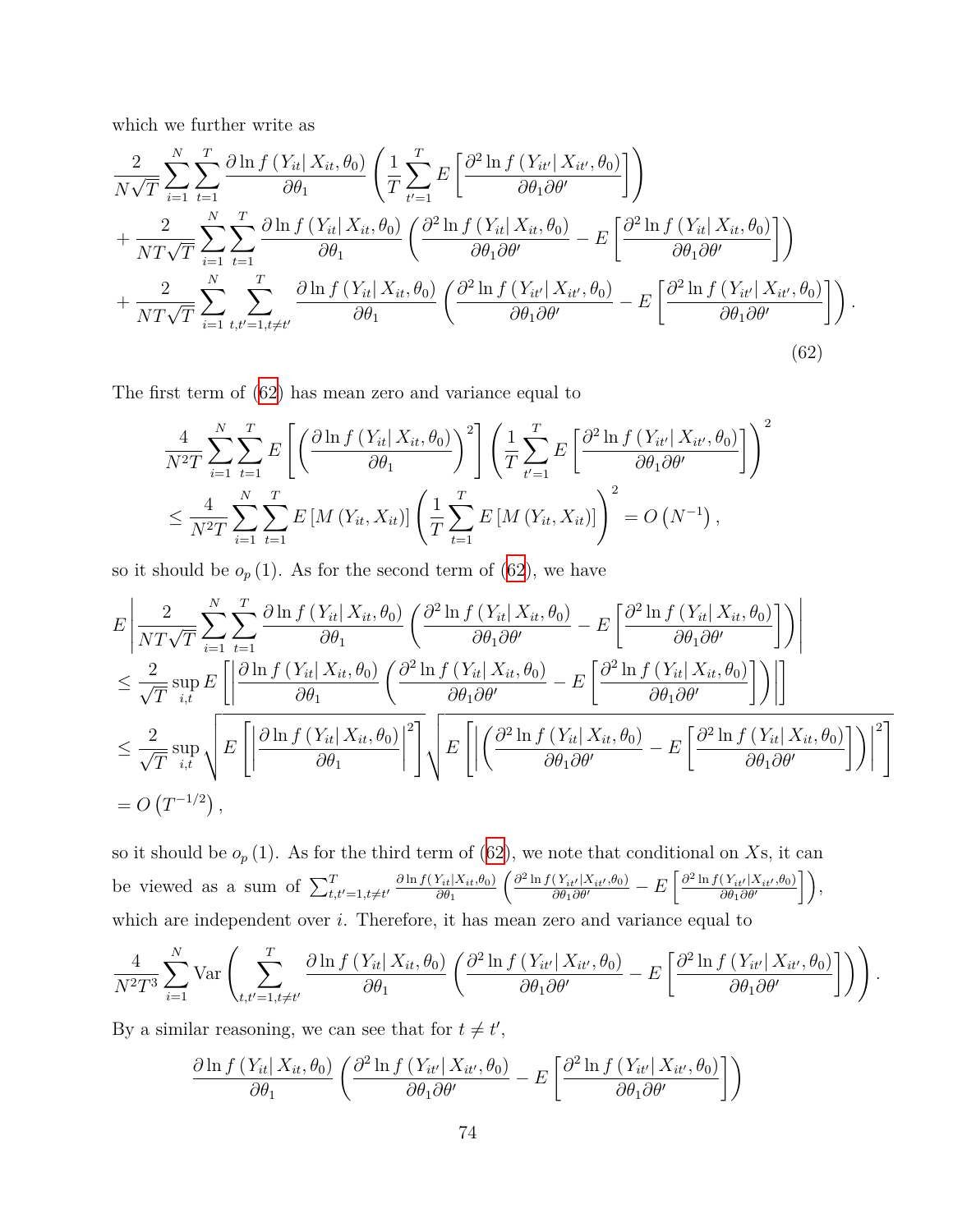has mean equal to zero and the variance uniformly bounded over *i* and *t*. Therefore, we can conclude that the variance of

$$
\sum_{t,t'=1, t\neq t'}^{T} \frac{\partial \ln f\left(Y_{it} | X_{it}, \theta_0\right)}{\partial \theta_1} \left( \frac{\partial^2 \ln f\left(Y_{it'} | X_{it'}, \theta_0\right)}{\partial \theta_1 \partial \theta'} - E\left[\frac{\partial^2 \ln f\left(Y_{it'} | X_{it'}, \theta_0\right)}{\partial \theta_1 \partial \theta'}\right] \right)
$$

is of order *T* 3 .

This implies that the third term of ([62](#page-73-0)) has mean zero and variance of order  $O(N^{-1})$ , so it should be  $o_p(1)$ .

## **References**

- **Acemoglu, Daron, Simon Johnson, James A Robinson, and Pierre Yared**, "Income and democracy," *American Economic Review*, 2008, *98* (3), 808–842.
- **Arellano, Manuel and Jinyong Hahn**, *Understanding bias in nonlinear panel models: Some recent developments*, Vol. 43 of Advances in Economics and Econometrics, Cambridge: Cambridge Univerisity Press,
- **Bartle, Robert Gardner**, *The Elements Of Integration*, New York: John Wiley & Sons, 1966.
- **Bonhomme, Stéphane and Elena Manresa**, "Grouped patterns of heterogeneity in panel data," *Econometrica*, 2015, *83* (3), 1147–1184.
- **Breusch, Trevor S and Adrian R Pagan**, "The Lagrange multiplier test and its applications to model specification in econometrics," *The Review of Economic Studies*, 1980, *47* (1), 239–253.
- **Chamberlain, Gary**, *Panel data*, Vol. II of Handbook of Econometrics, Elsevier,
- **Chesher, Andrew**, "Testing for neglected heterogeneity," *Econometrica*, 1984, *52*, 865– 872.
- **Cox, David R**, "Some remarks on overdispersion," *Biometrika*, 1983, *70* (1), 269–274.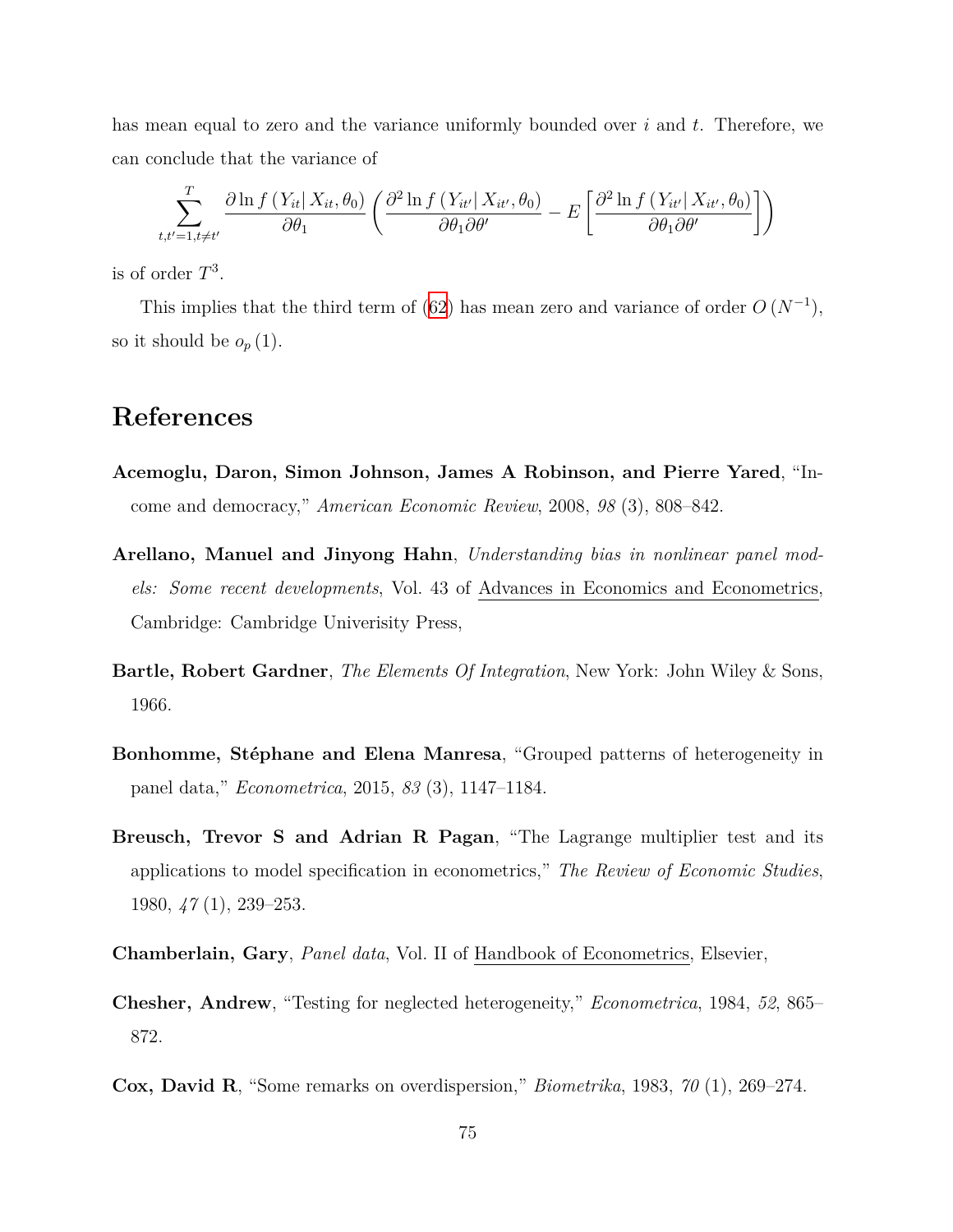- **Dzemski, Andreas**, "An empirical model of dyadic link formation in a network with unobserved heterogeneity," *Review of Economics and Statistics*, 2019, *101* (5), 763–776.
- **Engle, Robert F**, *Wald, likelihood ratio, and Lagrange multiplier tests in econometrics*, Vol. II of Handbook of Econometrics, Elsevier,
- **Fernández-Val, Iván and Martin Weidner**, "Individual and time effects in nonlinear panel models with large N, T," *Journal of Econometrics*, 2016, *192* (1), 291–312.
- **Graham, Bryan S**, "Dyadic regression," *The Econometric Analysis of Network Data*, 2020, pp. 23–40.
- **Hahn, Jinyong and Whitney Newey**, "Jackknife and analytical bias reduction for nonlinear panel models," *Econometrica*, 2004, *72* (4), 1295–1319.
- **, Hyungsik Roger Moon, and Connan Snider**, "LM test of neglected correlated random effects and its application," *Journal of Business & Economic Statistics*, 2017, *35* (3), 359–370.
- **Hall, Peter and Christopher C Heyde**, *Martingale limit theory and its application*, Academic press, New York, 1980.
- **Hausman, Jerry A and William E Taylor**, "Panel data and unobservable individual effects," *Econometrica*, 1981, *49*, 1377–1398.
- **Honda, Yuzo**, "Testing the error components model with non-normal disturbances," *The Review of Economic Studies*, 1985, *52* (4), 681–690.
- **Kuersteiner, Guido M and Ingmar R Prucha**, "Limit theory for panel data models with cross sectional dependence and sequential exogeneity," *Journal of Econometrics*, 2013, *174* (2), 107–126.
- **Lancaster, Tony**, "The covariance matrix of the information matrix test," *Econometrica*, 1984, *52*, 1051–1053.